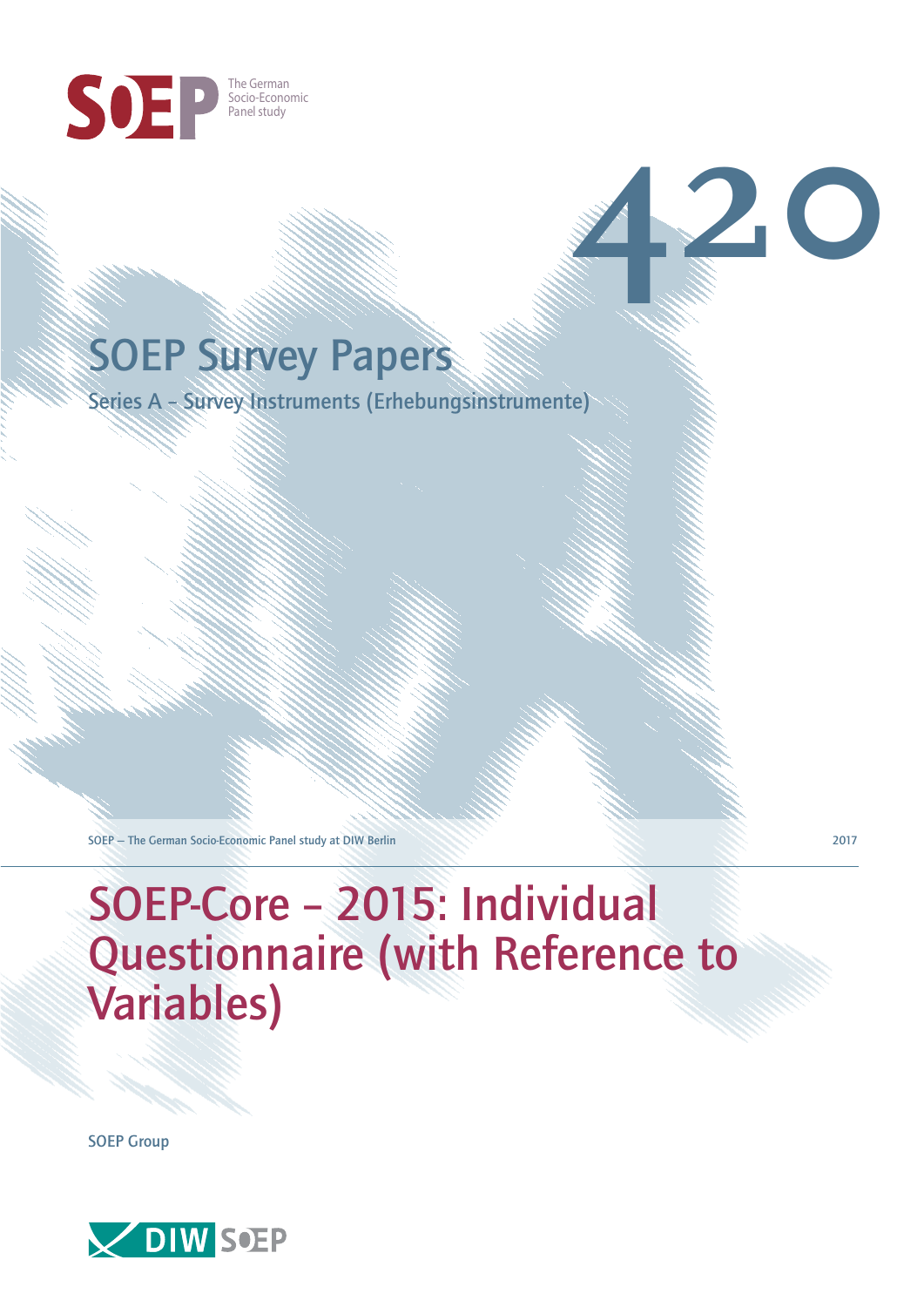Running since 1984, the German Socio-Economic Panel study (SOEP) is a wide-ranging representative longitudinal study of private households, located at the German Institute for Economic Research, DIW Berlin.

The aim of the SOEP Survey Papers Series is to thoroughly document the survey's data collection and data processing. The SOEP Survey Papers is comprised of the following series:

- Series A Survey Instruments (Erhebungsinstrumente)
- Series B Survey Reports (Methodenberichte)
- Series C Data Documentation (Datendokumentationen)
- Series D Variable Descriptions and Coding
- Series E SOEPmonitors
- Series F SOEP Newsletters
- Series G General Issues and Teaching Materials
- The SOEP Survey Papers are available at http://www.diw.de/soepsurveypapers

Editors:

Dr. Jan Goebel, DIW Berlin

Prof. Dr. Martin Kroh, DIW Berlin and Humboldt Universität Berlin

- Prof. Dr. Carsten Schröder, DIW Berlin and Freie Universität Berlin
- Prof. Dr. Jürgen Schupp, DIW Berlin and Freie Universität Berlin

Please cite this paper as follows:

SOEP Group, 2017. SOEP-Core – 2015: Individual Questionnaire (with Reference to Variables). SOEP Survey Papers 420: Series A – Survey Instruments (Erhebungsinstrumente). Berlin: DIW Berlin/SOEP



This work is licensed under a Creative Commons Attribution-ShareAlike 4.0 International License. © 2017 by SOEP ISSN: 2193-5580 (online) DIW Berlin German Socio-Economic Pan[el \(SOEP\)](http://creativecommons.org/licenses/by-sa/4.0/) Mohrenstr. 58 10117 Berlin Germany soeppapers@diw.de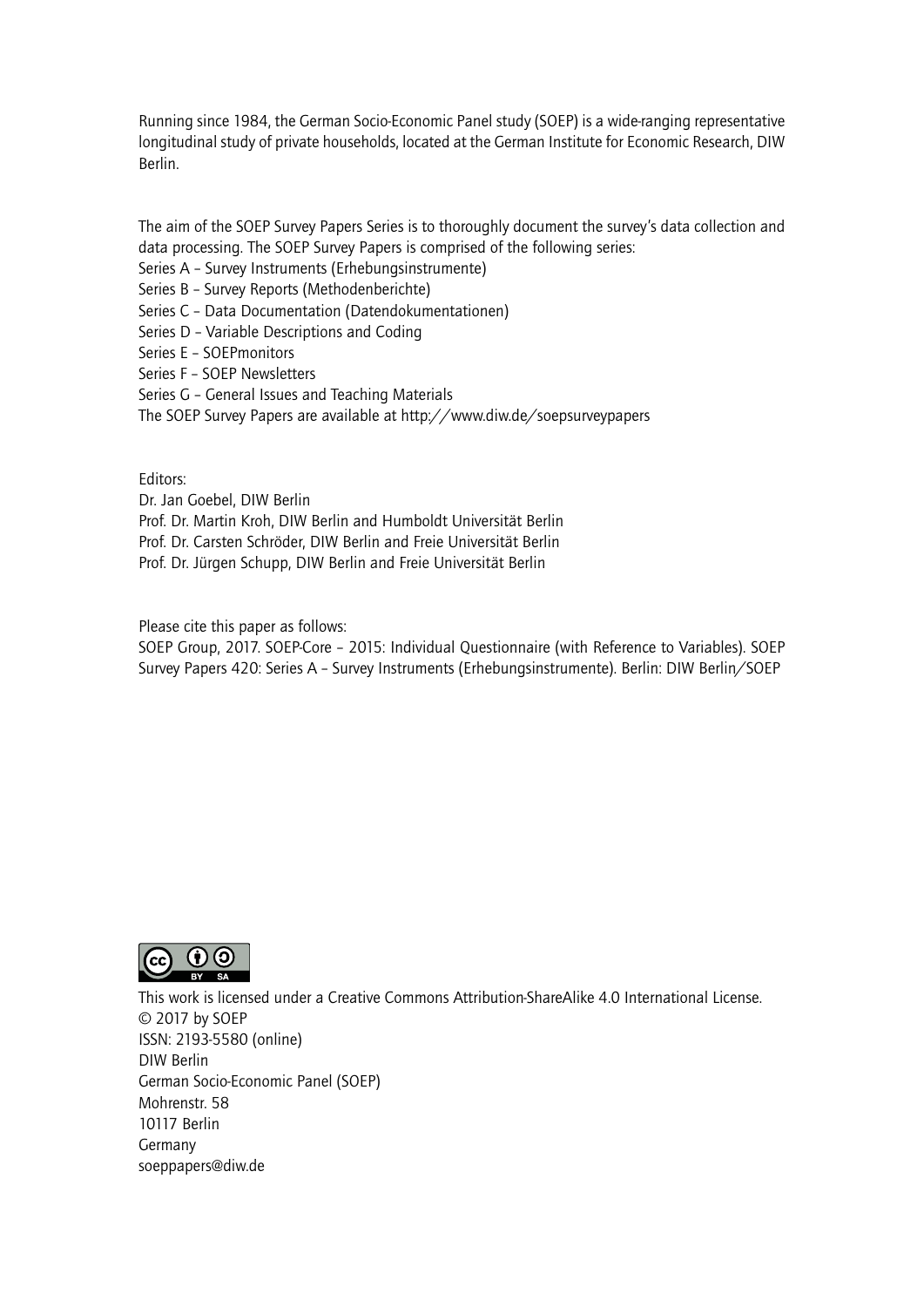

# SOEP-Core – 2015: Individual Questionnaire (with Reference to Variables)

SOEP Group

2017

The variable names mentioned in this document belong to a collection of datasets, which is released with doi:10.5684/soep.v32.1.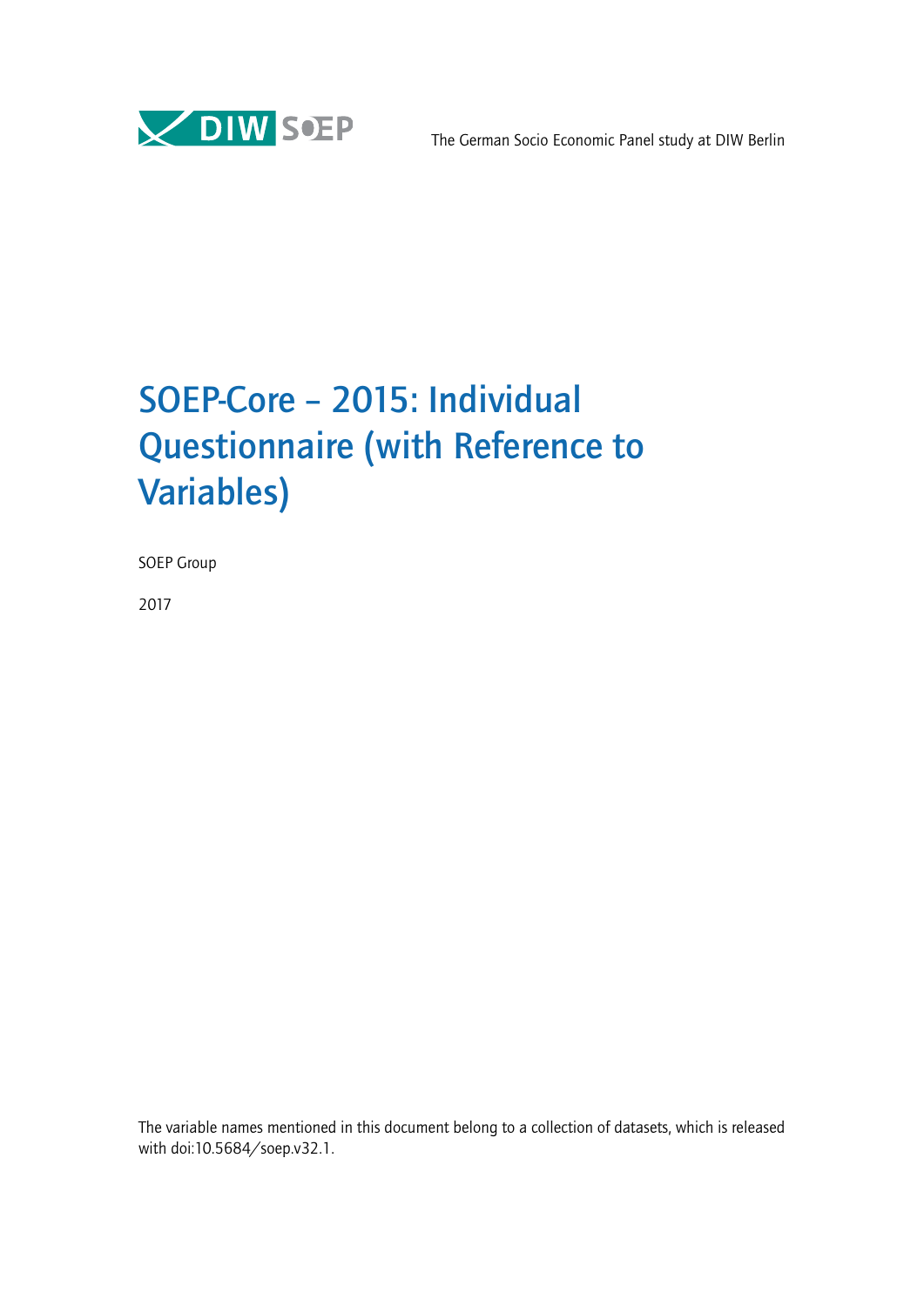# Reading Aid

This representation of the questionnaire contains the same informations as the portal paneldata.org.



Here, in addition to the *question number*, *question text*, *interviewer instructions*, and *answer options*, you find printed in green the *file name* and the *variable name* with the *variable label*, which contains information from the question. If you see rows of green lines below the answer option, the questionnaire defines serveral variables or informations are stored in more than one data set.

The *routing by filters* is depicted in blue. Each variable is preceded by an identifier (which generally contains the question number, marked here with a yellow dotted line), which is given, if the variable is used in filters in a subsequent question. Such filters are usually shown (as gatekeepers) at the beginning of the question.

This reading aid does not cover a few exceptional cases: If the filter (as gatekeeper) only affects one of serveral variables for a question, the filter is printed in blue behind the variable. There you will also find a "go to" command in the form 2 @ Q73. Here, the questionnaire skips to question 73 if the variable results in value of 2.

Phrases that are not alreday translated in English are displayed in German and preceded by [de].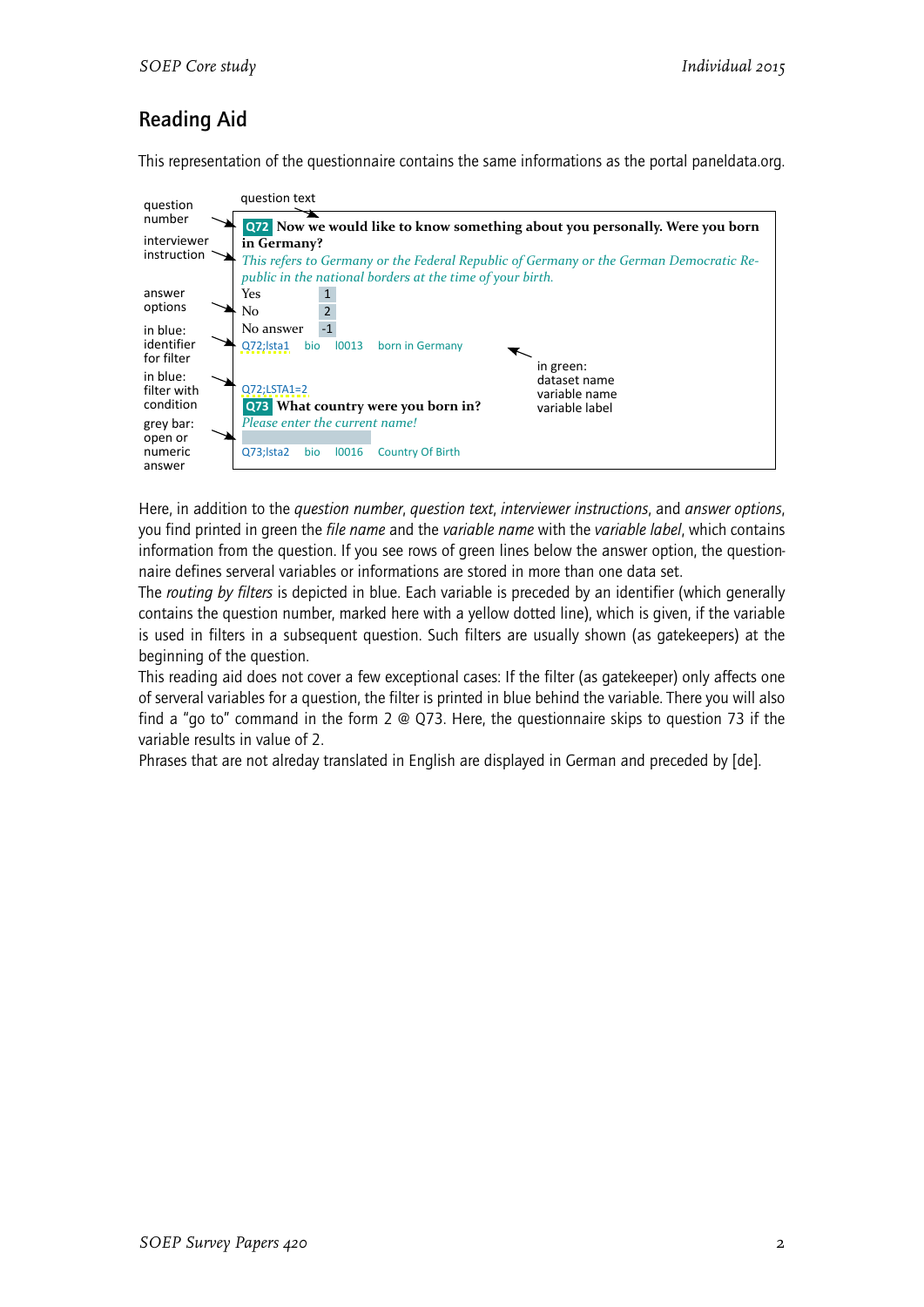Intro **This questionnaire is addressed to all persons in the household who were born in 1997 and earlier.**

**Your participation is voluntary. But the scientific significance of this study depends crucially on the cooperation of all individuals in all households.**

**We therefore cordially request that you either:**

- **allow our staff member to interview you**
- **or carefully fill out this questionnaire yourself.**

#### 0 **Please enter according to address protocol.**

| Nr. of household |                |                                                                          |  |  |                                                                                                    |  |
|------------------|----------------|--------------------------------------------------------------------------|--|--|----------------------------------------------------------------------------------------------------|--|
| Person nr.:      |                |                                                                          |  |  |                                                                                                    |  |
| $0:$ pnr pl pnr  |                | O:hnr pl hid Current Wave HH Number<br>First name of interviewed person: |  |  | O:hnr bfp hhnrakt Current Wave Number (=BFHHNR)<br>O:pnr bfp bfpnr ID Number Of Person Interviewed |  |
| Please print     |                |                                                                          |  |  |                                                                                                    |  |
|                  |                |                                                                          |  |  |                                                                                                    |  |
|                  |                | Year and month of birth, sex:                                            |  |  |                                                                                                    |  |
| Year             |                |                                                                          |  |  |                                                                                                    |  |
| Month            |                |                                                                          |  |  |                                                                                                    |  |
| Male             | $\overline{1}$ |                                                                          |  |  |                                                                                                    |  |
| Female           | $\overline{2}$ |                                                                          |  |  |                                                                                                    |  |
|                  |                | O:psex bfp bfpsex Sex                                                    |  |  |                                                                                                    |  |
| $0:$ psex pl     |                | pla0009 Gender                                                           |  |  |                                                                                                    |  |

1 **How satisfied are you today with the following areas of your life? How satisfied are you with ...**

*Please answer on a scale from 0 to 10, where 0 means completely dissatisfied and 10 means completely satisfied.*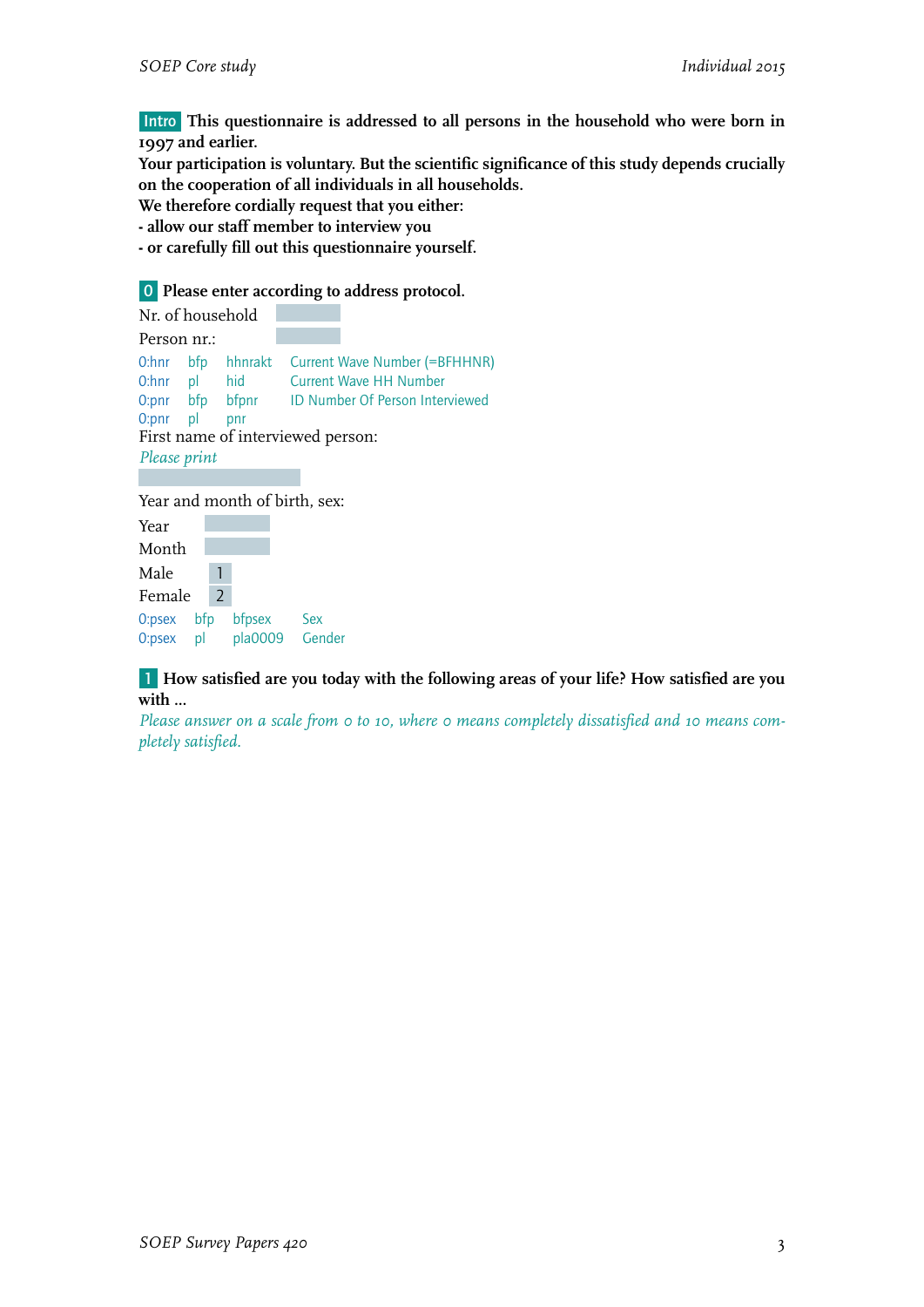| 6<br>8<br>$\circ$<br>I<br>5<br>7<br>IO<br>$\overline{\mathbf{c}}$<br>9<br>3<br>4<br>5<br>3<br>$\overline{2}$<br>4<br>7<br>$9$<br>With your health?<br>6<br>8<br>10<br>$\mathbf 0$<br>1<br>$\overline{2}$<br>5<br>$\mathsf{3}$<br>$\overline{4}$<br>6<br>$\overline{7}$<br>With your sleep?<br>1<br>8<br>$\overline{9}$<br>10<br>$\theta$<br>$\overline{2}$<br>5<br>$6\phantom{.}6$<br>$\mathbf{1}$<br>$\overline{3}$<br>$\overline{4}$<br>$\overline{7}$<br>8<br>$\mathsf 9$<br>$\boldsymbol{0}$<br>10<br>(if employed) With your<br>job?<br>$\overline{2}$<br>3<br>5<br>$\, 8$<br>(if you are a homemaker)<br>$\boldsymbol{0}$<br>4<br>6<br>$\overline{7}$<br>$9\,$<br>10<br>With your work in the<br>home?<br>$\overline{2}$<br>5<br>With your household<br>$\boldsymbol{0}$<br>3<br>6<br>$\,8\,$<br>$\overline{9}$<br>10<br>$\mathbf{1}$<br>4<br>$\overline{7}$<br>income?<br>$\overline{2}$<br>5<br>With your personal<br>$\mathbf{1}$<br>3<br>$\overline{4}$<br>$\overline{7}$<br>$\,8\,$<br>$\overline{9}$<br>10<br>$\theta$<br>6<br>income?<br>5<br>With your dwelling?<br>$\overline{2}$<br>3<br>$6\phantom{.}6$<br>$\overline{7}$<br>8<br>$\mathbf 0$<br>4<br>9<br>10<br>1<br>$\overline{2}$<br>5<br>$\overline{7}$<br>3<br>6<br>$\mathbf 0$<br>$\overline{4}$<br>8<br>With your leisure time?<br>1<br>$\overline{9}$<br>10<br>$\overline{2}$<br>5<br>$\overline{3}$<br>$\overline{7}$<br>$\overline{4}$<br>$\mathbf{1}$<br>6<br>8<br>$\overline{9}$<br>(if you have small children)<br>10<br>$\mathbf 0$<br>With the childcare<br>available?<br>5<br>10<br>With your family life?<br>$\mathbf 0$<br>2<br>3<br>4<br>6<br>7<br>8<br>9<br>1<br>$\overline{2}$<br>3<br>$\overline{4}$<br>With the realisation of<br>$\overline{0}$<br>$\mathbf{1}$<br>5<br>6<br>$\overline{7}$<br>8<br>$\mathsf g$<br>10<br>social justice in<br>Germany? |
|-------------------------------------------------------------------------------------------------------------------------------------------------------------------------------------------------------------------------------------------------------------------------------------------------------------------------------------------------------------------------------------------------------------------------------------------------------------------------------------------------------------------------------------------------------------------------------------------------------------------------------------------------------------------------------------------------------------------------------------------------------------------------------------------------------------------------------------------------------------------------------------------------------------------------------------------------------------------------------------------------------------------------------------------------------------------------------------------------------------------------------------------------------------------------------------------------------------------------------------------------------------------------------------------------------------------------------------------------------------------------------------------------------------------------------------------------------------------------------------------------------------------------------------------------------------------------------------------------------------------------------------------------------------------------------------------------------------------------------------------------------------------------------------------------------------------------------------------------|
|                                                                                                                                                                                                                                                                                                                                                                                                                                                                                                                                                                                                                                                                                                                                                                                                                                                                                                                                                                                                                                                                                                                                                                                                                                                                                                                                                                                                                                                                                                                                                                                                                                                                                                                                                                                                                                                 |
|                                                                                                                                                                                                                                                                                                                                                                                                                                                                                                                                                                                                                                                                                                                                                                                                                                                                                                                                                                                                                                                                                                                                                                                                                                                                                                                                                                                                                                                                                                                                                                                                                                                                                                                                                                                                                                                 |
|                                                                                                                                                                                                                                                                                                                                                                                                                                                                                                                                                                                                                                                                                                                                                                                                                                                                                                                                                                                                                                                                                                                                                                                                                                                                                                                                                                                                                                                                                                                                                                                                                                                                                                                                                                                                                                                 |
|                                                                                                                                                                                                                                                                                                                                                                                                                                                                                                                                                                                                                                                                                                                                                                                                                                                                                                                                                                                                                                                                                                                                                                                                                                                                                                                                                                                                                                                                                                                                                                                                                                                                                                                                                                                                                                                 |
|                                                                                                                                                                                                                                                                                                                                                                                                                                                                                                                                                                                                                                                                                                                                                                                                                                                                                                                                                                                                                                                                                                                                                                                                                                                                                                                                                                                                                                                                                                                                                                                                                                                                                                                                                                                                                                                 |
|                                                                                                                                                                                                                                                                                                                                                                                                                                                                                                                                                                                                                                                                                                                                                                                                                                                                                                                                                                                                                                                                                                                                                                                                                                                                                                                                                                                                                                                                                                                                                                                                                                                                                                                                                                                                                                                 |
|                                                                                                                                                                                                                                                                                                                                                                                                                                                                                                                                                                                                                                                                                                                                                                                                                                                                                                                                                                                                                                                                                                                                                                                                                                                                                                                                                                                                                                                                                                                                                                                                                                                                                                                                                                                                                                                 |
|                                                                                                                                                                                                                                                                                                                                                                                                                                                                                                                                                                                                                                                                                                                                                                                                                                                                                                                                                                                                                                                                                                                                                                                                                                                                                                                                                                                                                                                                                                                                                                                                                                                                                                                                                                                                                                                 |
|                                                                                                                                                                                                                                                                                                                                                                                                                                                                                                                                                                                                                                                                                                                                                                                                                                                                                                                                                                                                                                                                                                                                                                                                                                                                                                                                                                                                                                                                                                                                                                                                                                                                                                                                                                                                                                                 |
|                                                                                                                                                                                                                                                                                                                                                                                                                                                                                                                                                                                                                                                                                                                                                                                                                                                                                                                                                                                                                                                                                                                                                                                                                                                                                                                                                                                                                                                                                                                                                                                                                                                                                                                                                                                                                                                 |
|                                                                                                                                                                                                                                                                                                                                                                                                                                                                                                                                                                                                                                                                                                                                                                                                                                                                                                                                                                                                                                                                                                                                                                                                                                                                                                                                                                                                                                                                                                                                                                                                                                                                                                                                                                                                                                                 |
|                                                                                                                                                                                                                                                                                                                                                                                                                                                                                                                                                                                                                                                                                                                                                                                                                                                                                                                                                                                                                                                                                                                                                                                                                                                                                                                                                                                                                                                                                                                                                                                                                                                                                                                                                                                                                                                 |
|                                                                                                                                                                                                                                                                                                                                                                                                                                                                                                                                                                                                                                                                                                                                                                                                                                                                                                                                                                                                                                                                                                                                                                                                                                                                                                                                                                                                                                                                                                                                                                                                                                                                                                                                                                                                                                                 |
| <b>Satisfaction With Health</b><br>1:pzuf01<br>bfp<br>bfp0101                                                                                                                                                                                                                                                                                                                                                                                                                                                                                                                                                                                                                                                                                                                                                                                                                                                                                                                                                                                                                                                                                                                                                                                                                                                                                                                                                                                                                                                                                                                                                                                                                                                                                                                                                                                   |
| <b>Satisfaction With Health</b><br>plh0171<br>1:pzuf01<br>pl                                                                                                                                                                                                                                                                                                                                                                                                                                                                                                                                                                                                                                                                                                                                                                                                                                                                                                                                                                                                                                                                                                                                                                                                                                                                                                                                                                                                                                                                                                                                                                                                                                                                                                                                                                                    |
| 1:pzuf20<br>bfp0102<br>satisfaction with sleep<br>bfp                                                                                                                                                                                                                                                                                                                                                                                                                                                                                                                                                                                                                                                                                                                                                                                                                                                                                                                                                                                                                                                                                                                                                                                                                                                                                                                                                                                                                                                                                                                                                                                                                                                                                                                                                                                           |
| 1:pzuf20<br>plh0172<br>satisfaction with sleep<br>pl                                                                                                                                                                                                                                                                                                                                                                                                                                                                                                                                                                                                                                                                                                                                                                                                                                                                                                                                                                                                                                                                                                                                                                                                                                                                                                                                                                                                                                                                                                                                                                                                                                                                                                                                                                                            |
| <b>Satisfaction With Work</b><br>bfp0103<br>1:pzuf02<br>bfp                                                                                                                                                                                                                                                                                                                                                                                                                                                                                                                                                                                                                                                                                                                                                                                                                                                                                                                                                                                                                                                                                                                                                                                                                                                                                                                                                                                                                                                                                                                                                                                                                                                                                                                                                                                     |
| <b>Satisfaction With Work</b><br>plh0173<br>1:pzuf02<br>pl                                                                                                                                                                                                                                                                                                                                                                                                                                                                                                                                                                                                                                                                                                                                                                                                                                                                                                                                                                                                                                                                                                                                                                                                                                                                                                                                                                                                                                                                                                                                                                                                                                                                                                                                                                                      |
| <b>Satisfaction With Housework</b><br>1:pzuf03<br>bfp<br>bfp0104                                                                                                                                                                                                                                                                                                                                                                                                                                                                                                                                                                                                                                                                                                                                                                                                                                                                                                                                                                                                                                                                                                                                                                                                                                                                                                                                                                                                                                                                                                                                                                                                                                                                                                                                                                                |
| <b>Satisfaction With Housework</b><br>plh0174<br>1:pxuf03<br>pl                                                                                                                                                                                                                                                                                                                                                                                                                                                                                                                                                                                                                                                                                                                                                                                                                                                                                                                                                                                                                                                                                                                                                                                                                                                                                                                                                                                                                                                                                                                                                                                                                                                                                                                                                                                 |
| 1:pzuf04<br>bfp<br>bfp0105<br>Satisfaction With Household Income                                                                                                                                                                                                                                                                                                                                                                                                                                                                                                                                                                                                                                                                                                                                                                                                                                                                                                                                                                                                                                                                                                                                                                                                                                                                                                                                                                                                                                                                                                                                                                                                                                                                                                                                                                                |
| Satisfaction With Household Income<br>1:pzuf04<br>plh0175<br>pl                                                                                                                                                                                                                                                                                                                                                                                                                                                                                                                                                                                                                                                                                                                                                                                                                                                                                                                                                                                                                                                                                                                                                                                                                                                                                                                                                                                                                                                                                                                                                                                                                                                                                                                                                                                 |
| 1:pzuf05<br>Satisfaction With Personal Income<br>bfp<br>bfp0106                                                                                                                                                                                                                                                                                                                                                                                                                                                                                                                                                                                                                                                                                                                                                                                                                                                                                                                                                                                                                                                                                                                                                                                                                                                                                                                                                                                                                                                                                                                                                                                                                                                                                                                                                                                 |
| Satisfaction With Personal Income<br>1:pzuf05<br>plh0176<br>pl                                                                                                                                                                                                                                                                                                                                                                                                                                                                                                                                                                                                                                                                                                                                                                                                                                                                                                                                                                                                                                                                                                                                                                                                                                                                                                                                                                                                                                                                                                                                                                                                                                                                                                                                                                                  |
| <b>Satisfaction With Dwelling</b><br>1:pzuf07<br>bfp<br>bfp0107                                                                                                                                                                                                                                                                                                                                                                                                                                                                                                                                                                                                                                                                                                                                                                                                                                                                                                                                                                                                                                                                                                                                                                                                                                                                                                                                                                                                                                                                                                                                                                                                                                                                                                                                                                                 |
| 1:pzuf07<br>plh0177<br><b>Satisfaction With Dwelling</b><br>pl                                                                                                                                                                                                                                                                                                                                                                                                                                                                                                                                                                                                                                                                                                                                                                                                                                                                                                                                                                                                                                                                                                                                                                                                                                                                                                                                                                                                                                                                                                                                                                                                                                                                                                                                                                                  |
| Satisfaction With Amount Of Leisure Time<br>1:pzuf08<br>bfp<br>bfp0108                                                                                                                                                                                                                                                                                                                                                                                                                                                                                                                                                                                                                                                                                                                                                                                                                                                                                                                                                                                                                                                                                                                                                                                                                                                                                                                                                                                                                                                                                                                                                                                                                                                                                                                                                                          |
| 1:pzuf08<br>plh0178<br>Satisfaction With Amount Of Leisure Time<br>pl                                                                                                                                                                                                                                                                                                                                                                                                                                                                                                                                                                                                                                                                                                                                                                                                                                                                                                                                                                                                                                                                                                                                                                                                                                                                                                                                                                                                                                                                                                                                                                                                                                                                                                                                                                           |
| <b>Satisfaction With Child Care</b><br>1:pzuf09<br>bfp0109<br>bfp<br><b>Satisfaction With Child Care</b>                                                                                                                                                                                                                                                                                                                                                                                                                                                                                                                                                                                                                                                                                                                                                                                                                                                                                                                                                                                                                                                                                                                                                                                                                                                                                                                                                                                                                                                                                                                                                                                                                                                                                                                                        |
| 1:pzuf09<br>plh0179<br>pl<br>Satisfaction With Family Life<br>1:pzuf13<br>bfp0110<br>bfp                                                                                                                                                                                                                                                                                                                                                                                                                                                                                                                                                                                                                                                                                                                                                                                                                                                                                                                                                                                                                                                                                                                                                                                                                                                                                                                                                                                                                                                                                                                                                                                                                                                                                                                                                        |
| 1:pzuf13<br>satisfaction with family life<br>plh0180<br>pl                                                                                                                                                                                                                                                                                                                                                                                                                                                                                                                                                                                                                                                                                                                                                                                                                                                                                                                                                                                                                                                                                                                                                                                                                                                                                                                                                                                                                                                                                                                                                                                                                                                                                                                                                                                      |

1:pzuf21 bfp bfp0111 Satisfaction Realization Social Equity 1:pzuf21 pl plh0281 Satisfaction Relation With Neighbours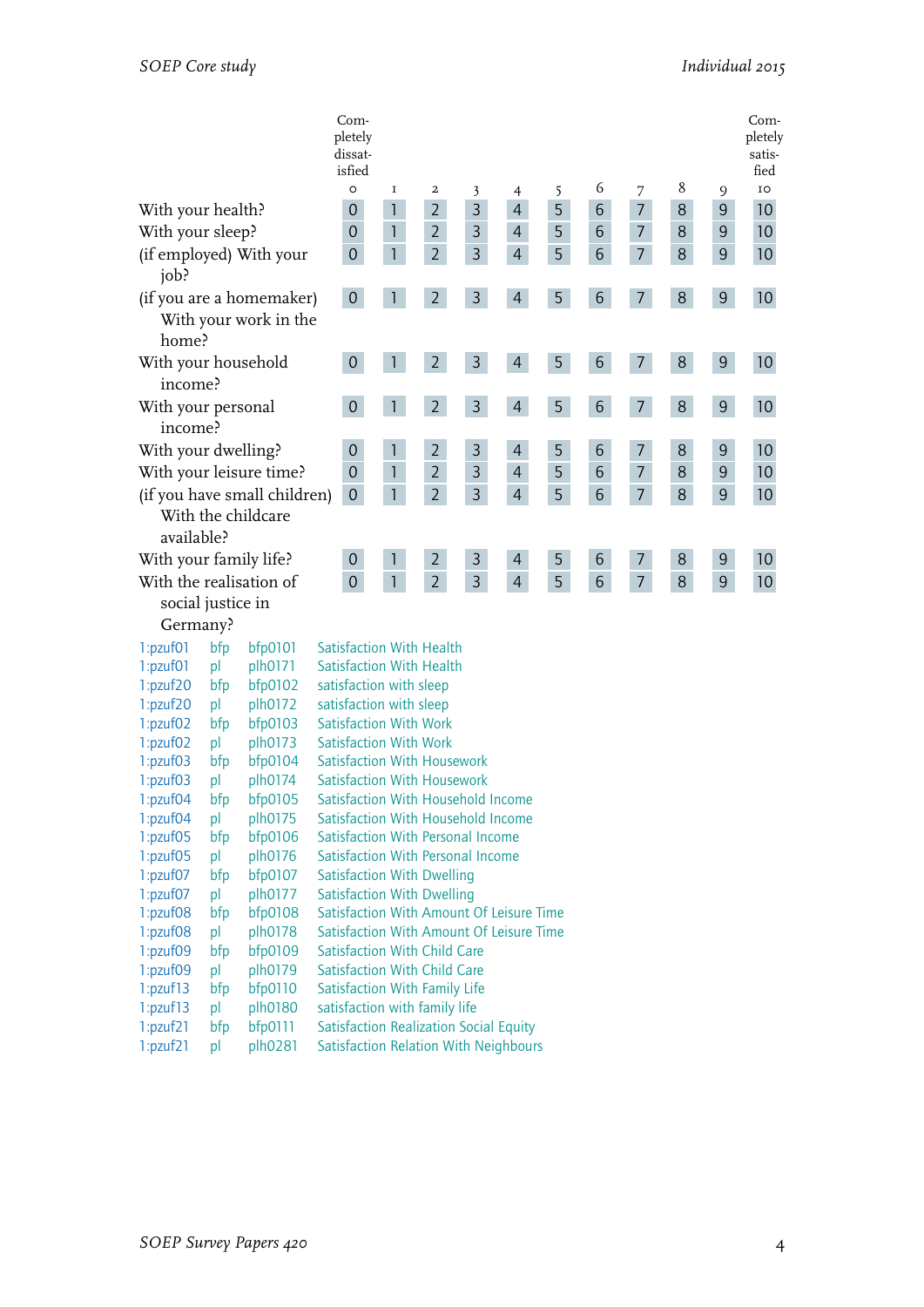2 **I will now read off a number of feelings. For each one, please state how often you experienced this feeling in the last four weeks. How often have you felt …**

|          |         | Very rarely                                    | Rarely         | Occasionally   | Often                                                                                                                                      | Very often |  |  |
|----------|---------|------------------------------------------------|----------------|----------------|--------------------------------------------------------------------------------------------------------------------------------------------|------------|--|--|
|          |         |                                                | $\overline{2}$ | 3              | $\overline{4}$                                                                                                                             | 5          |  |  |
| worried? |         |                                                | $\overline{2}$ | 3              | $\overline{4}$                                                                                                                             | 5          |  |  |
|          |         |                                                | $\overline{2}$ | $\overline{3}$ | $\overline{4}$                                                                                                                             | 5          |  |  |
|          |         |                                                | $\overline{2}$ | 3              | $\overline{4}$                                                                                                                             | 5          |  |  |
| bfp      | bfp0201 |                                                |                |                |                                                                                                                                            |            |  |  |
| pl       | plh0184 |                                                |                |                |                                                                                                                                            |            |  |  |
| bfp      | bfp0202 | Frequency of Being Worried in the Last 4 Weeks |                |                |                                                                                                                                            |            |  |  |
| pl       | plh0185 | Frequency of being worried in the last 4 weeks |                |                |                                                                                                                                            |            |  |  |
| bfp      | bfp0203 | Frequency of being happy in the last 4 weeks   |                |                |                                                                                                                                            |            |  |  |
| pl       | plh0186 | Frequency of being happy in the last 4 weeks   |                |                |                                                                                                                                            |            |  |  |
| bfp      | bfp0204 | Frequency of Being Sad in the Last 4 Weeks     |                |                |                                                                                                                                            |            |  |  |
| pl       | plh0187 |                                                |                |                |                                                                                                                                            |            |  |  |
|          |         |                                                |                |                | Frequency of Being Angry in the Last 4 Weeks<br>Frequency of being angry in the last 4 weeks<br>Frequency of being sad in the last 4 weeks |            |  |  |

#### 3 **Do you feel that what you are doing in your life is valuable and useful?**

*Please answer according to the following scale: a value 0 means: "not at all valuable and useful" a value of 10 means: "completely valuable and useful". With the numbers in between, you can estimate your grade.*

| o not at all valuable or useful                   | ი              |  |
|---------------------------------------------------|----------------|--|
| I                                                 |                |  |
| $\overline{a}$                                    | $\overline{2}$ |  |
| 3                                                 | 3              |  |
| 4                                                 | 4              |  |
| 5                                                 | 5              |  |
| 6                                                 | 6              |  |
| 7                                                 |                |  |
| 8                                                 | 8              |  |
| 9                                                 | 9              |  |
| 10 completely valuable and useful                 | 10             |  |
| 2. nouvert blue bluess and the study of the study |                |  |

3;pgwert bfp bfp03 Activities Useful And Valuable 3;pgwert pl plh0334 Activities Useful And Valuable

4 **Are you generally a person who is willing to take risks or do you try to avoid taking risks?** *Please tick a box on the scale, where the value 0 means not at all willing to take risks and the value 10 means very willing to take risks*

| Risk averse o           |                |                                          |
|-------------------------|----------------|------------------------------------------|
| $\mathbf I$             | $\overline{2}$ |                                          |
| $\overline{a}$          | 3              |                                          |
| $\overline{\mathbf{3}}$ | 4              |                                          |
| 4                       | 5              |                                          |
| $\overline{5}$          | 6              |                                          |
| 6                       | 7              |                                          |
| 7                       | 8              |                                          |
| 8                       | 9              |                                          |
| 9                       | 10             |                                          |
| Risk prone 10           | 11             |                                          |
| bfp04<br>4;prisk<br>bfp |                | own opinion of willingness to take risks |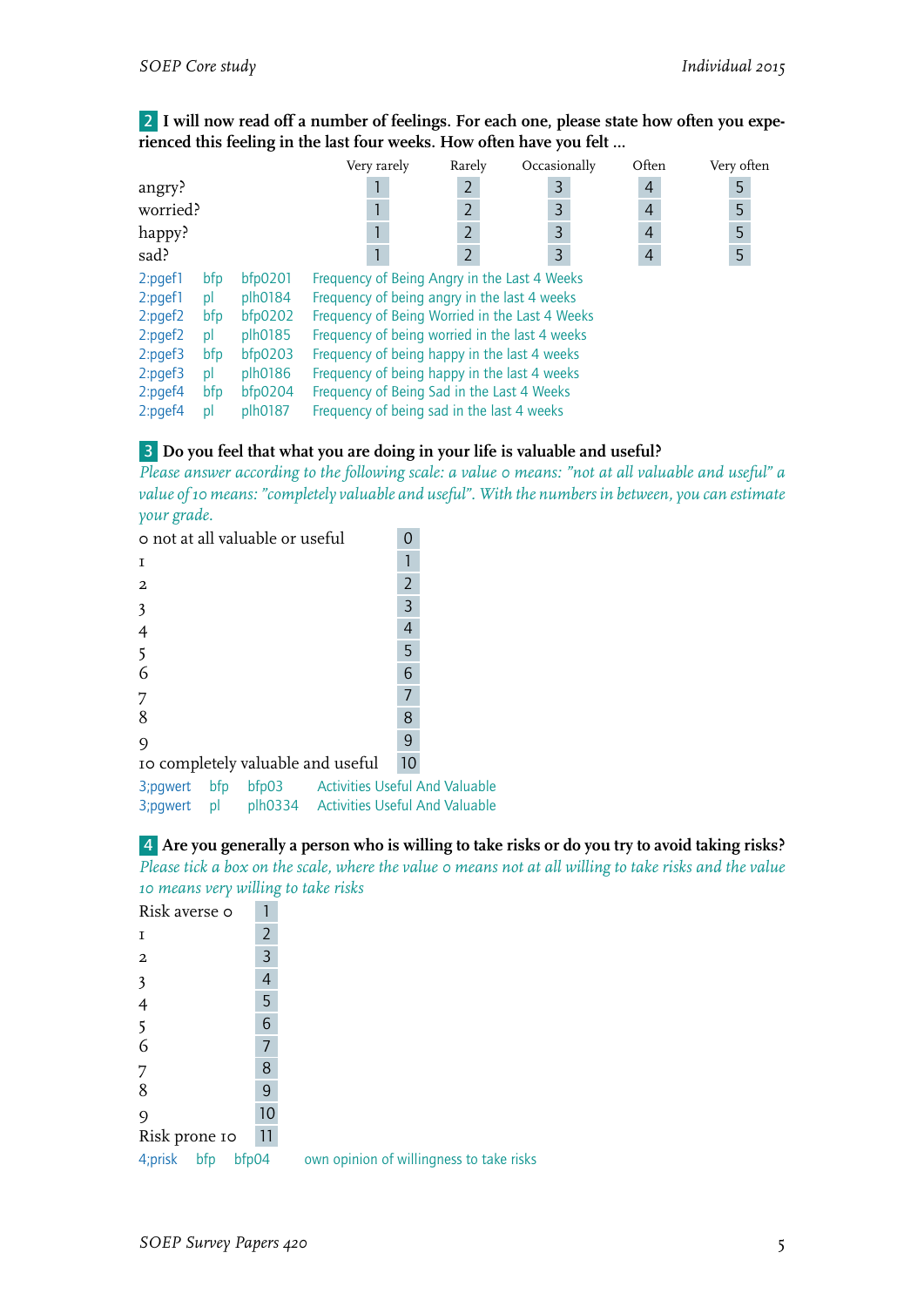#### 4;prisk pl plh0204 Peronal willingness to take risks

#### 5 **The following statements describe different attitudes towards life and the future. To which degree do you personally agree with the individual statements?**

*Please answer according to the following scale: The value 1 means: "not at all agree" der Wert 7 bedeutet: "agree completely"*

|                                                                                                          |                |                                                                                                        | Do not                           |                                             |                                                              |                |                |                  | Com-           |
|----------------------------------------------------------------------------------------------------------|----------------|--------------------------------------------------------------------------------------------------------|----------------------------------|---------------------------------------------|--------------------------------------------------------------|----------------|----------------|------------------|----------------|
|                                                                                                          |                |                                                                                                        | agree                            |                                             |                                                              |                |                |                  | pletely        |
|                                                                                                          |                |                                                                                                        | at all 1                         | $\overline{a}$                              | 3                                                            | 4              | 5              | 6                | agree 7        |
| on me                                                                                                    |                | How my life goes depends                                                                               | $\mathbf{1}$                     | $\overline{2}$                              | $\overline{3}$                                               | $\overline{4}$ | 5              | 6                | $\overline{7}$ |
|                                                                                                          | what I deserve | Compared to other people,<br>I have not achieved                                                       | $\mathbf{1}$                     | $2^{\circ}$                                 | 3 <sup>1</sup>                                               | $\overline{4}$ | 5              | $6 \overline{6}$ | 7              |
|                                                                                                          |                | What a person achieves in<br>life is above all a<br>question of fate or luck                           | $\mathbf{1}$                     | $2^{\circ}$                                 | 3 <sup>1</sup>                                               | $\overline{4}$ | 5 <sup>1</sup> | 6                | 7              |
|                                                                                                          |                | If a person is socially or<br>politically active, he/she<br>can have an effect on<br>social conditions | $\mathbf{1}$                     | 2 <sup>7</sup>                              | 3 <sup>1</sup>                                               | $\overline{4}$ | 5              | 6 <sup>1</sup>   | 7              |
| I frequently have the<br>experience that other<br>people have a<br>controlling influence<br>over my life |                |                                                                                                        | $\mathbf{1}$                     | $2^{\circ}$                                 | 3 <sup>1</sup>                                               | $\overline{4}$ | 5              | 6                | 7              |
| One has to work hard in<br>order to succeed                                                              |                |                                                                                                        | $\mathbf{1}$                     | $2^{\circ}$                                 | $\overline{3}$                                               | $\overline{4}$ | 5              | $6\overline{6}$  | 7              |
| If I run up against<br>difficulties in life, I<br>often doubt my own<br>abilities                        |                |                                                                                                        | $\mathbf{1}$                     | $\overline{2}$                              | 3                                                            | 4              | 5              | 6                | 7              |
| The opportunities that I<br>have in life are<br>determined by the<br>social conditions                   |                |                                                                                                        |                                  | $2^{\circ}$                                 | $\mathsf{3}$                                                 | $\overline{4}$ | 5              | $6\phantom{1}$   | 7              |
|                                                                                                          |                | Inborn abilities are more<br>important than any<br>efforts one can make                                | $\mathbf{1}$                     | $2^{\circ}$                                 | $\mathsf{3}$                                                 | $\overline{4}$ | 5              | $6\phantom{1}$   | 7              |
|                                                                                                          |                | I have little control over the                                                                         | $\mathbf{1}$                     | $\overline{2}$                              | 3                                                            | 4              | 5              | 6                | 7              |
|                                                                                                          |                | things that happen in                                                                                  |                                  |                                             |                                                              |                |                |                  |                |
| my life                                                                                                  |                |                                                                                                        |                                  |                                             |                                                              |                |                |                  |                |
| 5:pzu01                                                                                                  | bfp            | bfp0501                                                                                                |                                  |                                             | Life Course Depends on Oneself                               |                |                |                  |                |
| 5:pzu01                                                                                                  | pl             | plh0245                                                                                                |                                  | My lifes course depends on me               |                                                              |                |                |                  |                |
| 5:pzu02                                                                                                  | bfp            | bfp0502                                                                                                |                                  |                                             | Compared to Other People, I Have not Achieved What I Deserve |                |                |                  |                |
| 5:pzu02                                                                                                  | pl             | plh0128                                                                                                |                                  |                                             | Haven't achieved what I deserve                              |                |                |                  |                |
| 5:pzu03                                                                                                  | bfp            | bfp0503                                                                                                |                                  |                                             | Luck and Destiny are Responsible for Achievements            |                |                |                  |                |
| 5:pzu03                                                                                                  | pl             | plh0246                                                                                                | What you achieve depends on luck |                                             |                                                              |                |                |                  |                |
| bfp0504<br>5:pzu10<br>bfp                                                                                |                |                                                                                                        |                                  | Own Engagement Influences Social Conditions |                                                              |                |                |                  |                |

5:pzu10 pl plh0005 Influence on social conditions through involvement

5:pzu04 bfp bfp0505 Not Self-Determined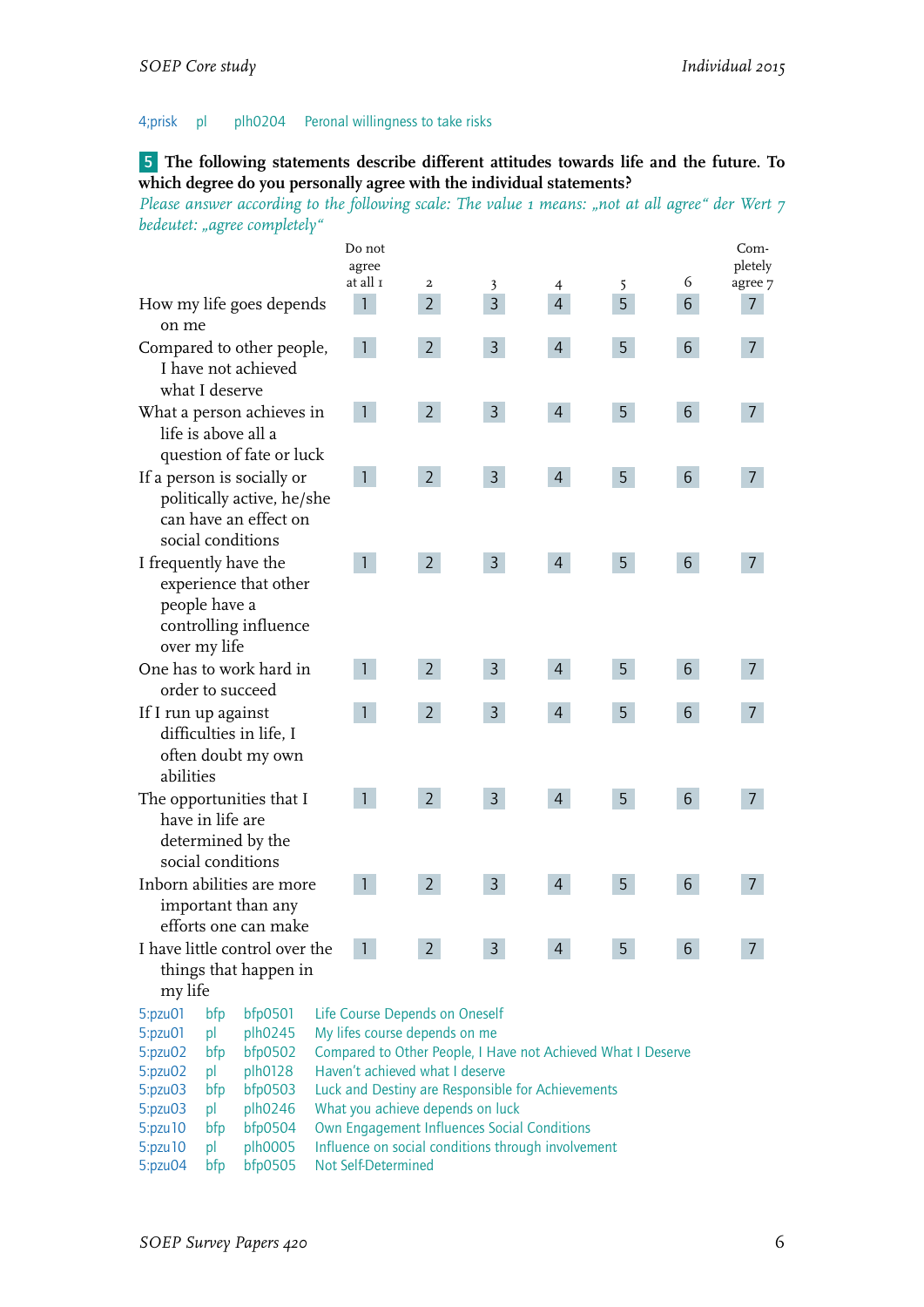| 5:pzu04 | pl  | plh0247 | Others make the crucial decisions in my life      |
|---------|-----|---------|---------------------------------------------------|
| 5:pzu05 | bfp | bfp0506 | Hard Work is Fundamental to Achieve Success       |
| 5:pzu05 | pl  | plh0248 | Success takes hard work                           |
| 5:pxu06 | bfp | bfp0507 | Doubt Own Abilities When difficulties Arise       |
| 5:pzu06 | pl  | plh0249 | Doubt my abilities when problems arise            |
| 5:pzu07 | bfp | bfp0508 | Opportunities are Determines by Social Consitions |
| 5:pzu07 | pl  | plh0250 | Possibilities are defined by social conditions    |
| 5:pzu08 | bfp | bfp0509 | Inborn Abilities More Important Than Effort       |
| 5:pzu08 | pl  | plh0251 | Abilities are more important than effort          |
| 5:pzu09 | bfp | bfp0510 | I Have Little Control Over My Life                |
| 5:pzu09 | pl  | plh0252 | Little control over my life                       |

#### 6 **To what degree do the following statements apply to you personally?**

*Please answer according to the following scale: 1 means: does not apply to me at all, / means applies to me perfectly*

|                                                                                                        | Does not<br>apply<br>at all 1 |                                  |                                 |                     |                | 6               | Applies<br>completely |
|--------------------------------------------------------------------------------------------------------|-------------------------------|----------------------------------|---------------------------------|---------------------|----------------|-----------------|-----------------------|
| If someone does me a<br>favor, I am prepared to<br>return it                                           | $\mathbf{1}$                  | $\overline{a}$<br>2 <sup>1</sup> | $\mathfrak z$<br>$\overline{3}$ | 4<br>$\overline{4}$ | 5<br>5         | $6\overline{6}$ | 7<br>$\overline{7}$   |
| If I suffer a serious wrong,<br>I will take revenge as<br>soon as possible, no<br>matter what the cost | $\mathbf{1}$                  | 2 <sup>1</sup>                   | $\overline{3}$                  | $\overline{4}$      | 5              | 6 <sup>1</sup>  | $\overline{7}$        |
| If somebody puts me in a<br>difficult position, I will<br>do the same to him/her                       | $\vert$                       | $2^{\circ}$                      | $\overline{3}$                  | $\overline{4}$      | 5              | $6\overline{6}$ | $\overline{7}$        |
| I go out of my way to help<br>somebody who has<br>been kind to me before                               | $\mathbf{1}$                  | 2 <sup>1</sup>                   | 3 <sup>1</sup>                  | $\overline{4}$      | 5 <sup>1</sup> | 6               | $\overline{7}$        |
| If somebody offends me, I<br>will offend him/her<br>back                                               | $\mathbf{1}$                  | 2 <sup>1</sup>                   | $\overline{3}$                  | $\overline{4}$      | 5              | 6               | $\overline{7}$        |
| I am ready to undergo<br>personal costs to help<br>somebody who helped<br>me before                    | $\mathbf{1}$                  | $2^{\circ}$                      | $\overline{3}$                  | $\overline{4}$      | 5              | $6\overline{6}$ | $\overline{7}$        |
| I get over it relatively<br>quickly when someone<br>hurts my feelings                                  | $\mathbf{1}$                  | 2 <sup>1</sup>                   | 3 <sup>1</sup>                  | $\overline{4}$      | 5 <sup>1</sup> | 6               | $7\overline{ }$       |
| When somebody has<br>wronged me I often<br>think about it for quite a<br>while                         | $\mathbf{1}$                  | $2^{\circ}$                      | $\overline{3}$                  | $\overline{4}$      | 5              | $6\overline{6}$ | $\overline{7}$        |
| I tend to bear grudges                                                                                 | $\mathbf{1}$                  | $\overline{2}$                   | 3                               | $\overline{4}$      | 5              | 6               | 7                     |
| When other people wrong<br>me I try to just forgive<br>and forget                                      | $\overline{1}$                | $\overline{2}$                   | $\overline{3}$                  | $\overline{4}$      | 5              | 6               | $\overline{7}$        |
| I have a positive attitude<br>toward myself                                                            | 1                             | $2^{\circ}$                      | $\overline{3}$                  | $\overline{4}$      | 5              | 6               | $\overline{7}$        |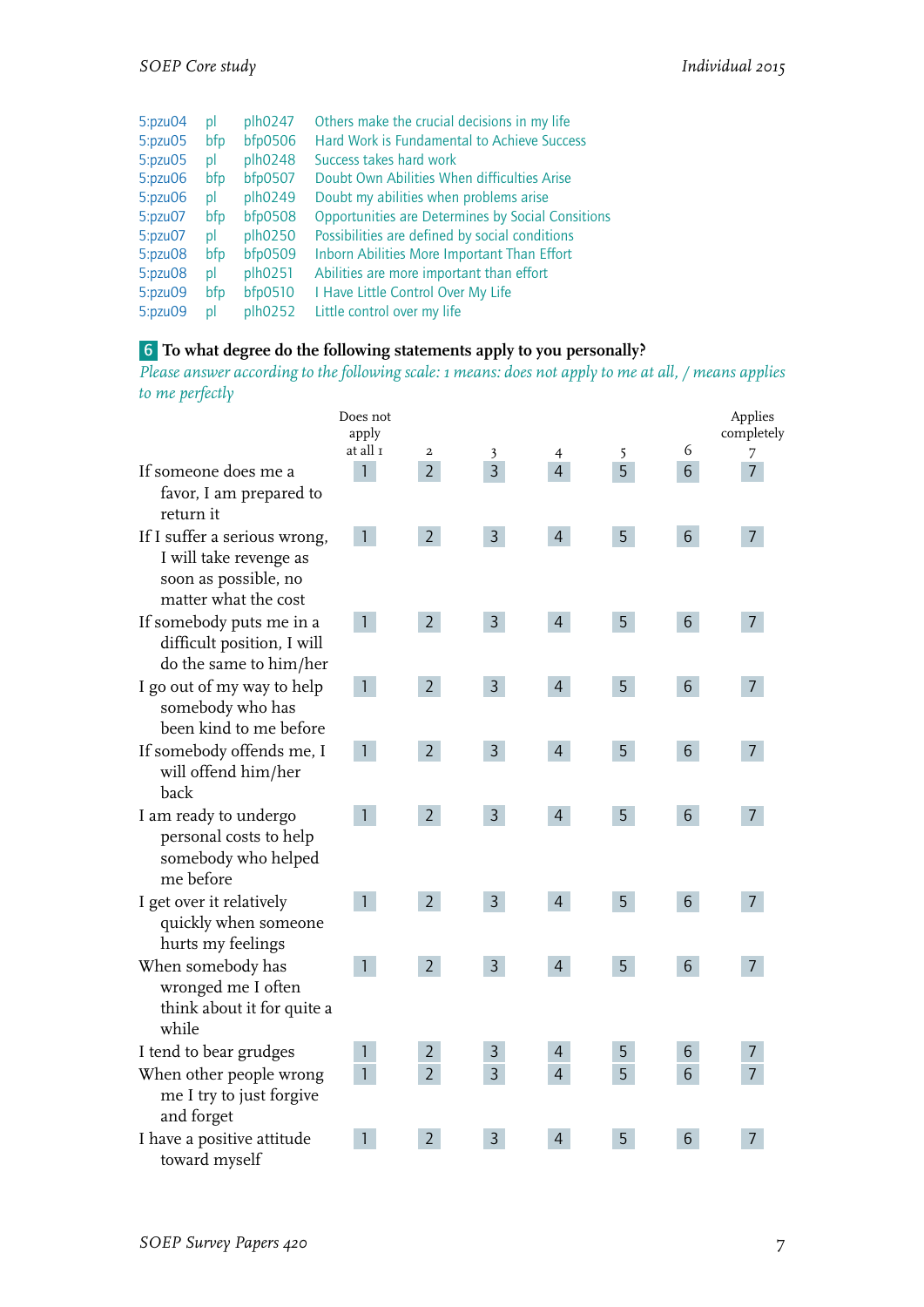| 6:pmas01 | bfp | bfp0601        | willingsness to Return Favors                         |
|----------|-----|----------------|-------------------------------------------------------|
| 6:pmas01 | pl  | plh0206        | <b>Return favors</b>                                  |
| 6:pmas02 | bfp | bfp0602        | Take Revenge if Suffer a Serious Wrong                |
| 6:pmas02 | pl  | plh0207        | Get revenge for severe injustices                     |
| 6:pmas03 | bfp | bfp0603        | Payback: Put someone in Difficult Position            |
| 6:pmas03 | pl  | plh0208        | Cause similar problems to those who cause me problems |
| 6:pmas04 | bfp | bfp0604        | Go Out of Way to Help Somebody Who Was Kind           |
| 6:pmas04 | pl  | plh0209        | Help those who help me                                |
| 6:pmas05 | bfp | bfp0605        | when Offended, Offend Back                            |
| 6:pmas05 | pl  | plh0210        | Insult those who insult me                            |
| 6:pmas06 | bfp | bfp0606        | Undergo Costs to Help Somebody Who Helped Before      |
| 6:pmas06 | pl  | plh0211        | Help those who have helped me in the past             |
| 6:pmas07 | bfp | <b>bfp0607</b> | When Feelings Hurt, Get Over it Fast                  |
| 6:pmas07 | pl  | plh0142        | overcome emotional violation very fast                |
| 6:pmas08 | bfp | bfp0608        | When Somebody Wronged Me, I Think of it a While       |
| 6:pmas08 | pl  | plh0143        | think about experienced injustice very long           |
| 6:pmas09 | bfp | bfp0609        | <b>Bear Grudges</b>                                   |
| 6:pmas09 | pl  | plh0144        | unforgiving by trend                                  |
| 6:pmas10 | bfp | bfp0610        | Forgive and Forget                                    |
| 6:pmas10 | pl  | plh0145        | try to forget injustice done to me                    |
| 6:pmas11 | bfp | bfp0611        | <b>Positive Attitude Toward Myself</b>                |
| 6:pmas11 | pl  | plh0146        | positive attitude to myself                           |

#### 7 **What would you say: How many close friends do you have?**

| close friends |  |                                              |
|---------------|--|----------------------------------------------|
|               |  | 7:pbez06 bfp bfp0701 Amount Of Close Friends |
|               |  | 7:pbez06 pl pld0047 Amount Of Closed Friends |

8 **Experts understand "working in the black economy" as work for another person under the mutual agree ment that none or only part of the income will be declared for tax purposes, even though it should be. Has anyone you know worked in the black economy in 2014 to your knowledge?**

| Yes, a lot of people            |    |                  |   |                                                                                                                  |
|---------------------------------|----|------------------|---|------------------------------------------------------------------------------------------------------------------|
| Yes, just a few people          |    |                  | 2 |                                                                                                                  |
| No, don't know                  |    |                  | 3 |                                                                                                                  |
| No, no one                      |    |                  | 4 |                                                                                                                  |
| $8$ ; pschw $1$ bfp<br>8;pschw1 | bl | bfp08<br>plb0571 |   | <b>Black Economy Work in Personal Environment 2014</b><br><b>Black Economy Work in Personal Environment 2014</b> |

#### 9 **What about in the current year? Has anyone you know worked in the black economy this year to your knowledge?**

|                                |   | Yes, more people than in 2014       |               |   |                                                      |
|--------------------------------|---|-------------------------------------|---------------|---|------------------------------------------------------|
|                                |   | Yes, just as many people as in 2014 | $\mathcal{P}$ |   |                                                      |
| Yes, fewer people than in 2014 |   |                                     |               |   |                                                      |
| No, don't know                 |   |                                     |               |   |                                                      |
| No, no one                     |   |                                     |               | 5 |                                                      |
| 9;pschw2 bfp                   |   | bfp09                               |               |   | <b>Black Economy Work Personal Environment Today</b> |
| 9;pschw2                       | p | plb0572                             |               |   | <b>Black Economy Work Personal Environment Today</b> |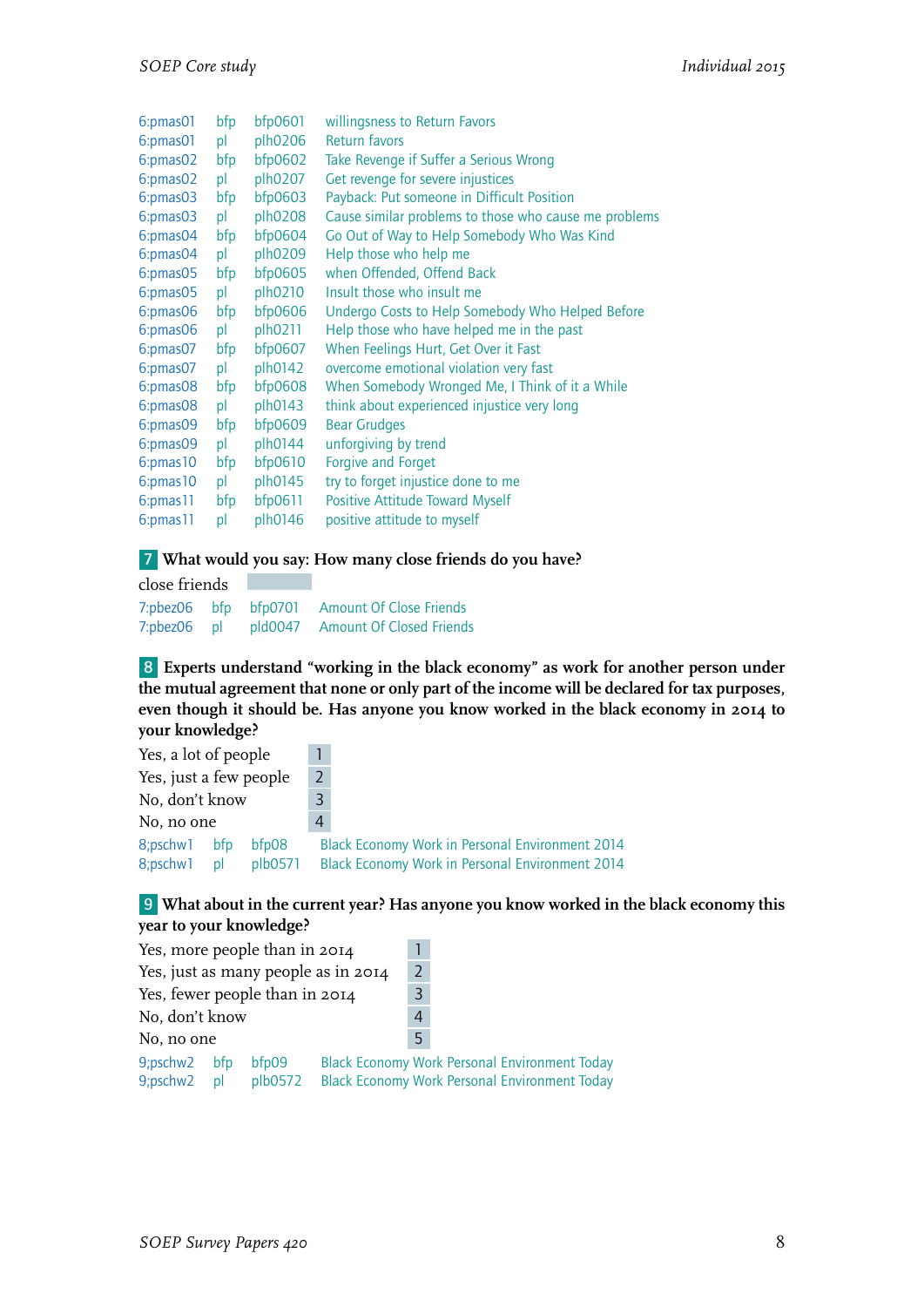#### 10 **What is a typical day like for you? How many hours do you spend on the following activities on a typical weekday, Saturday, and Sunday?**

*Please give only whole hours. Use zero if the activity does not apply!*

 $\overline{\text{Job}}$ , apprenticeship, second job (including travel time to and from work)

|                                  |     |         | job, apprenticesinp, second job (including travel time to and from |
|----------------------------------|-----|---------|--------------------------------------------------------------------|
| Typical Weekday Number of hours  |     |         |                                                                    |
| Typical Saturday Number of hours |     |         |                                                                    |
| Typical Sunday Number of hours   |     |         |                                                                    |
| 10:pwerk1                        | bfp | bfp1001 | Hours Weekdays Job, Training                                       |
| 10:pwerk1                        | pl  | pli0038 | Hours Weekdays Job, Training                                       |
| 10:psa1                          | bfp | bfp1011 | Hours Saturday Job/Apprenticeship                                  |
| 10:psa1                          | pl  | pli0003 | Hours Saturday Job, Training                                       |
| 10:pso1                          | bfp | bfp1021 | Hours Sunday Job/Apprenticeship                                    |
| 10:pso1                          | pl  | pli0007 | Hours Sundays Job, Training                                        |
|                                  |     |         | Errands (shopping, trips to government agencies, etc.)             |
| Typical Weekday Number of hours  |     |         |                                                                    |
| Typical Saturday Number of hours |     |         |                                                                    |
| Typical Sunday Number of hours   |     |         |                                                                    |
| 10:pwerk2                        | bfp | bfp1002 | <b>Hours Weekdays Running Errands</b>                              |
| 10:pwerk2                        | pl  | pli0040 | <b>Hours Weekday Running Errands</b>                               |
| 10:psa2                          | bfp | bf1012  | <b>Hours Saturday Running Errands</b>                              |
| 10:psa2                          | pl  | pli0054 | <b>Hours Saturdays Running Errands</b>                             |
| 10:pso2                          | bfp | bf1022  | <b>Hours Sunday On Errands</b>                                     |
| 10:pso2                          | pl  | pli0011 | <b>Hours Sundays Running Errands</b>                               |
|                                  |     |         | Housework (washing / cooking / cleaning)                           |
| Typical Weekday Number of hours  |     |         |                                                                    |
| Typical Saturday Number of hours |     |         |                                                                    |
| Typical Sunday Number of hours   |     |         |                                                                    |
| 10: pwerk3                       | bfp | bfp1003 | <b>Hours Weekday Housework</b>                                     |
| 10:pwerk3                        | pl  | pli0042 | Hours Per Weekday On Housework, Child Care                         |
| 10:pwerk3                        | pl  | pli0043 | <b>Hours Weekday Housework</b>                                     |
| 10:psa3                          | bfp | bfp1013 | <b>Hours Saturday Housework</b>                                    |
| 10:psa3                          | pl  | pli0012 | <b>Hours Saturdays Housework</b>                                   |
| 10:pso3                          | bfp | bf1023  | Hours Sunday On Housework                                          |
| 10:pso3                          | pl  | pli0016 | <b>Hours Sundays Housework</b>                                     |
| Childcare                        |     |         |                                                                    |
| Typical Weekday Number of hours  |     |         |                                                                    |
| Typical Saturday Number of hours |     |         |                                                                    |
| Typical Sunday Number of hours   |     |         |                                                                    |
| 10:pwerk4                        | bfp | bfp1004 | Hours Weekday Child Care                                           |
| 10:pwerk4                        | pl  | pli0044 | Hours Weekday Child Care                                           |
| 10:psa4                          | bfp | bfp1014 | <b>Hours Saturday Child Care</b>                                   |
| 10:psa4                          | pl  | pli0019 | <b>Hours Saturday Child Care</b>                                   |
| 10:pso4                          | bfp | bf1024  | <b>Hours Sunday Child Care</b>                                     |
| 10:pso4                          | pl  | pli0022 | <b>Hours Sunday Child Care</b>                                     |
|                                  |     |         | Care and support of persons in need of care                        |
| Typical Weekday Number of hours  |     |         |                                                                    |
| Typical Saturday Number of hours |     |         |                                                                    |
| Typical Sunday Number of hours   |     |         |                                                                    |
| 10:pwerk5                        | bfp | bfp1005 | Support Persons In Care, Weekday                                   |
| 10:pwerk5                        | pl  | pli0046 | Hours Weekdays Care For Persons                                    |
|                                  |     |         |                                                                    |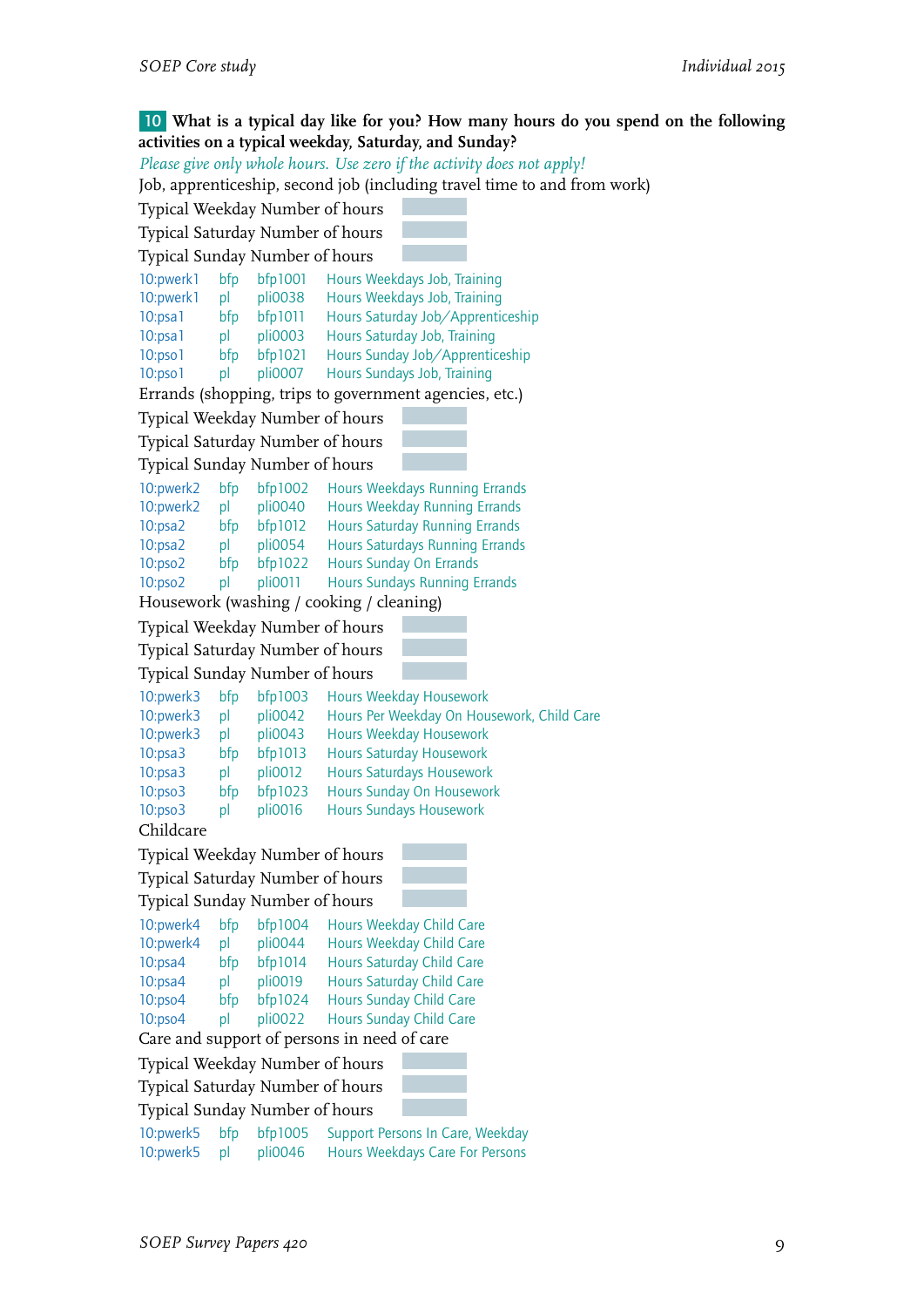| 10:psa5                          | bfp | bfp1015 | Hours Saturday Care/Support                                      |
|----------------------------------|-----|---------|------------------------------------------------------------------|
| 10:psa5                          | pl  | pli0055 | Hours Saturday Support Persons In Care                           |
| 10:pso5                          | bfp | bfp1025 | Hours Sunday Care/Support                                        |
| 10:pso5                          | pl  | pli0057 | Hours Sunday Support Persons In Care                             |
|                                  |     |         | Education or further training (also school / university)         |
| Typical Weekday Number of hours  |     |         |                                                                  |
| Typical Saturday Number of hours |     |         |                                                                  |
| Typical Sunday Number of hours   |     |         |                                                                  |
| 10:pwerk6                        | bfp | bfp1006 | Hours Weekdays Training, Education                               |
| 10:pwerk6                        | pl  | pli0047 | Hours Weekdays Training, Education                               |
| 10:psa6                          | bfp | bfp1016 | <b>Hours Saturday Education</b>                                  |
| 10:psa6                          | pl  | pli0024 | <b>Hours Saturdays Training, Education</b>                       |
| 10:pso6                          | bfp | bfp1026 | <b>Hours Sunday Education</b>                                    |
| 10:pso6                          | pl  | pli0028 | <b>Hours Sundays Training, Education</b>                         |
|                                  |     |         | Repairs on and around the home, car repairs, garden or lawn work |
| Typical Weekday Number of hours  |     |         |                                                                  |
| Typical Saturday Number of hours |     |         |                                                                  |
| Typical Sunday Number of hours   |     |         |                                                                  |
| 10:pwerk7                        | bfp | bfp1007 | <b>Hours Weekday Repairs</b>                                     |
| 10:pwerk7                        | pl  | pli0049 | Hours Weekdays Repairs, Garden Work                              |
| 10:psa7                          | bfp | bfp1017 | Hours Saturdays Repairs, Garden Work                             |
| 10:psa7                          | pl  | pli0031 | <b>Hours Saturday Repairs</b>                                    |
| 10:pso7                          | bfp | bfp1027 | Hours Sundays Repairs, Garden Work                               |
| 10:pso7                          | pl  | pli0034 | <b>Hours Sunday Repairs</b>                                      |
|                                  |     |         | Physical activity (sport, fitness, gymnastics)                   |
| Typical Weekday Number of hours  |     |         |                                                                  |
| Typical Saturday Number of hours |     |         |                                                                  |
| Typical Sunday Number of hours   |     |         |                                                                  |
| 10:pwerk9                        | bfp | bfp1008 | <b>Hours Weekdays Physical Activities</b>                        |
| 10:pwerk9                        | pl  | pli0162 | <b>Hours Weekdays Physical Activities</b>                        |
| 10:psa9                          | bfp | bfp1018 | <b>Hours Saturday Physical Activities</b>                        |
| 10:psa9                          | pl  | pli0163 | <b>Hours Saturday Physical Activities</b>                        |
| 10:pso9                          | bfp | bfp1028 | <b>Hours Sunday Physical Activities</b>                          |
| 10:pso9                          | pl  | pli0164 | <b>Hours Sunday Physical Activities</b>                          |
|                                  |     |         | Hobbies and other leisure-time activities                        |
| Typical Weekday Number of hours  |     |         |                                                                  |
| Typical Saturday Number of hours |     |         |                                                                  |
| Typical Sunday Number of hours   |     |         |                                                                  |
| 10:pwerk8                        | bfp | bfp1009 | Hours Weekday Leisure, Hobbies                                   |
| 10:pwerk8                        | pl  | pli0051 | Hours Weekday Leisure, Hobbies                                   |

10:psa8 bfp bfp1019 Hours Saturday Other Hobbies 10:psa8 pl pli0036 Hours Saturday Leisure, Hobbies 10:psa8 pl pli0036 Hours Saturday Leisure, Hobb<br>10:pso8 bfp bfp1029 Hours Sunday Other Hobbies<br>10:pso8 pl pli0010 Hours Sunday Leisure, Hobbie

Hours Sunday Leisure, Hobbies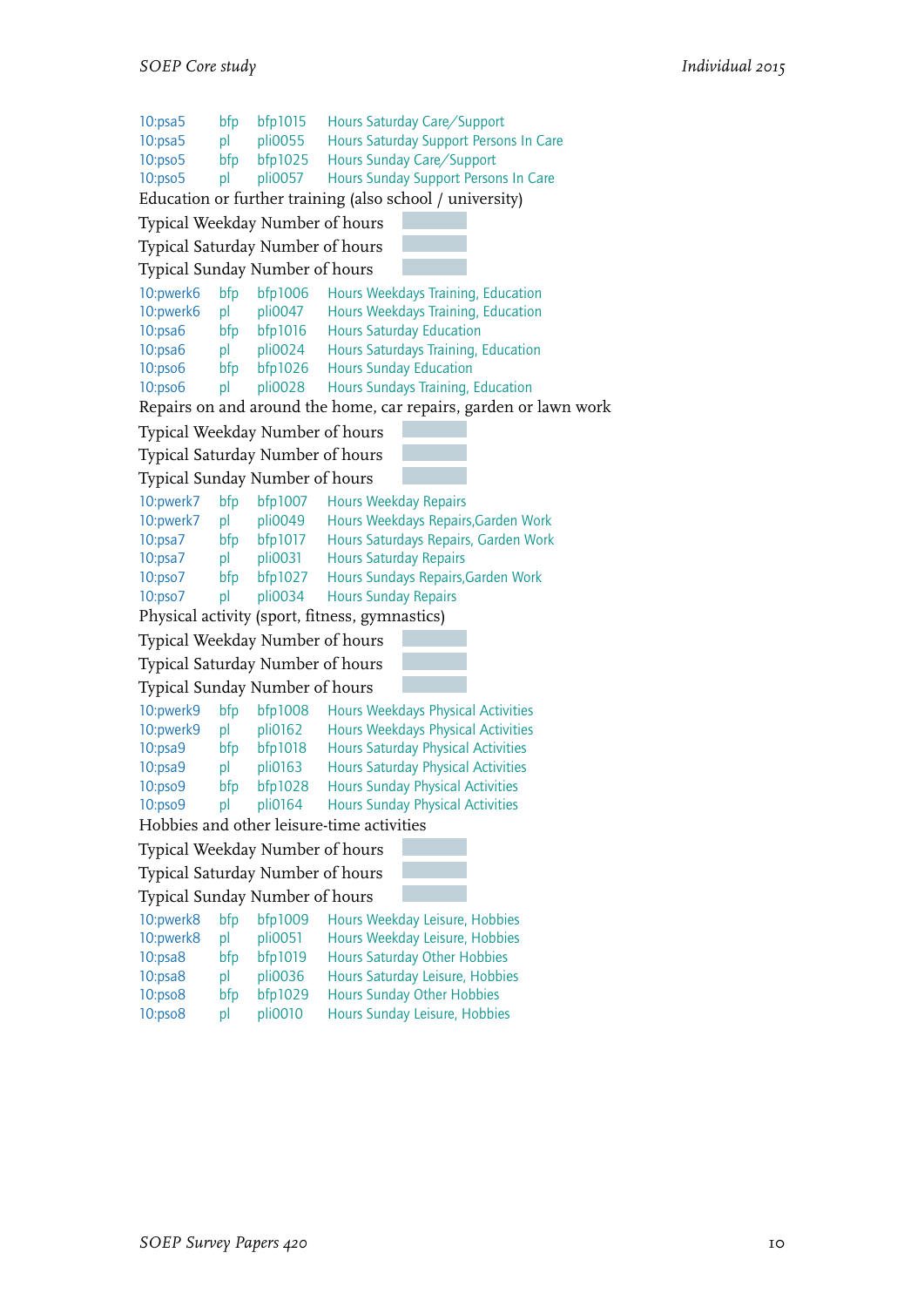11 **Which of the following activities do you take part in during your free time? Please check off how often you do each activity: at least once a week, at least once a month, less often, never.**

|                     |                          |                            |                     | At least once                                                                    | At least once  |                |                |  |
|---------------------|--------------------------|----------------------------|---------------------|----------------------------------------------------------------------------------|----------------|----------------|----------------|--|
|                     |                          |                            |                     | a week                                                                           | a month        | Less often     | Never          |  |
|                     | Going to cultural events |                            |                     | 1                                                                                | $\overline{2}$ | $\overline{3}$ | $\overline{4}$ |  |
|                     |                          | such as concerts,          |                     |                                                                                  |                |                |                |  |
|                     |                          | theater, lectures, etc.    |                     |                                                                                  |                |                |                |  |
|                     |                          | Going to the movies, pop   |                     | $\mathbf{1}$                                                                     | 2 <sup>7</sup> | $\overline{3}$ | 4              |  |
|                     |                          | music concerts,            |                     |                                                                                  |                |                |                |  |
|                     |                          | dancing, disco, sports     |                     |                                                                                  |                |                |                |  |
| events              |                          |                            |                     |                                                                                  |                |                |                |  |
|                     |                          | Doing sports yourself      |                     | $\mathbf{1}$                                                                     | $\overline{2}$ | $\mathsf{3}$   | 4              |  |
| Artistic or musical |                          |                            |                     | $\mathbf{1}$                                                                     | $\overline{2}$ | $\overline{3}$ | $\overline{4}$ |  |
|                     |                          |                            |                     |                                                                                  |                |                |                |  |
|                     |                          | activities (playing        |                     |                                                                                  |                |                |                |  |
|                     |                          | music, singing,            |                     |                                                                                  |                |                |                |  |
|                     |                          | dancing, acting,           |                     |                                                                                  |                |                |                |  |
|                     |                          | painting, photography)     |                     |                                                                                  |                |                |                |  |
|                     |                          | Meeting with friends,      |                     | $\mathbf{1}$                                                                     | $2^{\circ}$    | $\overline{3}$ | $\overline{4}$ |  |
|                     |                          | relatives or neighbors     |                     |                                                                                  |                |                |                |  |
|                     |                          | Helping out friends,       |                     | $\mathbf{1}$                                                                     | $2^{\circ}$    | $\overline{3}$ | 4              |  |
|                     |                          | relatives or neighbors     |                     |                                                                                  |                |                |                |  |
|                     |                          | Volunteer work in clubs or |                     | $\mathbf{1}$                                                                     | 2 <sup>1</sup> | $\overline{3}$ | 4              |  |
|                     | social services          |                            |                     |                                                                                  |                |                |                |  |
|                     |                          | Involvement in a citizens' |                     | $\mathbf{1}$                                                                     | $2^{\circ}$    | $\overline{3}$ | $\overline{4}$ |  |
|                     |                          | group, political party,    |                     |                                                                                  |                |                |                |  |
|                     |                          | local government           |                     |                                                                                  |                |                |                |  |
| Attending church,   |                          |                            |                     | $\mathbf{1}$                                                                     | $\overline{2}$ | $\overline{3}$ | $\overline{4}$ |  |
|                     |                          | religious events           |                     |                                                                                  |                |                |                |  |
| 11:pfz1             | bfp                      | bfp1101                    |                     | <b>Attend Cultural Events</b>                                                    |                |                |                |  |
| 11:pfz1             | pl                       | pli0090                    |                     |                                                                                  |                |                |                |  |
| 11:pfz2             | bfp                      | bfp1102                    |                     | Attend Opera, Classcl Concerts, Theater<br>Cinema/Concerts/Dancing/Sports Events |                |                |                |  |
| 11:pfz2             | pl                       | pli0091                    |                     | Attend Cinema, Pop Concerts, Disco                                               |                |                |                |  |
| 11:pfz3             | bfp                      | bfp1103                    |                     | Participate In Sports                                                            |                |                |                |  |
| 11:pfz3             | pl                       | pli0092                    | <b>Active Sport</b> |                                                                                  |                |                |                |  |
| 11:pfz4             | bfp                      | bfp1104                    |                     | <b>Artistic And Musical Activities</b>                                           |                |                |                |  |
| 11:pfz4             | pl                       | pli0093                    |                     | <b>Artistic Activities</b>                                                       |                |                |                |  |
| 11:pfz5             | bfp                      | bfp1105                    |                     | Meeting with Friends/Neighbors                                                   |                |                |                |  |
| 11:pfz5             | pl                       | pli0094                    |                     | <b>Attend Social Gathering</b>                                                   |                |                |                |  |
| 11:pfz6             | bfp                      | bfp1106                    |                     | Help Friends/Neighbors                                                           |                |                |                |  |
| 11:pfz6             | рI                       | pli0095                    |                     | <b>Helping Relatives, Friends</b>                                                |                |                |                |  |

11:pfz7 bfp bfp1107 Volunteer Work 11:pfz7 pl pli0096 Perform Volunteer Work 11:pfz8 bfp bfp1108 Citizens Group

- 11:pfz8 pl pli0097 Participate In Local Politics 11:pfz9 bfp bfp1109 Attend Church Or Other Religious Events
- 11:pfz9 pl pli0098 Attend Church Or Other Religious Events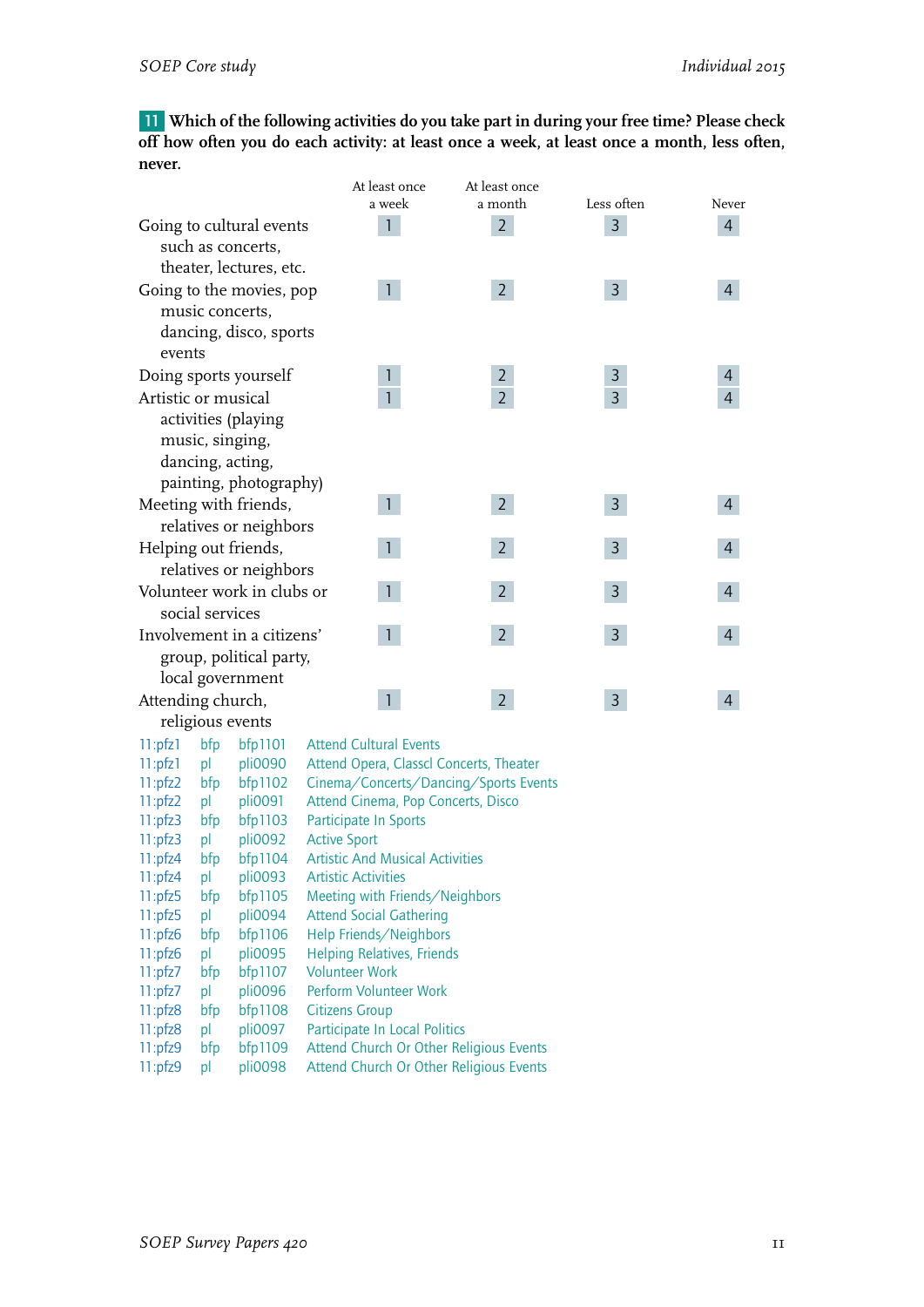12 **Have you done paid work during the last 7 days, even if only for an hour or a few hours?** *Please also answer "yes" if you would normally have worked in the last 7 days, but did not do so because of holidays, sickness, bad weather, or other reasons.*

Yes 1  $No$   $2$ 12;p7tag bfp bfp12 Paid Work In Last 7 Days 12;p7tag pl plb0018 Attend Church Or Other Religious Events 13 **Are you currently on maternity leave (Mutterschutz) or on statutory parental leave (Elternzeit)?** Yes, maternity leave 1 Yes, parental leave 2 No 3 13; perz bfp bfp13 Maternity, Paternity Leave<br>13: perz pl plb0019 Maternity Paternity Leave 13;perz pl plb0019 Maternity, Paternity Leave 14 **Are you currently using the statutory period of care (Pflegezeit) to care for a relative?** Yes, I am taking full-time statutory care leave Yes, I am taking part-time statutory care leave Yes, I am taking short-term statutory care leave (up to 10 days) 5

No 2 14;ppfleg bfp bfp14 Statutory Period of Care 14;ppfleg pl plb0020 Maternity, Paternity Leave

15 **Are you officially registered unemployed at the Employment Office (Arbeitsamt)?**

Yes 1 No 2 15;palo bfp bfp15 Registered Unemployed 15;palo pl plb0021 Arbeitslos gemeldet

16 **Are you currently in education or training? In other words, are you attending a school or institution of higher education (including doctorate / Ph.D.), completing an apprenticeship or vocational training, or participating in further education or training?**

Yes 1  $No$  2 16;paus1 bfp bfp1601 Now Receiving Education, Training 2 0 2 2 @ 18 16;paus1 pl plg0012 Currently Receiving Education, Training 2 0 2 2 @ 18

17 **What type of education or training are you pursuing?** General education Lower secondary school (Hauptschule) 1 Intermediate secondary school (Realschule) 2 Upper secondary school (Gymnasium) 3 Comprehensive school (Gesamtschule) 4 Evening intermediate / upper secondary school (Abendrealschule / Abendgymnasium) 5 Specialized upper secondary school (Fachoberschule) 6 17:paus2 bfp bfp1701 Now General-Education School 17:paus2 pl plg0013 Now General-Education School Vocational training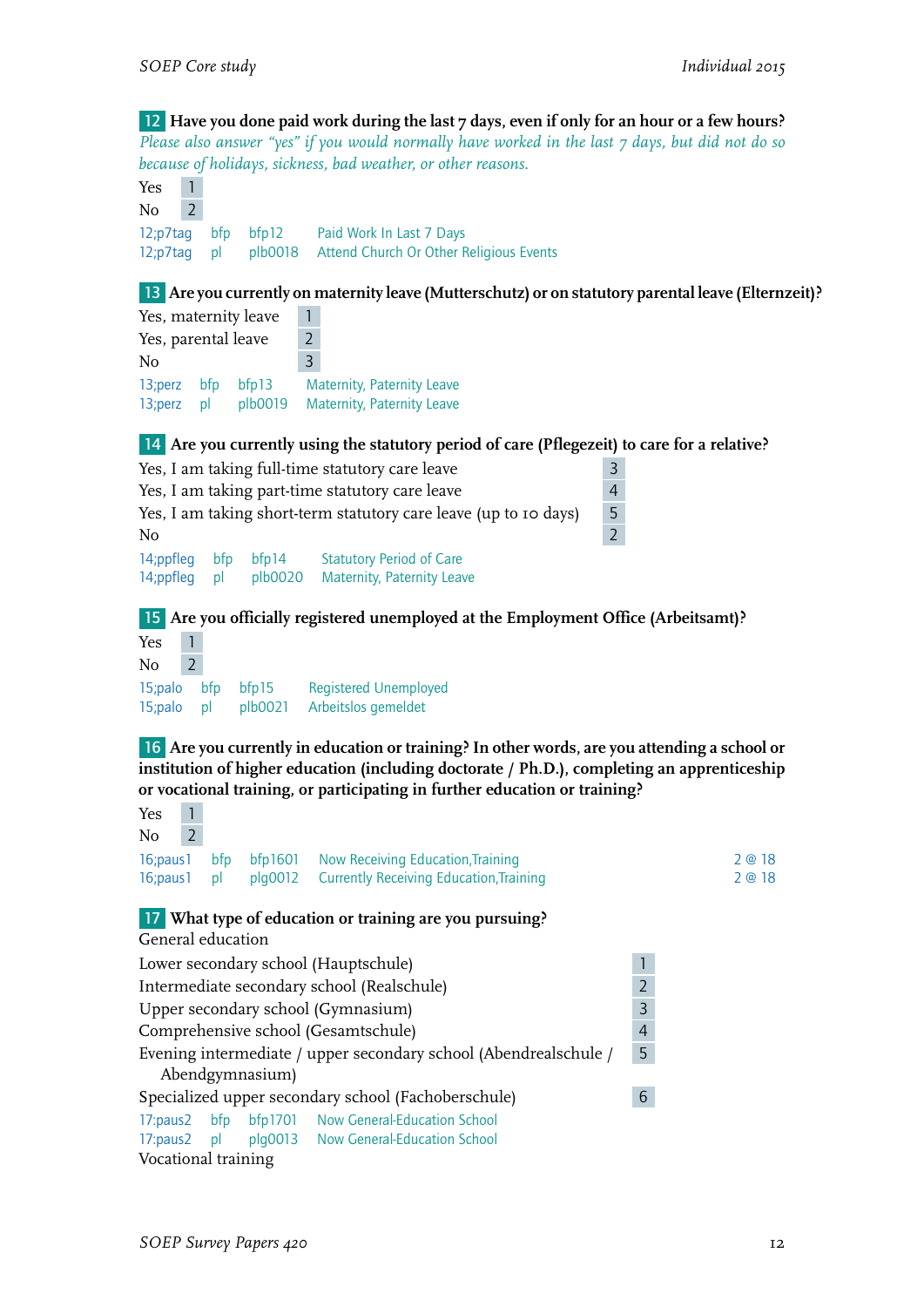Basic vocational training year / vocational preparation year 1 Vocational school without apprenticeship 2 Apprenticeship 3 Full-time vocational school / commercial college 4 Health sector school 5 Technical college 6 Training for civil servants 7 Other 8 17:paus5 bfp bfp1709 Now Vocational Training 17:paus5 pl plg0293 Now Vocational Training Other: Higher education Specialized college of higher education 1 University / other institution of higher education 2 Doctoral studies 3 Cooperative State University / Cooperative Education 4 Other university (eg art or music college) 5 17:paus3 bfp bfp1702 Now Specialized College 17:paus3 pl plg0014 College Do you receive a grant/scholarship to pay for your undergraduate or graduate studies? *If so, from what organization?* No 1 Yes, BaföG 1  $Yes. Other 1$ 17:paus3a bfp bfp1703 University: Scholarship<br>17:paus3a pl plg0015 University: Scholarship University: Scholarship 17:paus3b bfp bfp1704 university scolarship: student grant 17:paus3b pl plg0264 university scolarship: student grant 17:paus3c bfp bfp1705 universtiy scolarship: other<br>17:paus3c pl plq0265 universtiy scolarship: other pl plg0265 universtiy scolarship: other Other: Further training (Weiterbildung) / retraining (Umschulung): Occupational retraining (berufliche Umschulung). 1 Further occupational training (berufliche Fortbildung). 2 Occupational rehabilitation (berufliche Rehabilitation). 3 Further general or political education 4 Other 5 17:paus4 bfp bfp1707 Vocational Training: Further Training/Retraining 17:paus4 pl plg0292 Vocational Training: Further Training/Retraining Other: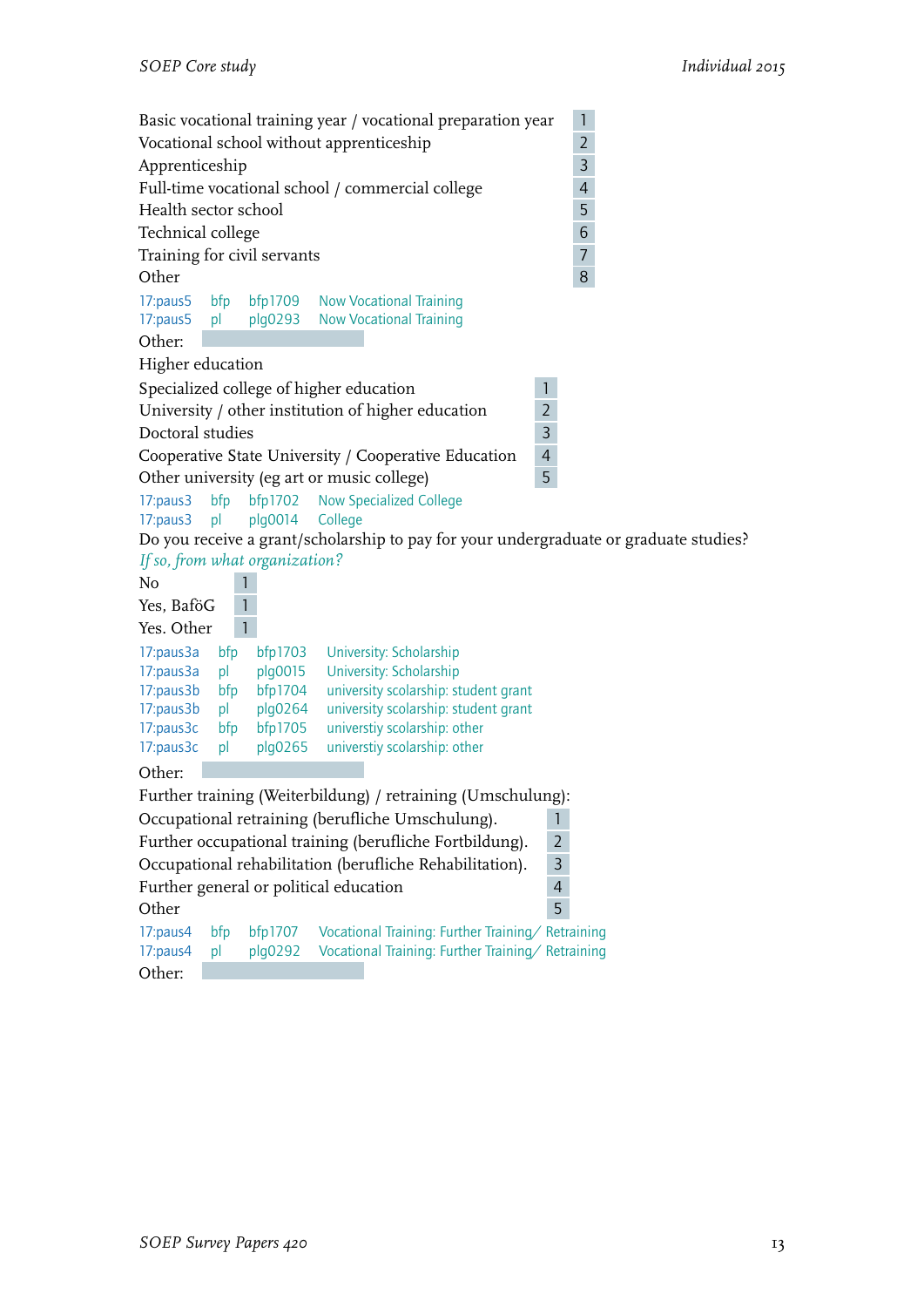#### 18 **Did you finish school, vocational training, or university / higher education after December 31, 2010?**

*This also includes advanced academic degrees!* Yes 1  $No$   $2$ 18;pab1 bfp bfp1801 Completed Education,Training Prev. Yr. 2 @ 22 18;pab1 pl plg0072 Completed Education,Training After 2006 2 @ 22 When? 2014, in the month 2015, in the month 18:pab2 bfp bfp1802 Completed Training Month Prev. Yr<br>18:pab2 pl plg0073 Completed Training Month 2006 18:pab2 pl plg0073 Completed Training Month 2006<br>18:pab3 bfp bfp1803 Completed Training Month Prev. Y bfp bfp1803 Completed Training Month Prev. Yr. 18:pab3 pl plg0074 Completed Training Month 2007 19 **Did you complete this education / training with a degree, certificate, or diploma?** Yes 1  $No$  2 19;pab4 bfp bfp19 Education Successfully Completed 2 @ 22 19;pab4 pl plg0076 Education Successfully Completed 2 2 22 19;pab4=1 20 **Did you obtain this degree / certificate / diploma in Germany or in another country?** Germany 1 In another country 2 20;pab4a bfp bfp2001 Country Education Completed plg0077 Country Education Completed Is this degree / certificate / diploma recognized in Germany? Yes, it is automatically recognized (e.g., Bachelor, Master, PhD) 1 Yes, it has been recognized after successful completion of a recognition procedure 2 No 3 20:panerab bfp bfp2002 Diploma Recognized in Germany 20:panerab pl plg0284 Degree Recognized in Germany 21 **What type of a degree /certificate / diploma did you obtain?** General education certificate / diploma Lower secondary school-leaving Certificate ("Hauptschulabschluss") 1 Intermediate secondary school-leaving certificate ("Realschulabschluss", "Mittlere Reife")  $\overline{2}$ Specialized upper secondary school-leaving certificate ("Fachoberschule") 3 Upper secondary leaving certificate ("Abitur") 4 Other Degree 5 21:pab5 bfp bfp2102 General-Education Degree 21:pab5 pl plg0078 General-Education School Degree [Other school-leaving certificate]: Higher education degree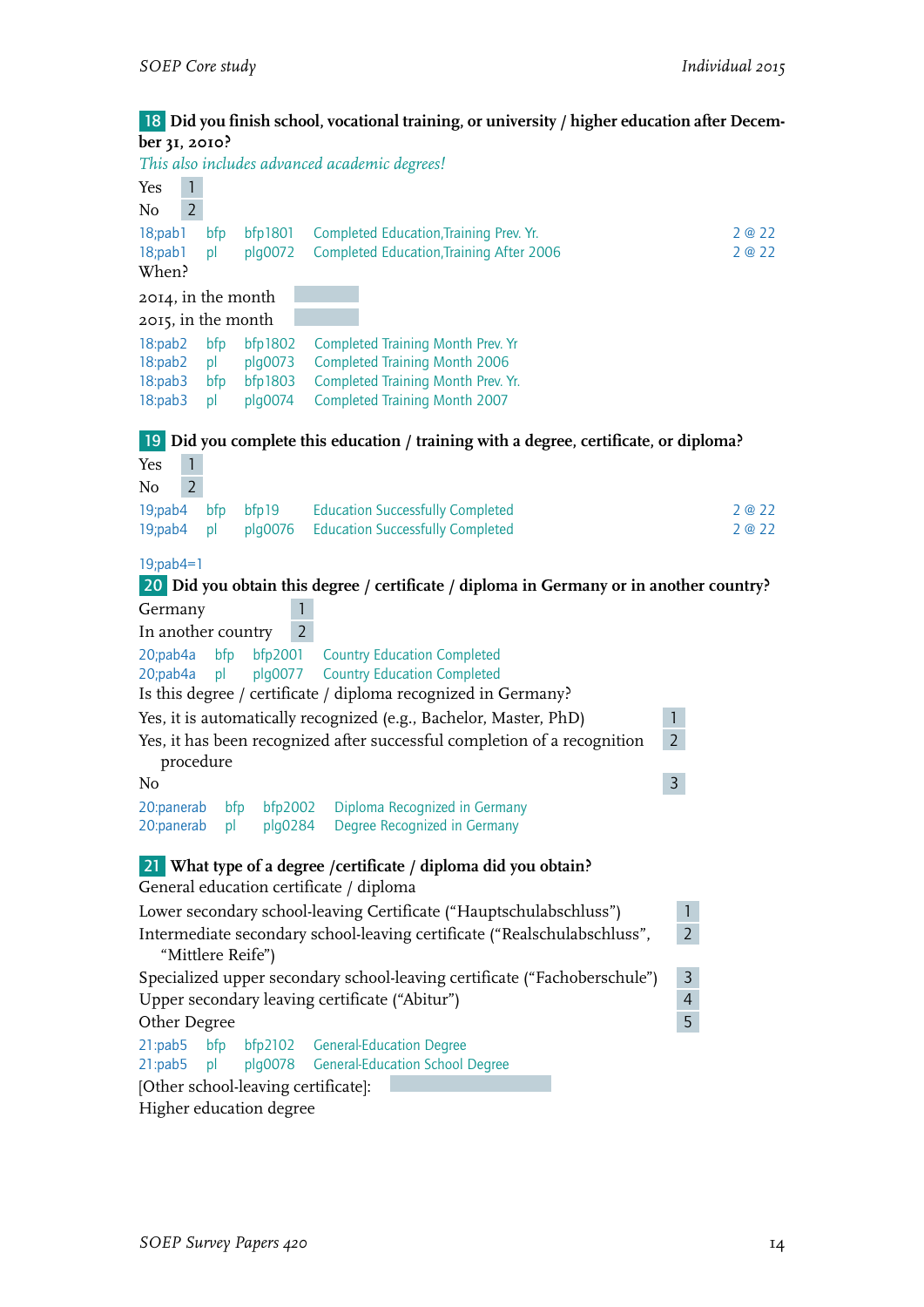|                                                                         |           |                                                                | Specialized college of higher education                                    |                                                                                                                                     |                |  | $\mathbf{1}$   |  |
|-------------------------------------------------------------------------|-----------|----------------------------------------------------------------|----------------------------------------------------------------------------|-------------------------------------------------------------------------------------------------------------------------------------|----------------|--|----------------|--|
| University, technical university, other institution of higher education |           |                                                                |                                                                            |                                                                                                                                     |                |  | $\overline{2}$ |  |
|                                                                         |           |                                                                | Doctorate / postdoctoral dissertation                                      |                                                                                                                                     |                |  | 3              |  |
|                                                                         |           |                                                                | Cooperative State University / Cooperative Education                       |                                                                                                                                     |                |  | $\overline{4}$ |  |
|                                                                         |           |                                                                | Other university (eg art or music college)                                 |                                                                                                                                     |                |  | 5              |  |
| $21:$ pab $6$<br>$21:$ pab $6$                                          | bfp<br>p  | bfp2104                                                        | <b>College Degree</b><br>plg0079 College Degree                            |                                                                                                                                     |                |  |                |  |
| Please state degree:                                                    |           |                                                                |                                                                            |                                                                                                                                     |                |  |                |  |
|                                                                         |           |                                                                | Please also state major field of study:                                    |                                                                                                                                     |                |  |                |  |
| 21:pab6x1<br>21:pab6x2 bfp                                              | bfp       | bfp2103_degree<br>21:pab6x2 bfp bfp2103_field<br>bfp2104_train |                                                                            | College Degree (Type Destatis)<br>Primary Field Of Study In College<br>Vocational Training / Education Degree Prev. Yr.<br>(KldB92) |                |  |                |  |
| $21:$ pab $6x2$                                                         | bfp       |                                                                | bfp2104_train_kldb2010                                                     | Vocational Training / Education Degree Prev. Yr.<br>(KldB2010)                                                                      |                |  |                |  |
| Vocational degree                                                       |           |                                                                |                                                                            |                                                                                                                                     |                |  |                |  |
| Name of the vocation:                                                   |           |                                                                |                                                                            |                                                                                                                                     |                |  |                |  |
|                                                                         |           | Name of training occupation:                                   |                                                                            |                                                                                                                                     |                |  |                |  |
| Apprenticeship                                                          |           |                                                                |                                                                            |                                                                                                                                     | $\mathbf{1}$   |  |                |  |
|                                                                         |           |                                                                | Full-time vocational school, commercial college                            |                                                                                                                                     | $\overline{2}$ |  |                |  |
| Health sector school                                                    |           |                                                                |                                                                            |                                                                                                                                     | 3              |  |                |  |
| Technical college                                                       |           |                                                                |                                                                            |                                                                                                                                     | $\overline{4}$ |  |                |  |
|                                                                         |           | Training for civil servants                                    |                                                                            |                                                                                                                                     | 5              |  |                |  |
| In-service retraining                                                   |           |                                                                |                                                                            |                                                                                                                                     | $\sqrt{6}$     |  |                |  |
|                                                                         |           |                                                                | Other, for example, further training                                       |                                                                                                                                     | $\overline{7}$ |  |                |  |
| $21:$ pab $7$<br>$21:$ pab $7$                                          | bfp<br>pl |                                                                | bfp2108 Type Of Education, Training<br>plg0082 Type Of Education, Training |                                                                                                                                     |                |  |                |  |

22 **The following questions are about vocational training. By this we mean any training that deepens an existing vocational education, extended or as with retraining, a career change is sought. The temporal scope of the training may include a few hours up to several months. The initiative can take place by yourself, by your employer or by a public body such as the Federal Employment Agency.**

**Did you participate in vocational training in 2013?**

| Yes                            |                                       |        |
|--------------------------------|---------------------------------------|--------|
| N <sub>0</sub>                 |                                       |        |
| Dos not apply, I am in pension | $\vert 3 \rangle$                     |        |
| bfp bfp22<br>22;pwbtn          | Professional Development 2013         | 2 3@26 |
| 22;pwbtn<br>$\Box$             | plq0269 Professional Development 2013 | 2 3@26 |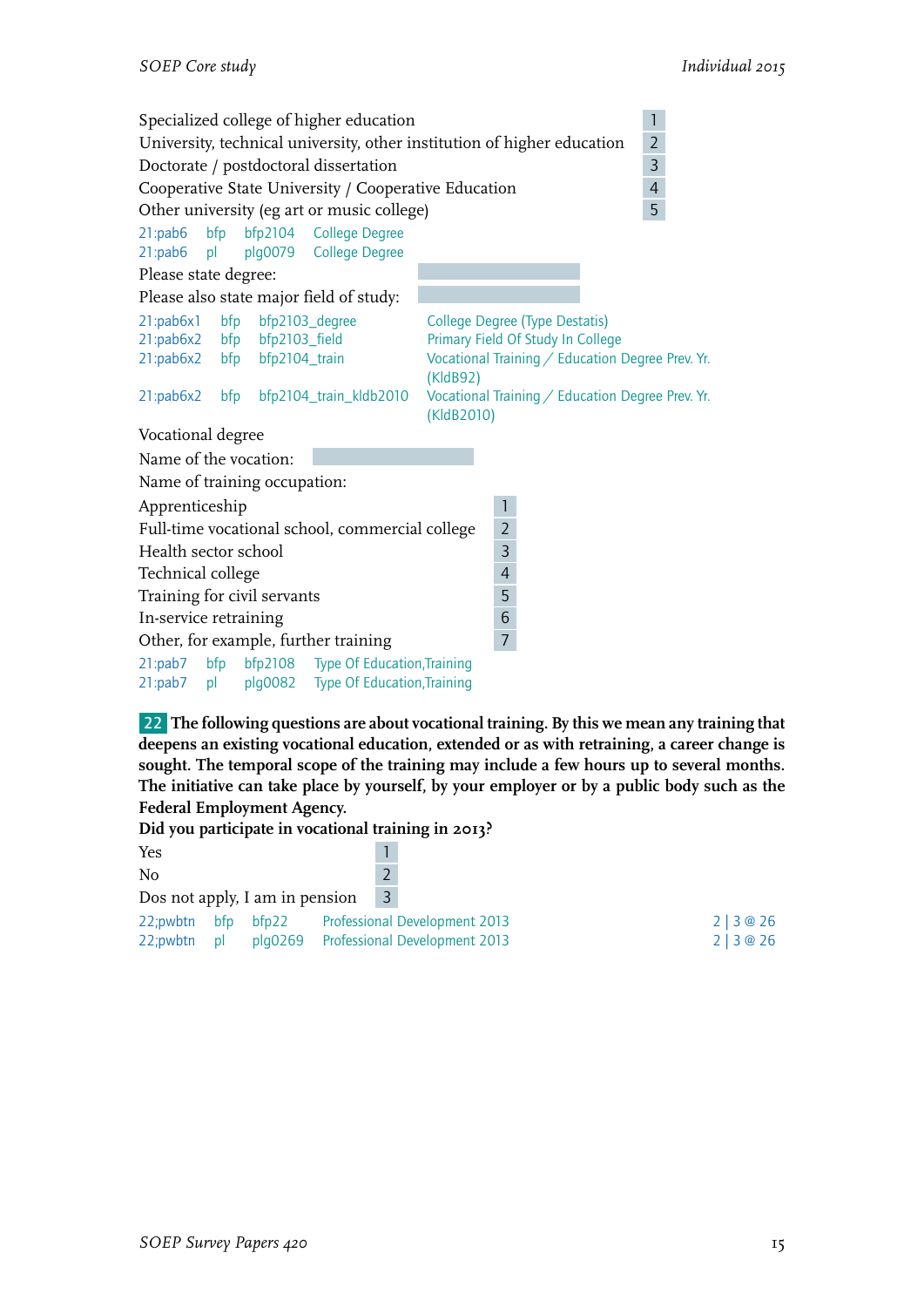#### 22;pwbtn=1

#### 23 **How many professional training courses you have attended in 2013?**

… professional training courses

23:pwbanz bfp bfp23 Number of Training Measures 2013<br>23:pwbanz pl plg0270 Number of Training Measures 2013 plg0270 Number of Training Measures 2013

#### 24 **How many days in total did you spend in these further training programs?**

*Please count each day the course took place, even if the program only lasted a few hours per day!*

 $\ldots$  day(s) 24:pwbtag bfp bfp24 Number of Training Measures 2013, Days<br>24:pwbtag pl plg0271 Number of Training Measures 2013, Days plg0271 Number of Training Measures 2013, Days

#### 25 **Who paid for you to take part in the vocational training program?**

*If you took part in more than one vocational training program in 2014, please answer this question only for the one that seems most important to you. If the costs were shared, please mark all that apply!*

| I did                            |     |         |                                                       | 1 |  |
|----------------------------------|-----|---------|-------------------------------------------------------|---|--|
| My employer                      |     |         |                                                       | 1 |  |
| Employment office / job center   |     |         |                                                       | 1 |  |
| Pension insurance                |     |         |                                                       | 1 |  |
| Employer's insurance association |     |         |                                                       | 1 |  |
| Other funding provider           |     |         |                                                       | 1 |  |
|                                  |     |         | The vocational training program did not cost anything | 1 |  |
| 25: pwbfin3                      | bfp | bfp2501 | Paid for Training: I did                              |   |  |
| 25:pwbfin3                       | pl  | plg0285 | Paid for Training: I did                              |   |  |
| 25:pwbfin4                       | bfp | bfp2502 | Paid for Training: Employer                           |   |  |
| 25:pwbfin4                       | pl  | plg0286 | Paid for Training: Employer                           |   |  |
| 25:pwbfin5                       | bfp | bfp2503 | Paid for Training: Employment Office / Job Center     |   |  |
| 25:pwbfin5                       | pl  | plg0287 | Paid for Training: Employment Office                  |   |  |
| 25:pwbfin6                       | bfp | bfp2504 | Paid for Training: Pension Insurance                  |   |  |
| 25:pwbfin6                       | pl  | plg0288 | Paid for Training: Pension Insurance                  |   |  |
| 25:pwbfin7                       | bfp | bfp2505 | Paid for Training: Empl. Insurance Assoc.             |   |  |
| 25:pwbfin7                       | pl  | plg0289 | Paid for Training: Empl. Insurance Assoc.             |   |  |
| 25:pwbfin8                       | bfp | bfp2506 | Paid for Training: Other                              |   |  |
| 25:pwbfin8                       | pl  | plg0290 | Paid for Training: Other                              |   |  |
| 25:pwbfinno                      | bfp | bfp2507 | Paid for Training: No Costs                           |   |  |
| 25:pwbfinno                      | pl  | plg0291 | Paid for Training: No Costs                           |   |  |

#### 26 **Have you left a job since December 31, 2013?**

*This includes leaving a job due to a leave of absence (Beurlaubung) / maternity leave (Mutterschutz) / parental leave (Elternzeit).*

| Yes |  |                                                             |        |
|-----|--|-------------------------------------------------------------|--------|
| No  |  |                                                             |        |
|     |  | 26; pend 1 bfp bfp 26 Left Job Since Beginning of Prev. Yr. | 2 @ 32 |
|     |  | 26; pend 1 pl plb0282 Left Job Since Beginning Of 2006      | 2 @ 32 |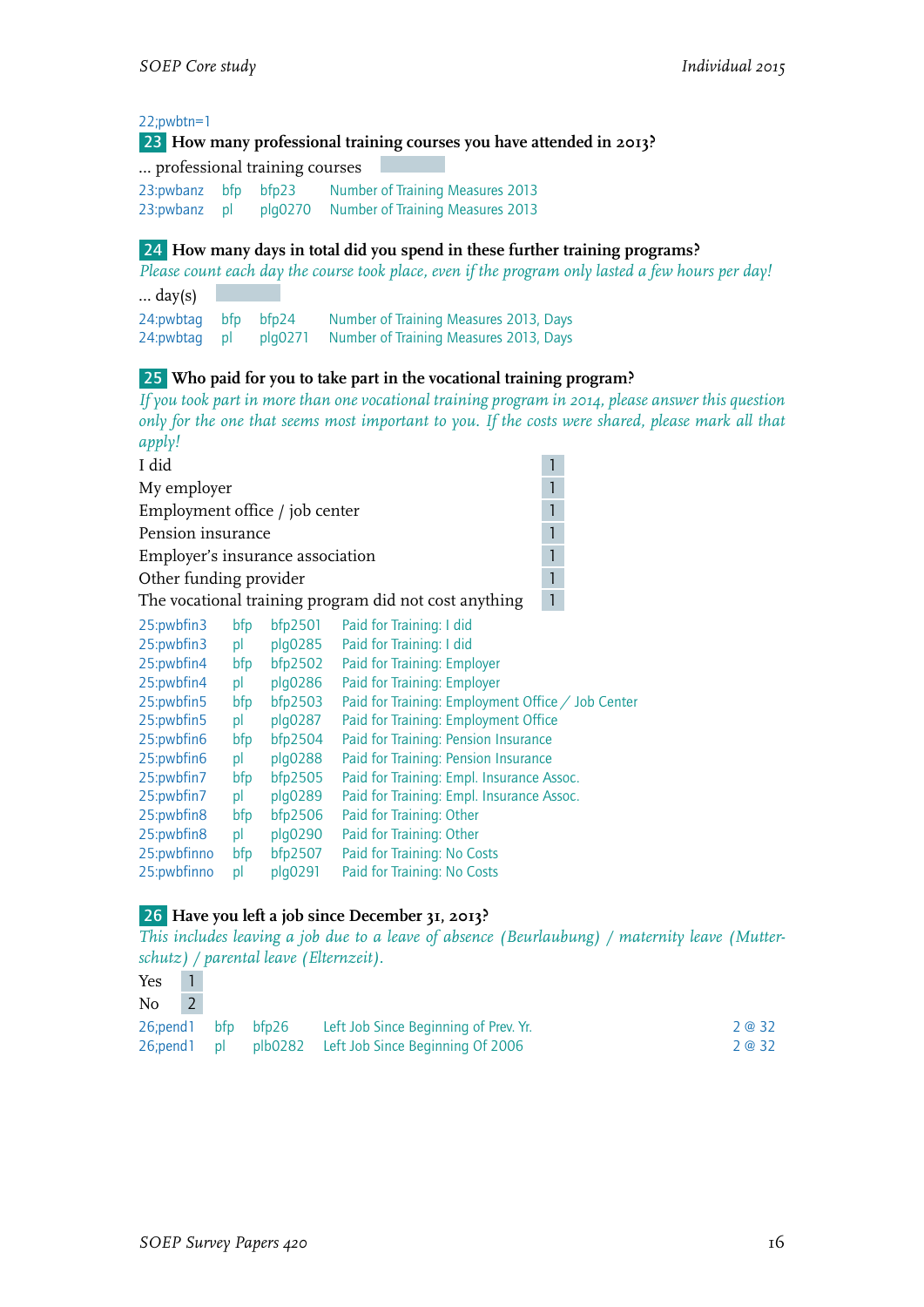26;pend1=1

# 27 **When did you leave your last job?**

| 2014, in the month |              |         |                                  |
|--------------------|--------------|---------|----------------------------------|
| 2015, in the month |              |         |                                  |
| 27:pend2           | bfp          | bfp2701 | Month Last Job Ended Prev. Yr.   |
| 27:pend2           | $\mathsf{p}$ | plb0298 | Month Last Job Ended 2006        |
| 27:pend3           | bfp          | bfp2702 | Month Last Job Ended Current Yr. |
| 27:pend3           | bl           | plb0299 | Month Last Job Ended 2007        |
|                    |              |         |                                  |

#### 28 **How long were you employed at that job?**

### Years

| Months       |           |         |                           |
|--------------|-----------|---------|---------------------------|
| 28:pend4 bfp |           | bfp2801 | Years Worked On Last Job  |
| 28:pend4     | <u>nl</u> | plb0301 | Years Worked On Last Job  |
| 28:pend5 bfp |           | bfp2802 | Months Worked On Last Job |
| 28:pend5 pl  |           | plb0302 | Months Worked On Last Job |

#### 29 **How did that job end?**

 $\mathcal{L}^{\text{max}}_{\text{max}}$ 

*Please check only one!*

| My place of work or office closed                                                     |  |  |  |  |  |  |
|---------------------------------------------------------------------------------------|--|--|--|--|--|--|
| I resigned                                                                            |  |  |  |  |  |  |
| I was dismissed by my employer                                                        |  |  |  |  |  |  |
| Mutual agreement with employer                                                        |  |  |  |  |  |  |
| I completed a temporary job or apprenticeship                                         |  |  |  |  |  |  |
| I reached retirement age / retired                                                    |  |  |  |  |  |  |
| I took a leave of absence (Beurlaubung) / maternity leave (Mutterschutz) /<br>7       |  |  |  |  |  |  |
| parental leave (Elternzeit)                                                           |  |  |  |  |  |  |
| I gave up self-employment / closed my business                                        |  |  |  |  |  |  |
| bfp29 Why Job Terminated<br>29;pend6 bfp<br>plb0304 Why Job Terminated<br>29;pend6 pl |  |  |  |  |  |  |

#### 30 **Did you receive any sort of compensation or severance package from the company?**

| Yes                     |                |           |                                 |                                                                                           |                                            |
|-------------------------|----------------|-----------|---------------------------------|-------------------------------------------------------------------------------------------|--------------------------------------------|
| No                      | $\overline{2}$ |           |                                 |                                                                                           |                                            |
| 30;pend7<br>30;pend7 pl |                | bfp       |                                 | bfp3001 Severance Package, Compensation<br>plc0040 Severance Package, Compensation        |                                            |
|                         |                |           | [Yes] How much in total?  euros |                                                                                           |                                            |
| 30:pend8<br>30:pend8    |                | bfp<br>bl | bfp3002                         | Amt. Of Severance Package, Compensation<br>plc0041 Amount Of Settlement From Last Company | $30$ ; pend $7 = 1$<br>$30$ ; pend $7 = 1$ |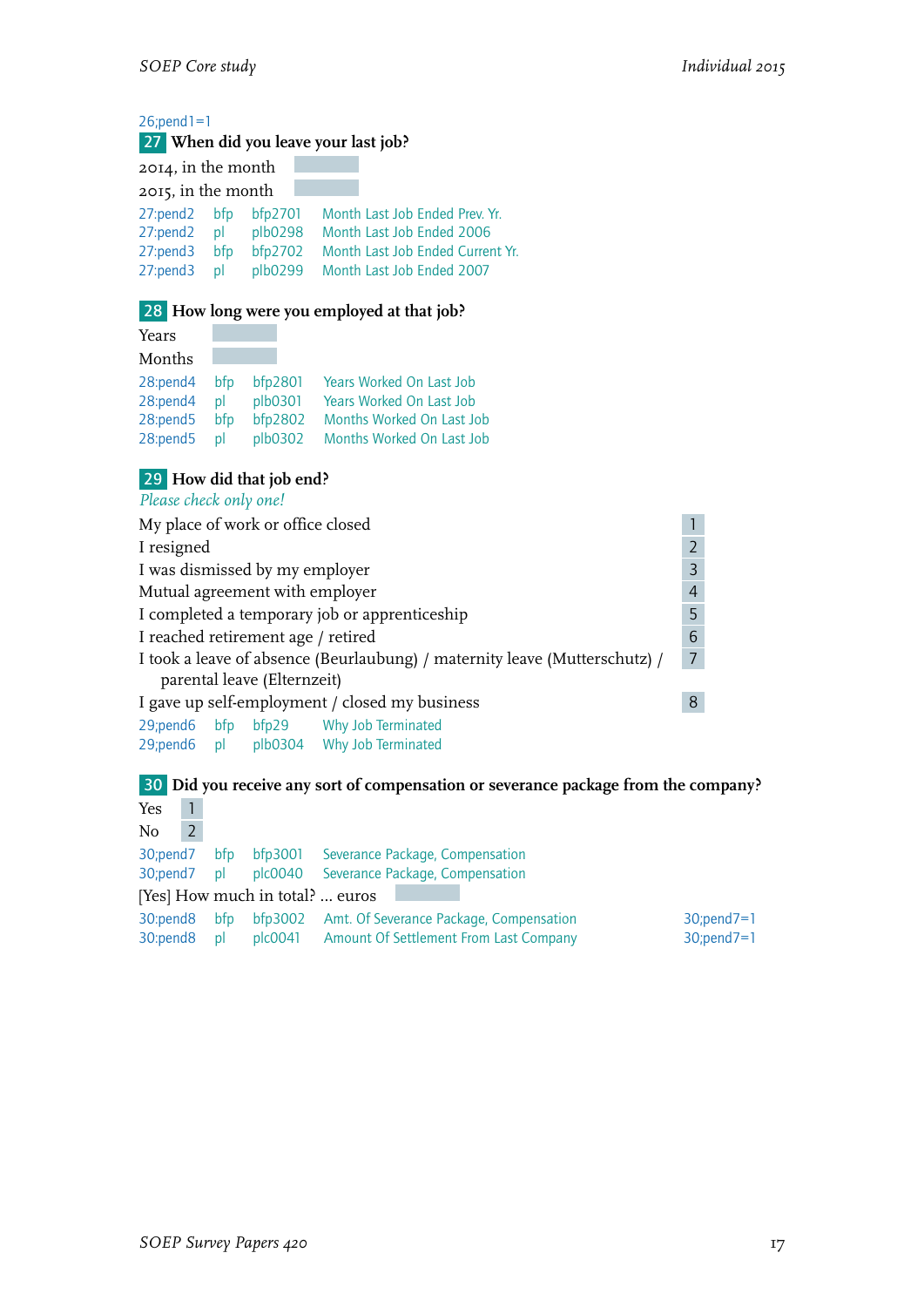31 **Did you have a new contract or job prospect before you left your last job?**

| Yes, a job prospect                       |           |                  |                                                            |  |  |
|-------------------------------------------|-----------|------------------|------------------------------------------------------------|--|--|
| Yes, a new contract                       |           |                  |                                                            |  |  |
| No, I did not have anything lined up<br>3 |           |                  |                                                            |  |  |
| I have not looked for a new job           |           |                  |                                                            |  |  |
| 31;pend9<br>31;pend9                      | bfp<br>bl | bfp31<br>plb0305 | <b>Future Job Prospects</b><br><b>Future Job Prospects</b> |  |  |

#### 32 **Are you currently employed? Which one of the following applies best to your status?**

*Retirees or individuals in the federal volunteer service (Bundesfreiwilligendienst) who also work in addition to this, please state your job here.*

| Employed full-time                                                      |                |       |                           |  |                      |
|-------------------------------------------------------------------------|----------------|-------|---------------------------|--|----------------------|
| Employed part-time                                                      | $\overline{2}$ |       |                           |  |                      |
| Completing in-service training / apprenticeship / in-service retraining | 3              |       |                           |  |                      |
| In marginal or irregular employment                                     | $\overline{4}$ |       |                           |  |                      |
| In partial retirement, phase with zero working hours                    | 5              |       |                           |  |                      |
| Voluntary military service                                              | 6              |       |                           |  |                      |
| Voluntary social / ecological year, federal volunteer service           |                |       |                           |  |                      |
| Sheltered Workshop                                                      | 8              |       |                           |  |                      |
| Not employed                                                            | 9              |       |                           |  |                      |
| 32;perw                                                                 | bfp            | bfp32 | <b>Employment Status</b>  |  | $(1:4@43)$ $(5@102)$ |
| 32;perw pl                                                              |                |       | plb0022 Employment Status |  | $(1:4@43)$ $(5@102)$ |

#### 32;perw=6:9

#### 33 **Do you intend to obtain (or resume) employment in the future?**

| No, definitely not |     |                |                              |         |
|--------------------|-----|----------------|------------------------------|---------|
| Probably not       |     |                |                              |         |
| Probably           |     | $\overline{3}$ |                              |         |
| Definitely         |     | $\overline{4}$ |                              |         |
| 33;pnerw02         | bfp | bfb33          | Gainful Employment In Future | 1 @ 109 |
| 33;pnerw02         | D   | plb0417        | Gainful Employment In Future | 1@109   |

#### 33;pnerw02=2:4

34 **When, approximately, would you like to start working?**

| As soon as possible                            |           |                                                                                    |  |  |  |  |
|------------------------------------------------|-----------|------------------------------------------------------------------------------------|--|--|--|--|
| Next year                                      |           |                                                                                    |  |  |  |  |
| In the next 2 to 5 years                       |           |                                                                                    |  |  |  |  |
| In the distant future, in more than five years |           |                                                                                    |  |  |  |  |
| 34;pnerw03<br>34;pnerw03                       | bfp<br>bl | <b>Gainful Employment Now</b><br>bfp34<br>plb0418<br><b>Gainful Employment Now</b> |  |  |  |  |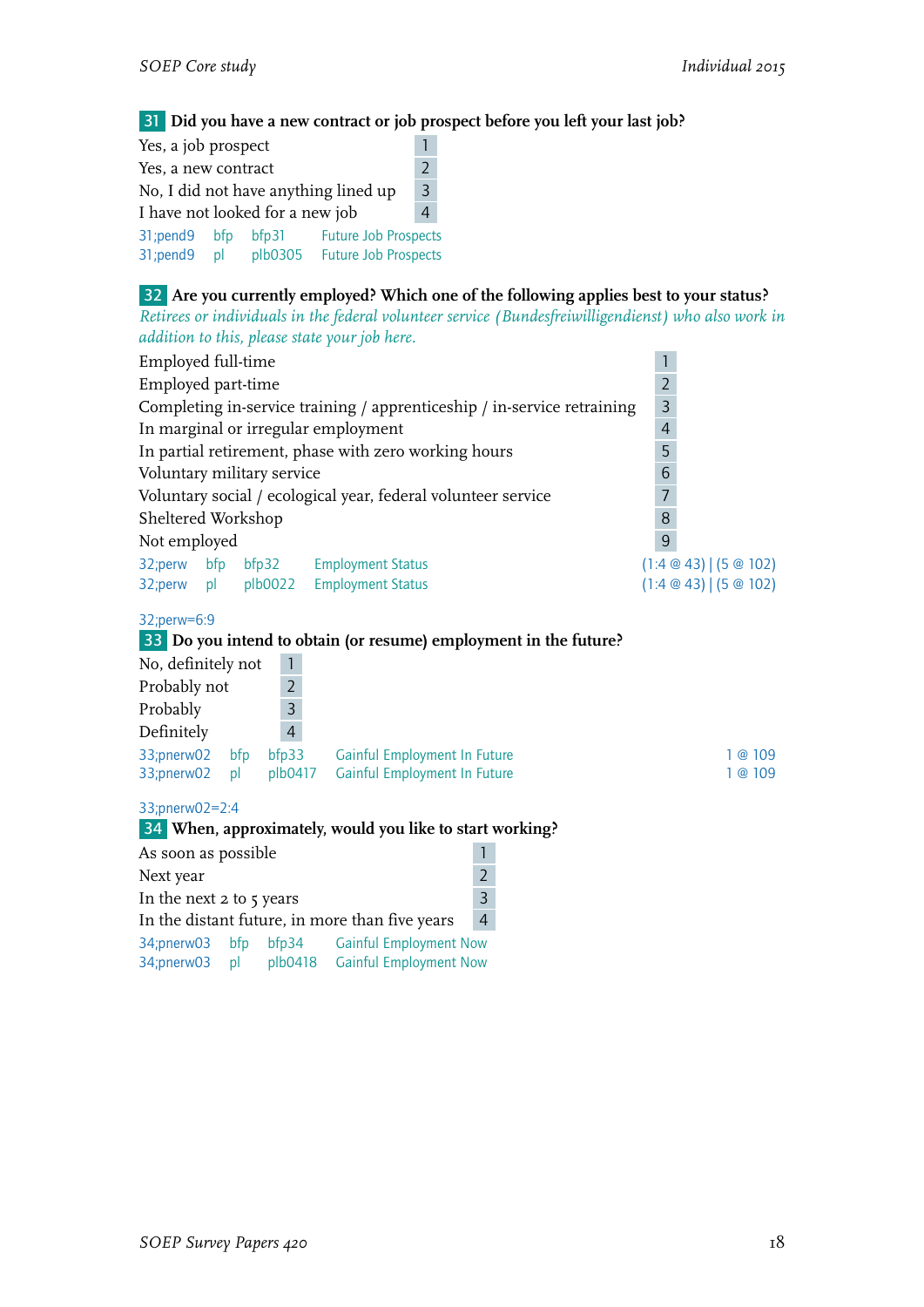#### 35 **Are you interested in full-time or part-time employment, or would you be satisfied with either one?**

| Full-time                |           |                  |                                                          |
|--------------------------|-----------|------------------|----------------------------------------------------------|
| Part-time                |           |                  |                                                          |
| Either                   |           | 3                |                                                          |
| I'm not sure yet         |           | $\overline{A}$   |                                                          |
| 35;pnerw04<br>35;pnerw04 | bfp<br>bl | bfp35<br>plb0240 | Gainful Employment, Desire<br>Gainful Employment, Desire |

36 **If you were currently looking for a new job: Is it or would it be easy, difficult, or almost impossible to find an appropriate position?**

| Easy                         |    |                  |               |                                                                |
|------------------------------|----|------------------|---------------|----------------------------------------------------------------|
| Difficult                    |    |                  | $\mathcal{P}$ |                                                                |
| Almost impossible            |    |                  |               |                                                                |
| 36;pnerw01 bfp<br>36;pnerw01 | nl | bfp36<br>plb0419 |               | <b>Find Suitable Position</b><br><b>Find Suitable Position</b> |

#### 37 **What would your net income have to be for you to accept a position?**

| Net income (euros per month) |              |              |                                        |      |
|------------------------------|--------------|--------------|----------------------------------------|------|
| 37:pnerw07                   | bfp          | bfp3701      | Monthly Salary At Which Would Take Job |      |
| 37:pnerw07                   | $\mathsf{D}$ | plb0420      | Monthly Salary At Which Would Take Job |      |
| Can't say, it depends        |              | $\mathbf{1}$ |                                        |      |
| 37:pnerw08                   | bfp          | bfp3702      | Monthly Salary- Can Not Say            | 1@39 |
| 37:pnerw08                   | $\mathsf{D}$ | plb0421      | Monthly Salary Can Not Say             | 1@39 |
| 37;pnerw07>0                 |              |              |                                        |      |

38 **How many hours per week would you have to work to earn this net income?**

hours per week

38:pnerw14 bfp bfp38 number of hours for netincome 38:pnerw14 pl plb0422 number of hours for netincome

#### 39 **If someone offered you an appropriate position right now, could you start working within the next two weeks?**

| Yes    | $\blacksquare$ |  |                                                                                                                               |
|--------|----------------|--|-------------------------------------------------------------------------------------------------------------------------------|
| $No$ 2 |                |  |                                                                                                                               |
|        |                |  | 39; pnerw09 bfp bfp39 Could Start Immed.-Acceptable Position<br>39; pnerw09 pl plb0423 Could Start Immed.-Acceptable Position |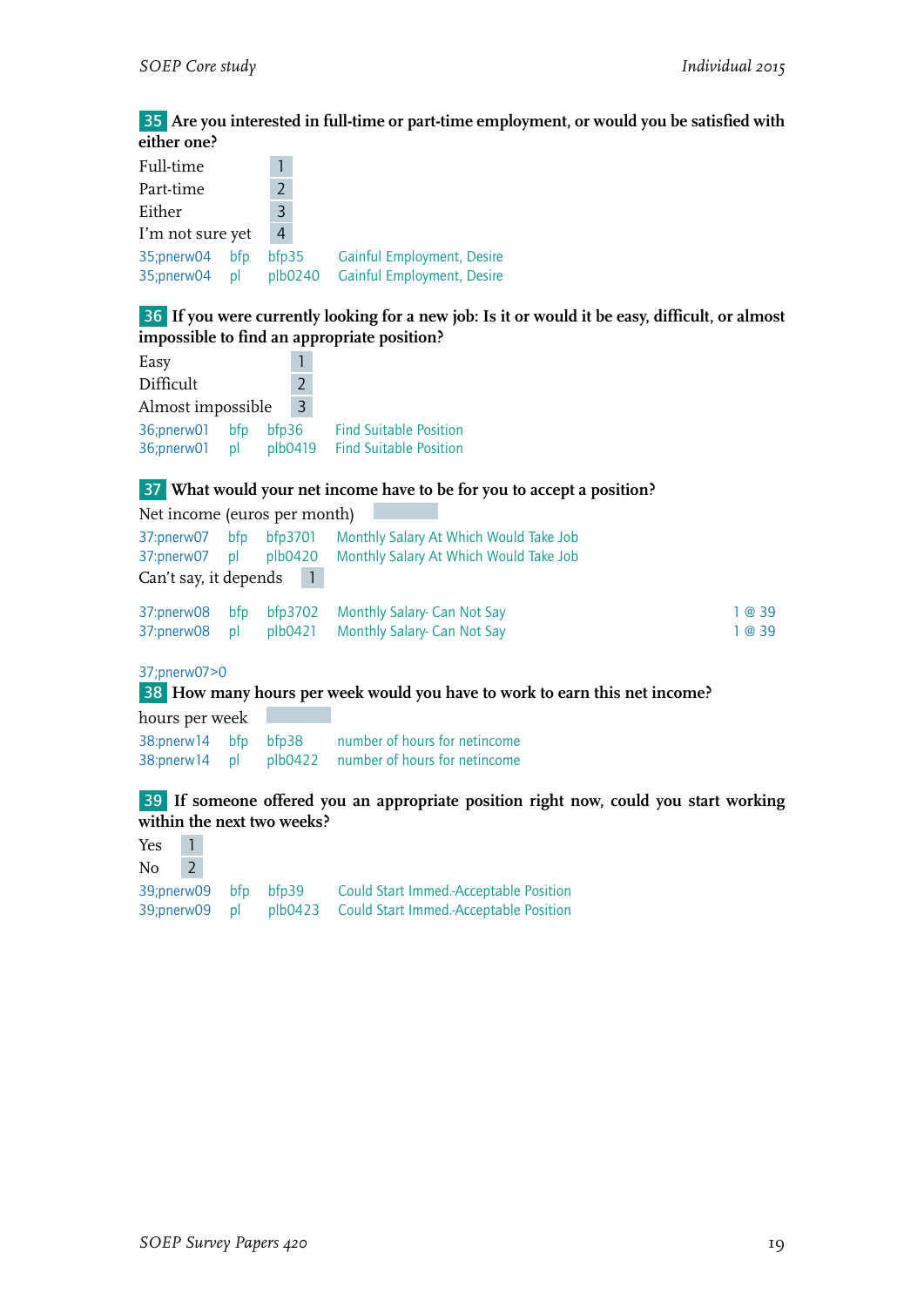#### 40 **Have you actively looked for work within the last four weeks?**

| Yes |               |               |                                 |                                                                                      |
|-----|---------------|---------------|---------------------------------|--------------------------------------------------------------------------------------|
| No  | $\mathcal{L}$ |               |                                 |                                                                                      |
|     |               | 40;pnerw10 pl | 40;pnerw10 bfp bfp40<br>plb0424 | <b>Actively Sought Work Last 4 Weeks</b><br><b>Actively Sought Work Last 4 Weeks</b> |

41 **Would you like to keep working in your current field or the field you were trained in, or would you rather do something new? Or does it not matter to you?**

| In my current field / the field I was trained in | 47             |                                                           |  |  |  |  |
|--------------------------------------------------|----------------|-----------------------------------------------------------|--|--|--|--|
| Something new                                    | $\overline{2}$ |                                                           |  |  |  |  |
| Does not matter to me                            | $\overline{3}$ |                                                           |  |  |  |  |
| Does not apply/ I do not (yet) have a job        | 4              |                                                           |  |  |  |  |
| 41;pnerw05 bfp                                   |                | bfp41 Current Job or Something New                        |  |  |  |  |
|                                                  |                | 41;pnerw05 pl plb0426 Current Occupation Or Something New |  |  |  |  |

#### 42 **How likely is it that one or more of the following occupational changes will take place in your life within the next two years?**

*Please estimate the probability of such a change taking place on a scale from 0 to 100, where 0 means such a change will definitely not take place, and 100 means it definitely will take place.* That you ...

| Defi-<br>nitely                                                                              |                                          |    |    |                      |    |                                                                                  |                                             |     |    | Defi-<br>nitely<br>will |
|----------------------------------------------------------------------------------------------|------------------------------------------|----|----|----------------------|----|----------------------------------------------------------------------------------|---------------------------------------------|-----|----|-------------------------|
| not o                                                                                        | TO.                                      | 20 | 30 | 40                   | 50 | 60                                                                               | 70                                          | 80  | 90 | <b>IOO</b>              |
| 0                                                                                            | 10                                       | 20 | 30 | 40                   | 50 | 60                                                                               | 70                                          | 80  | 90 | 100                     |
| 0                                                                                            | 10                                       | 20 | 30 | 40                   | 50 | 60                                                                               | 70                                          | 80  | 90 | 100                     |
|                                                                                              |                                          |    |    |                      |    |                                                                                  |                                             |     |    |                         |
|                                                                                              |                                          |    |    |                      |    |                                                                                  |                                             |     |    |                         |
| 0                                                                                            | 10                                       | 20 | 30 | 40                   | 50 | 60                                                                               | 70                                          | 80  | 90 | 100                     |
|                                                                                              |                                          |    |    |                      |    |                                                                                  |                                             |     |    |                         |
|                                                                                              |                                          |    |    |                      |    |                                                                                  |                                             |     |    |                         |
|                                                                                              |                                          |    |    |                      |    |                                                                                  |                                             |     |    |                         |
|                                                                                              |                                          |    |    |                      |    |                                                                                  |                                             |     |    |                         |
|                                                                                              |                                          |    |    |                      |    |                                                                                  |                                             |     |    |                         |
|                                                                                              |                                          |    |    |                      |    |                                                                                  |                                             |     |    |                         |
|                                                                                              |                                          |    |    |                      |    |                                                                                  |                                             |     |    |                         |
| 42:pnerw12<br>bf4203<br>Within Next Two Years: Additional Oualification<br>bfp<br>42:pnerw13 |                                          |    |    |                      |    |                                                                                  |                                             |     |    |                         |
|                                                                                              | <b>Further Qualifications, Education</b> |    |    |                      |    |                                                                                  |                                             | 109 |    |                         |
|                                                                                              | attend courses or seminars               |    |    | Become Self Employed |    | Within Next Two Years: Take a Paid Job<br>Probability Start Work In Next 2 Years | Within Next Two Years: Become Self-Employed |     |    | $0:100$   109<br>0:100  |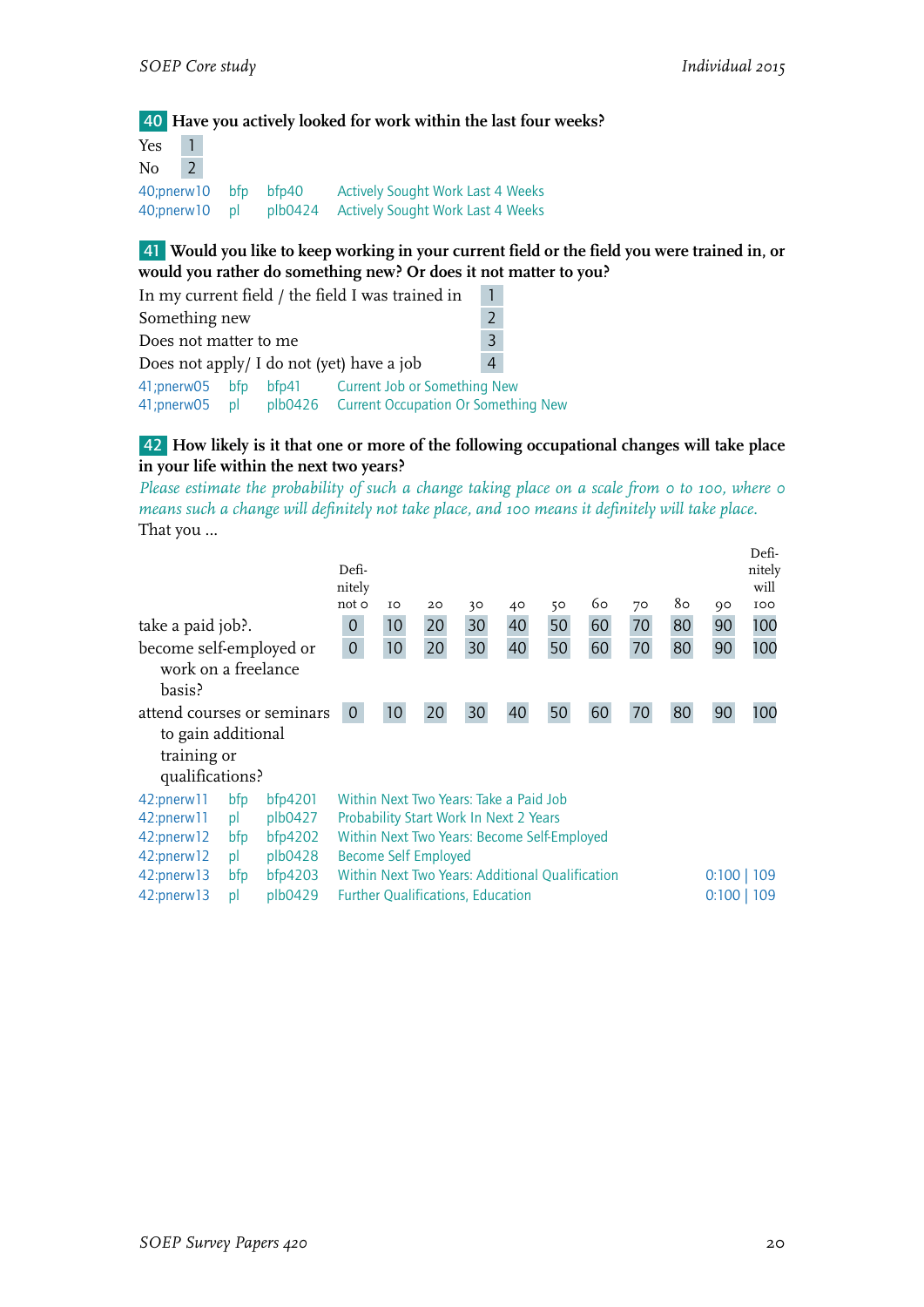## intro43 **Your current job**

|                                             |           |                  | 43 Have you changed jobs or started a new one since December 31, 2013?<br>This includes starting working again after a break! |                |
|---------------------------------------------|-----------|------------------|-------------------------------------------------------------------------------------------------------------------------------|----------------|
| $\mathbf{1}$<br>Yes<br>$\overline{2}$<br>No |           |                  |                                                                                                                               |                |
| 43;pwexl1<br>43; pwex   1                   | bfp<br>pl | bfp43<br>plb0031 | New Job Since Last Year<br>New Job Since Last Year                                                                            | 2 @ 52<br>2@52 |
| $43$ ; pwex $1 = 1$                         |           |                  | 44 How often have you changed jobs or started a new one since December 31, 2010?                                              |                |
| Once                                        |           |                  |                                                                                                                               |                |
| 44: pwex   14                               | bfp       | bfp4401          | changed job / new job since Prev. Yr                                                                                          |                |
| 44: pwex 14                                 | pl        | plb0478          | changed job once in 2011 $\diagup$ new job since 2011                                                                         |                |
| More than once:                             |           |                  |                                                                                                                               |                |
| 44: pwex 15                                 | bfp       | bfp4402          | number of job changes / new jobs Prev. Yr.                                                                                    |                |
| 44: pwex 15                                 | bl        | plb0479          | number of job changes $/$ new jobs 2011                                                                                       |                |
|                                             |           |                  | 45 When did you start your current position?                                                                                  |                |
| 2014, in the month                          |           |                  |                                                                                                                               |                |
| 2015, in the month                          |           |                  |                                                                                                                               |                |
| 45: pwexl2                                  | bfp       | bfp4501          | <b>Current Position Month Prev. Yr.</b>                                                                                       |                |
| 45: pwex 2                                  | pl        | plb0032          | <b>Current Position Month 06 Began</b>                                                                                        |                |
| 45: pwex 3                                  | bfp       | bf94502          | <b>Current Position Month Current Yr.</b>                                                                                     |                |
| 45: pwex 3                                  | pl        | plb0033          | <b>Current Position Month 06 Began</b>                                                                                        |                |

#### 46 **What type of occupational change was that?**

*If you have changed positions several times, please choose the reason for the most recent change. If required please also answer the additional questions, then continue with question 50.*

| I started working for the first time in my life |                                                    |  |                                                                                  |                |  |  |
|-------------------------------------------------|----------------------------------------------------|--|----------------------------------------------------------------------------------|----------------|--|--|
|                                                 |                                                    |  | I returned to a previous employer after a break in employment                    |                |  |  |
|                                                 |                                                    |  | I started a new job with a different employer (for temporary workers this        | 3              |  |  |
|                                                 |                                                    |  | includes working in a temporary job)                                             |                |  |  |
|                                                 |                                                    |  | I was hired by the company (in which I previously worked as an apprentice / in a | $\overline{4}$ |  |  |
|                                                 | job creation measure (ABM) / on a freelance basis) |  |                                                                                  |                |  |  |
|                                                 | I changed positions within the same company        |  |                                                                                  |                |  |  |
| $6\phantom{1}6$<br>I became self-employed       |                                                    |  |                                                                                  |                |  |  |
| 46; pwex   4 bfp                                |                                                    |  | bfp46 Type Of Job Change                                                         |                |  |  |
|                                                 |                                                    |  | 46; pwexl4 pl plb0284 Type Of Job Change                                         |                |  |  |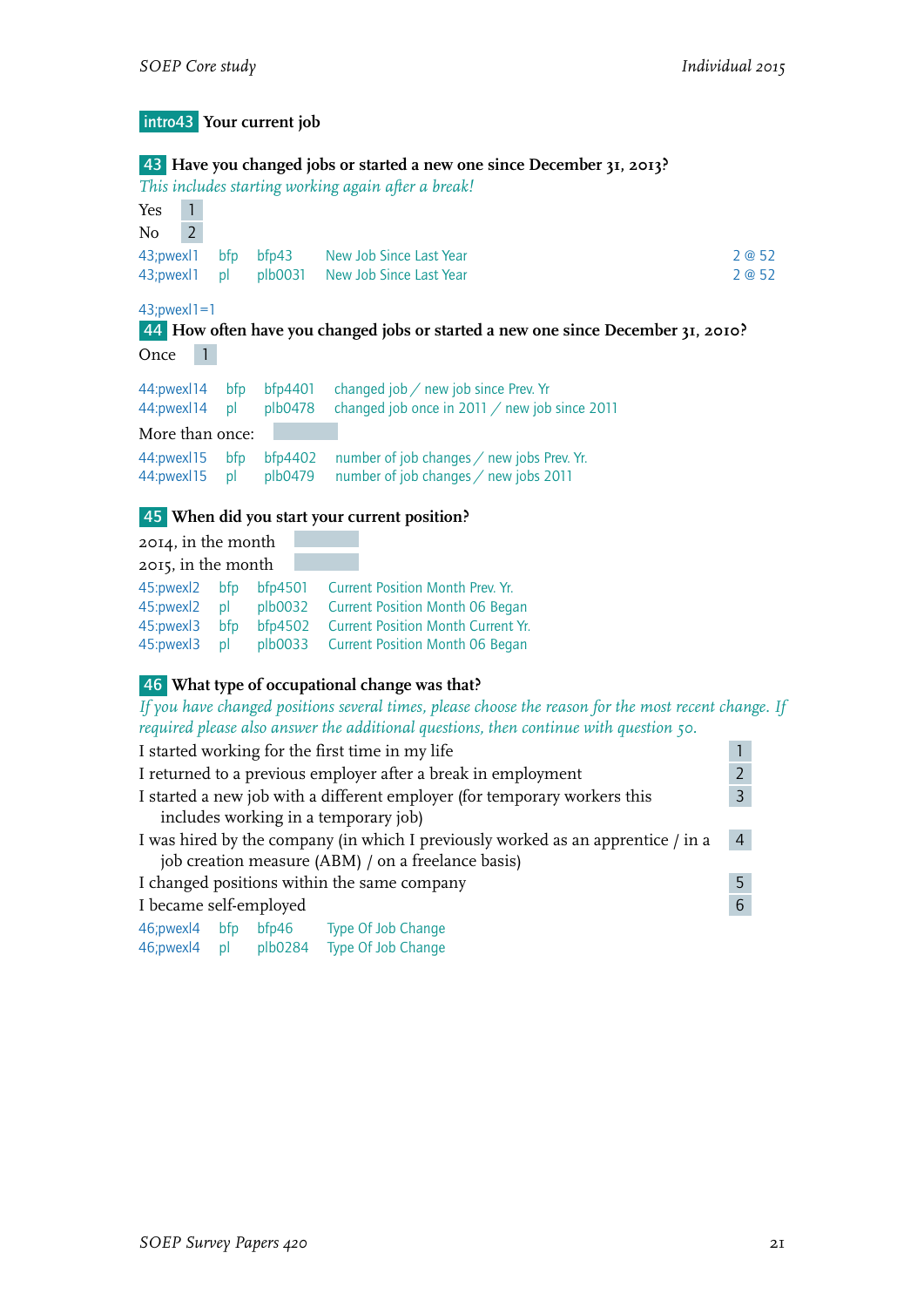#### 46;pwexl4=2

47 **Was your career interrupted by the birth of one or more children, e.g., maternity leave (Mutterschutz) or parental leave (Elternzeit)?**

| Yes            | $\mathbf{1}$   |                       |                                                                                                         |
|----------------|----------------|-----------------------|---------------------------------------------------------------------------------------------------------|
| N <sub>0</sub> | $\overline{2}$ |                       |                                                                                                         |
|                |                | 47; pwexelt bfp bfp47 | Interruption Because of Children<br>47; pwexelt pl plb0295 Government Subsidies To Self-Employed People |

#### 47;pwexelt=1

48 **How many months did this break in employment last?**

Months

| 48: pwexmo bfp bfp48 |  | interruption when changing job (ammount of month)                       |
|----------------------|--|-------------------------------------------------------------------------|
|                      |  | 48: pwexmo pl plb0480 interruption when changing job (ammount of month) |

#### 46;pwexl4=6

#### 49 **What were the decisive reasons for you starting your own business?**

*Please answer on the following scale. 1 means that the reason does not apply at all. 7 means that the reason applies completely.*

|                                                     | Does not<br>apply<br>at all 1 | 2              | 3              | 4              | 5. | 6               | Applies<br>completely |
|-----------------------------------------------------|-------------------------------|----------------|----------------|----------------|----|-----------------|-----------------------|
| I always wanted to be my<br>own boss                | 1                             | 2 <sup>1</sup> | $\overline{3}$ | $\overline{4}$ | 5  | 6               | $\overline{7}$        |
| I didn't want to be<br>unemployed any longer        | $\mathbf{1}$                  | 2 <sup>7</sup> | $\mathsf{3}$   | $\overline{4}$ | 5  | $6\phantom{.}6$ | 7 <sup>1</sup>        |
| Other people advised me to<br>start my own business | $\mathbf{1}$                  | 2 <sup>7</sup> | $\mathsf{3}$   | $\overline{4}$ | 5  | 6               | $\overline{7}$        |
| I discovered a gap in the<br>market                 |                               | 2 <sup>1</sup> | $\overline{3}$ | $\overline{4}$ | 5  | 6               | $\overline{7}$        |
| I wanted to earn more<br>money                      | $\mathbf{1}$                  | 2 <sup>1</sup> | $\overline{3}$ | $\overline{4}$ | 5  | $6\phantom{1}$  | $\overline{7}$        |
| I wasn't able to find a<br>(new) job                | $\blacklozenge$               | 2 <sup>1</sup> | $\overline{3}$ | 4              | 5  | 6               | $\overline{7}$        |
| I had a new idea that I<br>wanted to try out        | $\mathbf{1}$                  | 2 <sup>1</sup> | $\overline{3}$ | 4              | 5  | 6               | $\overline{7}$        |
| I was disadvantaged in my<br>previous position      |                               | $2^{\circ}$    | $\overline{3}$ | 4              | 5  | 6               |                       |

| 49:pwexl6     | bfp | bfp4901 | Wanted to Be My Own Boss                       |
|---------------|-----|---------|------------------------------------------------|
| 49: pwex 6    | pl  | plb0331 | be own boss                                    |
| 49: pwex 7    | bfp | bfp4902 | Did Not Wanted to Be Unemployed Anymore        |
| 49:pwexl7     | pl  | plb0332 | be not unemploed anymore                       |
| 49: pwex 8    | bfp | bf94903 | <b>Others Advised Me to Start Own Business</b> |
| 49: pwex 8    | pl  | plb0333 | others advised a foundation                    |
| 49: pwex 9    | bfp | bfp4904 | found a market niche                           |
| 49: pwex 9    | pl  | plb0334 | found a market niche                           |
| 49: pwex 10   | bfp | bfp4905 | More Money                                     |
| 49: pwex 10   | pl  | plb0335 | earn more money                                |
| 49: pwex   11 | bfp | bfp4906 | Did Not find Other Job                         |
| 49: pwex   11 | pl  | plb0336 | did not find another employment                |
| 49: pwex 12   | bfp | bfp4907 | Try Out New Idea                               |
| 49: pwex 12   | pl  | plb0337 | new idea to translate into reality             |
| 49: pwex 13   | bfp | bfp4908 | Disadvantages Workplace                        |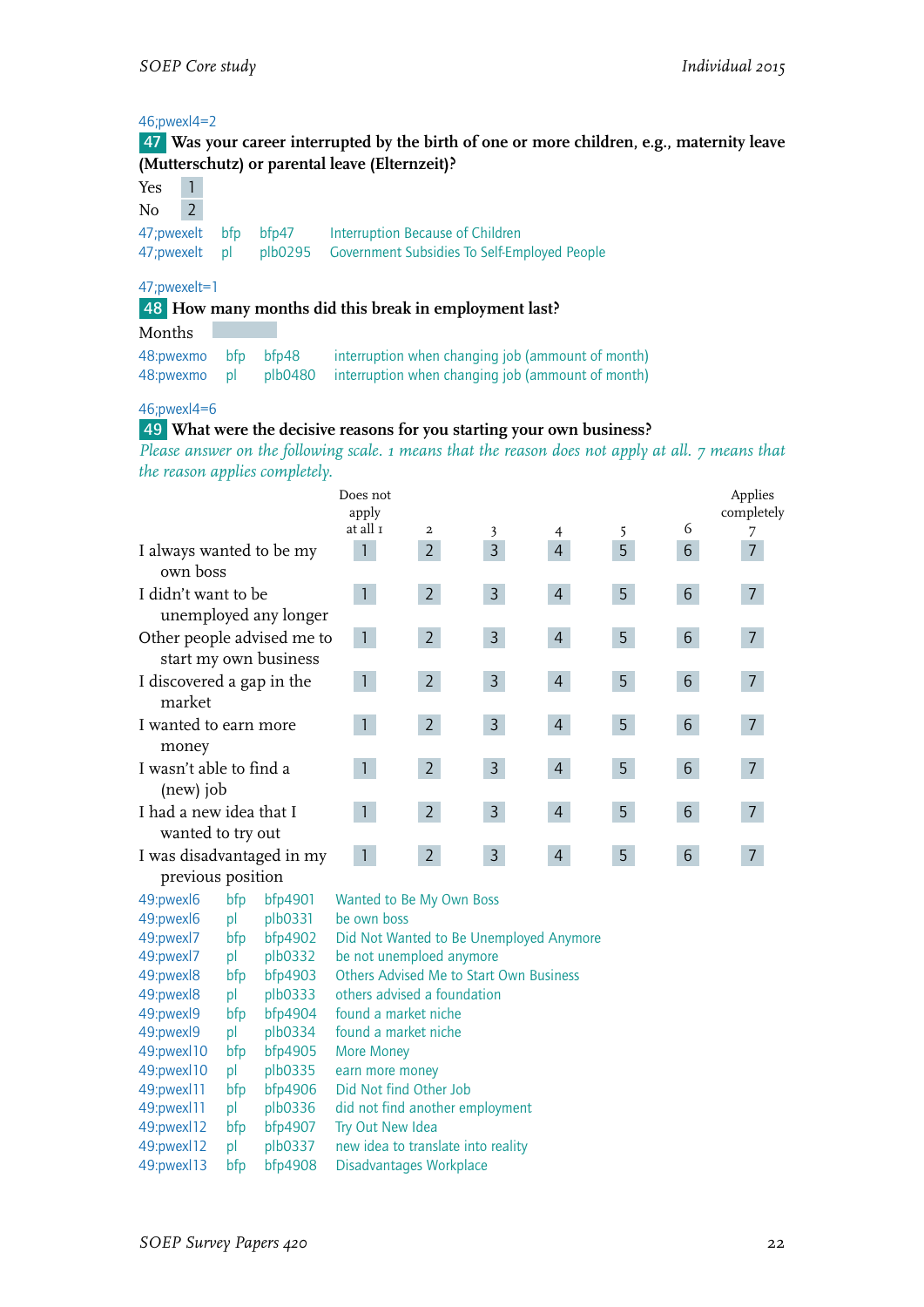49:pwexl13 pl plb0338 disadvantage at prev. Employment

50 **Were you actively looking for a job when you received your current position, or did it just come up?**

| Actively looking for job       |    |                  | L             |                                                                              |
|--------------------------------|----|------------------|---------------|------------------------------------------------------------------------------|
| Just came up                   |    |                  | $\mathcal{L}$ |                                                                              |
| 50; psuch 1 bfp<br>50; psuch 1 | nl | bfp50<br>plb0362 |               | <b>Actively Sought This Position</b><br><b>Actively Sought This Position</b> |

#### 51 **How did you find out about this job?**

*Please mark just one!*

| Through the Employment Office                 |                                                                               |                |  |  |  |  |
|-----------------------------------------------|-------------------------------------------------------------------------------|----------------|--|--|--|--|
| Through a Job Center / ARGE / social services |                                                                               |                |  |  |  |  |
| Through a personnel service agency (PSA)      |                                                                               | $\overline{3}$ |  |  |  |  |
|                                               | Through a private recruitment agency without an activation and placement      | 10             |  |  |  |  |
| voucher                                       |                                                                               |                |  |  |  |  |
|                                               | Through a private recruitment agency with an activation and placement voucher | 11             |  |  |  |  |
| An advertisement in the newspaper             |                                                                               |                |  |  |  |  |
| An advertisement on the Internet              |                                                                               |                |  |  |  |  |
| Through a social network on the Internet      |                                                                               |                |  |  |  |  |
| Through friends or acquaintances              |                                                                               | 13             |  |  |  |  |
| Through family members                        |                                                                               |                |  |  |  |  |
| Through co-workers                            |                                                                               |                |  |  |  |  |
| I have returned to a former employer          |                                                                               | 8              |  |  |  |  |
| Other or not applicable                       |                                                                               | $\overline{9}$ |  |  |  |  |
| 51;psuch2 bfp bfp51 Found Position Thru       |                                                                               |                |  |  |  |  |
| plb0358 Found Position Thru<br>51;psuch2 pl   |                                                                               |                |  |  |  |  |

#### 52 **What is your current position/occupation?**

*Please state the exact title in German. For example, do not write "kaufmännische Angestellte" (clerk), but "Speditionskauffrau" (shipping clerk); not "Arbeiter" (blue-collar worker), but "Maschinenschlosser" (machine metalworker). If you are a civil servant, please give your official title, for example, "Polizeimeister" (police chief) or "Studienrat" (secondary school teacher). If you are an apprentice or in vocational training, please state the occupation for which you were trained. Please print!*

|  | 52;pber bfp bfp52_kldb92   | <b>Current Occupational Classification (KldB92)</b>      |
|--|----------------------------|----------------------------------------------------------|
|  | 52;pber bfp bfp52_kldb2010 | <b>Current Occupational Classification (KIdB2010)</b>    |
|  | 52; pber bfp bfp52 isco88  | <b>Current Occupational Classification (ISCO-88 Com)</b> |
|  | 52; pber bfp bfp52 isco08  | <b>Current Occupational Classification (ISCO-08)</b>     |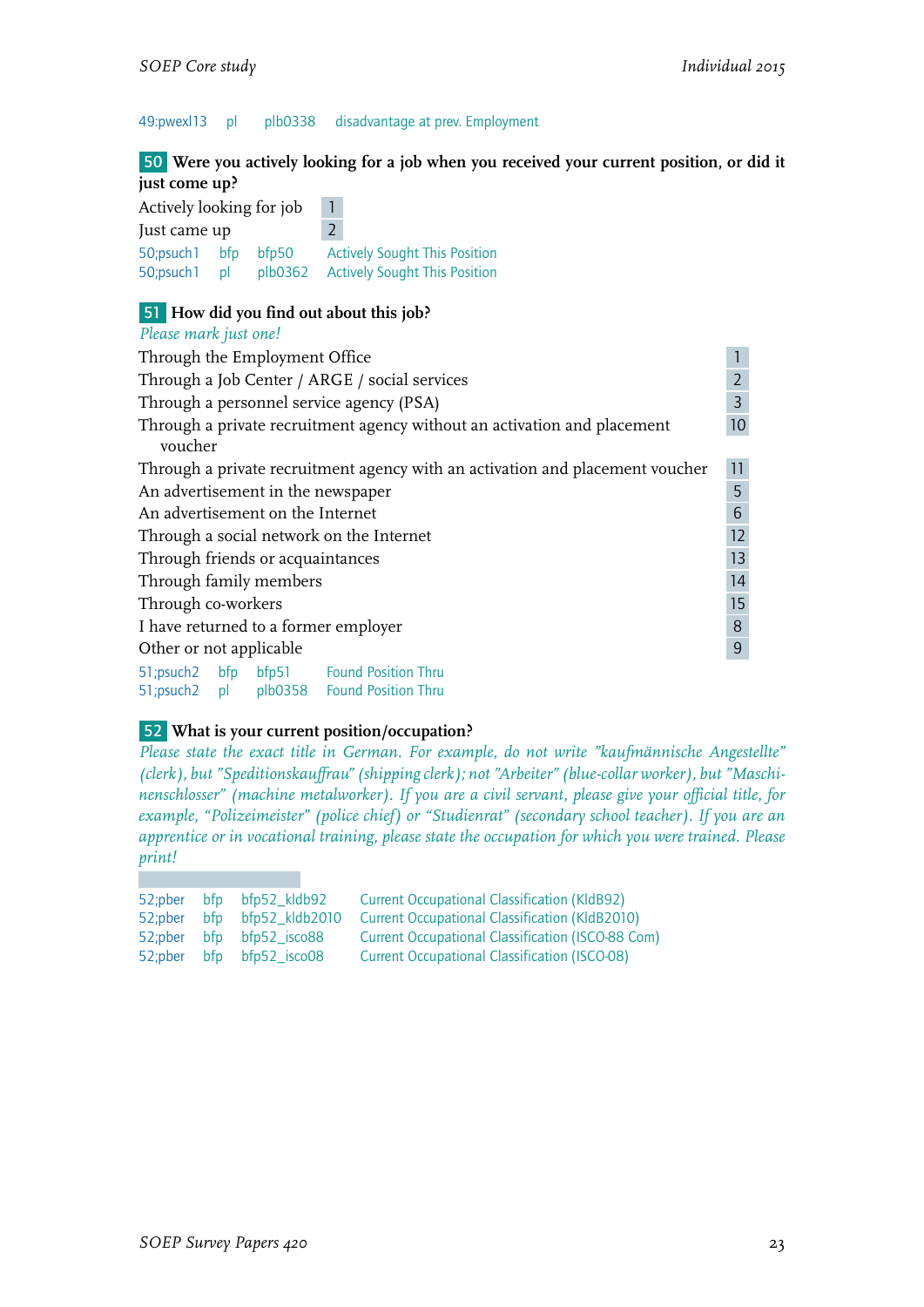53 **Does this job correspond to the occupation for which you were trained?**

| Yes                                                                                                                                                              |  |  |  |  |  |
|------------------------------------------------------------------------------------------------------------------------------------------------------------------|--|--|--|--|--|
| No                                                                                                                                                               |  |  |  |  |  |
| Still in education or training                                                                                                                                   |  |  |  |  |  |
| I have not been trained for a particular occupation                                                                                                              |  |  |  |  |  |
| <b>Training Applies To Current Occupation</b><br>53;pberja bfp<br>bfp53<br>53;pberja<br>plb0072<br><b>Training Applies To Current Occupation</b><br>$\mathsf{p}$ |  |  |  |  |  |

#### 54 **What type of education or training is usually required for this type of work?**

| No completed vocational training is required                              |     |       |                                                                               |                |  |
|---------------------------------------------------------------------------|-----|-------|-------------------------------------------------------------------------------|----------------|--|
| Completed vocational training is required                                 |     |       |                                                                               |                |  |
| Degree from a specialized college of higher education (Fachhochschule) is |     |       |                                                                               |                |  |
| required                                                                  |     |       |                                                                               |                |  |
|                                                                           |     |       | Degree from a university or other institution of higher education is required | $\overline{4}$ |  |
| 54; pberaus                                                               | bfp | bfp54 | <b>Training Required</b>                                                      |                |  |
| 54;pberaus pl                                                             |     |       | plb0073 Training Required                                                     |                |  |

55 **What sector of business or industry is your company or institution active in for the most part?**

*Please state the exact sector in German. For example, do not write "Industrie" (industry), but "Elektroindustrie" (electronics industry); not "Handel" (trade), but "Einzelhandel" (retail trade); not "öffentlicher Dienst" (public service), but "Krankenhaus" (hospital).*

55;pbra bfp bfp55\_nace 2 Digit NACE Industry, Sector

56 **Approximately how many people does the company as a whole employ? And approximately how many employees work in the same local franchise / branch office as you?**

| fewer than 5 people                         |                        |  |                                                             |                |  |  |  |
|---------------------------------------------|------------------------|--|-------------------------------------------------------------|----------------|--|--|--|
|                                             | from 5 up to 10 people |  |                                                             |                |  |  |  |
| from II up to, but fewer than 20 people     |                        |  |                                                             |                |  |  |  |
| from 20 up to, but fewer than 100 people    |                        |  |                                                             |                |  |  |  |
|                                             |                        |  | from 100 up to, but fewer than 200 people                   | 5              |  |  |  |
| from 200 up to, but fewer than 2.000 people |                        |  |                                                             |                |  |  |  |
| 2.000 or more people                        |                        |  |                                                             | $\overline{7}$ |  |  |  |
|                                             |                        |  | Not applicable, because I am selfemployed without employees | 8              |  |  |  |
|                                             |                        |  | 56; pgesunt bfp bfp56 Size of Company                       |                |  |  |  |
| 56;pgesunt pl                               |                        |  | plb0049 Size Of Company                                     |                |  |  |  |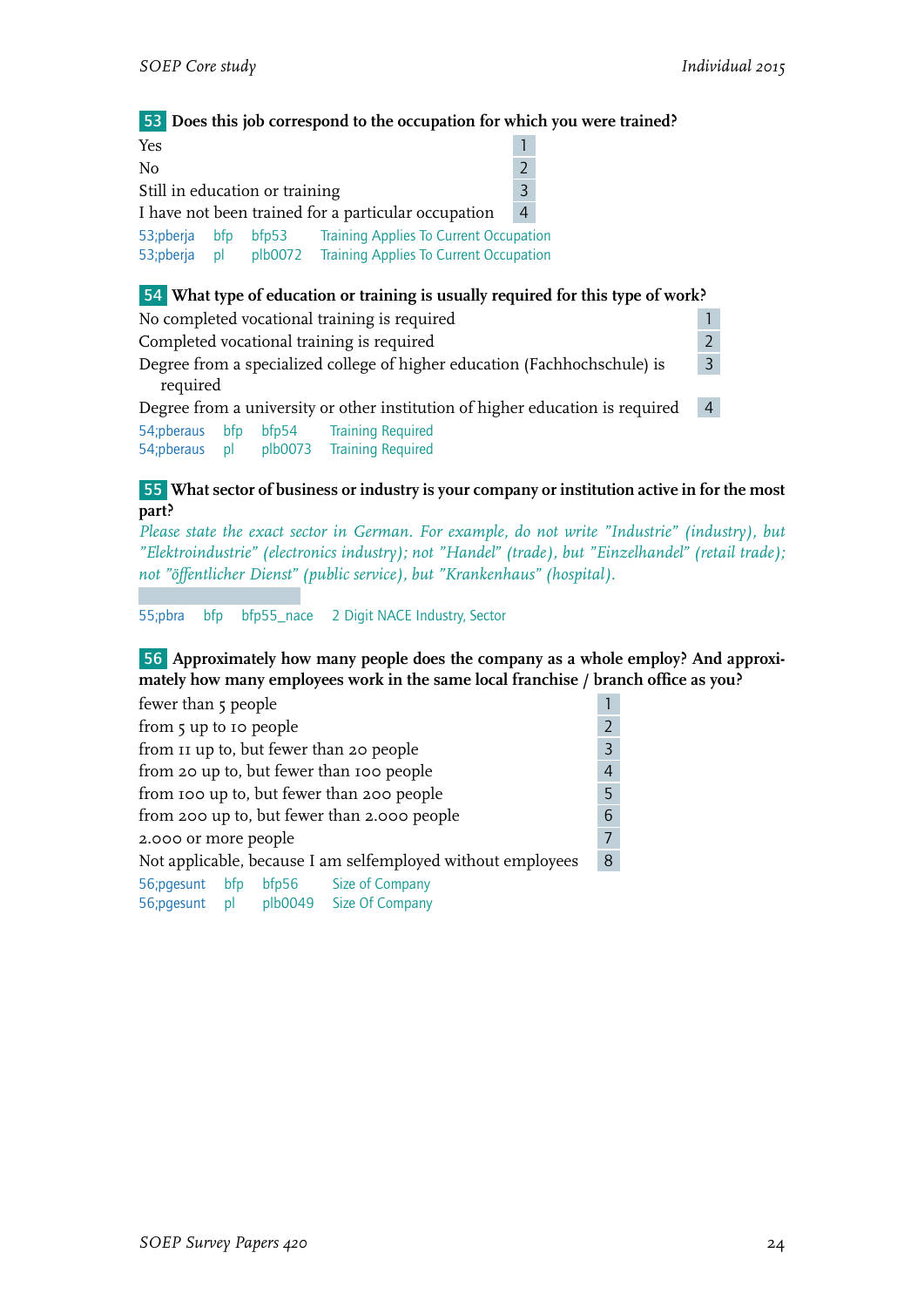## 57 **When did you start working for your current employer?**

*If you are self-employed, please state when you started your current work.*

| appear and say ample pass, provide state throw post-tract pean                                                                                                                                                                                                   |                 |        |
|------------------------------------------------------------------------------------------------------------------------------------------------------------------------------------------------------------------------------------------------------------------|-----------------|--------|
| Since  months                                                                                                                                                                                                                                                    |                 |        |
| Since  year                                                                                                                                                                                                                                                      |                 |        |
| 57:pseitm<br>bfp5701<br>bfp<br>At Current Employer Since-Month<br>57:pseitm<br>At Current Employer Since-Month<br>plb0035<br>pl<br>At Current Employer Since-Year<br>57:pseitj<br>bfp<br>bfp5702<br>57:pseitj<br>plb0036<br>At Current Employer Since Year<br>pl |                 |        |
|                                                                                                                                                                                                                                                                  |                 |        |
| 58 What is your current occupational status?<br>If you are currently working in more than one job, please answer the following questions for your                                                                                                                |                 |        |
| main job only.                                                                                                                                                                                                                                                   |                 |        |
| Position:                                                                                                                                                                                                                                                        |                 |        |
| $$ SST<br>$\mathbf{1}$                                                                                                                                                                                                                                           |                 |        |
| $\overline{2}$<br>ABB                                                                                                                                                                                                                                            |                 |        |
| $\overline{3}$<br>AMT                                                                                                                                                                                                                                            |                 |        |
| $\overline{4}$<br>$$ AZUBI                                                                                                                                                                                                                                       |                 |        |
| 5<br>$$ ANG                                                                                                                                                                                                                                                      |                 |        |
| bfp<br>58:pstell<br>bfp5801<br><b>Occupational Position</b>                                                                                                                                                                                                      |                 |        |
| plb0568 Occupational Position<br>pl<br>58:pstell                                                                                                                                                                                                                 |                 |        |
| Blue-collar worker (Arbeiter) (also in agriculture)                                                                                                                                                                                                              |                 |        |
| Unskilled worker (ungelernt)                                                                                                                                                                                                                                     | $\mathbf{1}$    |        |
| Semi-skilled worker (angelernt)                                                                                                                                                                                                                                  | $\overline{2}$  |        |
| Trained worker (gelernter Arbeiter) or skilled worker (Facharbeiter)                                                                                                                                                                                             | $\overline{3}$  |        |
| Foreman / forewoman (Vorarbeiter / Kolonnenführer)                                                                                                                                                                                                               | $\overline{4}$  |        |
| Master craftsperson (Meister / Polierer)                                                                                                                                                                                                                         | 5               |        |
| bfp<br>bfp5804 Industrial Sector Worker<br>58:parb                                                                                                                                                                                                               |                 |        |
| plb0058 Is Industrial Sector Worker<br>58:parb<br>p<br>Self-employed (including family members working for the self-employed)                                                                                                                                    |                 |        |
| Self-employed farmers<br>$\mathbf{1}$                                                                                                                                                                                                                            |                 |        |
| Freelancer, independent academics<br>$\overline{2}$                                                                                                                                                                                                              |                 |        |
| other self-employed<br>3                                                                                                                                                                                                                                         |                 |        |
| $\overline{4}$<br>Assisting family members                                                                                                                                                                                                                       |                 |        |
| 58:psst bfp bfp5802 Currently Self-Employed                                                                                                                                                                                                                      |                 |        |
| plb0586 Currently Self-Employed<br>58:psst pl                                                                                                                                                                                                                    |                 |        |
| Number of employees                                                                                                                                                                                                                                              |                 |        |
| [Number of employees] none<br>1                                                                                                                                                                                                                                  |                 |        |
| [Number of employees] 1-9<br>$\overline{2}$                                                                                                                                                                                                                      |                 |        |
| [Number of employees] 10 or more<br>3                                                                                                                                                                                                                            |                 |        |
| bfp<br>58:psstanz<br>bfp5803<br><b>Number of Employees</b>                                                                                                                                                                                                       | $38:psst = 1:3$ | 1:3@63 |
| 58:psstanz<br>p<br>plb0570<br><b>Number of Employees</b>                                                                                                                                                                                                         | $38:psst = 1:3$ | 1:3@63 |
| Apprentice / trainee / intern                                                                                                                                                                                                                                    |                 |        |
| Apprentice / trainee in industry or technology<br>1                                                                                                                                                                                                              |                 |        |
| $\overline{2}$<br>Apprentice / trainee in trade or commerce                                                                                                                                                                                                      |                 |        |
| 3<br>Volunteer, intern, etc.                                                                                                                                                                                                                                     |                 |        |
| 58:pazubi<br>bfp<br>bfp5806<br><b>Currently In Education, Training</b><br>plb0063<br>58:pazubi<br>pl<br><b>Currently In Education, Training</b>                                                                                                                  |                 |        |
| White-collar worker (Angestellte)                                                                                                                                                                                                                                |                 |        |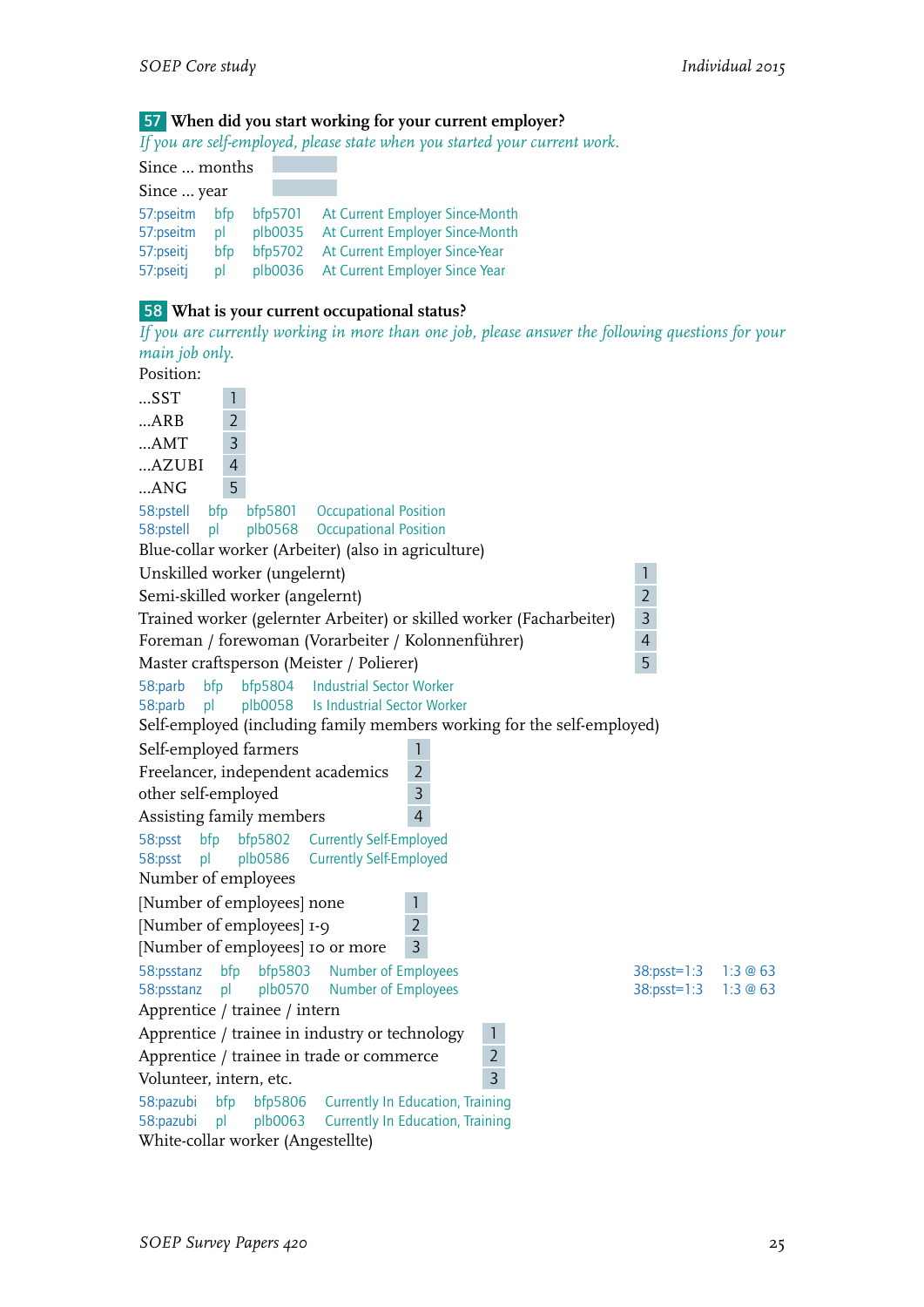| $\mathbf{1}$<br>Industry or factory foreman / forewoman in a salaried position                                                                  |  |  |  |  |  |  |  |  |
|-------------------------------------------------------------------------------------------------------------------------------------------------|--|--|--|--|--|--|--|--|
| $\overline{2}$<br>Salaried employee engaged in unskilled activities without completed                                                           |  |  |  |  |  |  |  |  |
| training/education                                                                                                                              |  |  |  |  |  |  |  |  |
| $\mathsf{3}$<br>Salaried employee engaged in unskilled activities with completed                                                                |  |  |  |  |  |  |  |  |
| training/education                                                                                                                              |  |  |  |  |  |  |  |  |
| Salaried employee engaged in skilled activities (e.g., executive officer,<br>$\overline{4}$                                                     |  |  |  |  |  |  |  |  |
| bookkeeper, technical draftsman)                                                                                                                |  |  |  |  |  |  |  |  |
| 5 <sup>1</sup><br>Salaried employee engaged in highly skilled activities or managerial function                                                 |  |  |  |  |  |  |  |  |
| (e.g., scientist, engineer, department head)<br>$6\overline{6}$<br>Salaried employee with extensive managerial duties (e.g., managing director, |  |  |  |  |  |  |  |  |
| business manager, head of a large firm or concern)                                                                                              |  |  |  |  |  |  |  |  |
| bfp5807 White-Collar Worker<br>bfp<br>58:pang                                                                                                   |  |  |  |  |  |  |  |  |
| plb0064 Is White-Collar Worker<br>pl<br>58:pang                                                                                                 |  |  |  |  |  |  |  |  |
| Civil servant (including judges and professional soldiers)                                                                                      |  |  |  |  |  |  |  |  |
| Lower level<br>$\mathbf{1}$                                                                                                                     |  |  |  |  |  |  |  |  |
| Middle level<br>$\overline{2}$                                                                                                                  |  |  |  |  |  |  |  |  |
| Upper level<br>3                                                                                                                                |  |  |  |  |  |  |  |  |
| <b>Executive level</b><br>$\overline{4}$                                                                                                        |  |  |  |  |  |  |  |  |
| bfp5805 Civil Servant<br>58:pamt bfp                                                                                                            |  |  |  |  |  |  |  |  |
| plb0065 Is Civil Servant<br>58:pamt pl                                                                                                          |  |  |  |  |  |  |  |  |
|                                                                                                                                                 |  |  |  |  |  |  |  |  |
| 59 Do you work for a public sector employer?                                                                                                    |  |  |  |  |  |  |  |  |
| $\mathbf{1}$<br>Yes<br>$2^{\circ}$<br>No                                                                                                        |  |  |  |  |  |  |  |  |
|                                                                                                                                                 |  |  |  |  |  |  |  |  |
| bfp59 Civil Service Job<br>59;poed<br>bfp<br>plb0040 Civil Service Job<br>59;poed<br>pl                                                         |  |  |  |  |  |  |  |  |
|                                                                                                                                                 |  |  |  |  |  |  |  |  |
| 60 Is this work through a temporary employment agency (Zeitarbeit, Leiharbeit)?                                                                 |  |  |  |  |  |  |  |  |
| $\mathbf{1}$<br>Yes                                                                                                                             |  |  |  |  |  |  |  |  |
| $2^{\circ}$<br>No                                                                                                                               |  |  |  |  |  |  |  |  |
| 60;pzaf bfp<br>bfp60<br><b>Temporary Or Contractual Basis</b>                                                                                   |  |  |  |  |  |  |  |  |
| 60;pzaf pl plb0041 Employed By Employment Agency                                                                                                |  |  |  |  |  |  |  |  |
|                                                                                                                                                 |  |  |  |  |  |  |  |  |
| 61 Do you have a fixed-term or permanent employment contract?<br>$\mathbf{1}$<br>Permanent contract                                             |  |  |  |  |  |  |  |  |
| $\overline{2}$<br>Fixed-term contract.                                                                                                          |  |  |  |  |  |  |  |  |
| $\overline{3}$<br>Not applicable / do not have an employment contract                                                                           |  |  |  |  |  |  |  |  |
| <b>Duration Of Work Contract</b><br>61;pbefr1<br>bfp<br>bfp61<br>1 @ 64                                                                         |  |  |  |  |  |  |  |  |
|                                                                                                                                                 |  |  |  |  |  |  |  |  |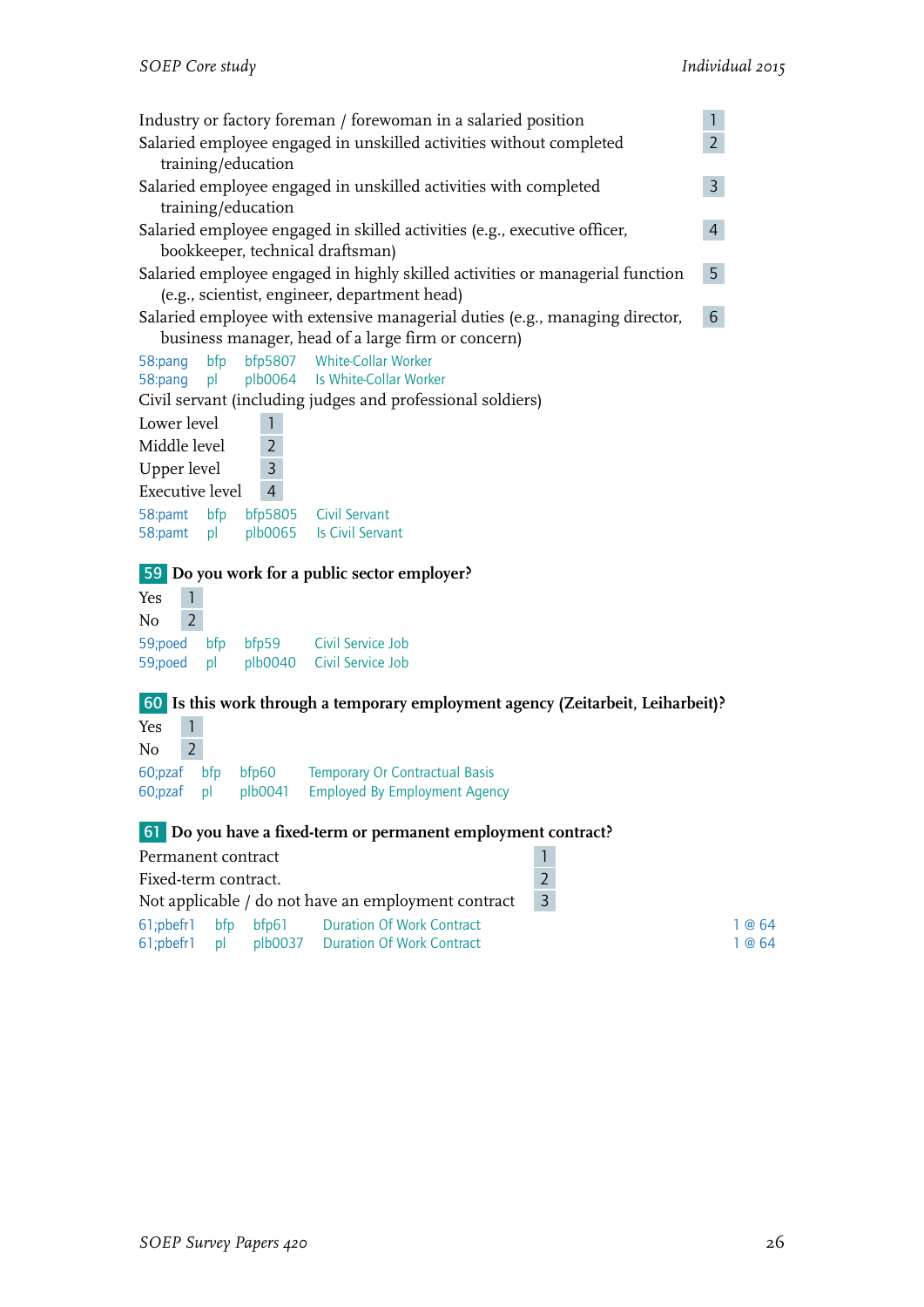#### 62 **Is the job part of a job-creation measure (ABM) or is it a "1-Euro Job" (community work)?**

| Yes |  |                                 |          |
|-----|--|---------------------------------|----------|
| No  |  |                                 |          |
|     |  | 62;pmasaa bfp bfp62 1-Euro-Job  | 1 2@64   |
|     |  | 62;pmasaa pl plb0587 1-Euro-Job | 1 2 @ 64 |

63 **Does some or all of your work involve being contracted to provide specific services (Werkverträge)?**

| Yes, all of it                   |    |   |                                                                                                  |
|----------------------------------|----|---|--------------------------------------------------------------------------------------------------|
| Yes, some of it                  |    |   |                                                                                                  |
| No.                              |    | 3 |                                                                                                  |
| 63; pwver bfp bfp63<br>63; pwver | bl |   | <b>Contract to Provide Specific Services (Werkvertrag)</b><br>plb0482 Work Contract (Contractor) |

#### 64 **In your position at work, do you supervise others? In other words, do people work under your direction?**

| 1<br>Yes             |    |                          |                                                                                |                |
|----------------------|----|--------------------------|--------------------------------------------------------------------------------|----------------|
| $\overline{2}$<br>No |    |                          |                                                                                |                |
| 64; pvor1 bfp        |    |                          | bfp64 Supervision                                                              | 2@67           |
| 64; pvor 1           | pl |                          | plb0067 Supervises others, leadership position                                 | 2@67           |
| $64$ ; pvor $1 = 1$  |    |                          |                                                                                |                |
|                      |    |                          | 65 How many people work under your direction?                                  |                |
| people               |    |                          |                                                                                |                |
| 65:pvor2 bfp         |    |                          | bfp65 People Under Direction (Number)                                          |                |
| 65:pvor2             | p  |                          | plb0068 Number Of People Supervised                                            |                |
|                      |    |                          | 66 What kind of leadership position do you hold? Are you                       |                |
|                      |    |                          | in top management (executive board, business director, division manager, etc.) | $\mathbf{1}$   |
|                      |    |                          | in middle management (department head, regional director, etc.)                | $\overline{2}$ |
|                      |    | or small business, etc.) | in lower management (group supervisor, section head, manager of branch office  | $\overline{3}$ |
|                      |    |                          | in a highly skilled specialist position (project head, etc.)                   | 4              |
| 66; pvor 3 bfp       |    |                          | bfp66 Kind of leadership position                                              |                |
| 66;pvor3 pl          |    |                          | plb0069 Kind of leadership position                                            |                |
|                      |    |                          |                                                                                |                |

#### 67 **Is the gross income that you earn at your current job just, from your point of view?**  $\overline{M_1}$  2

| NO. |  |                                             |        |
|-----|--|---------------------------------------------|--------|
| Yes |  |                                             |        |
|     |  | 67; precht l a bfp bfp67 Just Gross Income  | 1 @ 69 |
|     |  | 67; precht l a pl plh0337 Gross Income Just | 1 @ 69 |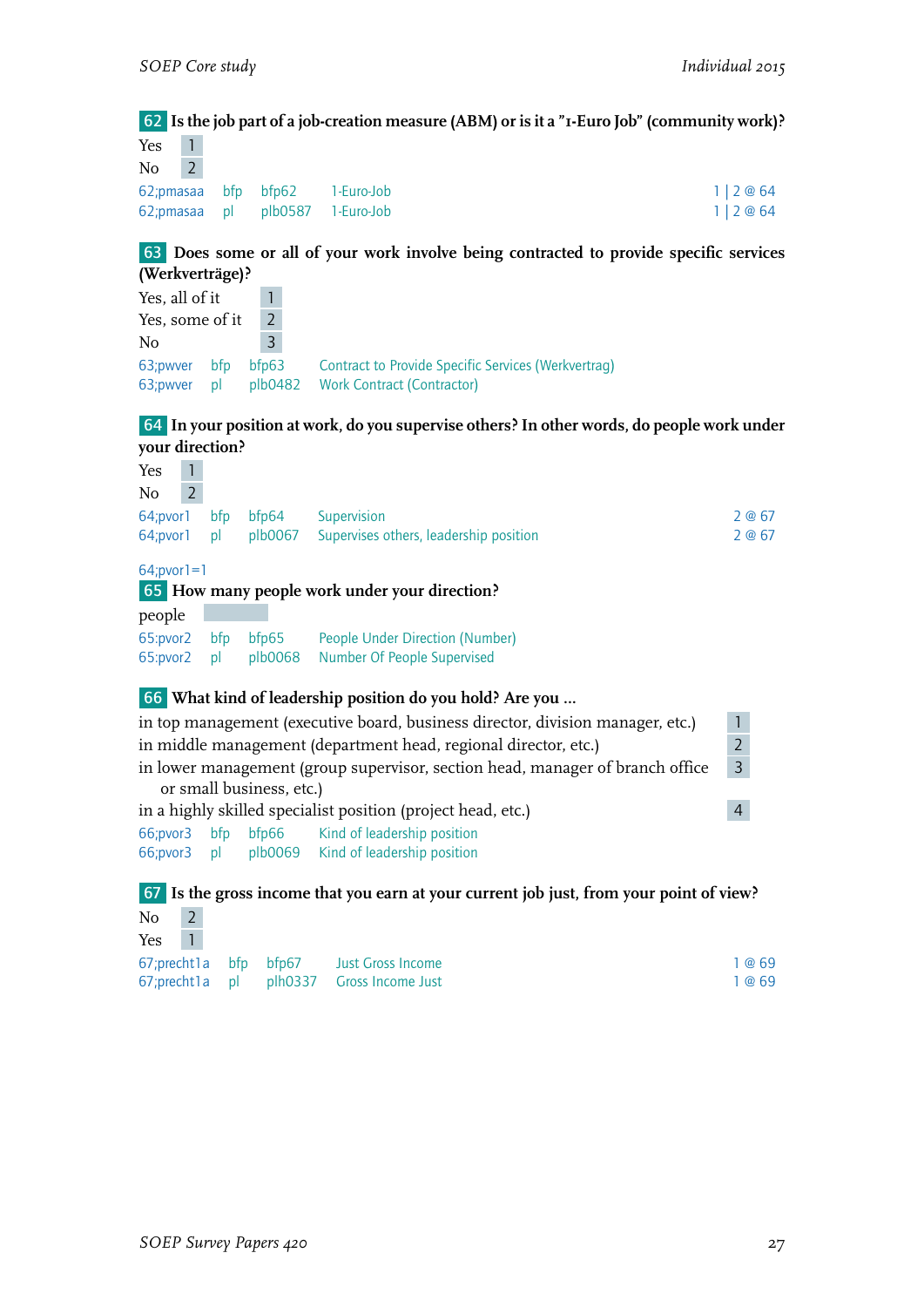| 67;precht1a=2                               |                                     |                    | 68 How high would your gross income have to be in order to be just?                                                                                         |              |
|---------------------------------------------|-------------------------------------|--------------------|-------------------------------------------------------------------------------------------------------------------------------------------------------------|--------------|
| Gross: euros per month                      |                                     |                    |                                                                                                                                                             |              |
| 68:precht04<br>68:precht04<br>Don't know    | bfp<br>$\mathsf{D}$<br>$\mathbf{1}$ | bfp6801<br>plh0138 | <b>Amt. Just Gross Income</b><br><b>Amount Of Fair Gross Income</b>                                                                                         |              |
| 68:precht05<br>68:precht05                  | bfp<br>pl                           | plh0139            | bfp6802 Amt. Gross Income: Do Not Know<br>Do Not Know Amount Of Fair Gross Income                                                                           |              |
|                                             |                                     |                    | 69 Is the net income that you earn at your current job just, from your point of your view?                                                                  |              |
| $\overline{2}$<br>No<br>$\mathbf{1}$<br>Yes |                                     |                    |                                                                                                                                                             |              |
| 69;precht1b<br>69;precht1b                  | bfp<br>pl                           | plh0338            | bfp69 Just Net Income<br>Just Net Income                                                                                                                    | 1@71<br>1@71 |
| 69;precht1b=2                               |                                     |                    |                                                                                                                                                             |              |
|                                             |                                     |                    | 70 How high would your net income have to be in order to be just?                                                                                           |              |
| Net: euros per month                        |                                     |                    |                                                                                                                                                             |              |
| 70:precht02<br>70:precht02<br>Don't know    | bfp<br>p<br>$\mathbf{1}$            | bfp7001<br>plh0140 | Amt. Just Net Income<br>Amount of Fair Net Income                                                                                                           |              |
| 70:precht03<br>70:precht03                  | bfp<br>p                            | bfp7002<br>plh0141 | Amt. Just Net Income: Do Not Know<br>do not Know Amount of Fair Net Income                                                                                  |              |
|                                             |                                     |                    | 71 If you lost your job today, would it be easy, difficult, or almost impossible for you to find<br>a new job that is at least as good as your current one? |              |

| Easy                       |    |                  |               |                                                                |
|----------------------------|----|------------------|---------------|----------------------------------------------------------------|
| Difficult                  |    |                  | $\mathcal{P}$ |                                                                |
| Almost impossible          |    |                  |               |                                                                |
| 71; pverl bfp<br>71; pverl | bl | bfp71<br>plb0443 |               | Difficulty Of Finding New Job<br>Difficulty Of Finding New Job |

#### 72 **How likely is it that you will experience the following career changes within the next two years?**

*Please estimate the probability on a scale of 0 to 100, with 0 meaning that such a change definitely will not happen, and 100 meaning that such a change definitely will happen.* That you ...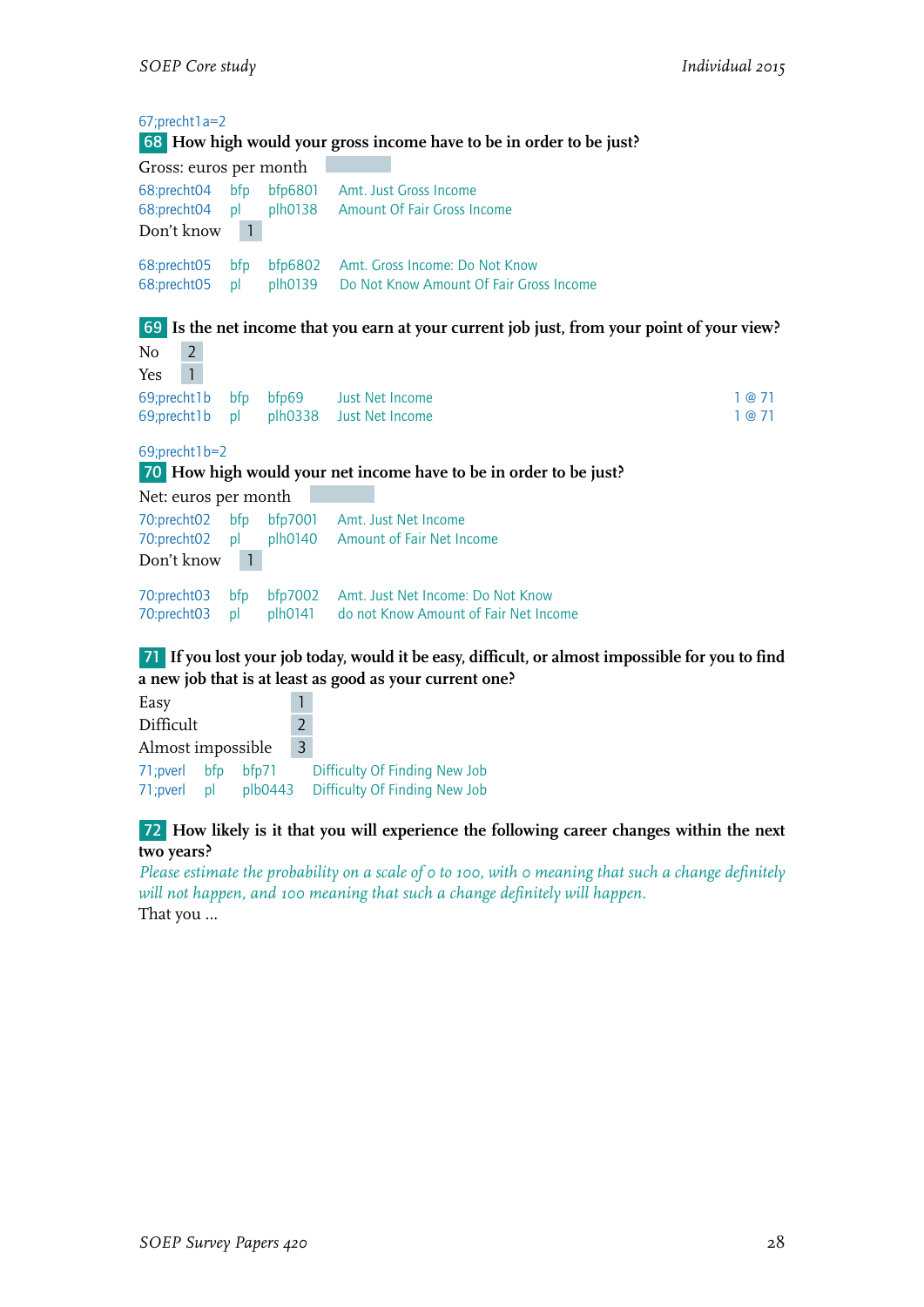|                                                                    |           |                              | Defi-<br>nitely<br>not o                                              | IO                                                    | 20 | 30 | 40 | 50 | 60 | 70 | 80 | 90 | Defi-<br>nitely<br>will<br>IOO |
|--------------------------------------------------------------------|-----------|------------------------------|-----------------------------------------------------------------------|-------------------------------------------------------|----|----|----|----|----|----|----|----|--------------------------------|
| Will you lose your job?                                            |           |                              | $\boldsymbol{0}$                                                      | 10                                                    | 20 | 30 | 40 | 50 | 60 | 70 | 80 | 90 | 100                            |
| Will you give up your job<br>either temporarily or<br>permanently? |           |                              | $\boldsymbol{0}$                                                      | 10                                                    | 20 | 30 | 40 | 50 | 60 | 70 | 80 | 90 | 100                            |
| Will your working hours                                            |           |                              | $\boldsymbol{0}$                                                      | 10 <sup>°</sup>                                       | 20 | 30 | 40 | 50 | 60 | 70 | 80 | 90 | 100                            |
|                                                                    |           | change significantly,        |                                                                       |                                                       |    |    |    |    |    |    |    |    |                                |
| from full-time to                                                  |           |                              |                                                                       |                                                       |    |    |    |    |    |    |    |    |                                |
| part-time or from                                                  |           |                              |                                                                       |                                                       |    |    |    |    |    |    |    |    |                                |
|                                                                    |           | part-time to full-time?      |                                                                       |                                                       |    |    |    |    |    |    |    |    |                                |
| 72:pver02                                                          | bfp       | bfp7201                      |                                                                       | Chance Of Losing Job<br>Lose Job-Expect In Next 2 Yrs |    |    |    |    |    |    |    |    |                                |
| 72:pver02                                                          | pl        | plb0433                      |                                                                       |                                                       |    |    |    |    |    |    |    |    |                                |
| 72:pver06                                                          | bfp       | bfp7202                      | Chance Of Leaving The Labor Force                                     |                                                       |    |    |    |    |    |    |    |    |                                |
| 72:pver06                                                          | pl        | plb0437<br>bfp7203           | Exit Labor Force-Expect In Next 2 Yrs<br><b>Changes Working Hours</b> |                                                       |    |    |    |    |    |    |    |    |                                |
| 72:pver09<br>72:pver09                                             | bfp<br>pl | plb0440                      | Change F-T To P-T - Expect In Next 2 Yrs                              |                                                       |    |    |    |    |    |    |    |    |                                |
|                                                                    |           |                              |                                                                       |                                                       |    |    |    |    |    |    |    |    |                                |
|                                                                    |           | 73 How likely is it that you |                                                                       |                                                       |    |    |    |    |    |    |    |    |                                |
| Please rate the likelihood on a scale from 0 to 100.               |           |                              |                                                                       |                                                       |    |    |    |    |    |    |    |    |                                |
| will continue working beyond the statutory retirement age?         |           |                              |                                                                       |                                                       |    |    |    |    |    |    |    |    |                                |
| Definitely not o                                                   |           | $\mathbf 0$                  |                                                                       |                                                       |    |    |    |    |    |    |    |    |                                |
| ΙO                                                                 |           | 10                           |                                                                       |                                                       |    |    |    |    |    |    |    |    |                                |
| 20                                                                 |           | 20                           |                                                                       |                                                       |    |    |    |    |    |    |    |    |                                |
| 30                                                                 |           | 30                           |                                                                       |                                                       |    |    |    |    |    |    |    |    |                                |
| 40                                                                 |           | 40                           |                                                                       |                                                       |    |    |    |    |    |    |    |    |                                |
| 50                                                                 |           | 50                           |                                                                       |                                                       |    |    |    |    |    |    |    |    |                                |
| 60                                                                 |           | 60                           |                                                                       |                                                       |    |    |    |    |    |    |    |    |                                |

| 80                        |     |       | 80  |                                                                                                 |
|---------------------------|-----|-------|-----|-------------------------------------------------------------------------------------------------|
| 90                        |     |       | 90  |                                                                                                 |
| Definitely will 100       |     |       | 100 |                                                                                                 |
| 73:pagerw<br>73:pagerw pl | bfp | bfp73 |     | Continue working Beyond Retirement Age<br>plb0588 Chance Continue Working Beyond Retirement Age |

#### 74 **There are very different working arrangements nowadays. Which of the following applies to your work best?**

| Fixed start and fixed end the daily working period                          | $\mathbf{1}$   |
|-----------------------------------------------------------------------------|----------------|
| Business fixed, partly changing working hours per day                       | $\overline{2}$ |
| No formal regulation of working time, regulate working time myself          | $\overline{3}$ |
| Flexitime with working time account and a certain self-determination on the | $\overline{4}$ |
| daily working time in this context                                          |                |

| 74;preg bfp bfp74 |         | Type Of Working Hour Possibilities        |
|-------------------|---------|-------------------------------------------|
| 74;preg pl        | plb0211 | <b>Type Of Working Hour Possibilities</b> |

60<br>70<br>70

70 70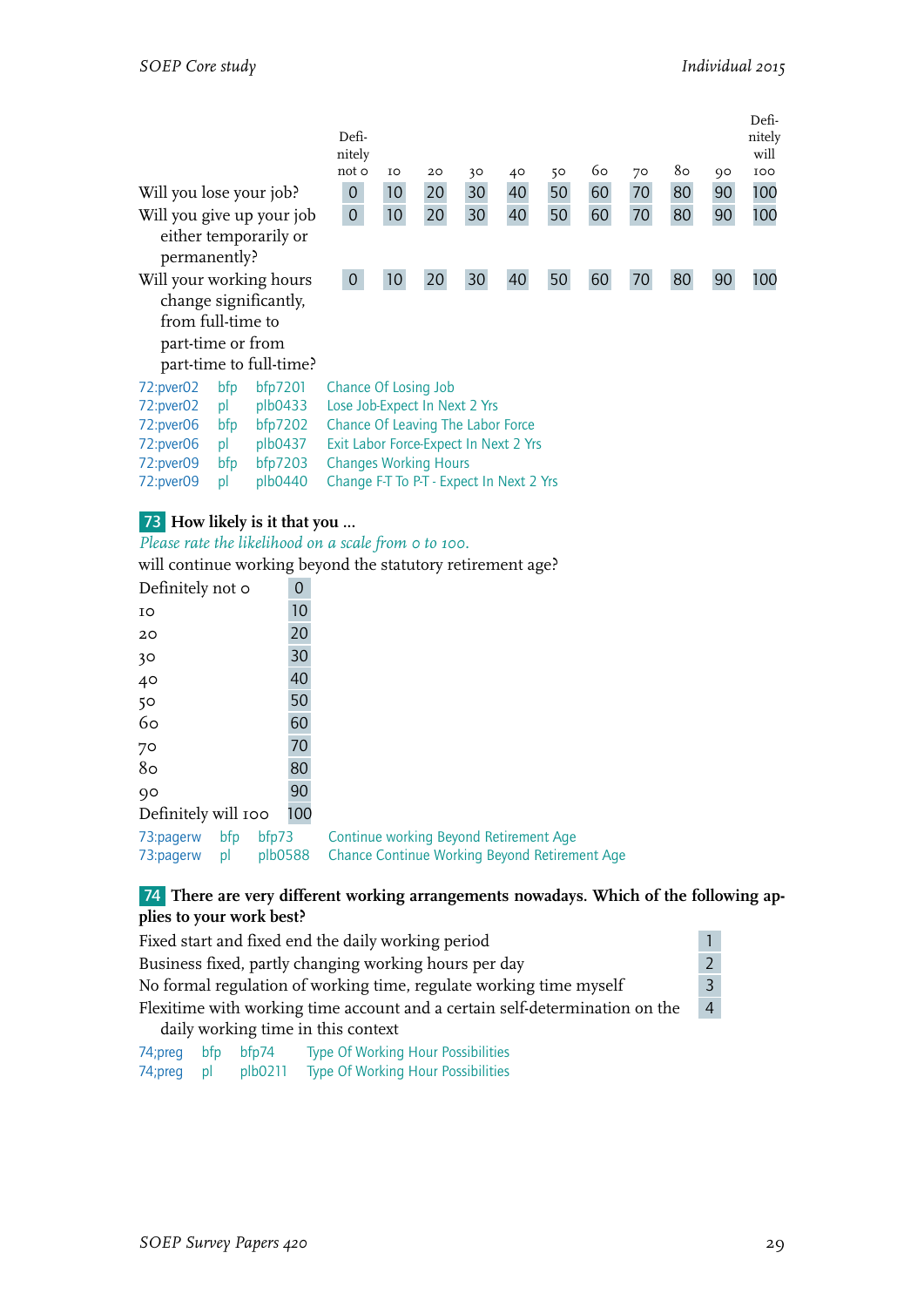75 **Belong to your working time special forms such as standby service, call service or work on call?**

| Yes, standby service. |     |         |                                                            |
|-----------------------|-----|---------|------------------------------------------------------------|
| Yes, call service     |     |         |                                                            |
| Yes, on call          |     |         |                                                            |
| None of the above     |     |         |                                                            |
| 75:pruf1              | bfp | bfp7501 | <b>On-Call Duty</b>                                        |
| 75:pruf1              | pl  | plb0212 | Special Type of Working Hour Possibilities: Stand-By Duty  |
| 75:pruf2              | bfp | bfp7502 | <b>On-Call Service</b>                                     |
| 75:pruf2              | pl  | plb0213 | Special Type of Working Hour Possibilities: On-Call Duty   |
| 75:pruf3              | bfp | bfp7503 | <b>Standby Duty</b>                                        |
| 75:pruf3              | pl  | plb0214 | Special Type of Working Hour Possibilities: Work on Demand |
| 75:pruf4              | bfp | bfp7504 | <b>No</b>                                                  |
| 75:pruf4              | pl  | plb0215 | Special Type of Working Hour Possibilities: No             |

#### 76 **Do you sometimes have to work in the evenings (after 7:00 p.m.) or at night (after 10:00 p.m.)? If so, how often?**

|                                            |           |                               | No, never                                                          | [Yes] Every day | [Yes] Several<br>times a week | 'Yes] On a<br>weekly basis<br>(changing<br>shifts) | [Yes] Rarely<br>(as needed) |
|--------------------------------------------|-----------|-------------------------------|--------------------------------------------------------------------|-----------------|-------------------------------|----------------------------------------------------|-----------------------------|
| Evenings $(7 \text{ to } 10 \text{ p.m.})$ |           |                               |                                                                    | $\overline{2}$  | 3                             | $\overline{4}$                                     | 5                           |
|                                            |           | Nights (10 p.m. to $6$ a.m.)  |                                                                    | $\overline{2}$  | 3                             | $\overline{4}$                                     | 5                           |
| $76$ :paz $15$<br>$76$ :paz $15$           | bfp<br>bl | bfp7601<br>plb0216<br>bfp7602 | Required to Work in the Evening<br>Required to Work in the Evening |                 |                               |                                                    |                             |
| $76$ :paz $16$<br>76:paz16                 | bfp<br>bl | plb0217                       | Required To Work at Night<br>Required To Work at Night             |                 |                               |                                                    |                             |

#### 77 **Do you have to work weekends? If so, how often?**

|                |     |         | No, never                            | [Yes] Every<br>week | [Yes] Every<br>other week | [Yes] Every<br>3-4 weeks | [Yes] Rarely |
|----------------|-----|---------|--------------------------------------|---------------------|---------------------------|--------------------------|--------------|
| Saturdays      |     |         |                                      |                     | 3                         | 4                        |              |
| Sundays        |     |         |                                      |                     | 3                         | 4                        | 5            |
| 77:paz17       | bfp | bfp7701 | <b>Required To Work On Saturdays</b> |                     |                           |                          |              |
| $77$ :paz $17$ | bl  | plb0218 | <b>Working On Saturday</b>           |                     |                           |                          |              |
| $77$ :paz $18$ | bfp | bfp7702 | Required To Work On Sundays          |                     |                           |                          |              |
| $77$ :paz $18$ | bl  | plb0219 | <b>Working On Sunday</b>             |                     |                           |                          |              |



| hour                                                    |                             |                                          |                                                                                                          |
|---------------------------------------------------------|-----------------------------|------------------------------------------|----------------------------------------------------------------------------------------------------------|
| minute                                                  |                             |                                          |                                                                                                          |
| 78:paz05<br>78:paz05<br>78:paz06<br>78:paz06<br>Varying | bfp<br>pl<br>bfp<br>рI<br>1 | bfp7801<br>plb0180<br>bfp7802<br>plb0181 | <b>Start Work Hour</b><br><b>Start Work Hour</b><br><b>Start Work Minute</b><br><b>Stark Work Minute</b> |
| 78:paz07<br>78:paz07                                    | bfp<br>bl                   | bfp7803<br>plb0182                       | Varying Start of Work<br><b>Start Working Varying</b>                                                    |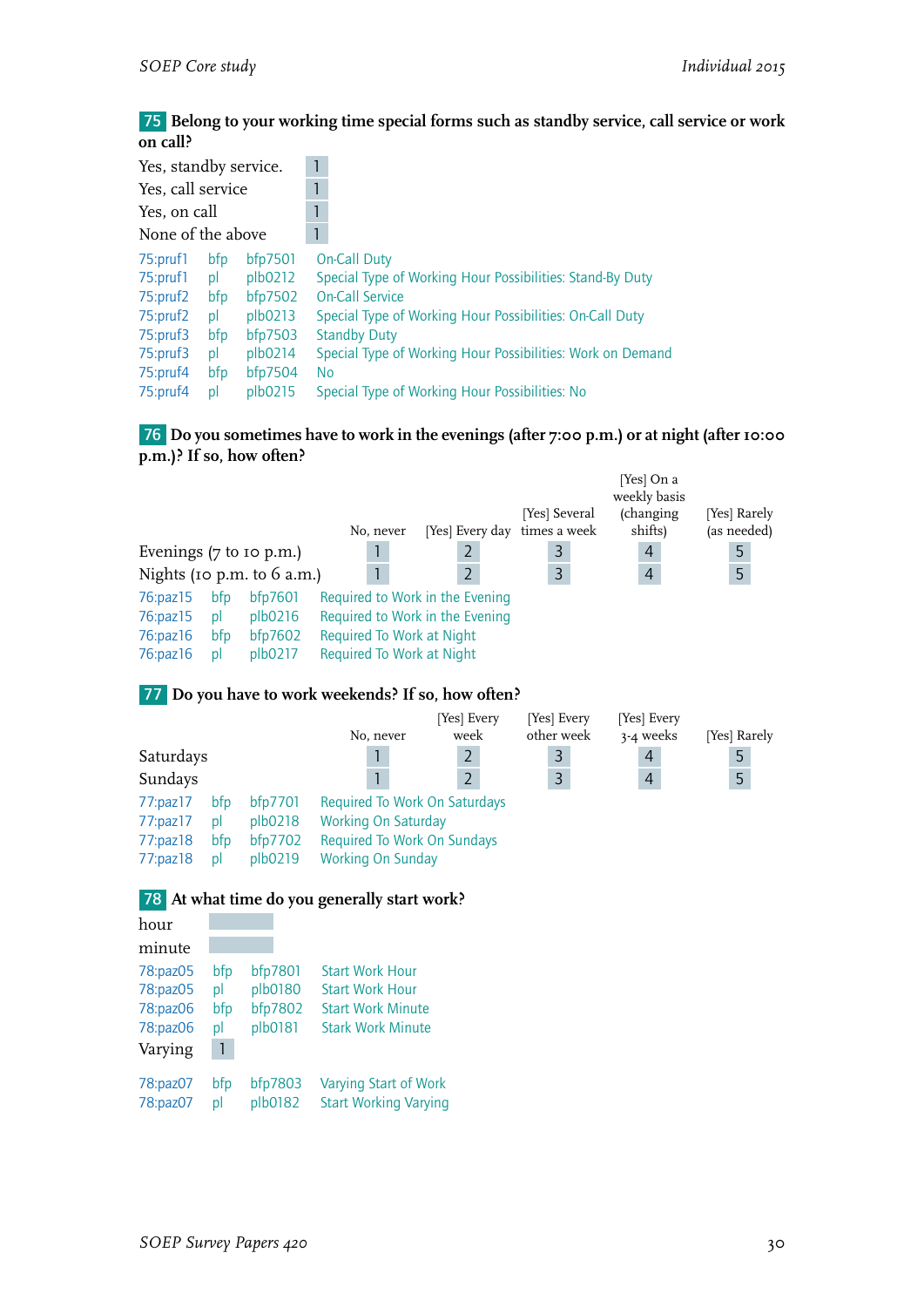79 **If you could choose your own working hours, taking into account that your income would change according to the number of hours: How many hours would you want to work?**

Hours per week 79:paz14 bfp bfp79 Desired Weekly Work Hours<br>79:paz14 pl plb0241 Desired Weekly Work Hours Desired Weekly Work Hours

#### 80 **How many days do you usually work per week?**

| days per week                                               |                         |         |                                              |               |  |  |  |  |
|-------------------------------------------------------------|-------------------------|---------|----------------------------------------------|---------------|--|--|--|--|
| 80:paz01                                                    | bfp                     | bfp8001 | <b>Working Days Per Week</b>                 |               |  |  |  |  |
| 80:paz01 pl                                                 |                         | plb0209 | <b>Working Days Per Week</b>                 |               |  |  |  |  |
|                                                             | Not applicable, because |         |                                              |               |  |  |  |  |
| the number of days is not fixed<br>1                        |                         |         |                                              |               |  |  |  |  |
|                                                             |                         |         | the number of days changes from week to week | $\mathcal{P}$ |  |  |  |  |
| Days Per Week, Does Not Apply<br>bfp8002<br>80:paz02<br>bfp |                         |         |                                              |               |  |  |  |  |
| plb0210<br>No Contracted Working Days<br>80:paz02<br>bl     |                         |         |                                              |               |  |  |  |  |

81 **How many hours per week are stipulated in your contract (excluding overtime)?**

Hours per week 81:paz08 bfp bfp8101 Contracted Working Hours 81:paz08 pl plb0176 Contracted Working Hours No set hours 1 81:paz09 bfp bfp8102 Flexible Hours Of Work Hours<br>81:paz09 pl plb0185 Flexible Hours Of Work Per We pl plb0185 Flexible Hours Of Work Per Week

82 **And how many hours do you generally work per week, including any overtime?**

| Hours per week |  |                                           |              |
|----------------|--|-------------------------------------------|--------------|
|                |  | 82:paz10 bfp bfp82 Hours Per Week Actual  | $>=$ 30 @ 85 |
|                |  | 82:paz10 pl plb0186 Hours Per Week Actual | $>=$ 30 @ 85 |

#### 85;paz10<30

83 **Is it "marginal" part-time work in accordance with the 400/800–euro rule (Mini-Job, Midi-Job)?**

| Yes, Mini-Job (up to 400 euros)                   |           |                  |                                              |   |  |  |
|---------------------------------------------------|-----------|------------------|----------------------------------------------|---|--|--|
| Yes, Midi-Job (401 to 800 euros)<br>$\mathcal{L}$ |           |                  |                                              |   |  |  |
| No                                                |           |                  |                                              | 3 |  |  |
| 83;paz11<br>83;paz11                              | bfp<br>bl | bfb83<br>plb0187 | Mini- Job, Midi- Job<br>Mini- Job, Midi- Job |   |  |  |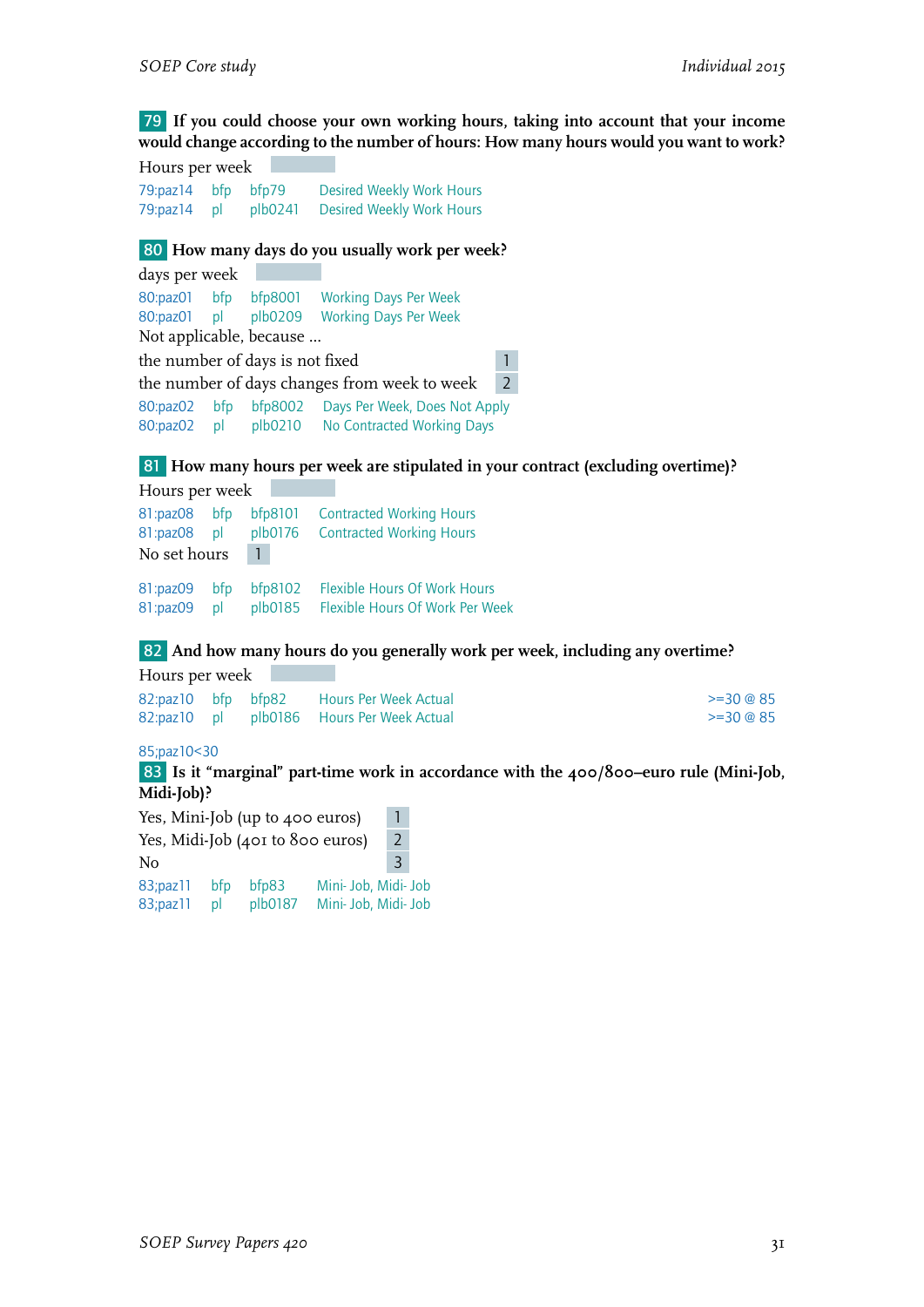#### 84 **Is this part-time work provided for under the Federal Parental Part-Time Work Act (Bundeselterngeld und Elternzeitgesetz, BEEG)?**

Yes 1  $No$  2 84;paz12 bfp bfp84 Parental Part-Time 84;paz12 pl plb0188 Parental Part-Time 85 **Do you have a second dwelling where you stay during your work week?**  $No$  2 Yes 1 85;p2wgarb bfp bfp85 2. Place Of Residence During Work Week 2 @ 88 85;p2wgarb pl plb0589 2. Place Of Residence During Workweek 2 @ 88 85;p2wgarb=1 86 **How far (in kilometers) is your place of work, or this second dwelling that is near your work, from your main dwelling?** km 86:p2wgkm bfp bfp86 Distance 1. Residence to Work 86:p2wgkm pl plb0590 Distance 1. Dwelling - 2. Dwelling 87 **How often do you commute from your main dwelling to your place of work or to your second dwelling that is near your work?** Several times a week 1 Once per week (e.g., on weekends) 2 Less often 3 87:p2wgpen bfp bfp87 Frequency Commuting 87;p2wgpen pl plb0591 Commuting Frequency 88 **How far do you travel to work on a normal workday?** km 88:pwohn4 bfp bfp8801 Distance to Place of Work (km)<br>88:pwohn4 pl plb0158 Distance To Work-Km 88:pwohn4 pl plb0158 Distance To Work-Km Can't say since I work in different locations 1 Workplace and dwelling are in the same building or on the same property 2 88:pwohn5 bfp bfp8802 Does Not Apply 88:pwohn5 pl plb0159 Distance To Work not applicable 89 **And how much time do you usually spend commuting to work on a normal workday?**

minutes 89:parbweg bfp bfp89 Time to Commute 89:parbweg pl plb0592 Commuting Time (Minutes)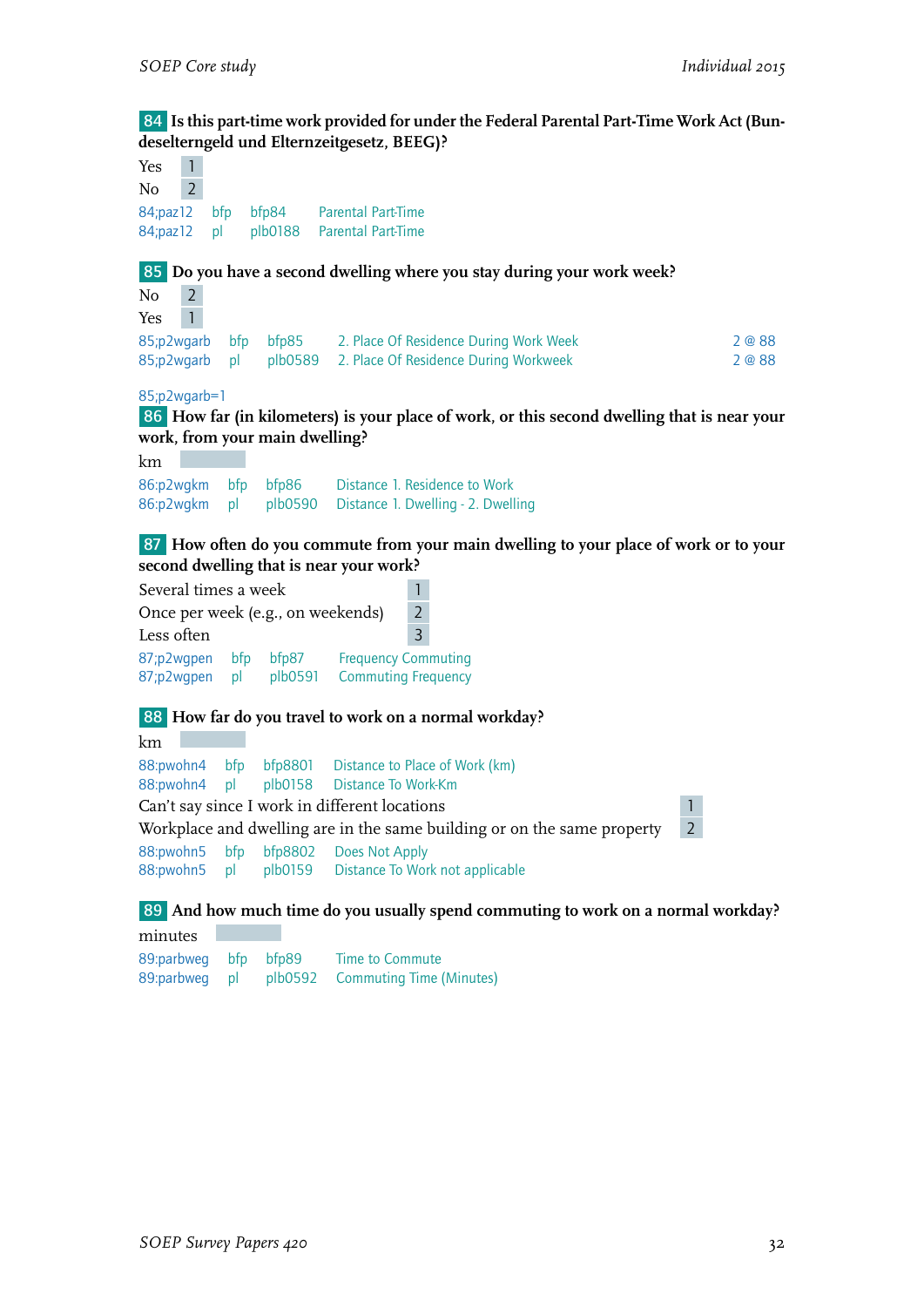90 **Were you employed in the last year—in other words, in 2014?**

| Yes |  |                     |                                                           |        |
|-----|--|---------------------|-----------------------------------------------------------|--------|
| No  |  |                     |                                                           |        |
|     |  | 90;perwyj bfp bfp90 | <b>Cainful Employment In Previous Year</b>                | 2 @ 94 |
|     |  |                     | 90; perwyj pl plb0593 Gainful Employment In Previous Year | 2 @ 94 |

#### 90;perwvj=1

91 **The following question deals with your labor intensity. Labor intensity is usually defined in terms of piece work requirements or target agreements—for example, sales targets or quality targets. But even without any such requirements, it is still possible to measure how much you achieve on a regular working day.**

*Please answer on the following scale, where 100% means that your labor intensity has remained the same. If your labor intensity has declined, please use the scale on the left to express the percentage decline. If your labor intensity has increased, please use the scale on the right to express the percentage increase.*

What about you? Has your labor intensity changed in comparison to last year?

| Declined to less than 75%   |  |                |                                |
|-----------------------------|--|----------------|--------------------------------|
| 75-79                       |  | $\overline{2}$ |                                |
| 80-84                       |  | 3              |                                |
| $85 - 89$                   |  | 4              |                                |
| $90 - 94$                   |  | 5              |                                |
| 95-99                       |  | 6              |                                |
| Remained the same 100%      |  | 7              |                                |
| 101-105                     |  | 8              |                                |
| 106-110                     |  | 9              |                                |
| $III-II5$                   |  | 10             |                                |
| 116-120                     |  | 11             |                                |
| 121-125                     |  | 12             |                                |
| Increased to more than 125% |  | 13             |                                |
| 91: pvjaint bfp bfp91       |  |                | <b>Changes Labor Intensity</b> |

91:pvjaint pl plb0594 Changes In Labor Intensity

92 **Sometimes there are changes in the tools and technologies of the workplace—for example, when new technologies, devices, or working or production processes are introduced. What about you? Have there been any changes of this kind in your job in 2014?**

| Yes |  |                      |                                                                   |        |
|-----|--|----------------------|-------------------------------------------------------------------|--------|
| No  |  |                      |                                                                   |        |
|     |  | 92;pvjaneu bfp bfp92 | 2014 Changes Tools And Technologies in Job                        | 2 @ 94 |
|     |  |                      | 92; pvianeu pl plb0595 2014 Changes Tools And Technologies in Job | 2 @ 94 |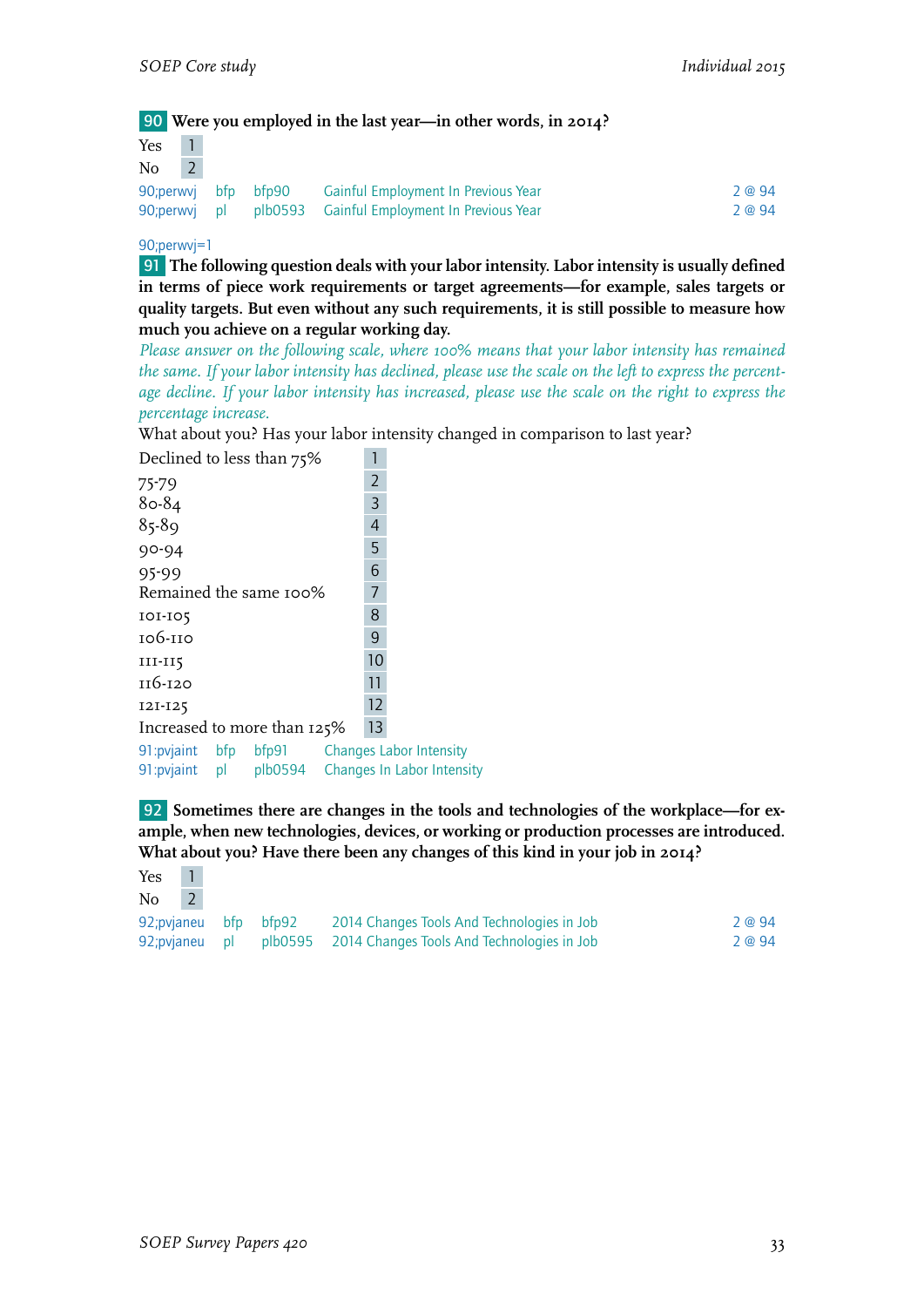#### 92;pvjaneu=1

93 **How will these changes influence your work over the next two years? Do you expect that ...**

| will decline<br>will remain the same                                                                            | will increase  |
|-----------------------------------------------------------------------------------------------------------------|----------------|
| Your health risk<br>$\mathbf{1}$<br>$\overline{2}$                                                              | 3              |
| $\mathbf{1}$<br>Your work productivity<br>$\overline{2}$                                                        | $\mathsf{3}$   |
| The demands for your qualifications<br>$\mathbf{1}$<br>$\overline{2}$                                           | 3              |
| $\mathbf{1}$<br>The demands for your work<br>$\overline{2}$                                                     | 3              |
| performance                                                                                                     |                |
| $\overline{2}$<br>Your risk of losing your job<br>$\mathbf{1}$                                                  | $\overline{3}$ |
| bfp9301<br>93:parneu1<br>bfp<br>Influence Health Risk in 2 Years                                                |                |
| plb0596<br>93:parneu1<br>Influence Health Risk in 2 Years<br>pl                                                 |                |
| bfp9302<br>93:parneu2<br>bfp<br>Influence Work Productivity in 2 Years                                          |                |
| 93:parneu2<br>plb0597<br>Influence Work Productivity in 2 Years<br>pl                                           |                |
| bfp9303<br><b>Influence Qualification in 2 Years</b><br>93:parneu3<br>bfp                                       |                |
| Influence Demand For Qualification in 2 Years<br>93:parneu3<br>plb0598<br>pl                                    |                |
| 93:parneu4<br>bfp9304<br>Influence Work Performance in 2 Years<br>bfp                                           |                |
| plb0599<br>Influence Work Performance in 2 Years<br>93:parneu4<br>рI                                            |                |
| 93:parneu5<br>bfp9305<br>Influence Risk Losing Job in 2 Years<br>bfp                                            |                |
| 93:parneu5<br>plb0600<br>Influence Risk Losing Job in 2 Years<br>pl                                             |                |
| Are you entitled to paid breaks?<br>94                                                                          |                |
|                                                                                                                 |                |
| $\mathbf{1}$<br>Yes                                                                                             |                |
| $\overline{2}$<br>No                                                                                            |                |
| <b>Entitled to Paid Breaks</b><br>94; parpaus<br>bfp<br>bfp94                                                   | 2 @ 97         |
| plb0601<br><b>Entitled to Paid Breaks</b><br>94; parpaus<br>pl                                                  | 2 @ 97         |
| 94;parpaus=1                                                                                                    |                |
| 95 How many minutes of paid breaks are you entitled to per working day?                                         |                |
| minutes                                                                                                         |                |
| <b>Minutes Paid Breaks</b><br>bfp95<br>95:ppaus1<br>bfp                                                         |                |
| plb0602<br><b>Minutes Paid Breaks</b><br>95:ppaus1<br>pl                                                        |                |
|                                                                                                                 |                |
| 96 How many minutes of that do you usually use?                                                                 |                |
| minutes                                                                                                         |                |
| bfp9601<br>96:ppaus2<br>bfp<br>Usage Paid Breaks (Minutes)                                                      |                |
| plb0603<br>96:ppaus2<br>pl<br><b>Usage Paid Breaks (Minutes)</b>                                                |                |
| I don't take paid breaks<br>$\mathbf{1}$                                                                        |                |
|                                                                                                                 |                |
| 96:ppaus3<br>bfp<br>bfp9602<br>Do Not Take Paid Breaks<br>pl<br>plb0604<br>96:ppaus3<br>Do Not Take Paid Breaks |                |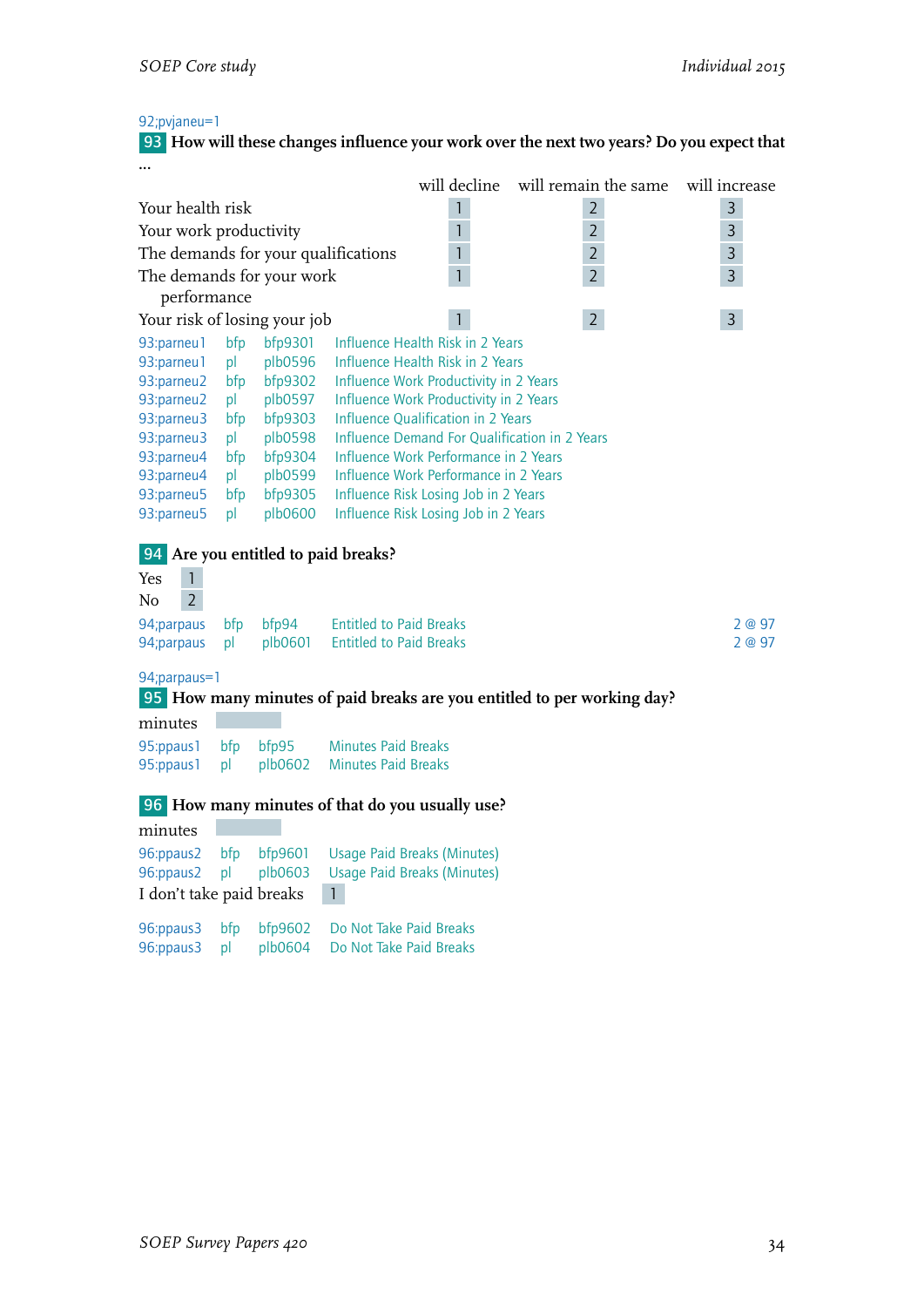97 **Do you work overtime?** Yes and the set of the set of the set of the set of the set of the set of the set of the set of the set of the set of the set of the set of the set of the set of the set of the set of the set of the set of the set of the s No 2 Not applicable because I am self-employed 3 97:pustd1 bfp bfp97 Work Overtime 2 | 3 @ 102 97;pustd1 pl plb0193 Work Overtime 2 | 3 @ 102 97;pustd1=1 98 **Can you also save your overtime in a working hours account that allows you to take time off for the overtime within a year or more?**  $\begin{array}{c|cc}\n\text{Yes} & 1 \\
\hline\n\text{No} & 2\n\end{array}$ N<sub>o</sub> 98;pustd2 bfp bfp9801 Overtime Time In Lieu 98;pustd2 pl plb0194 Overtime Time In Lieu [Yes]: ...by the end of the year  $1$ ...within a shorter period of time 2 ...within a longer period of time 3 98:pustd3 bfp bfp9802 Time Limit On Time In Lieu 98;pustd2=1 98:pustd3 pl plb0220 Time Limit On Time In Lieu 98;pustd2=1 99 **Have you worked overtime in the last month? If so, how many hours?** Yes 1  $No$  2 99;pustd5 bfp bfp9901 Overtime Last Month 99;pustd5 pl plb0196 Overtime Last Month [Yes] … hours 99:pustd6 bfp bfp9902 Hours Of Overtime Last Month 99:pustd5=1 99:pustd6 pl plb0196 Overtime Last Month<br>99:pustd6 pl plb0197 Hours Of Overtime Last Month 99:pustd5=1 pl plb0197 Hours Of Overtime Last Month 100 **Have you used up overtime off in lieu last month? If so, how many?** Yes 1  $No$  2 100;pustd9 bfp bfp10001 Hours Of Overtime Last Month Compensated 100;pustd9 pl plb0483 Take Time Off For Overtime Last Mth [Yes] … hours 100:pustd10 bfp bfp10002 Number of Hours Compensated Overtime 100;pustd9=1 100:pustd10 pl plb0484 Hours Take Time Off For Overtime Last Mth 100;pustd9=1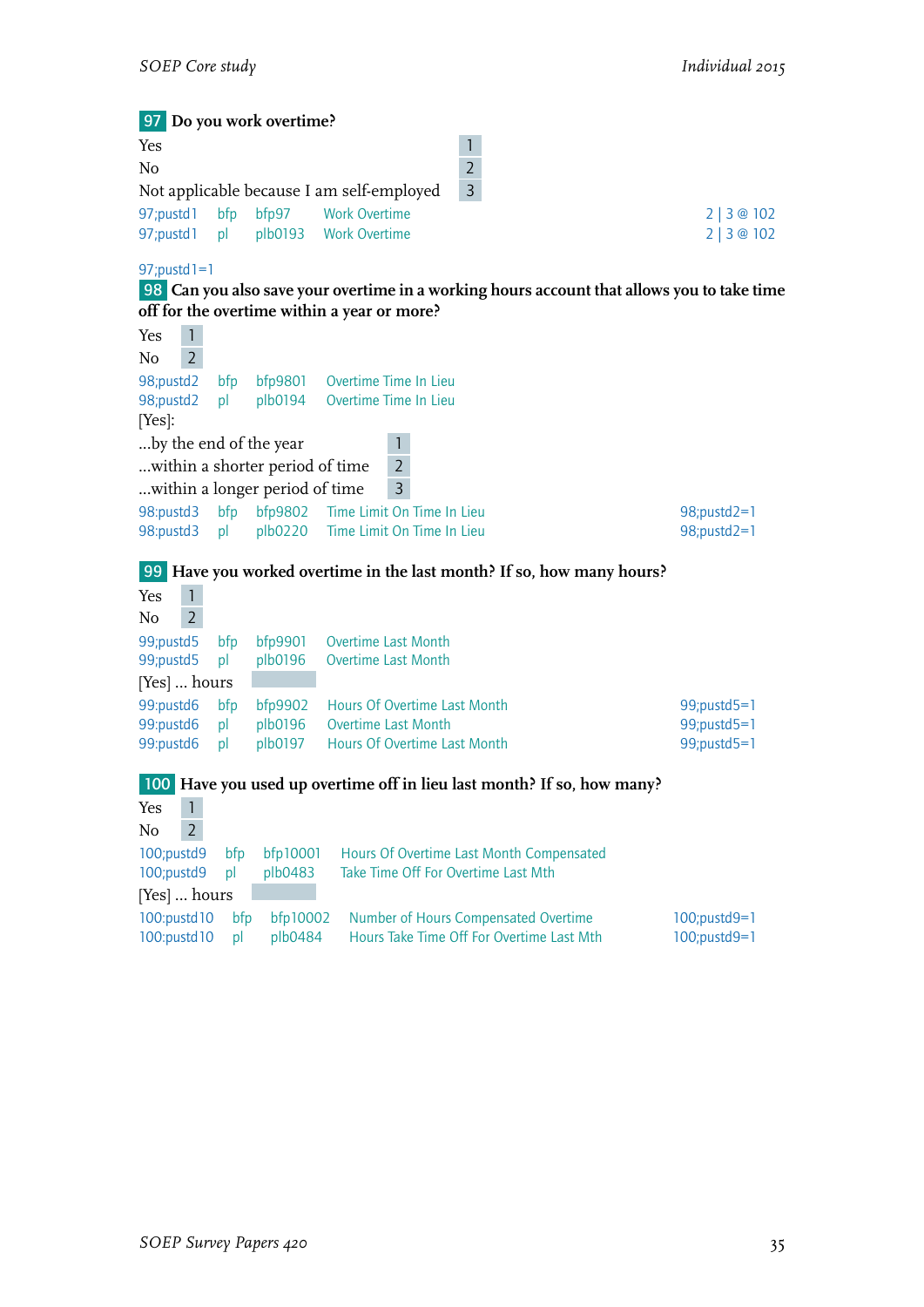#### 101 **Did you receive financial compensation for overtime in the last month? If so, for how many hours?**

| Yes                            |                |                     |                    |                                                                                          |                |
|--------------------------------|----------------|---------------------|--------------------|------------------------------------------------------------------------------------------|----------------|
| No                             | $\overline{2}$ |                     |                    |                                                                                          |                |
| 101; pustdbez<br>101; pustdbez |                | bfp<br><sub>D</sub> | bf10101<br>plb0605 | <b>Financial Compensation for Overtime</b><br><b>Financial Compensation for Overtime</b> |                |
| [Yes]  hours                   |                |                     |                    |                                                                                          |                |
| $101$ : pustd $7$              |                | bfp                 | bf10102            | Hours Of Overtime Last Month Paid For                                                    | 101;pustdbez=1 |
| 101:pustd7 pl                  |                |                     | plb0198            | Hours Of Overtime Last Month Paid For                                                    | 101;pustdbez=1 |

102 **What did you earn from your work last month? Please state both: gross income, which means income before deduction of taxes and social security and net income, which means income after deduction of taxes, social security, and unemployment and health insurance.** *If you received extra income such as vacation pay or back pay, please do not include this. Please do include overtime pay. If you are self-employed: Please estimate your monthly income before and after taxes.*

| I earned gross:  euros |     |          |                                |
|------------------------|-----|----------|--------------------------------|
| I earned net  euros    |     |          |                                |
| 102:pbrut              | bfp | bfp10201 | <b>Gross Income Last Month</b> |
| 102:pbrut              | bl  | plc0013  | <b>Gross Income Last Month</b> |
| 102:pnett              | bfp | bfp10202 | Net Income Last Month          |
| 102:pnett              | bl  | plc0014  | Net Income Last Month          |

#### 103 **Are you paid according to a collectively agreed wage agreement?** Yes, a legally binding company wage agreement 1 Yes, paid according to a collective wage agreement that is not legally binding for this sector / company 2 Yes, a legally binding collective wage agreement 3 No, my job is exempt from the collective wage agreement in place where I work 4 No, there is no collective wage agreement Don't know 6 103;ptarif bfp bfp103 Tariff Standard in Earnings 103;ptarif pl plc0506 Tariff Standard in Earnings 103;ptarif=1:3 104 **Does the collective wage agreement include a fixed minimum wage?** Yes 1 No 2 Don't know 3 104;ptarml bfp bfp10401 Collective Wage Agreement Minimum Wage 104;ptarml pl plc0507 Collective Wage Agreement Minimum Wage euros per hour (Whole number) euros per hour (Decimal places) 104:pmle1 bfp bfp10402 Minimum Wage EUR 104:ptarml=1 104:pmle1 pl plc0508 Minimum Wage EUR 104:pmle1 pl plc0508 Minimum Wage EUR

104:pmle2 bfp bfp10403 Minimum Wage Cent 104:pmle2 pl plc0509 Minimum Wage Cent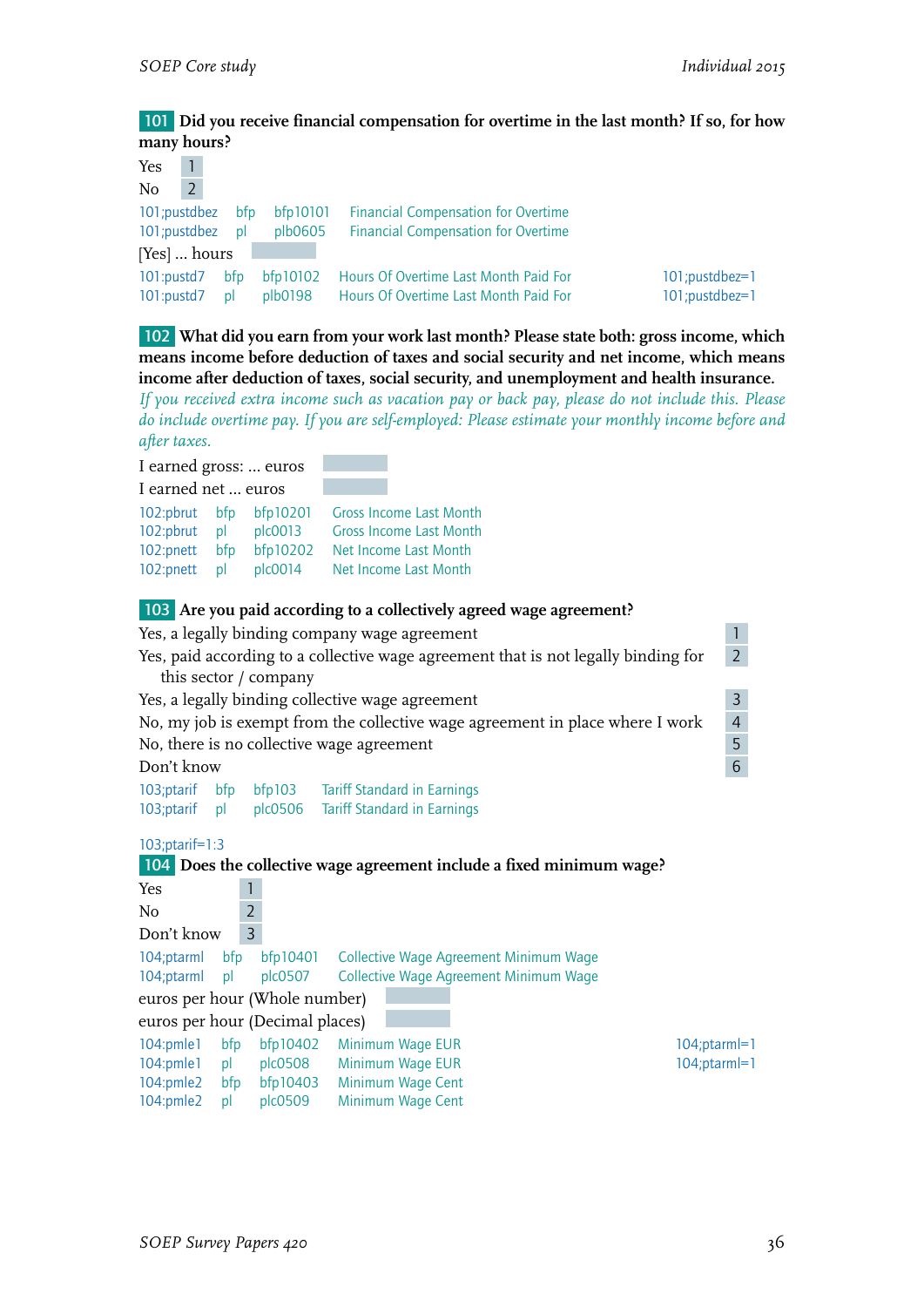## 105 **And did it also include a fixed minimum wage in the previous year?**

| Yes                             |              |              |                              |                  |
|---------------------------------|--------------|--------------|------------------------------|------------------|
| No                              | 2            |              |                              |                  |
| Don't know                      | 3            |              |                              |                  |
| 105; pvjtarml                   | bfp          | bfp10501     | Fixed Minimum Wage Prev. Yr. |                  |
| 105; pvjtarml                   | $\mathsf{D}$ | $p$ $c$ 0510 | Fixed Minimum Wage Prev. Yr. |                  |
| euros per hour (Whole number)   |              |              |                              |                  |
| euros per hour (Decimal places) |              |              |                              |                  |
| 105:pvjmle1                     | bfp          | bfp10502     | Minimum Wage Pr. Yr. EUR     | 105; pvjtarm l=1 |
| 105:pvjmle1                     | pl           | plc0511      | Minimum Wage Pr. Yr. EUR     | 105;pvjtarml=1   |
| 105:pvjmle2                     | bfp          | bfp10503     | Minimum Wage Pr. Yr. Cents   |                  |
| 105:pvjmle2                     | pl           | plc0512      | Minimum Wage Pr. Yr. Cents   |                  |

#### 106 **Have you received any of the following types of supplements or bonuses during the last month?**

*Please mark all that apply!*

| $\sim$ reduce them is directed in property.                      |          |                                                  |                                                                                                                                                               |  |  |  |  |
|------------------------------------------------------------------|----------|--------------------------------------------------|---------------------------------------------------------------------------------------------------------------------------------------------------------------|--|--|--|--|
| Bonuses for working certain shifts / late hours / weekends.<br>1 |          |                                                  |                                                                                                                                                               |  |  |  |  |
| Overtime pay                                                     |          |                                                  | $\mathbf{1}$                                                                                                                                                  |  |  |  |  |
|                                                                  |          |                                                  | $\mathbf{1}$                                                                                                                                                  |  |  |  |  |
|                                                                  |          |                                                  | $\mathbf{1}$                                                                                                                                                  |  |  |  |  |
|                                                                  |          |                                                  | $\mathbf{1}$                                                                                                                                                  |  |  |  |  |
|                                                                  |          |                                                  | $\mathbf{1}$                                                                                                                                                  |  |  |  |  |
|                                                                  |          |                                                  | $\mathbf{1}$                                                                                                                                                  |  |  |  |  |
| bfp                                                              | bfp10601 | Shift Premium/ Late or Weekend Work Bonus        |                                                                                                                                                               |  |  |  |  |
| pl                                                               | plc0026  | Shift Premium/ Late or Weekend Work Bonus        |                                                                                                                                                               |  |  |  |  |
| bfp                                                              | bfp10602 | overtime premium                                 |                                                                                                                                                               |  |  |  |  |
| pl                                                               | plc0027  | <b>Overtime Pay</b>                              |                                                                                                                                                               |  |  |  |  |
| bfp                                                              | bfp10603 | <b>Bonus For Work Under Difficult Conditions</b> |                                                                                                                                                               |  |  |  |  |
| pl                                                               | plc0028  | <b>Bonus For Work Under Difficult Conditions</b> |                                                                                                                                                               |  |  |  |  |
| bfp                                                              | bfp10604 | <b>Additional Regular Payment</b>                |                                                                                                                                                               |  |  |  |  |
| pl                                                               | plc0029  | <b>Additional Regular Payment</b>                |                                                                                                                                                               |  |  |  |  |
| bfp                                                              | bfp10605 | <b>Tips</b>                                      |                                                                                                                                                               |  |  |  |  |
| pl                                                               | plc0030  | tips                                             |                                                                                                                                                               |  |  |  |  |
| bfp                                                              | bfp10606 | <b>Other Additional Payments</b>                 |                                                                                                                                                               |  |  |  |  |
| pl                                                               | plc0031  | <b>Other Additional Payments</b>                 |                                                                                                                                                               |  |  |  |  |
| bfp                                                              | bfp10607 | No Additional Payments                           |                                                                                                                                                               |  |  |  |  |
| p                                                                | plc0032  | No Additional Payments                           |                                                                                                                                                               |  |  |  |  |
|                                                                  |          | None of the above                                | Bonuses for working under difficult conditions<br>Supplement for added responsibilities (Funktionszulage / persönliche Zulage)<br>Other supplements / bonuses |  |  |  |  |

[Other supplements / bonuses]: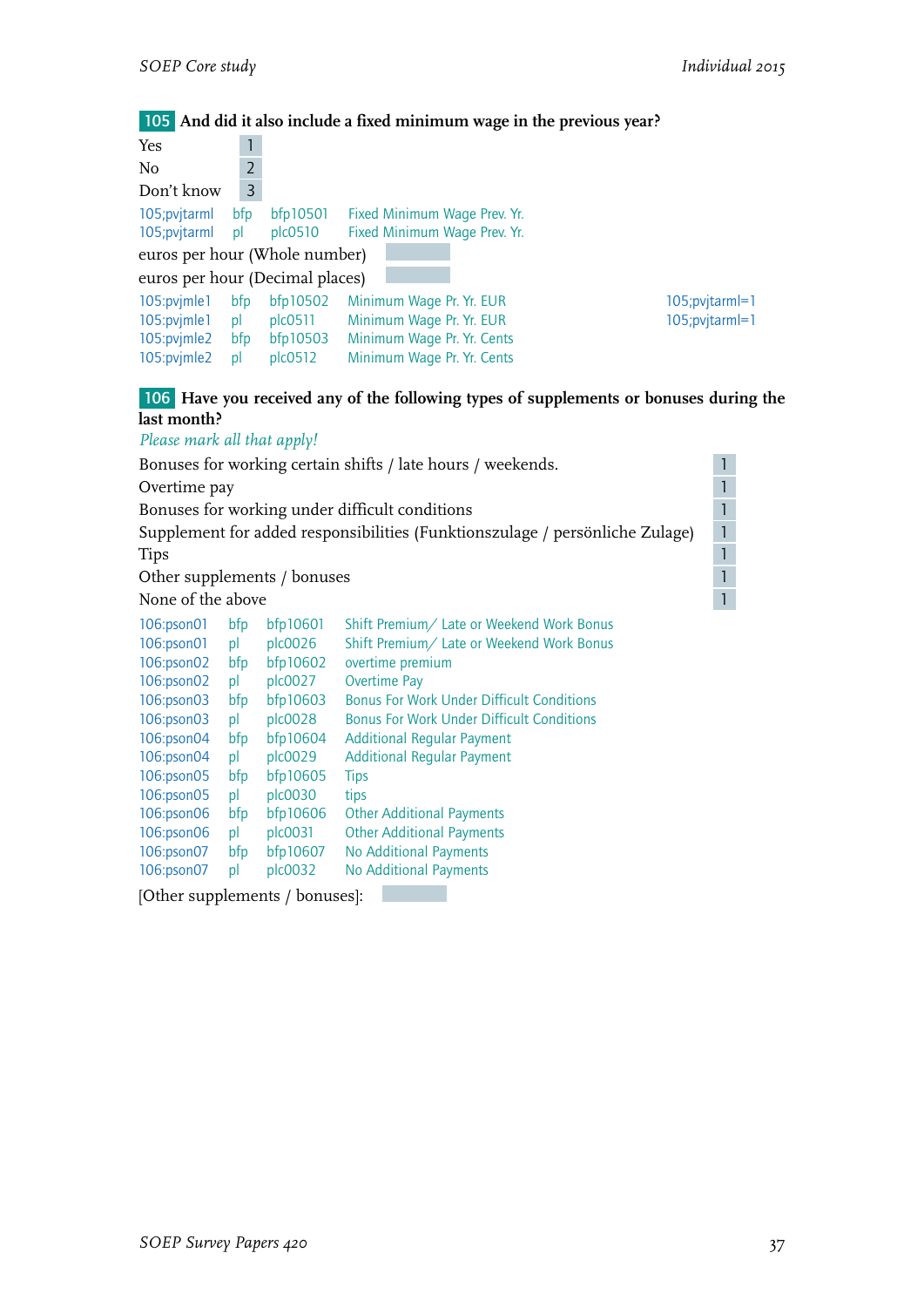#### 107 **Do you receive other benefits from your employer besides your salary?** *Please mark all that apply!*

| Discount on meals in the employee cafeteria or a meal stipend<br>$\mathbf{1}$ |                                                  |          |                                                                     |              |  |  |  |  |
|-------------------------------------------------------------------------------|--------------------------------------------------|----------|---------------------------------------------------------------------|--------------|--|--|--|--|
|                                                                               | $\mathbf{1}$<br>Company vehicle for personal use |          |                                                                     |              |  |  |  |  |
|                                                                               |                                                  |          | Cellular phone for personal use or reimbursement of telephone costs | 1            |  |  |  |  |
|                                                                               |                                                  |          | Expense allowance beyond reimbursement of expenditures              | $\mathbf{1}$ |  |  |  |  |
|                                                                               |                                                  |          | Personal computer or laptop for personal use                        | $\mathbf{1}$ |  |  |  |  |
| Other forms of additional benefits                                            |                                                  |          |                                                                     | $\mathbf{1}$ |  |  |  |  |
| None of the above                                                             |                                                  |          |                                                                     | $\mathbf{1}$ |  |  |  |  |
| 107:pson08                                                                    | bfp                                              | bfp10701 | Benefits From Employer: Meal Stipend                                |              |  |  |  |  |
| 107:pson08                                                                    | pl                                               | plc0033  | Benefits From Employer: Meal Stipend                                |              |  |  |  |  |
| 107:pson09                                                                    | bfp                                              | bfp10702 | Benefits From Employer: Company car                                 |              |  |  |  |  |
| 107:pson09                                                                    | pl                                               | plc0034  | Benefits From Employer: Company car                                 |              |  |  |  |  |
| 107:pson10                                                                    | bfp                                              | bfp10703 | Benefits From Employer: Cell Phone                                  |              |  |  |  |  |
| 107:pson 10                                                                   | pl                                               | plc0035  | Benefits From Employer: Cell Phone                                  |              |  |  |  |  |
| 107:pson11                                                                    | bfp                                              | bfp10704 | Benefits From Employer: Expense Payments                            |              |  |  |  |  |
| 107:pson11                                                                    | pl                                               | plc0036  | <b>Benefits From Employer: Expense Payments</b>                     |              |  |  |  |  |
| $107$ : pson $12$                                                             | bfp                                              | bfp10705 | Benefits From Employer: Personal Computer                           |              |  |  |  |  |
| 107:pson 12                                                                   | pl                                               | plc0037  | Benefits From Employer: Personal Computer                           |              |  |  |  |  |
| 107:pson13                                                                    | bfp                                              | bfp10706 | Benefits From Employer: Other Benefits                              |              |  |  |  |  |
| 107:pson13                                                                    | pl                                               | plc0038  | Benefits From Employer: Other Benefits                              |              |  |  |  |  |
| 107:pson14                                                                    | bfp                                              | bfp10707 | <b>Benefits From Employer: None</b>                                 |              |  |  |  |  |
| 107:pson14                                                                    | pl                                               | plc0039  | Benefits From Employer: None                                        |              |  |  |  |  |
|                                                                               |                                                  |          |                                                                     |              |  |  |  |  |

[Other forms of additional benefits]:

108 **Incomes vary in Germany. We would therefore like to ask you where you work: Is it …**

| $\overline{2}$                                                               |
|------------------------------------------------------------------------------|
| 3                                                                            |
| $\overline{4}$                                                               |
| 5                                                                            |
| Job In Old, New Federal States, Abroad<br>Job In Old, New Bundesland, Abroad |
|                                                                              |

109 **Sometimes people have a side job alongside their main job or their activities as homemaker or student, or work beyond retirement. Do you do any of the following?**

*Your main job described in the previous sections should not be included!*

| Work in family business             |     |          |                                 |   |         |
|-------------------------------------|-----|----------|---------------------------------|---|---------|
| Regularly paid secondary employment |     |          |                                 | 1 |         |
| Occasional paid work                |     |          |                                 |   |         |
| No, none of these                   |     |          |                                 |   |         |
| $109$ :pjob01                       | bfp | bfp10901 | <b>Family Members Helps Out</b> |   |         |
| $109$ :pjob01                       | pl  | plb0392  | <b>Family Members Helps Out</b> |   |         |
| $109$ :pjob $02$                    | bfp | bfp10902 | <b>Reqular Second Job</b>       |   |         |
| 109: pjob02                         | pl  | plb0394  | Regular Second Job              |   |         |
| 109:pjob03                          | bfp | bfp10903 | Odd Jobs For Pay                |   |         |
| 109:pjob03                          | pl  | plb0395  | <b>Irreqular Second Job</b>     |   |         |
| 109:pjobno                          | bfp | bfp10904 | None Of These                   |   | 1@114   |
| 109:pjobno                          | bl  | plb0393  | None Of These                   |   | 1 @ 114 |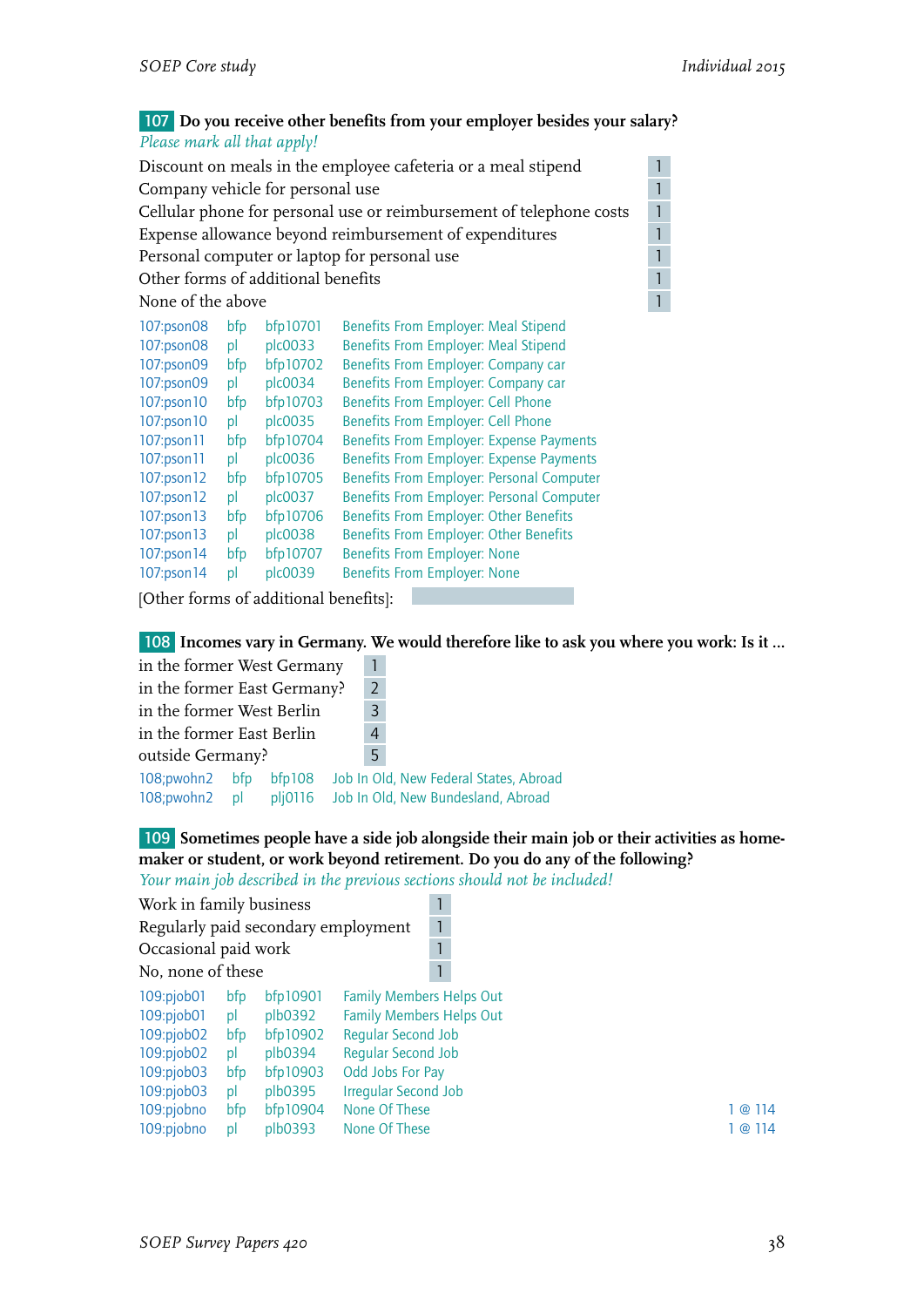#### 110 **What type of work is it?**

*Please print, using the German term only!*

| $110$ ; pjob $x$ | bfp        | $bf110$ isco88  | <b>Current Occupational Classification Secondary Employment</b><br>[pjobx] (ISCO-88 Com) |
|------------------|------------|-----------------|------------------------------------------------------------------------------------------|
| $110$ ; pjobx    | bfp        | bfp110_kldb92   | <b>Current Occupational Classification Secondary Employment</b><br>[pjobx] (KldB92)      |
| $110$ ; pjob $x$ | bfp        | $bf110$ isco08  | <b>Current Occupational Classification Secondary Employment</b><br>$(ISCO-08)$           |
| $110$ ; pjobx    | <b>bfp</b> | bfp110_kldb2010 | <b>Current Occupational Classification Secondary Employment</b><br>(KldB2010)            |

#### 111 **How many days per month do you work at this side job?**

Days per month 111:pjob12 bfp bfp111 Second Job, Days Per Month 111:pjob12 pl plb0396 Second Job, Days Per Month

112 **How many hours do you work on average on this job per week?**

| Hours per week |  |                                                      |
|----------------|--|------------------------------------------------------|
|                |  | 112:pjobstwo bfp bfp112 Hours/Week Second Job        |
|                |  | 112:pjobstwo pl plb0573 Hours Per Week On Second Job |

#### 113 **What was your gross income for this job last month?**

EURO 113:pjob15 bfp bfp113 Second Job, Gross Income last Month<br>113:pjob15 pl plc0062 Gross Amt Second Job Monthly Incom pl plc0062 Gross Amt Second Job Monthly Income

#### **114 Which of the following sources of income are you currently receiving? For all the applicable sources, please indicate the amount per month. If you are unable to state the exact amount, please estimate.**

#### *Please mark all that apply!*

Wages or salary as employee (including income received during training, partial retirement or sick leave)

In the year  $2014$  1

| 114:pvek01 bfp           |           | bfp114a01            | Wages, Salary Jan-Dec Prev. Yr                                                     |
|--------------------------|-----------|----------------------|------------------------------------------------------------------------------------|
| 114:pvek01               | p         | plc0015              | Wages, Salary Jan-Dec Prev. Yr                                                     |
| Number of months         |           |                      |                                                                                    |
| Average amount per month |           |                      |                                                                                    |
| 114:pvek011 bfp          |           | bfp114a02            | Mths Of Wages, Salary Prev. Yr                                                     |
| 114:pvek011              | pl        | plc0016              | Mths Of Wages, Salary Prev. Yr                                                     |
| 114:pvek012              | bfp       | bfp114a03            | Gross Amount Of Wages, Salary Prev. Yr                                             |
| 114:pvek012              | pl        | plb0471              | Gross Amount Of Wages, Salary Prev. Yr                                             |
| in the last month        |           |                      |                                                                                    |
| 114:plmek01              | bfp       | bfp114a01m           | Wages/Salary Last Month                                                            |
| 114:plmek01              | pl        | $p$ $c$ 0513         | Wages/Salary Last Month                                                            |
|                          |           |                      | Income from self-employment, freelance work                                        |
| In the year 2014         |           |                      |                                                                                    |
| 114:pvek02<br>114:pvek02 | bfp<br>pl | bfp114b01<br>plc0073 | Self-Employment Income Jan-Dec Prev. Yr<br>Self-Employment Income Jan-Dec Prev. Yr |
|                          |           |                      |                                                                                    |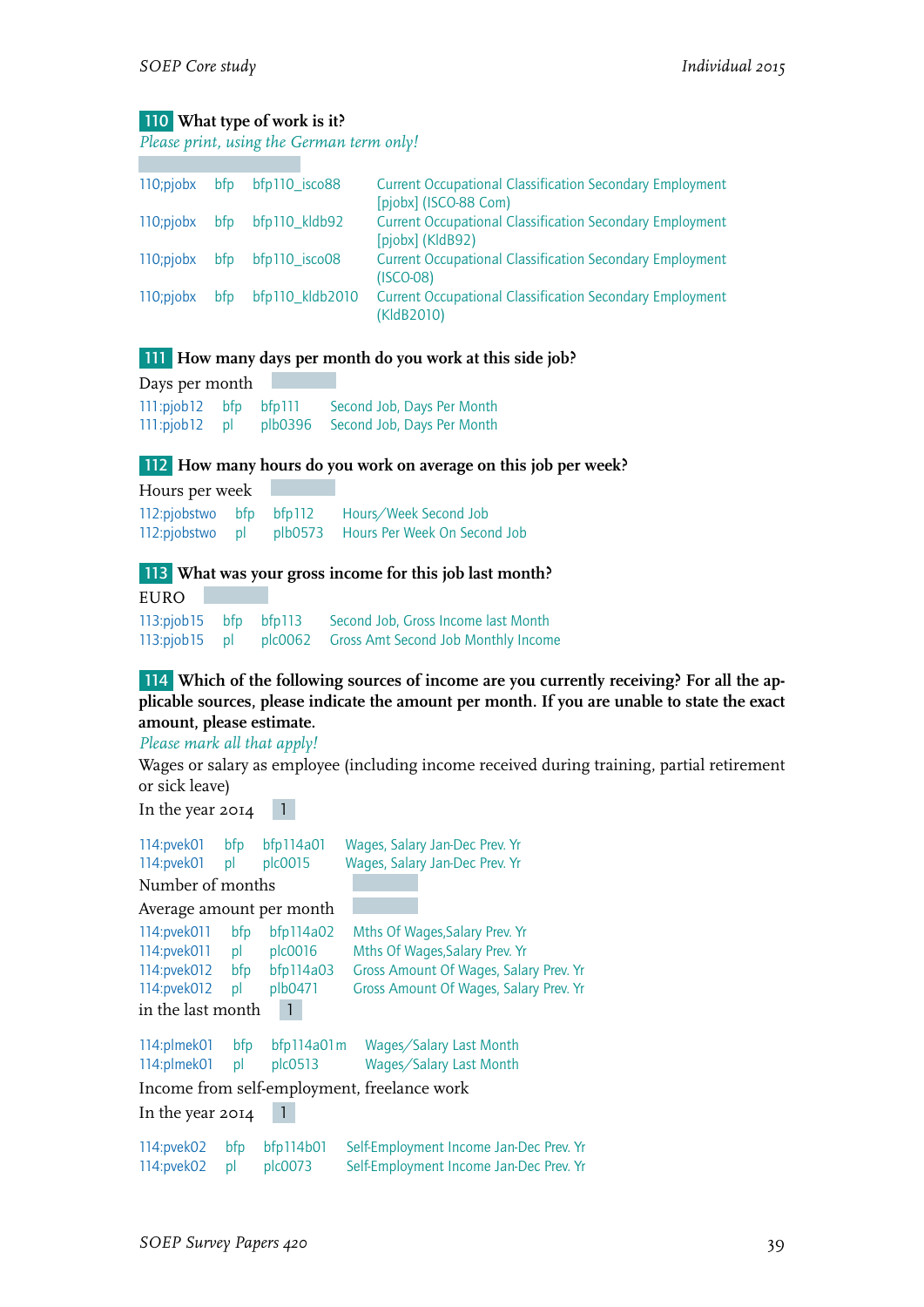| Number of months                                                              |                        |                                                              |                                                                                                                                                                        |  |
|-------------------------------------------------------------------------------|------------------------|--------------------------------------------------------------|------------------------------------------------------------------------------------------------------------------------------------------------------------------------|--|
|                                                                               |                        | Average amount per month                                     |                                                                                                                                                                        |  |
| 114:pvek021<br>114:pvek021<br>114:pvek022<br>114:pvek022                      | bfp<br>pl<br>bfp<br>pl | bfp114b02<br>plc0074<br>bfp114b03<br>plb0474                 | Mths Of Self-Employment Income Prev. Yr<br>Mths Of Self-Employment Income Prev. Yr<br>Gross Amt. Of Self-Empl.Income Prv. Yr<br>Gross Amt. Of Self-Empl.Income Prv. Yr |  |
| in the last month                                                             |                        | 1                                                            |                                                                                                                                                                        |  |
| 114:plmek02<br>114:plmek02                                                    | bfp<br>pl              | bfp114b01m<br>plc0514                                        | Income Self-Employment Last Month<br>Income Self-Employment/Freelance Last Month                                                                                       |  |
| Second job, side job                                                          |                        |                                                              |                                                                                                                                                                        |  |
| In the year 2014                                                              |                        | 1                                                            |                                                                                                                                                                        |  |
| 114: pvek03<br>114:pvek03                                                     | bfp<br>pl              | bfp114c01<br>plc0064                                         | Second Job Income Jan-Dec Prev. Yr<br>Second Job Income Jan-Dec Prev. Yr                                                                                               |  |
| Number of months                                                              |                        |                                                              |                                                                                                                                                                        |  |
|                                                                               |                        | Average amount per month                                     |                                                                                                                                                                        |  |
| 114:pvek031<br>114:pvek031<br>114:pvek032<br>114:pvek032<br>in the last month | bfp<br>pl<br>bfp<br>pl | bfp114c02<br>plc0065<br>bfp114c03<br>plb0477<br>1            | Mths Of Second Job Income Prev. Yr<br>Mths Of Second Job Income Prev. Yr<br>Gross Amount Second Job Income Prev. Yr<br>Gross Amount Second Job Income Prev. Yr         |  |
| 114:plmek03<br>114:plmek03                                                    | bfp<br>pl              | bfp114c01m<br>plc0515                                        | Income Second Job Last Month<br>Income Second Job Last Month                                                                                                           |  |
| Retirement, pension                                                           |                        |                                                              |                                                                                                                                                                        |  |
| In the year 2014                                                              |                        | 1                                                            |                                                                                                                                                                        |  |
| 114:pvek04<br>114:pvek04                                                      | bfp<br>pl              | bfp114d01<br>plc0234                                         | Old-Age, Invalid Pension Jan-Dec Prev. Yr<br>Old-Age, Invalid Pension Jan-Dec Prev. Yr                                                                                 |  |
| Number of months                                                              |                        |                                                              |                                                                                                                                                                        |  |
| 114:pvek041<br>114:pvek041<br>in the last month                               | bfp<br>pl              | bfp114d02<br>plc0235<br>1                                    | Mths Of Old-Age, Invalid Pension Prev. Yr<br>Mths Of Old-Age, Invalid Pension Prev. Yr                                                                                 |  |
| 114:pek01<br>114:pek01                                                        | bfp<br>pl              | bfp114d01m<br>plc0232                                        | Old-Age, Invalid Pension<br>Old-Age, Invalid Pension                                                                                                                   |  |
| Amount in the last month                                                      |                        |                                                              |                                                                                                                                                                        |  |
| 114:pek011<br>114:pek011                                                      | bfp<br>pl              | bfp114d03m<br>plc0233<br>Widower's pension, orphan's pension | Gross Amt. Of Old-Age, Invalid Pension, Mo<br>Gross Amt. Of Old-Age, Invalid Pension, Mo                                                                               |  |
| In the year 2014                                                              |                        | 1                                                            |                                                                                                                                                                        |  |
| 114:pvek05<br>114:pvek05                                                      | bfp<br>pl              | bfp114e01<br>plc0275                                         | Widow-Er, Orphan Benefit Jan-Dec Prv. Yr<br>Widow-Er, Orphan Benefit Jan-Dec Prv. Yr                                                                                   |  |
| Number of months                                                              |                        |                                                              |                                                                                                                                                                        |  |
| 114:pvek051<br>114:pvek051<br>in the last month                               | bfp<br>pl              | bfp114e02<br>plc0276<br>1                                    | Mths Of Widow-Er, Orphan Benefit Prev. Yr<br>Mths Of Widow-Er, Orphan Benefit Prev. Yr                                                                                 |  |
| 114:pek02<br>114:pek02                                                        | bfp<br>pl              | bfp114e01m<br>plc0273                                        | Widow-Er, Orphan Benefit<br>Widow-Er, Orphan Benefit                                                                                                                   |  |

 $\overline{\phantom{a}}$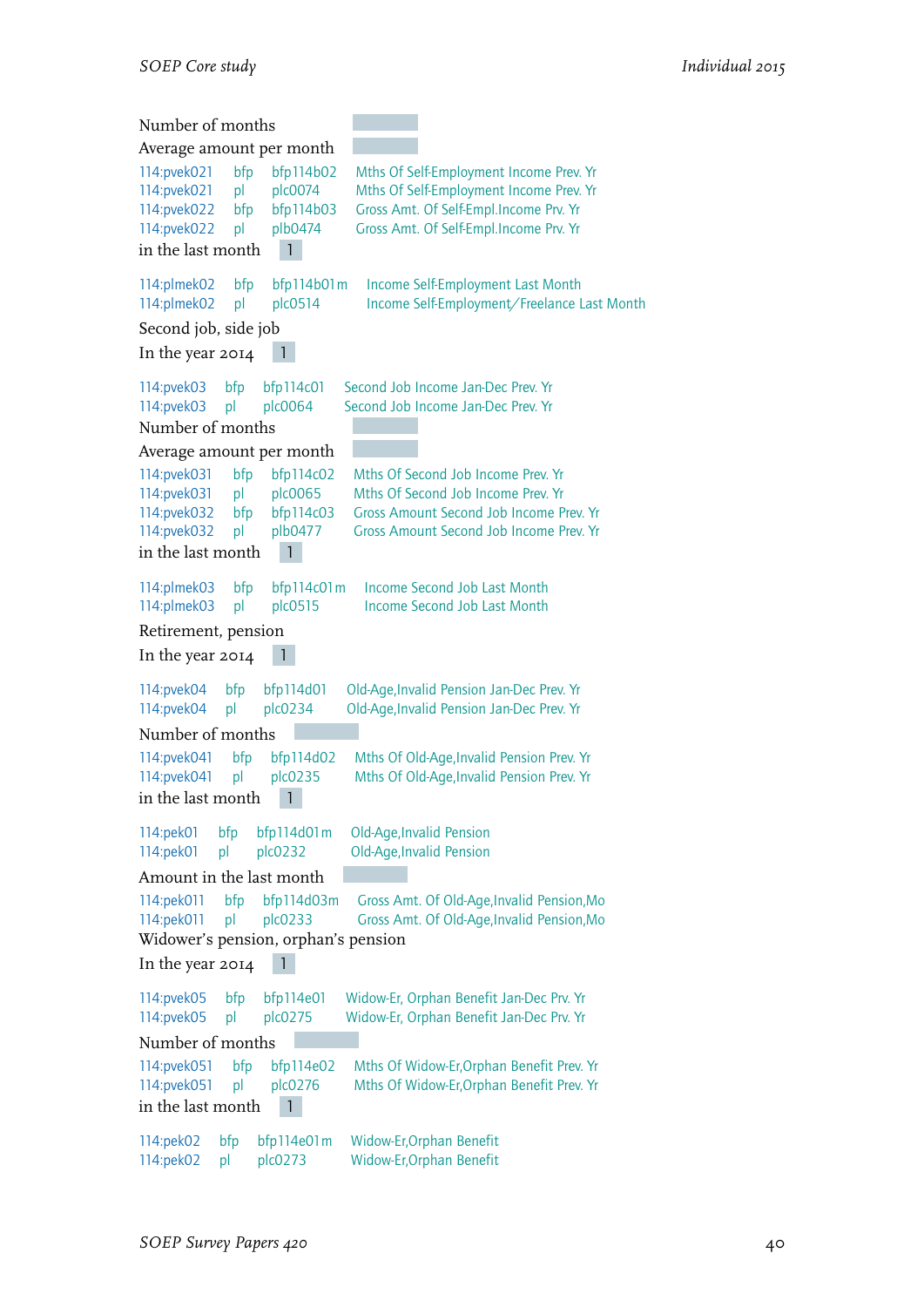| Amount in the last month                 |                                                                |
|------------------------------------------|----------------------------------------------------------------|
| 114:pek021<br>bfp<br>bfp114e03m          | Gross Amt Of Widow-Er, Orphan Benefit, Mo                      |
| 114:pek021<br>pl<br>plc0274              | Gross Amt Of Widow-Er, Orphan Benefit, Mo                      |
| Unemployment benefit                     |                                                                |
| 1<br>In the year 2014                    |                                                                |
| 114:pvek06<br>bfp114h01<br>bfp           | Unemployment Benefit Jan-Dec Prev Yr                           |
| 114:pvek06<br>plc0135<br>pl              | Unemployment Benefit Jan-Dec Prev Yr                           |
| Number of months                         |                                                                |
| Average amount per month                 |                                                                |
| 114:pvek061<br>bfp<br>bfp114h02          | Mths Of Unemployment Benefit Prev Yr                           |
| 114:pvek061<br>plc0136<br>pl             | Mths Of Unemployment Benefit Prev Yr                           |
| 114:pvek062<br>bfp114h03<br>bfp          | <b>Gross Amt Unemployment Benefit Prev Yr</b>                  |
| 114:pvek062<br>pl<br>plc0137             | <b>Gross Amt Unemployment Benefit Prev Yr</b>                  |
| $\mathbf{1}$<br>in the last month        |                                                                |
| 114:pek03<br>bfp<br>bfp114h01m           | <b>Unemployment Benefit</b>                                    |
| 114:pek03<br>plc0130<br>pl               | <b>Unemployment Benefit</b>                                    |
| Amount in the last month                 |                                                                |
| 114:pek031<br>bfp<br>bfp114h03m          | Gross Amt. Of Unemployment Benefit, Mo                         |
| plc0131<br>114:pek031<br>pl              | Gross Amt.Of Unemployment Benefit, Mo                          |
| Unemployment benefit II / social benefit |                                                                |
| In the year 2014<br>1                    |                                                                |
| 114:pvek07<br>bfp114q01<br>bfp           | Unemployment Subsidy II, Social Subsidy Prev Yr                |
| 114:pvek07<br>plc0138<br>pl              | Unemployment Subsidy II, Social Subsidy Prev Yr                |
| Number of months                         |                                                                |
| 114:pvek071<br>bfp<br>bfp114q02          | Mths Unemployment Subsidy II, Social Subsidy Prev Yr           |
| 114:pvek071<br>plc0139<br>pl             | Mths Unemployment Subsidy II, Social Subsidy Prev Yr           |
| in the last month<br>$\mathbf{1}$        |                                                                |
| 114:pek04<br>bfp<br>bfp114q01m           | Unemployment Benefit II, Social Subsidy                        |
| 114:pek04<br>plc0132<br>pl               | Unemployment Benefit II, Social Subsidy                        |
|                                          | Parental allowance, maternity allowance during maternity leave |
| In the year 2014                         |                                                                |
| bfp114k01<br>114:pvek09<br>bfp           | Maternity Benefit Jan-Dec Prev Yr                              |
| 114:pvek09<br>pl<br>plc0126              | Maternity Benefit Jan-Dec Prev Yr                              |
| Number of months                         |                                                                |
| Average amount per month                 |                                                                |
| 114:pvek091<br>bfp114k02<br>bfp          | Mths Of Maternity Benefit Prev Yr                              |
| 114:pvek091<br>plc0154<br>pl             | Mths Of Maternity Benefit Prev Yr                              |
| 114:pvek092<br>bfp114k03<br>bfp          | <b>Gross Amount Of Maternity Benefit</b>                       |
| 114:pvek092<br>plc0155<br>pl             | <b>Gross Amount Of Maternity Benefit</b>                       |
| in the last month                        |                                                                |
| 114:pek07<br>bfp114k01m<br>bfp           | <b>Maternity Benefit</b>                                       |
| 114:pek07<br>plc0152<br>pl               | <b>Maternity Benefit</b>                                       |
| Amount in the last month                 |                                                                |
| 114:pek071<br>bfp<br>bfp114k03m          | <b>Gross Amount Of Maternity Benefit</b>                       |
| 114:pek071<br>plc0153<br>pl              | <b>Gross Amount Of Maternity Benefit</b>                       |
|                                          | BAföG grant / scholarship / vocational training allowance      |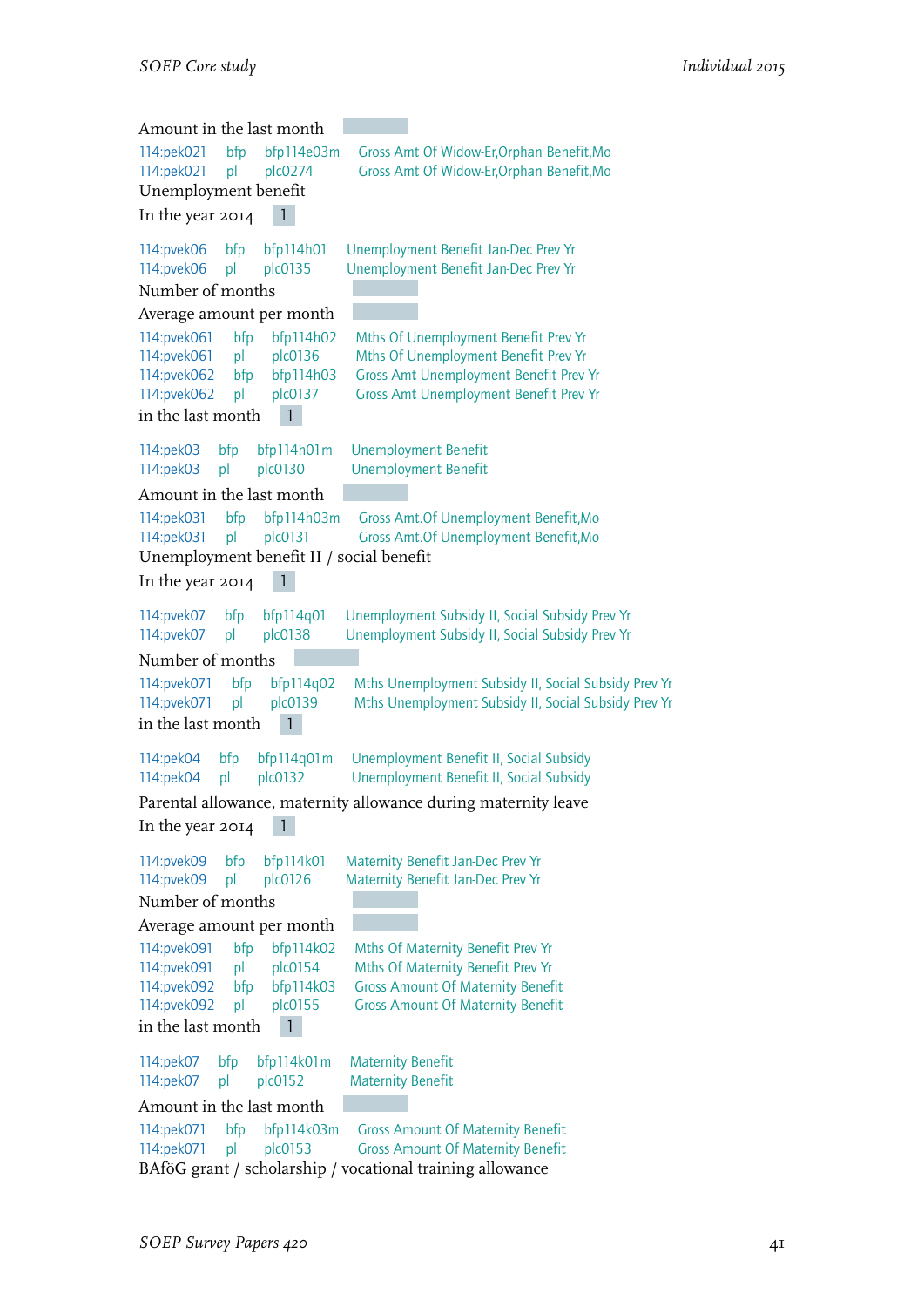In the year  $2014$  1 114:pvek10 bfp bfp114l01 Student Grant Jan-Dec Prev. Yr<br>114:pvek10 pl plc0169 Student Grant Jan-Dec Prev. Yr Student Grant Jan-Dec Prev. Yr Number of months Average amount per month 114:pvek101 bfp bfp114l02 Mths Of Student Grant Prev. Yr<br>114:pvek101 pl plc0170 Mths Of Student Grant Prev. Yr Mths Of Student Grant Prev. Yr 114:pvek102 bfp bfp114l03 Gross Amount Of Student Grant 114:pvek102 pl plc0171 Gross Amount Of Student Grant in the last month  $1$ 114:pek08 bfp bfp114l01m Student Grant<br>114:pek08 pl plc0167 Student Grant 114:pek08 pl plc0167 Student Grant Amount in the last month 114:pek081 bfp bfp114l03m Gross Amount Of Student Grant,Mo 114:pek081 pl plc0168 Gross Amount Of Student Grant,Mo Child support, caregiver alimony In the year  $20I4 \quad 1$ 114:pvek20 bfp bfp114u01 Child Support/ Caregiver Alimony 2014 114:pvek20 pl plc0488 Child Support Prev. Year Number of months Average amount per month 114:pvek201 bfp bfp114u02 Child Support/ Caregiver Alimony Months 2014 114:pvek201 pl plc0489 Child Support Moths Pr. Yr. 114:pvek202 bfp bfp114u03 Child Support/ Caregiver Alimony Gross Amt/Month 2014 114:pvek202 pl plc0490 Child Support Pr. Yr. Amt. in the last month 1 114:pek20 bfp bfp114u01m Child support 114:pek20 pl plc0177 Child support Amount in the last month 114:pek201 bfp bfp114u03m Gross amount child support, Mo. 114:pek201 pl plc0178 Gross amount child support, Mo. Divorce alimony, alimony during separation In the year  $2014$  1 114:pvek22 bfp bfp114v01 Divorce Alimony/During Separation 2014<br>114:pvek22 pl plc0494 Alimony, Child Support From Ex-Partner Pr. pl plc0494 Alimony, Child Support From Ex-Partner Pr. Yr. Number of months Average amount per month 114:pvek221 bfp bfp114v02 Divorce Alimony/During Separation Months 2014<br>114:pvek221 pl plc0495 Alimony, Child Support From Ex-Partner Months Pr. 114:pvek221 pl plc0495 Alimony, Child Support From Ex-Partner Months Pr. Yr. 114:pvek222 bfp bfp114v03 Divorce Alimony/During Separation Gross/Month 2014<br>114:pvek222 pl plc0496 Alimony, Child Support From Ex-Partner Amt. Pr. Yr. plc0496 Alimony, Child Support From Ex-Partner Amt. Pr. Yr. in the last month 1 114:pek22 bfp bfp114v01m Alimony, Child Support From Ex-Partner 114:pek22 pl plc0181 Alimony, Child Support From Ex-Partner Amount in the last month 114:pek221 bfp bfp114v03m Gross Amt. Alimony, C Support Ex-Partner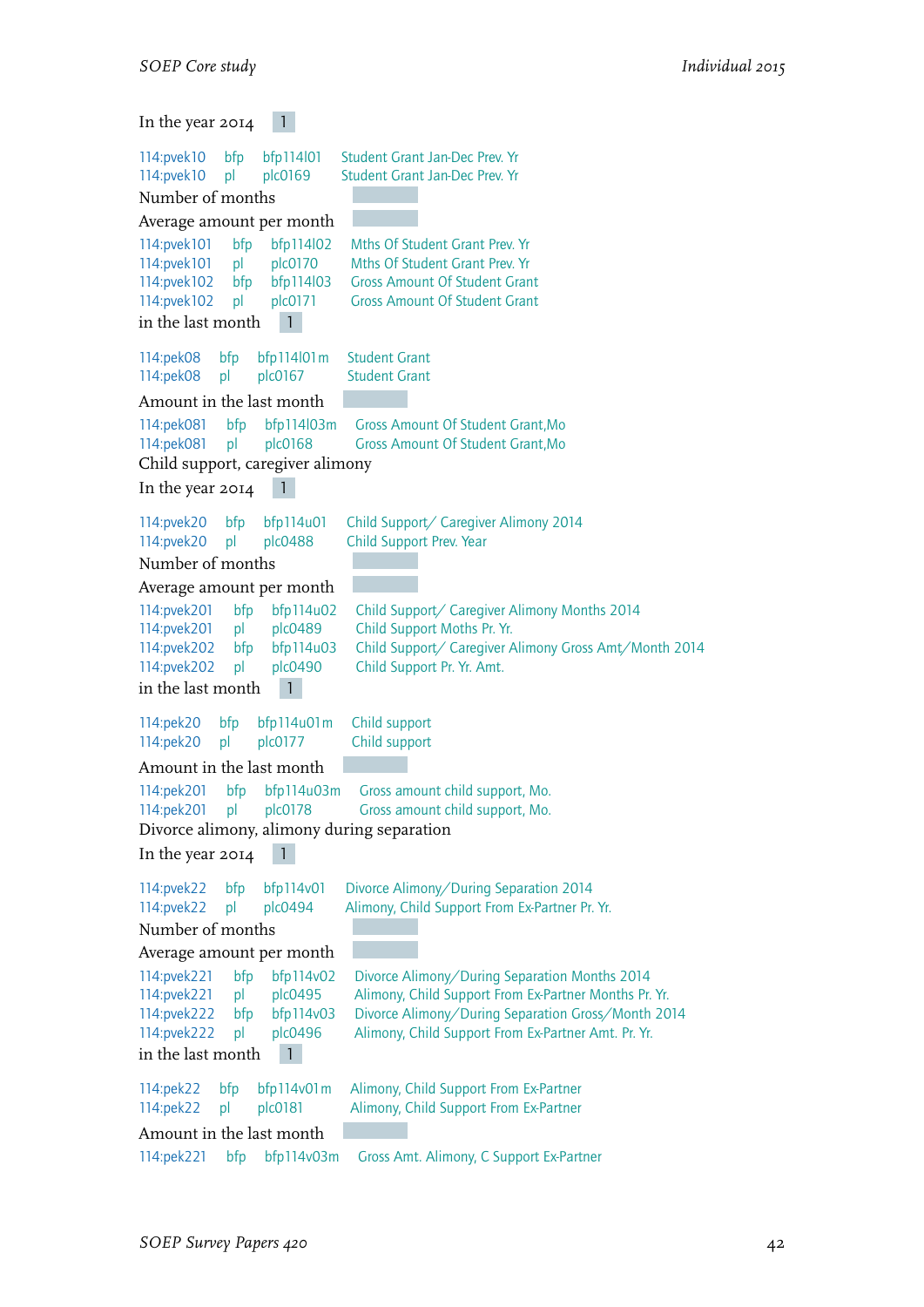114:pek221 pl plc0182 Gross Amt. Alimony, C Support Ex-Partner Advance maintenance payment from child maintenance funds In the year  $20I4 - 1$ 114:pvek18 bfp bfp114t01 alimony from maintenance advance fund prev. Year 114:pvek18 pl plc0188 alimony from maintenance advance fund prev. Year Number of months Average amount per month 114:pvek181 bfp bfp114t02 months alimony from maintenance advance fund prev. Year<br>114:pvek181 bl plc0189 months alimony from maintenance advance fund prev. Year 114:pvek181 pl plc0189 months alimony from maintenance advance fund prev. Year 114:pvek182 bfp bfp114t03 gross amount alimony from maintenance advance fund prev. Year 114:pvek182 pl plc0190 gross amount alimony from maintenance advance fund prev. Year in the last month  $1$ 114:pek18 bfp bfp114t01m alimony from maintenance advance fund<br>114:pek18 pl plc0183 alimony from maintenance advance fund 114:pek18 pl plc0183 alimony from maintenance advance fund Amount in the last month 114:pek181 bfp bfp114t03m Advance Maintenance Payment from Child Maintenance Funds 114:pek181 pl plc0184 alimony from maintenance advance fund per month Other financial assistance to persons who do not live in the household In the year  $2014$  1 114:pvek13 bfp bfp114o01 Income-Persons Not In HH Jan-Dec Prev. Yr<br>114:pvek13 pl plc0204 Income-Prsons Not In HH Jan-Dec Prev. Yr pl plc0204 Income-Prsons Not In HH Jan-Dec Prev. Yr Number of months Average amount per month 114:pvek131 bfp bfp114o02 Mths Of Income-Persons Not In HH Prev. Yr<br>114:pvek131 pl plc0205 Mths Of Income-Prsons Not In HH Prev. Yr pl plc0205 Mths Of Income-Prsons Not In HH Prev. Yr 114:pvek132 bfp bfp114o03 Gross Amount Of Income-Persons Not In HH 114:pvek132 pl plc0198 Gross Amount Of Income-Persons Not InHH in the last month 1 114:pek11 bfp bfp114o01m Income From Persons Not In Household 114:pek11 pl plc0202 Income From Persons Not InHousehold Amount in the last month 114:pek111 bfp bfp114o03m Gross Amt. Income-Persons Not In HH,Mo 114:pek111 pl plc0203 Gross Amt. Income-Persons Not In HH,Mo I didn't receive income from any of the sources listed above in 2014 1 I didn't receive income from any of the sources listed above in the last month 1 114:pvekno bfp bfp114p01 None Of These Income Types In Prev. Yr 114:pvekno pl plc0117 None Of These Income Types In Prev. Yr 114:pekno bfp bfp114p01m No Other Income Besides Earned Income<br>114:pekno pl plc0116 No Other Income Besides Earned Income

114:pekno pl plc0116 No Other Income Besides Earned Income

*SOEP Survey Papers 420* 43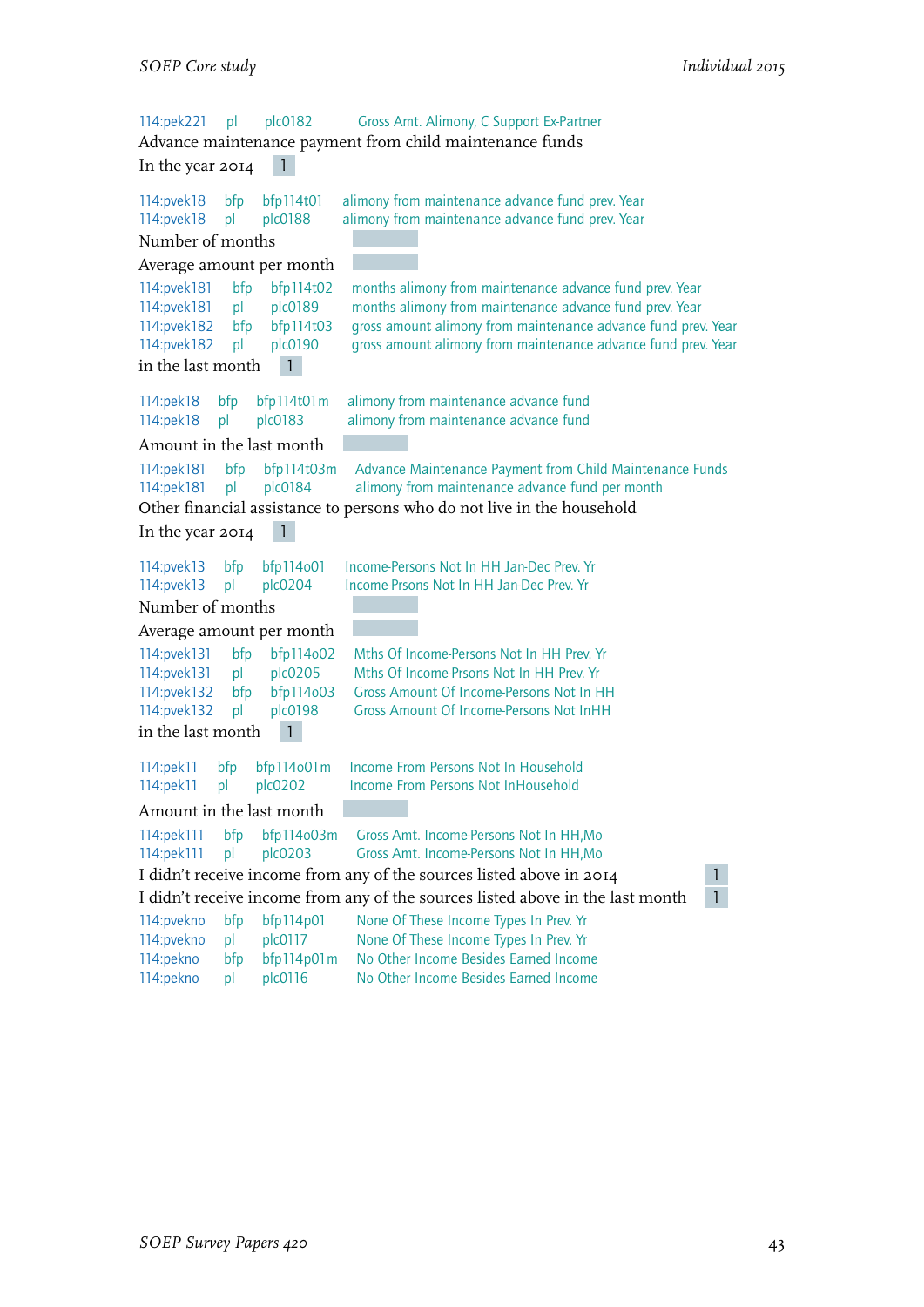$86:pxus01 = 1$  $186:pxus01 = 1$  $186:pxus02=1$  $86:pxus02=1$  $16:pxus03=1$ 86:pzus03=1  $86:pxus04=1$  $86:pxus04=1$ 86:pzus05=1  $86:pxus05=1$ 86:pzus06=1 86:pzus06=1

115 **Did you receive any of the following bonuses or extra pay from your employer last year (2014)? If yes, please state the gross amount.**

| 13th month salary                 |     |          | $\mathbf{1}$                                |
|-----------------------------------|-----|----------|---------------------------------------------|
| 14th month salary                 |     |          | $\mathbf{1}$                                |
| Additional Christmas bonus        |     |          | 1                                           |
| Vacation pay                      |     |          | 1                                           |
| Profit-sharing, premiums, bonuses |     |          | 1                                           |
| Other                             |     |          | $\overline{1}$                              |
| No, I received none of these      |     |          | $\mathbf{1}$                                |
| 115:pzus01                        | bfp | bfp11501 | 13th Month Pay Prev. Yr                     |
| 115:pzus01                        | pl  | plc0042  | 13th Month Pay Prev. Yr                     |
| 115:pzus02                        | bfp | bfp11503 | 14th Month Pay Prev. Yr                     |
| 115:pzus02                        | pl  | plc0044  | 14th Month Pay Prev. Yr                     |
| 115:pzus03                        | bfp | bfp11505 | Christmas Bonus Prev. Yr                    |
| 115:pzus03                        | pl  | plc0046  | Christmas Bonus Prev. Yr                    |
| 115:pzus04                        | bfp | bfp11507 | <b>Vacation Bonus Prev. Yr</b>              |
| 115:pzus04                        | рI  | plc0048  | <b>Vacation Bonus Prev. Yr</b>              |
| 115:pzus05                        | bfp | bfp11509 | Profit-Sharing Bonus Prev. Yr               |
| 115:pzus05                        | pl  | plc0050  | Profit-Sharing Bonus Prev. Yr               |
| 115:pxus06                        | bfp | bfp11511 | Other Bonuses Prev. Yr                      |
| 115:pzus06                        | pl  | plc0052  | <b>Other Bonuses Prev. Yr</b>               |
| 115: pzus 07                      | bfp | bfp11513 | No Bonuses, Perks Prev. Yr                  |
| 115:pzus07                        | pl  | plc0054  | No Bonuses, Perks Prev. Yr                  |
| [13th month salary]:  euros       |     |          |                                             |
| [14th month salary]:  euros       |     |          |                                             |
|                                   |     |          | [Additional Christmas bonus]:  euros        |
| [Vacation pay]:  euros            |     |          |                                             |
|                                   |     |          | [Profit-sharing, premiums, bonuses]:  euros |
| [Other]  euros                    |     |          |                                             |
| 115:pzus011                       | bfp | bfp11502 | Amount Of 13th Month Pay Prev. Yr           |
| 115:pzus011                       | рI  | plc0043  | Amount Of 13th Month Pay Prev. Yr           |
| 115:pzus021                       | bfp | bfp11504 | Amount Of 14th Month Pay Prev. Yr           |
| 115:pzus021                       | pl  | plc0045  | Amount Of 14th Month Pay Prev. Yr           |
| 115:pzus031                       | bfp | bfp11506 | Amount Of Christmas Bonus Prev. Yr          |
| 115:pzus031                       | pl  | plc0047  | Amount Of Christmas Bonus Prev. Yr          |
| 115:pzus041                       | bfp | bfp11508 | <b>Amount Of Vacation Bonus Prev. Yr</b>    |
| 115:pzus041                       | pl  | plc0049  | <b>Amount Of Vacation Bonus Prev. Yr</b>    |
| 115:pzus051                       | bfp | bfp11510 | Amount Of Profit-Sharing Bonus Prev. Yr     |
| 115:pzus051                       | pl  | plc0051  | Amount Of Profit-Sharing Bonus Prev. Yr     |
| 115:pzus061                       | bfp | bfp11512 | Amount Of Other Bonuses Prev. Yr            |
| 115:pzus061                       | pl  | plc0053  | Amount Of Other Bonuses Prev. Yr            |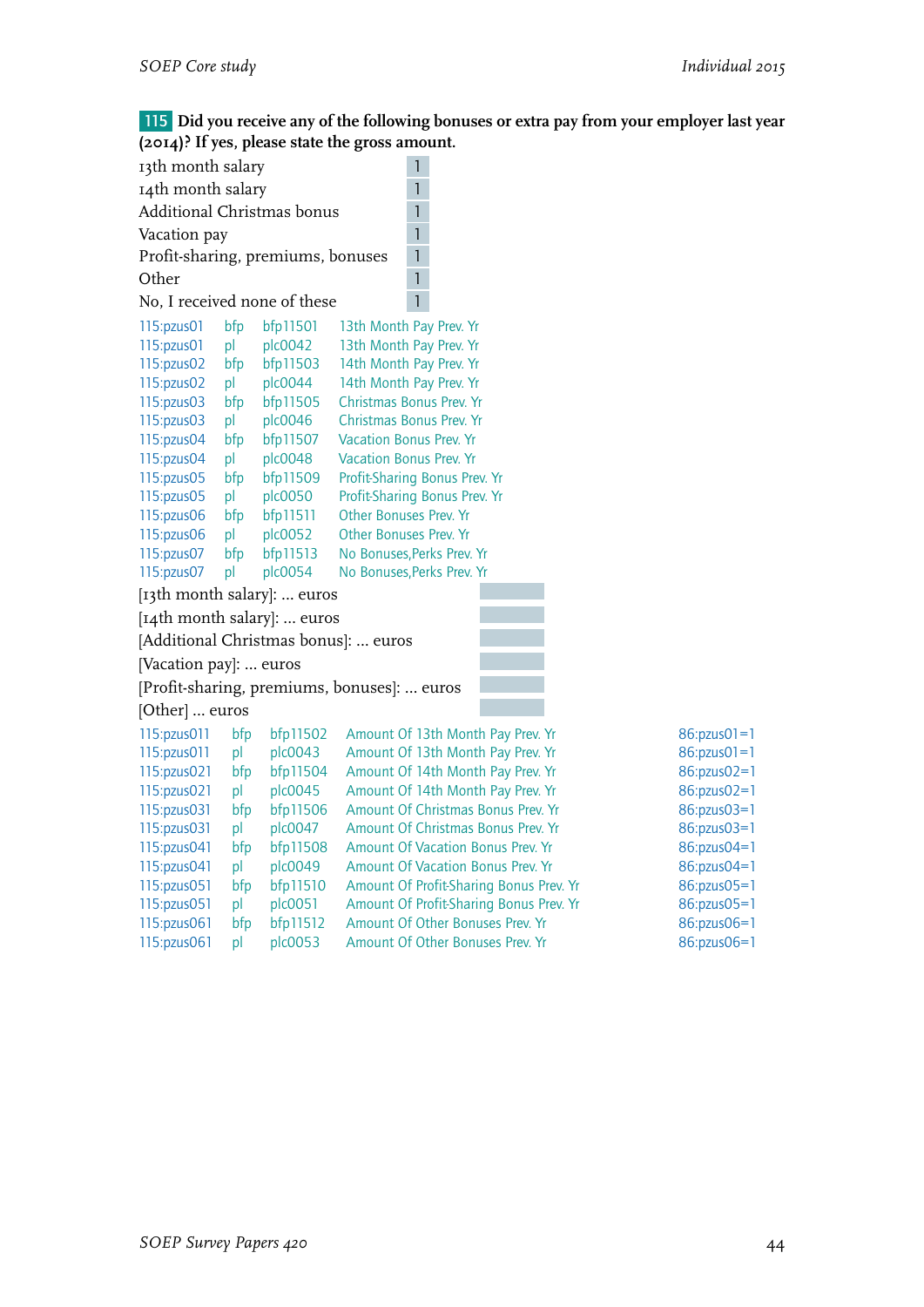116 **Last year (2014), did you receive money to cover travel expenses or an allowance to cover use of local public transit (e.g., a Jobticket)? If so, please indicate the value thereof:**

| Yes                   |                |            |              |                                                                  |               |
|-----------------------|----------------|------------|--------------|------------------------------------------------------------------|---------------|
| N <sub>0</sub>        | $\overline{2}$ |            |              |                                                                  |               |
| $116$ ; pzus $11$     |                | bfp        | bfp11601     | Bonus to cover travel expenses (public transport)                |               |
| $116$ ; pzus $11$     |                | bl         | plc0055      | Bonus to cover travel expenses (public transport)                |               |
| $[Yes]: \ldots$ euros |                |            |              |                                                                  |               |
| 116:pxus12            |                | <b>bfp</b> | bf11602      | Amt. of bonus to cover travel expenses (public<br>transport EUR) | $87:pxus11=1$ |
| 116:pxus12            |                | bl         | $p$ co $056$ | Amt. of bonus to cover travel expenses (public<br>transport EUR) | $87:pxus11=1$ |

#### 117 **Who pays your retirement / pension and what were the monthly payments in 2014? … euros**

*Please state the gross amount, excluding taxes. If you receive more than one pension, please mark each that applies. If you do not know the exact amount, please estimate.*

|                | [German Pension Insurance (Deutsche Rentenversicherung,                       |                     |                                                                        |  |  |  |  |  |  |
|----------------|-------------------------------------------------------------------------------|---------------------|------------------------------------------------------------------------|--|--|--|--|--|--|
|                | formerly LVA, BfA, Knappschaft)] Own retirement /                             |                     |                                                                        |  |  |  |  |  |  |
|                | pension  euros                                                                |                     |                                                                        |  |  |  |  |  |  |
|                |                                                                               |                     | [Civil service pension scheme (Beamtenversorgung)] Own                 |  |  |  |  |  |  |
|                |                                                                               |                     | retirement / pension] Own retirement / pesnion  euros                  |  |  |  |  |  |  |
|                |                                                                               |                     | [Supplementary insurance for public sector employees                   |  |  |  |  |  |  |
|                |                                                                               |                     | (Zusatzversorgung des öffentlichen Dienstes, e.g., VBL)]               |  |  |  |  |  |  |
|                |                                                                               |                     | Own retirement / pension  euros                                        |  |  |  |  |  |  |
|                |                                                                               |                     | [Occupational pension (Betriebliche Altersversorgung,e.g.,             |  |  |  |  |  |  |
|                |                                                                               |                     | Werkspension)] Own retirement / pension  euros                         |  |  |  |  |  |  |
|                |                                                                               |                     |                                                                        |  |  |  |  |  |  |
|                |                                                                               |                     | [Riester pension plan] Own retirement / pension  euros                 |  |  |  |  |  |  |
|                |                                                                               |                     | [Private pension scheme (incl. Arbeitgeberdirektversicherung           |  |  |  |  |  |  |
|                |                                                                               |                     | or berufsständische Versorgung)] Own retirement /                      |  |  |  |  |  |  |
| pension  euros |                                                                               |                     |                                                                        |  |  |  |  |  |  |
|                |                                                                               |                     | [Accident insurance (Unfallversicherung, e.g., provided by an          |  |  |  |  |  |  |
|                |                                                                               |                     | employer's insurance association (Berufsgenossenschaft))]              |  |  |  |  |  |  |
|                |                                                                               |                     | Own retirement / pension  euros                                        |  |  |  |  |  |  |
|                |                                                                               |                     | [Compensation and assistance for war victims                           |  |  |  |  |  |  |
|                |                                                                               |                     | (Kriegsopferversorgung)] own retirement / pesnion                      |  |  |  |  |  |  |
| euros          |                                                                               |                     |                                                                        |  |  |  |  |  |  |
|                |                                                                               |                     | [Other] Own retirement / pension  euros                                |  |  |  |  |  |  |
| 117:par1       | bfp                                                                           | bfp11701            | Amt. Pension payments (EUR)                                            |  |  |  |  |  |  |
| 117:par1       | pl                                                                            | plc0223             | Amt. Pension payments (EUR)                                            |  |  |  |  |  |  |
| 117:par2       | bfp                                                                           | bfp11703            | Amt. Civil Servant Pension-Self                                        |  |  |  |  |  |  |
| 117:par2       | pl                                                                            | plc0236             | <b>Amt. Civil Servant Pension-Self</b>                                 |  |  |  |  |  |  |
| 117:par5       | bfp                                                                           | bfp11705            | Amt. Supp. Civil Servant Pension-Self                                  |  |  |  |  |  |  |
| 117:par5       | pl                                                                            | plc0238             | Amt. Supp. Civil Servant Pension-Self                                  |  |  |  |  |  |  |
| 117:par6       | bfp                                                                           | bfp11707            | Amt. Company Pension-Self                                              |  |  |  |  |  |  |
|                | Amt. Company Pension-Self<br>117:par6<br>pl<br>plc0240                        |                     |                                                                        |  |  |  |  |  |  |
|                | Gross Amt. Riester Pension Plan per Month 2014<br>117:par9<br>bfp<br>bfp11709 |                     |                                                                        |  |  |  |  |  |  |
| 117:par9       | pl                                                                            | plc0516             | Amt. Riester Pension-Self                                              |  |  |  |  |  |  |
| 117:par7       | bfp                                                                           | bfp11711            | <b>Amt. Private Pension-Self</b>                                       |  |  |  |  |  |  |
| 117:par7       | pl                                                                            | plc0242             | Amt. Private Pension-Self                                              |  |  |  |  |  |  |
| 117:par4       | bfp                                                                           | bfp11713<br>plc0243 | Amt. Worker Accident Pension-Self<br>Amt. Worker Accident Pension-Self |  |  |  |  |  |  |
| 117:par4       | pl                                                                            |                     |                                                                        |  |  |  |  |  |  |
|                | bfp11715<br>Amt. War Victim Pension-Self<br>117:par3<br>bfp                   |                     |                                                                        |  |  |  |  |  |  |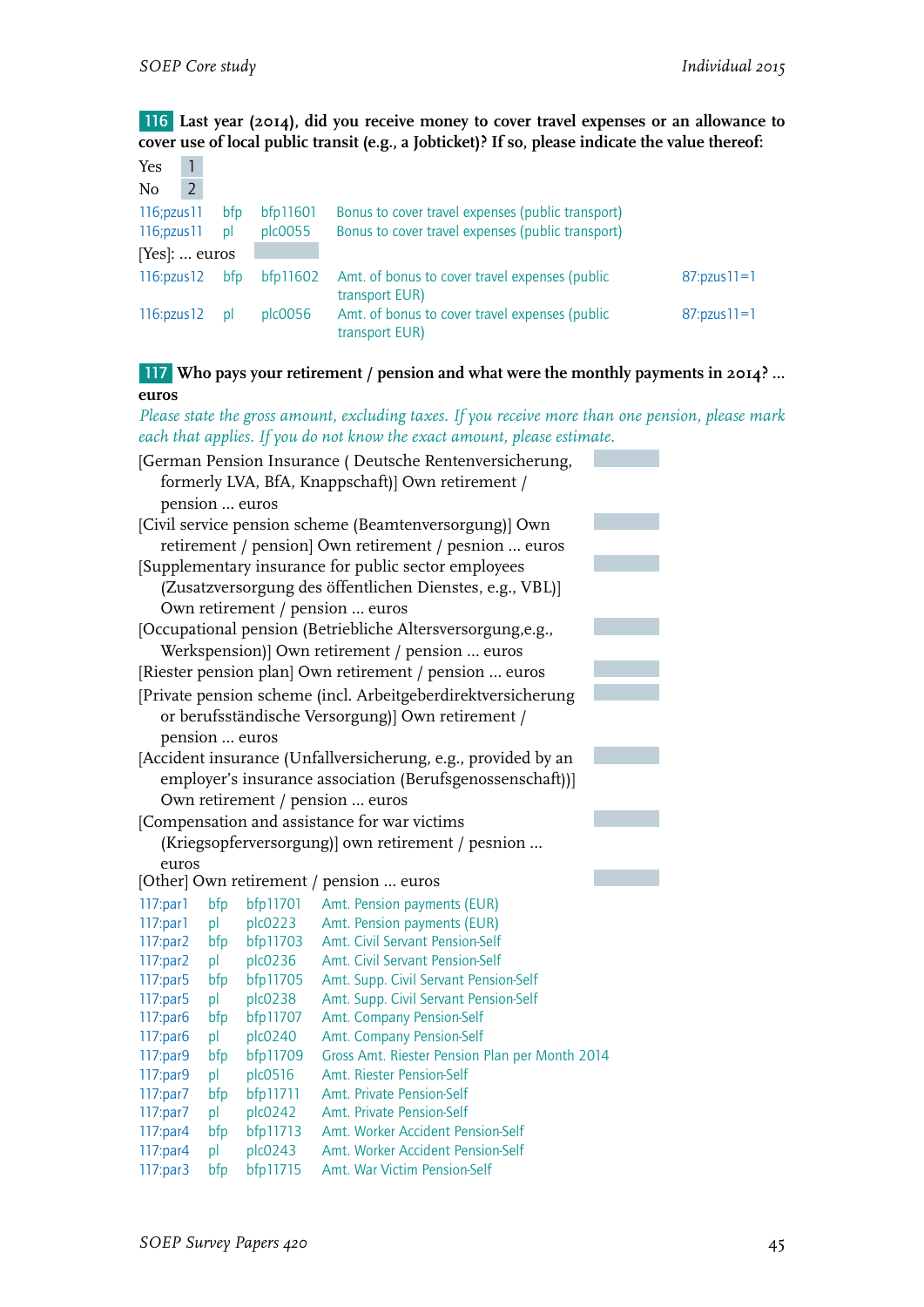| 117:par3<br>117:par8<br>117:par8 | pl<br>bfp<br>pl | plc0245<br>bfp11717<br>plc0249 | Amt. War Victim Pension-Self<br>Amt. Other Pension-Self<br>Amt. Other Pension-Self       |  |
|----------------------------------|-----------------|--------------------------------|------------------------------------------------------------------------------------------|--|
| [Other]:                         |                 |                                |                                                                                          |  |
| [Other]:                         |                 |                                |                                                                                          |  |
|                                  |                 |                                | [German Pension Insurance (Deutsche Rentenversicherung,                                  |  |
|                                  |                 |                                | formerly LVA, BfA, Knappschaft)] Widower's pension /                                     |  |
|                                  |                 | orphan's pension  euros        |                                                                                          |  |
|                                  |                 |                                | [Civil service pension scheme (Beamtenversorgung)] Own                                   |  |
|                                  |                 |                                | retirement / pension] Widower's pension / orphan's                                       |  |
|                                  |                 | pension  euros                 |                                                                                          |  |
|                                  |                 |                                | [Supplementary insurance for public sector employees                                     |  |
|                                  |                 |                                | (Zusatzversorgung des öffentlichen Dienstes, e.g., VBL)]                                 |  |
|                                  |                 |                                | Widower's pension / orphan's pension  euros                                              |  |
|                                  |                 |                                | [Occupational pension (Betriebliche Altersversorgung,e.g.,                               |  |
|                                  |                 |                                | Werkspension)] Widower's pension / orphan's pension                                      |  |
| euros                            |                 |                                |                                                                                          |  |
|                                  |                 |                                | [Riester pension plan] Widower's pension/ (Witwenrente),                                 |  |
|                                  |                 | orphan's pension (Waisenrente) |                                                                                          |  |
|                                  |                 |                                | [Private pension scheme (incl. Arbeitgeberdirektversicherung                             |  |
|                                  |                 |                                | or berufsständische Versorgung)] Widower's pension /                                     |  |
|                                  |                 | orphan's pension  euros        |                                                                                          |  |
|                                  |                 |                                | [Accident insurance (Unfallversicherung, e.g., provided by an                            |  |
|                                  |                 |                                | employer's insurance association (Berufsgenossenschaft))]                                |  |
|                                  |                 |                                | Widower's pension / orphan's pension  euros                                              |  |
|                                  |                 |                                | [Compensation and assistance for war victims                                             |  |
|                                  |                 |                                | (Kriegsopferversorgung)] Widower's pension / orphan's                                    |  |
|                                  |                 | pension  euros                 |                                                                                          |  |
|                                  |                 |                                | [Other] Widower's pension / orphan's pension  euros                                      |  |
| 117:pwr1                         | bfp             |                                | bfp11702 Amt. Widow's Pension (compulsory EUR)                                           |  |
| 117:pwr1                         |                 | pl plc0278                     | Amt. Widow's Pension (compulsory EUR)                                                    |  |
| 117:pwr2                         |                 | bfp bfp11704                   | Amt. Civil Servant Pension-Dependent                                                     |  |
| 117: pwr2                        | pl              | plc0279                        | Amt. Civil Servant Pension-Dependent                                                     |  |
| 117: pwr5<br>117: pwr5           | bfp<br>pl       | bfp11706<br>plc0281            | Amt. Supp. Civil Servant Pension-Dependent<br>Amt. Supp. Civil Servant Pension-Dependent |  |
| 117:pwr6                         | bfp             | bfp11708                       | Amt. Company Pension-Dependent                                                           |  |
| 117:pwr6                         | pl              | plc0283                        | Amt. Company Pension-Dependent                                                           |  |
| 117:pwr9                         | bfp             | bfp11710                       | Gross Amt. Riester Widows/Orphan Pension per Month 2014                                  |  |
| 117:pwr9                         | pl              | plc0517                        | Amt. Riester Pension-Dependent                                                           |  |
| 117:pwr7                         | bfp             | bfp11712                       | Amt. Private Pension-Dependent                                                           |  |
| 117:pwr7                         | pl              | plc0285                        | Amt. Private Pension-Dependent                                                           |  |
| 117:pwr4                         | bfp             | bfp11714                       | Amt. Worker Accident Pension-Dependent                                                   |  |
| 117:pwr4                         | pl              | plc0286                        | Amt. Worker Accident Pension-Dependent                                                   |  |
| 117: pwr3                        | bfp             | bfp11716                       | Amt. War Victim Pension-Dependent                                                        |  |
| 117:pwr3                         | pl              | plc0247                        | Amt. War Victim Pension-Dependent                                                        |  |
| 117: pwr8                        | bfp             | bfp11718                       | Amt. Other Pension-Dependent                                                             |  |
| 117:pwr8                         | pl              | plc0288                        | Amt. Other Pension-Dependent                                                             |  |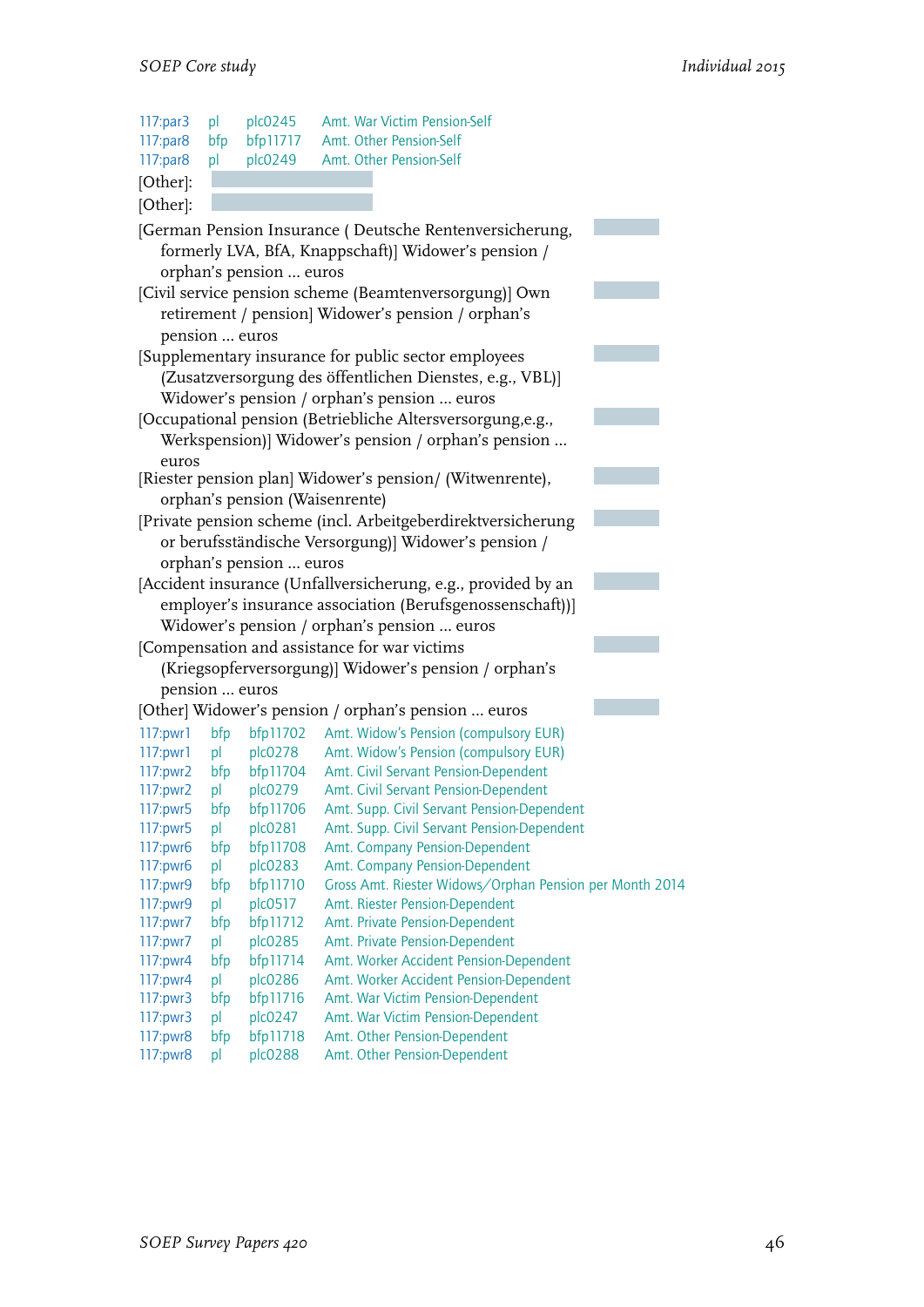118 **And now think back on the entire last year, that is, 2014. We have provided a kind of calendar below. Listed on the left are various employment characteristics that may have applied to you last year. Please go through the various months and check all the months in which you were employed, unemployed, etc. I was...**

*Please mark at least one box for each month! For unemployment: Even if you were unemployed for less than one month, please mark the box "unemployed" for that month.*

| employed full-time (including full-time ABM / SAM job |     |                                             |                                                                   |                |                 |
|-------------------------------------------------------|-----|---------------------------------------------|-------------------------------------------------------------------|----------------|-----------------|
| creation measures)                                    |     |                                             |                                                                   |                |                 |
|                                                       |     | employed doing short-time work (Kurzarbeit) |                                                                   |                |                 |
| employed part-time                                    |     |                                             |                                                                   |                |                 |
| working at a Mini-Job (up to 450€)                    |     |                                             |                                                                   |                |                 |
|                                                       |     |                                             | in first-time in-service training (betriebliche Erstausbildung) / |                |                 |
|                                                       |     | apprenticeship (Lehre)                      |                                                                   |                |                 |
|                                                       |     |                                             | in further training (Fortbildung) / retraining (Umschulung),      |                |                 |
|                                                       |     |                                             | further occupational training (berufliche Weiterbildung)          |                |                 |
| registered unemployed                                 |     |                                             |                                                                   |                |                 |
|                                                       |     |                                             | in retirement / early retirement (Vorruhestand)                   |                |                 |
|                                                       |     |                                             | on maternity leave (Mutterschutz) / childcare leave               |                |                 |
|                                                       |     |                                             | (Erziehungsurlaub) / parental leave (Elternzeit)                  |                |                 |
|                                                       |     |                                             | attending school / university / or vocational school              |                |                 |
| (Fachschule)                                          |     |                                             |                                                                   |                |                 |
| 118:pkal01                                            | bfp | bfp11801                                    | Employed Full-Time Jan-Dec Prev. Yr                               |                |                 |
| 118:pkal02                                            | bfp | bfp11802                                    | Employed Part-Time Jan-Dec Prev. Yr                               |                |                 |
| 118:pkal12                                            | bfp | bfp11803                                    | Mini-Job Jan-Dec Prev. Yr                                         |                |                 |
| 118:pkal03                                            | bfp | bfp11804                                    | Education, Training Jan-Dec Prev. Yr                              |                |                 |
| 118:pkal04                                            | bfp | bfp11805                                    | Further Education, Jan-Dec Prev. Yr                               |                |                 |
| 118:pkal05                                            | bfp | bfp11806                                    | Registered Unemployed Jan-Dec Prev. Yr                            |                |                 |
| 118:pkal06                                            | bfp | bfp11807                                    | Retired Jan-Dec Prev. Yr                                          |                |                 |
| 118: pkal07                                           | bfp | bfp11808                                    | Maternity Leave Jan-Dec Prev. Yr                                  |                |                 |
| 118:pkal08                                            | bfp | bfp11809                                    | In School, College Jan-Dec Prev. Yr                               |                |                 |
|                                                       |     |                                             | voluntary or compulsory military service / reserve dutytraining   | $\mathbf{1}$   |                 |
| voluntary social / ecological year                    |     |                                             |                                                                   | $\overline{3}$ |                 |
| federal volunteer service                             |     |                                             |                                                                   | $\overline{4}$ |                 |
| 118:pkal09a                                           | bfp | bfp11810                                    | Military, Community Srvce, Voluntary Social                       |                |                 |
| 118:pkal09a                                           | pl  | plb0026                                     | Military, Community Srvce, Voluntary Social                       |                |                 |
|                                                       |     |                                             | voluntary or compulsory military service (Wehrdienst) /           |                |                 |
|                                                       |     |                                             | reserve dutytraining (Wehrübung) / Community service              |                |                 |
|                                                       |     |                                             | (Zivildienst) / voluntary social / ecological year (freiwilliges  |                |                 |
|                                                       |     |                                             | soziales / ökologisches Jahr) / federal volunteer service         |                |                 |
|                                                       |     | (Bundesfreiwilligendienst)                  |                                                                   |                |                 |
| Homemaker                                             |     |                                             |                                                                   |                |                 |
| Other                                                 |     |                                             |                                                                   |                |                 |
| Other:                                                |     |                                             |                                                                   |                |                 |
| 118:pkal09                                            | bfp | bfp11811                                    | Military, Comm Srvce Jan-Dec Prv. Yr                              |                | 118:pkal09a=1:4 |
| 118:pkal10                                            | bfp | bfp11812                                    | Housewife, Househusband Jan-Dec Prev. Yr                          |                |                 |
| 118:pkal11                                            | bfp | bfp11813                                    | Other Jan-Dec Prev. Yr                                            |                |                 |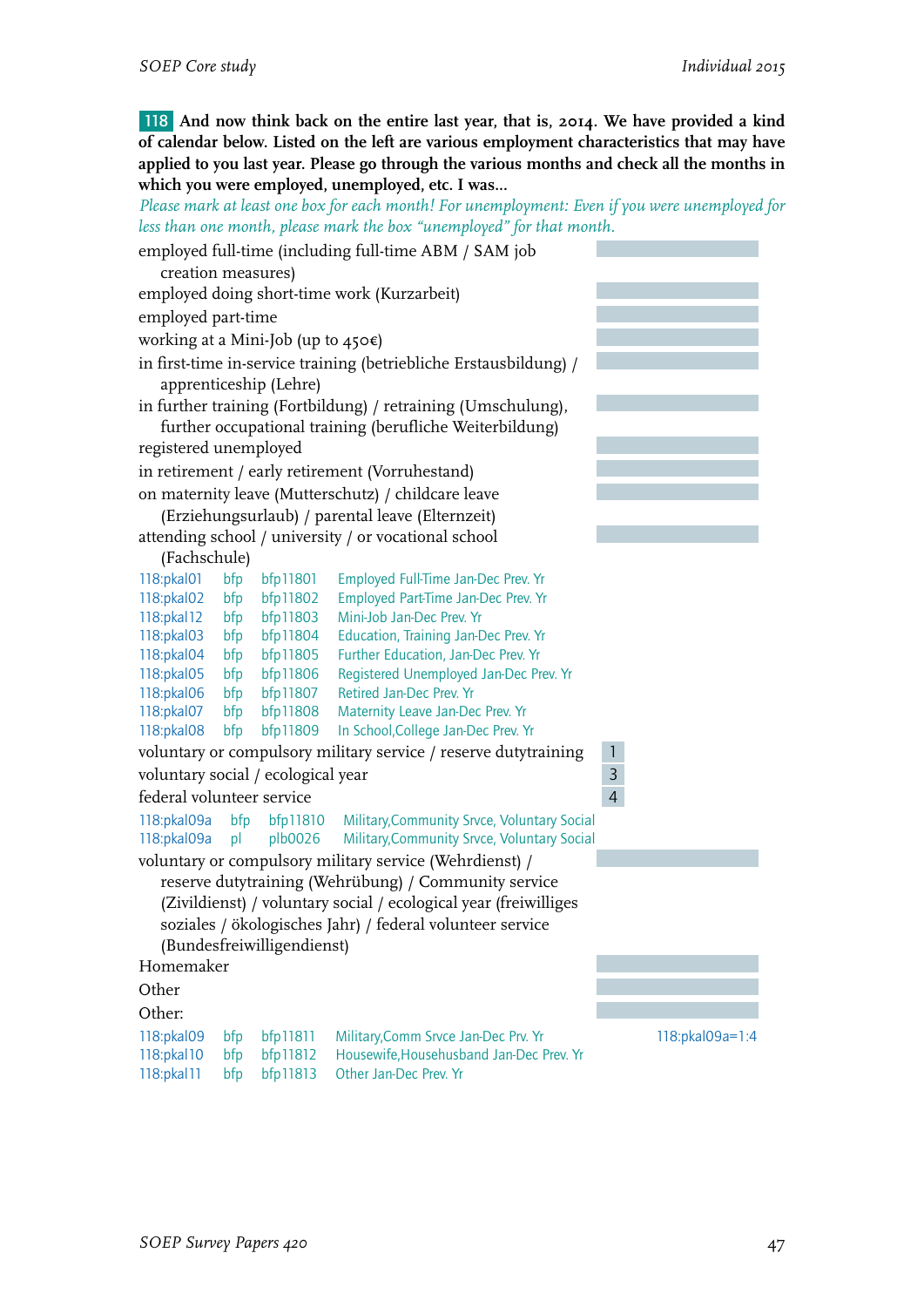#### 119 **Now please think back on the last year and specifically on October 2014. Were you employed in October 2014?**

| $\mathbf{1}$<br>Yes            |           |                     |                                                                                         |         |
|--------------------------------|-----------|---------------------|-----------------------------------------------------------------------------------------|---------|
| $\overline{2}$<br>No           |           |                     |                                                                                         |         |
| 119;perwyj10                   | bfp       | bf119               | Employed 10/14                                                                          | 2 @ 127 |
| 119;perwvj10                   | pl        | plb0574             | Employed 10/14                                                                          | 2 @ 127 |
| 119; perwyj 10=1               |           |                     |                                                                                         |         |
|                                |           |                     | 120 Were you entitled to paid breaks in October 2014?                                   |         |
| $\mathbf{1}$<br>Yes            |           |                     |                                                                                         |         |
| $\overline{2}$<br>No           |           |                     |                                                                                         |         |
| 120; pvjpaus                   | bfp       | bf 120              | Entitled to Paid Breaks 10/14                                                           | 2 @ 123 |
| 120; pvjpaus                   | pl        | plb0575             | Entitled to Paid Breaks 10/14                                                           | 2 @ 123 |
|                                |           |                     |                                                                                         |         |
| 120;pvjpaus=1                  |           |                     |                                                                                         |         |
|                                |           |                     | 121 How many minutes of paid breaks were you entitled to per working day in October     |         |
| $20I4$ ?                       |           |                     |                                                                                         |         |
| minutes                        |           |                     |                                                                                         |         |
| 121: pvjpaus 1                 | bfp       | bf121               | Minutes Paid Breaks per Day 10/2014                                                     |         |
| 121: pvjpaus 1                 | p         | plb0576             | Minutes Paid Breaks per Day 10/2014                                                     |         |
|                                |           |                     | 122 How many minutes of that did you actually use in October 2014?                      |         |
| minutes                        |           |                     |                                                                                         |         |
|                                |           |                     |                                                                                         |         |
| 122: pvjpaus 2<br>122:pvjpaus2 | bfp<br>pl | bfp12201<br>plb0577 | Usage Minutes Paid Breaks 10/14<br>Usage Minutes Paid Breaks 10/14                      |         |
| Did not take any paid breaks   |           |                     | $\mathbf{1}$                                                                            |         |
|                                |           |                     |                                                                                         |         |
| 122:pvjpaus3                   | bfp       | bfp12202            | None                                                                                    |         |
| 122: pvjpaus 3                 | pl        | plb0578             | Did Not Take Paid Breaks                                                                |         |
|                                |           |                     |                                                                                         |         |
|                                |           |                     | 123 What number of weekly working hours, not including overtime, was stipulated in your |         |
| contract in October 2014?      |           |                     |                                                                                         |         |
| hours per week                 |           |                     |                                                                                         |         |
| 123:pvjpaz08                   | bfp       | bfp12301            | Working Hours per Week in Contract 10/14                                                |         |
| 123:pvjpaz08                   | pl        | plb0579             | Contracted Weekly working Hours 10/14                                                   |         |
| No set hours                   | 1         |                     |                                                                                         |         |

|                          |  | 123:pvjpaz09 bfp bfp12302 Flexible Hours Of Work Per Week |
|--------------------------|--|-----------------------------------------------------------|
| 123: pvjpaz09 pl plb0580 |  | Flexible Hours Of Work Per Week                           |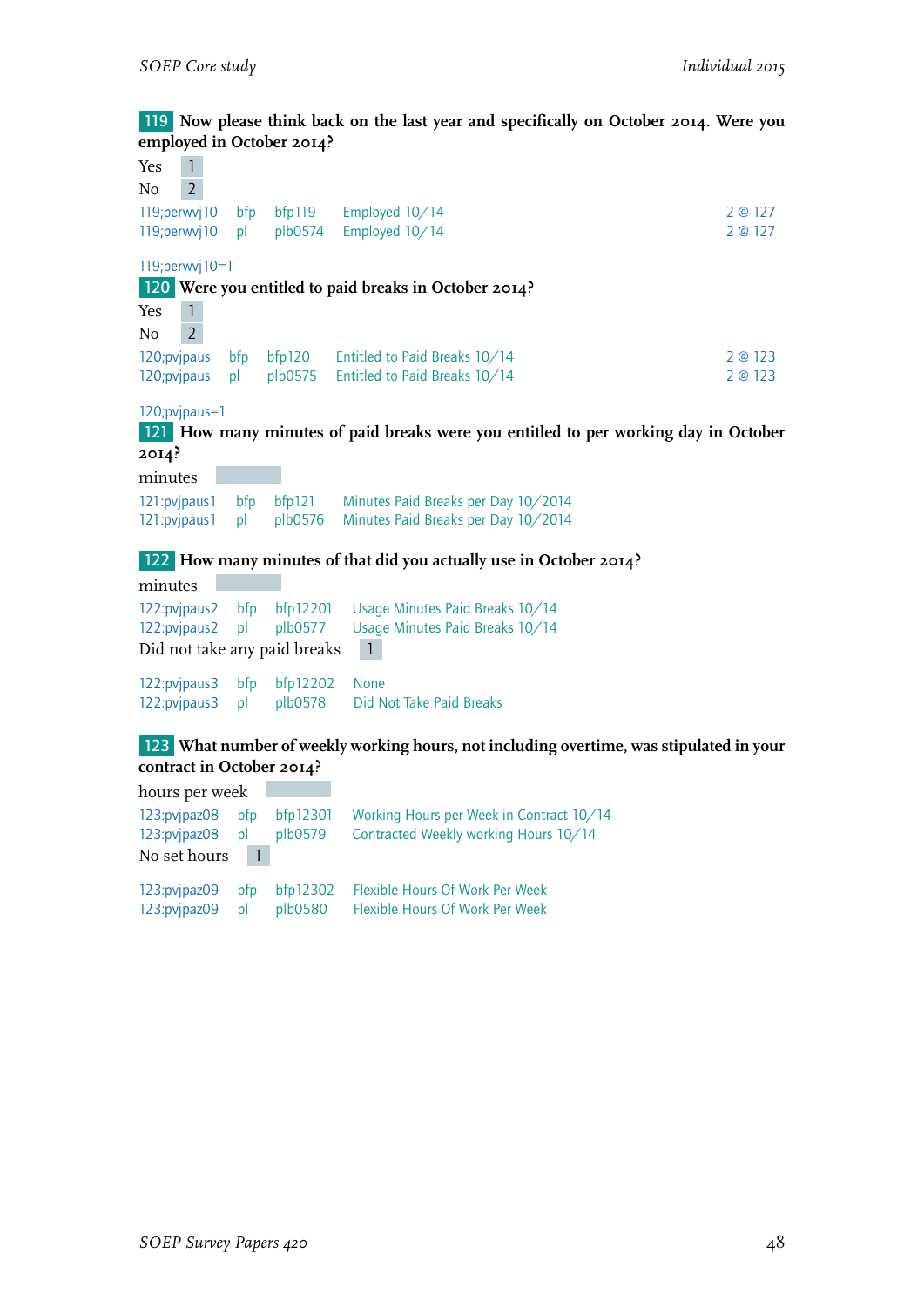124 **How many hours per week did you actually work, including any overtime, in October 2014?**

hours per week 124:pvjpaz10 bfp bfp124 Actual Working Hours incl. Overtime 10/14 124:pvjpaz10 pl plb0581 Actual Working Hours incl. Overtime 10/14

125 **Did you receive financial compensation for overtime in October 2014? If so, for how many hours of overtime?**

Yes 1  $No$  2 125;pvjustd1 bfp bfp12501 Financial Compensation Overtime 10/14 125;pvjustd1 pl plb0582 Financial Compensation Overtime 10/14 Please state the number: … hours 125:pvjustd2 bfp bfp12502 Hours Compensated 10/14 125;pvjustd1=1 125:pvjustd2 pl plb0583 Hours Compensated 125;pvjustd1=1

#### 126 **How much did you earn from your work in October 2014?**

*If you received extra income such as vacation pay or back pay in October 2014, please do not include this. Please do include overtime pay. If you are self-employed: Please estimate your monthly income from October 2014 before and after taxes.*

Please state both: <U+F06C> gross income, which means income before deduction of taxes and social security <U+F06C> net income, which means income after deduction of taxes, social security, and unemployment and health insurance.

In October 2014, I earned:

| bfp12601<br>plb0584<br>bfp12602 | Gross Income 10/14<br>Gross Income 10/14<br>Net Income 10/14 |
|---------------------------------|--------------------------------------------------------------|
|                                 | Net Income 10/14                                             |
|                                 | plb0585                                                      |

#### intro127 **Health and Illness**

#### 127 **How would you describe your current health?**

| Very good                |           |               |                  |                                                |
|--------------------------|-----------|---------------|------------------|------------------------------------------------|
| Good                     |           | $\mathcal{P}$ |                  |                                                |
| Satisfactory             |           | 3             |                  |                                                |
| Poor                     |           |               |                  |                                                |
| Bad                      |           | 5             |                  |                                                |
| 127;pges01<br>127;pges01 | bfp<br>bl |               | bf127<br>ple0008 | <b>Current Health</b><br><b>Current Health</b> |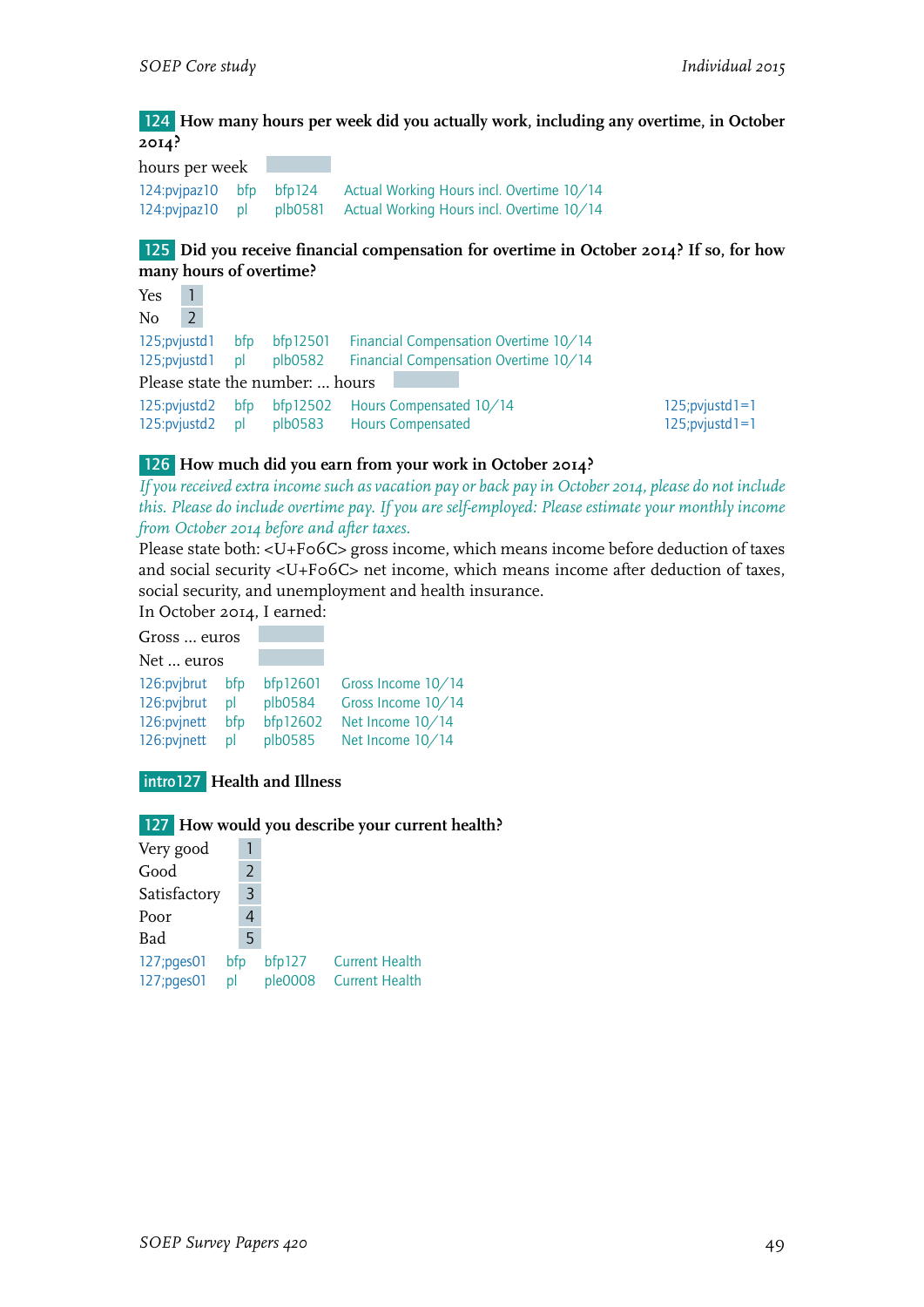#### 128 **How many hours do you sleep on average on a normal day during the working week? How many hours on a normal weekend day?**

*Please give only whole hours. Use zero if the activity does not apply!*

Normal working day … hours

Normal weekend day ... hours

| 128:pschl1        |              | bfp $bfp}$ bfp 12801      | Hours of Sleep, Working Week   |
|-------------------|--------------|---------------------------|--------------------------------|
| $128$ : pschl $1$ | $\mathsf{D}$ | pli0059                   | hours of sleep, normal workday |
| $128$ : pschl $2$ | bfp          | bfp12802                  | Hours Of Sleep, Weekend        |
| 128:pschl2        | bl           | $p$ <sub>l</sub> i $0060$ | hours of sleep, weekend        |

#### 129 **Has a doctor ever diagnosed you to have one or more of the following illnesses?**

| Sleep disorder                                          |  |
|---------------------------------------------------------|--|
| <b>Diabetes</b>                                         |  |
| Asthma                                                  |  |
| Cardiac disease(also cardiac insufficiency, weak heart) |  |
| Cancer                                                  |  |
| Stroke                                                  |  |
| Migraine                                                |  |
| High blood pressure                                     |  |
| Depression                                              |  |
| Dementia                                                |  |
| Joint diseases (including arthritis, rheumatism)        |  |
| Chronic back trouble                                    |  |
| Other illness                                           |  |

| 129: pkr 23     | bfp | bfp12901 | <b>Sleep Disturbances</b>                    |
|-----------------|-----|----------|----------------------------------------------|
| 129:pkr23       | p   | ple0011  | <b>Sleep Disturbances</b>                    |
| 129:pkr7        | bfp | bfp12902 | <b>Diabetes</b>                              |
| 129:pkr7        | p   | ple0012  | <b>Diabetes</b>                              |
| 129:pkr8        | bfp | bfp12903 | asthma                                       |
| 129:pkr8        | p   | ple0013  | asthma                                       |
| 129:pkr9        | bfp | bfp12904 | Cardiopathy                                  |
| 129:pkr9        | pl  | ple0014  | Cardiopathy                                  |
| 129:pkr10       | bfp | bfp12905 | Cancer                                       |
| 129:pkr10       | pl  | ple0015  | Cancer                                       |
| 129:pkr11       | bfp | bfp12906 | <b>Apoplectic Stroke</b>                     |
| 129:pkr11       | pl  | ple0016  | <b>Apoplectic Stroke</b>                     |
| 129:pkr12       | bfp | bfp12907 | Migraine                                     |
| 129:pkr12       | pl  | ple0017  | Megrim                                       |
| 129:pkr13       | bfp | bfp12908 | <b>High Blood Presure</b>                    |
| 129:pkr13       | pl  | ple0018  | <b>High Blood Presure</b>                    |
| 129:pkr14       | bfp | bfp12909 | Depressive Psychosis                         |
| 129:pkr14       | pl  | ple0019  | Depressive Psychosis                         |
| 129:pkr15       | bfp | bfp12910 | Dementia                                     |
| 129:pkr15       | pl  | ple0020  | Dementia                                     |
| 129:pkr24       | bfp | bfp12911 | Joint Diseases (Rheumatism, Arthritis)       |
| 129:pkr24       | pl  | ple0021  | Joint Disorder (also: Arthrosis, Rheumatism) |
| 129:pkr25       | bfp | bfp12912 | <b>Chronic Back Complaints</b>               |
| 129:pkr25       | pl  | ple0022  | <b>Chronic Back Complaints</b>               |
| 129:pkr16       | bfp | bfp12913 | <b>Other Illness</b>                         |
| 129:pkr16       | pl  | ple0023  | <b>Other Illness</b>                         |
| [Other illness] |     |          |                                              |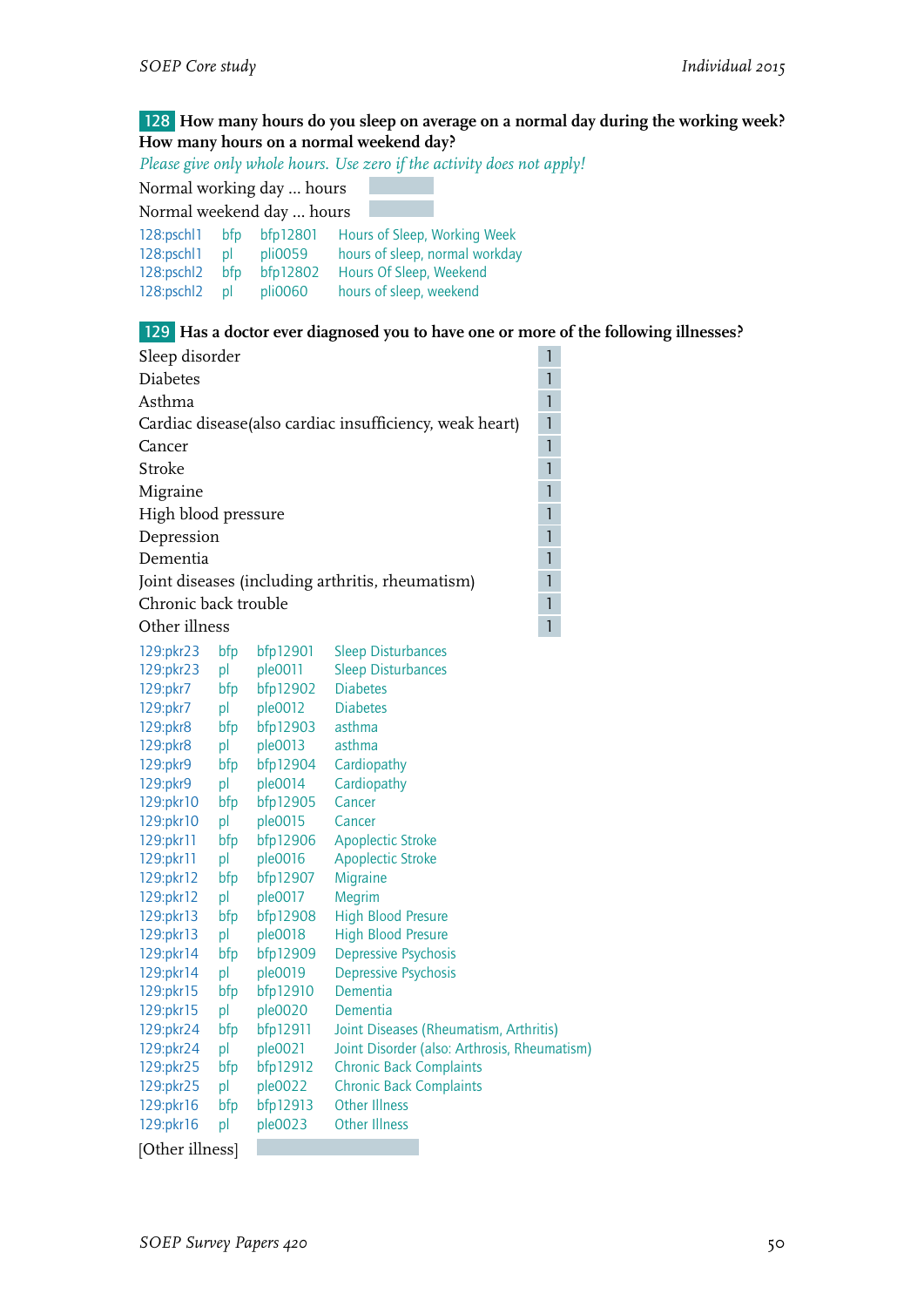No illness diagnosed 1

129:pkrno bfp bfp12914 No Illness<br>129:pkrno pl ple0024 No Illness 129:pkrno pl

130 **Do you have a health problem that limits you in normal everyday life?**

| Yes, severely         |                |              |                |                                                              |                         |
|-----------------------|----------------|--------------|----------------|--------------------------------------------------------------|-------------------------|
| Yes, somewhat         |                |              | $\overline{2}$ |                                                              |                         |
| No, not at all        |                |              | 3              |                                                              |                         |
| $130$ ; pges $14$ bfp |                |              | bfp13001       | Limits Everyday Life                                         |                         |
| $130$ ; pges $14$ pl  |                |              |                | ple0009 Limitations In Daily Life Because Of Health Problems |                         |
|                       |                |              |                | Have you had this health problem for more than half a year?  |                         |
| Yes                   | $\mathbf{1}$   |              |                |                                                              |                         |
| No                    | $\overline{2}$ |              |                |                                                              |                         |
| 130: pages15          |                | bfp          | bf13002        | Health Problems Mote Tham 6 Months                           | 130; pges $14=1$   2    |
| 130:pqes15            |                | $\mathsf{D}$ | ple0162        | Health Problems for more than 6 Months                       | $130$ ; pges $14=1$   2 |

**131 Have you been officially assessed as being severely disabled (Schwerbehindert) or partially incapable of work (Erwerbsgemindert) for medical reasons?**

Yes 1  $No$  2 131;pbeh1 bfp bfp13101 Severely Disabled 131;pbeh1 pl ple0040 Legally Handicapped, Reduced Employment What is the degree of your reduced capability to work (Erwerbsminderung) or disabilty (Schwerbehinderung)? 131:pbeh2 bfp bfp13102 Legally Handicapped, Reduced Employment 131;pbeh1=1 131:pbeh2 pl ple0041 Legally Handicapped, Reduced Employment 131;pbeh1=1 What type of disability do you have? 132 **Are you receiving a pension for partial or full reduction in earning capacity?** Yes 1 No 2 132;prerwm bfp bfp132 Age / Reduced Earning Capacity 132;prerwm pl plc0446 Degree Of Disability 133 **Have you gone to a doctor in the last three months? If so, please state how many times.** Number of visits to a doctor in the last three months

133:pdr1 bfp bfp13301 Number Of Visits To Doctor (last three months) 133:pdr1 pl ple0072 Number Of Doctor Visits Last Three Mths. Have not gone to the doctor in the last three months 1

133:pdr2 bfp bfp13302 No Visits To Doctor (last three months) 133:pdr2 pl ple0073 No Doctor Visit Last Three Mths.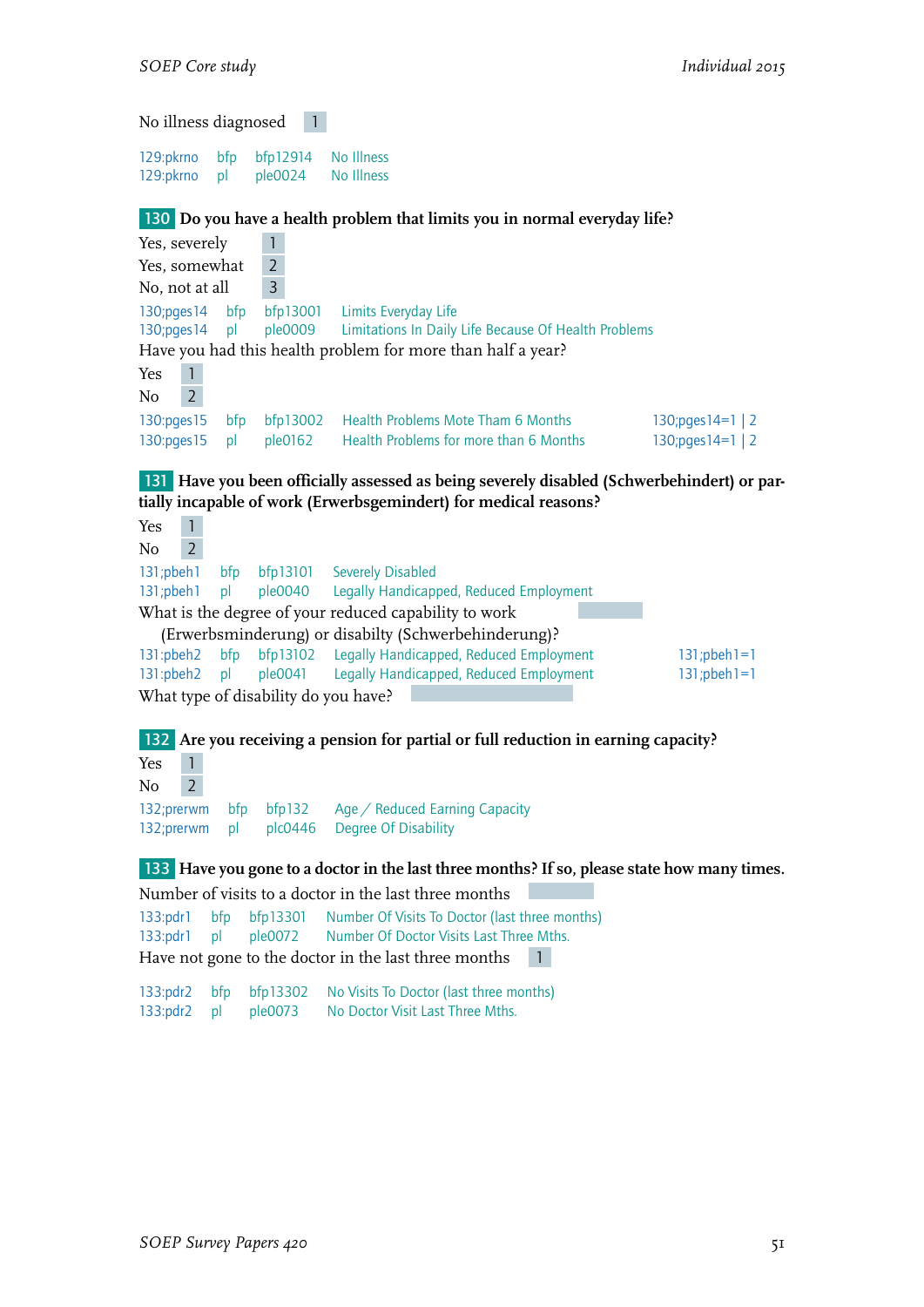#### 134 **What about hospital stays in the last year — were you admitted to a hospital for at least one night in 2014?**

| Yes                  | $\mathbf{1}$<br>2 <sup>1</sup> |               |                     |                                                                                                       |         |
|----------------------|--------------------------------|---------------|---------------------|-------------------------------------------------------------------------------------------------------|---------|
| No<br>$134$ ;p $kr1$ |                                | bfp           | bf 134              | hospital stay oner or more nights Prev. Yr.                                                           | 2 @ 136 |
| $134$ ; p $kr1$      |                                | pl            | ple0053             | Hospital Stay Prev. Year                                                                              | 2 @ 136 |
| $134$ ; pkr $1 = 1$  |                                |               |                     |                                                                                                       |         |
|                      |                                |               |                     | 135 How many nights total did you spend in the hospital last year, i.e. 2014?                         |         |
| Nights               |                                |               |                     |                                                                                                       |         |
| 135:pkr2             |                                | bfp           | bfp13501            | number of nights in hospital Prev. Yr.                                                                |         |
| 135:pkr2             |                                | p             | ple0056             | Nights Of Hospital Stay Prev. Year                                                                    |         |
|                      |                                |               |                     | And how often did you have to go to the hospital in the year 2014?                                    |         |
| times                |                                |               |                     |                                                                                                       |         |
| 135:pkr3<br>135:pkr3 |                                | bfp           | bfp13502<br>ple0055 | Hospital Stay Total Prev. Yr.<br>Number Of Hospital Stays Prev. Year                                  |         |
|                      |                                | pl            |                     |                                                                                                       |         |
|                      |                                |               |                     | 136 Were you on sick leave from work for more than 6 weeks at one time last year?                     |         |
| Yes, once            |                                |               |                     | 1                                                                                                     |         |
| Yes, several times   |                                |               |                     | $\overline{2}$                                                                                        |         |
| N <sub>0</sub>       |                                |               |                     | $\overline{3}$                                                                                        |         |
|                      |                                |               |                     | $\overline{4}$<br>Does not apply, I was not employed in 2011                                          |         |
| 136; pkr4            |                                | bfp           | bf136               | Out Sick More Than Six Wks.                                                                           | 4 @ 139 |
| 136; pkr4            |                                | <sub>pl</sub> |                     | plb0024 Out Sick More Than Six Wks. Prev. Year                                                        | 4 @ 139 |
| 136;pkr4=1:3         |                                |               |                     |                                                                                                       |         |
|                      |                                |               |                     | 137 How many days were you unable to work in 2014 due to illness?                                     |         |
|                      |                                |               |                     | Please state the total number of days, not just the number of days for which you had an official note |         |
| from your doctor.    |                                |               |                     |                                                                                                       |         |

None 1

137:pkr5 bfp bfp13701 Days Off Work Sick Prev. Yr.<br>137:pkr5 pl ple0044 No Days Off Work Sick Prev. No Days Off Work Sick Prev. Year A total of … days 137:pkr6 bfp bfp13702 Number Of Days Off Work Sick<br>137:pkr6 pl ple0046 Number Of Days Off Work Sick Number Of Days Off Work Sick Prev. Year

#### 138 **Leaving aside sick leave and vacation: Was there any other point in 2014 when you did not work for other, personal reasons?**

*Possible reasons may include, for example, caring for a sick child, business with the authorities that could not be postponed, or important family events.*

| Yes, because of a sick child        |     |          |                          |                                    |
|-------------------------------------|-----|----------|--------------------------|------------------------------------|
| Yes, because of care for a relative |     |          |                          |                                    |
| Yes, for other reasons              |     |          |                          |                                    |
| No                                  |     |          |                          |                                    |
| 138:pkr18                           | bfp | bfp13801 |                          | no days off work child sick        |
| 138:pkr18                           | pl  | ple0048  |                          | no days off work child sick        |
| 138:pkr26                           | bfp | bfp13803 | Yes, Care for Relatives  |                                    |
| 138:pkr26                           | pl  | ple0174  | <b>Care For Relative</b> |                                    |
| 138:pkr20                           | bfp | bfp13805 |                          | days off work due to other reasons |
| 138:pkr20                           | рI  | ple0050  |                          | days off work due to other reasons |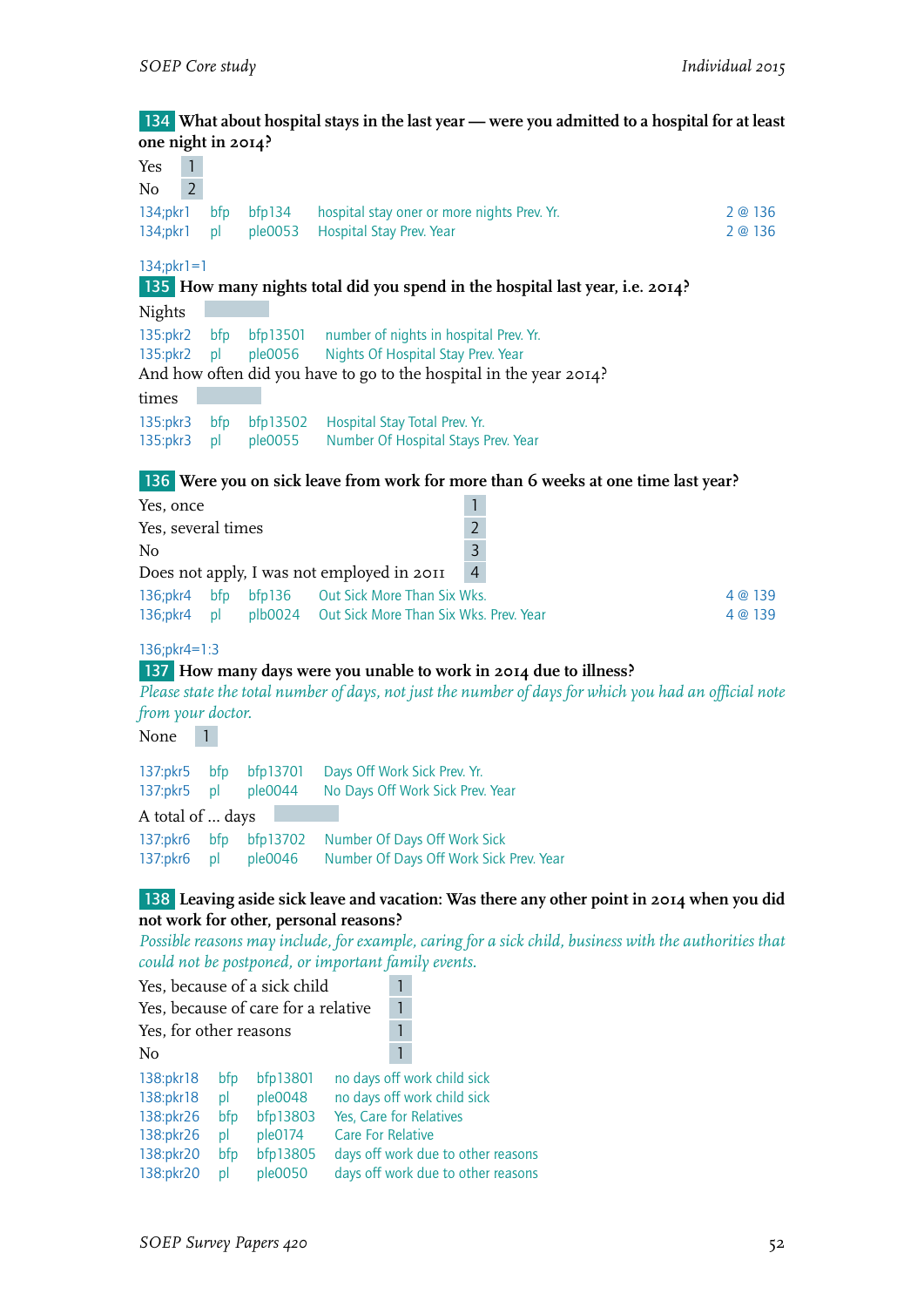| 138: pkr22                                                                 |                | bfp                                 | bfp13807                                                          | no days absent because of personal reasons                                                                                                                                                                                           |
|----------------------------------------------------------------------------|----------------|-------------------------------------|-------------------------------------------------------------------|--------------------------------------------------------------------------------------------------------------------------------------------------------------------------------------------------------------------------------------|
| 138:pkr22 pl                                                               |                |                                     | ple0052                                                           | no days absent because of personal reasons                                                                                                                                                                                           |
|                                                                            |                |                                     |                                                                   | [Yes, because of a sick child]:  days                                                                                                                                                                                                |
|                                                                            |                |                                     | [Care for relative]  days                                         |                                                                                                                                                                                                                                      |
|                                                                            |                |                                     | [Yes, for other reasons]:  days                                   |                                                                                                                                                                                                                                      |
| 138:pkr19<br>138:pkr19<br>138:pkr27<br>138:pkr27<br>138:pkr21<br>138:pkr21 |                | bfp<br>pl<br>bfp<br>pl<br>bfp<br>рI | bfp13802<br>ple0049<br>bfp13804<br>ple0175<br>bfp13806<br>ple0051 | number of days off work child sick<br>number of days off work child sick<br>Numbers of Days Off work Care<br>Care For Relative, Days<br>number of days off work due to other reasons<br>number of days off work due to other reasons |
| 139                                                                        |                |                                     |                                                                   | Have you changed health insurance providers since December 31, 2010?                                                                                                                                                                 |
| Yes                                                                        | 1              |                                     |                                                                   |                                                                                                                                                                                                                                      |
| No                                                                         | $\overline{2}$ |                                     |                                                                   |                                                                                                                                                                                                                                      |
| 139;pkkw                                                                   |                | bfp                                 | bf139                                                             | Changed Health Insurance Provider Prev. Yr.                                                                                                                                                                                          |
| 139;pkkw                                                                   |                | pl                                  | ple0160                                                           | Changed Health Insurance Provider In 2004                                                                                                                                                                                            |

#### 140 **What kind of health insurance do you have: statutory health insurance or are you exclusively privately insured?**

*Please also answer this question if you do not pay for the insurance yourself, but are covered by another family member. Statutory health insurance providers are listed in Question 141.*

Statutory health insurance 1

| Private insurance only |  |  | $\overline{2}$                                 |       |
|------------------------|--|--|------------------------------------------------|-------|
|                        |  |  | 140; pkv01 bfp bfp140 Type Of Health Insurance | 2@143 |
|                        |  |  | 140; pkv01 pl ple0097 Type Of Health Insurance | 2@143 |

140;pkv01=1

141 **Which of the following is your health insurance provider?**

| <b>AOK</b>                                                                                       |                                   |  |  |                |  |  |  |
|--------------------------------------------------------------------------------------------------|-----------------------------------|--|--|----------------|--|--|--|
| Barmer / GEK                                                                                     |                                   |  |  | $\overline{2}$ |  |  |  |
| DAK-Gesundheit                                                                                   |                                   |  |  | 3              |  |  |  |
| TK                                                                                               |                                   |  |  | 4              |  |  |  |
| IKK / BIG                                                                                        |                                   |  |  | 5              |  |  |  |
| KKH / Allianz                                                                                    |                                   |  |  | 6              |  |  |  |
| Knappschaft                                                                                      |                                   |  |  | 8              |  |  |  |
| <b>LKK</b>                                                                                       |                                   |  |  | 9              |  |  |  |
| Other company health insurance                                                                   |                                   |  |  | 10             |  |  |  |
| Other                                                                                            |                                   |  |  | 11             |  |  |  |
| 141;pkv02 bfp bfp141 Health Insurance Provider<br>141;pkv02 pl ple0104 Health Insurance Provider |                                   |  |  |                |  |  |  |
|                                                                                                  | [Other company health insurance]: |  |  |                |  |  |  |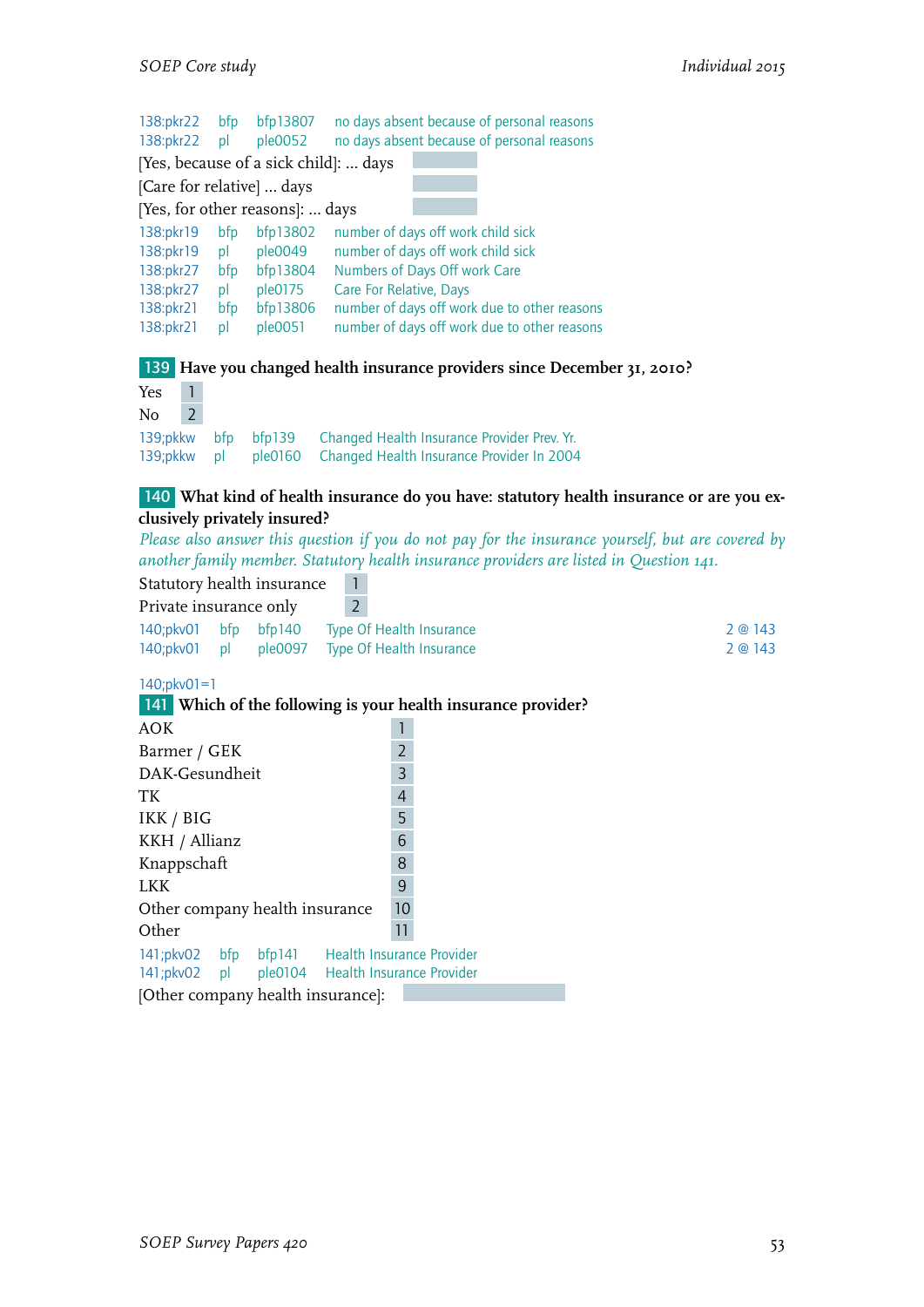#### 142 **Are you personally in this health insurance ...**

| a compulsory, paying member                                                        |                |  |
|------------------------------------------------------------------------------------|----------------|--|
| a voluntary, paying member                                                         |                |  |
| covered by a family member's insurance                                             |                |  |
| insured as a retiree / student / unemployed or as someone who is in voluntary      | $\overline{4}$ |  |
| military service / voluntary social or ecological year / federal volunteer service |                |  |

142;pkv03 bfp bfp142 Insurance Status 142;pkv03 pl ple0099 Insurance Status

#### 143 **Generally speaking, how interested are you in politics?**

| Very interested                                                       |  |                |   |                |                                                      |
|-----------------------------------------------------------------------|--|----------------|---|----------------|------------------------------------------------------|
| Moderately interested                                                 |  | $\overline{2}$ |   |                |                                                      |
| Not so interested                                                     |  |                | 3 |                |                                                      |
| Completely disinterested                                              |  |                |   | $\overline{4}$ |                                                      |
| $143$ ; ppol $1$<br>bf143<br>bfp<br>$143$ ; ppol $1$<br>plh0007<br>nl |  |                |   |                | <b>Political Interests</b><br>Interesse fuer Politik |

#### 144 **Many people in Germany lean towards one party in the long term, even if they occasionally vote for another party. Do you lean towards a particular party?**

| Yes<br>1                        |           |                     |                                                                                                                    |         |
|---------------------------------|-----------|---------------------|--------------------------------------------------------------------------------------------------------------------|---------|
| $\overline{2}$<br>No            |           |                     |                                                                                                                    |         |
| 144;ppol2                       | bfp       | bf144               | <b>Supports Political Party</b>                                                                                    | 2 @ 146 |
| 144;ppol2                       | pl        | plh0011             | <b>Supports Political Party</b>                                                                                    | 2 @ 146 |
|                                 |           |                     |                                                                                                                    |         |
| $144$ ;ppol2=1                  |           |                     |                                                                                                                    |         |
|                                 |           |                     | 145 Which party do you lean toward?                                                                                |         |
| <b>SPD</b>                      |           |                     | $\mathbf{1}$                                                                                                       |         |
| CDU                             |           |                     | $\overline{2}$                                                                                                     |         |
| <b>CSU</b>                      |           |                     | $\overline{3}$                                                                                                     |         |
| <b>FDP</b>                      |           |                     | $\overline{4}$                                                                                                     |         |
| Bündnis 90 / Die Grünen         |           |                     | 5                                                                                                                  |         |
| Die Linke                       |           |                     | 6                                                                                                                  |         |
| Piratenpartei                   |           |                     | 26                                                                                                                 |         |
| AfD                             |           |                     | 27                                                                                                                 |         |
| NPD / Republikaner / Die Rechte |           |                     | $\overline{7}$                                                                                                     |         |
| Andere                          |           |                     | 8                                                                                                                  |         |
| 145;ppol3                       | bfp       | bfp14501            | <b>Political Party Supported</b>                                                                                   |         |
| 145;ppol3                       | pl        | plh0012             | <b>Political Party Supported</b>                                                                                   |         |
| [Other]:                        |           |                     |                                                                                                                    |         |
| And to what extent?             |           |                     |                                                                                                                    |         |
| An extreme amount               |           | 1                   |                                                                                                                    |         |
| quiet strong                    |           | $\overline{2}$      |                                                                                                                    |         |
| moderate                        |           | 3                   |                                                                                                                    |         |
| quiet weak                      |           | $\overline{4}$      |                                                                                                                    |         |
| very weak                       |           | 5                   |                                                                                                                    |         |
|                                 |           |                     |                                                                                                                    |         |
| 145:ppol4<br>145:ppol4          | bfp<br>pl | bfp14502<br>plh0013 | Amount of Support for Political Party<br>145;ppol3=1:26<br>Amount Of Support For Political Party<br>145;ppol3=1:26 |         |
|                                 |           |                     |                                                                                                                    |         |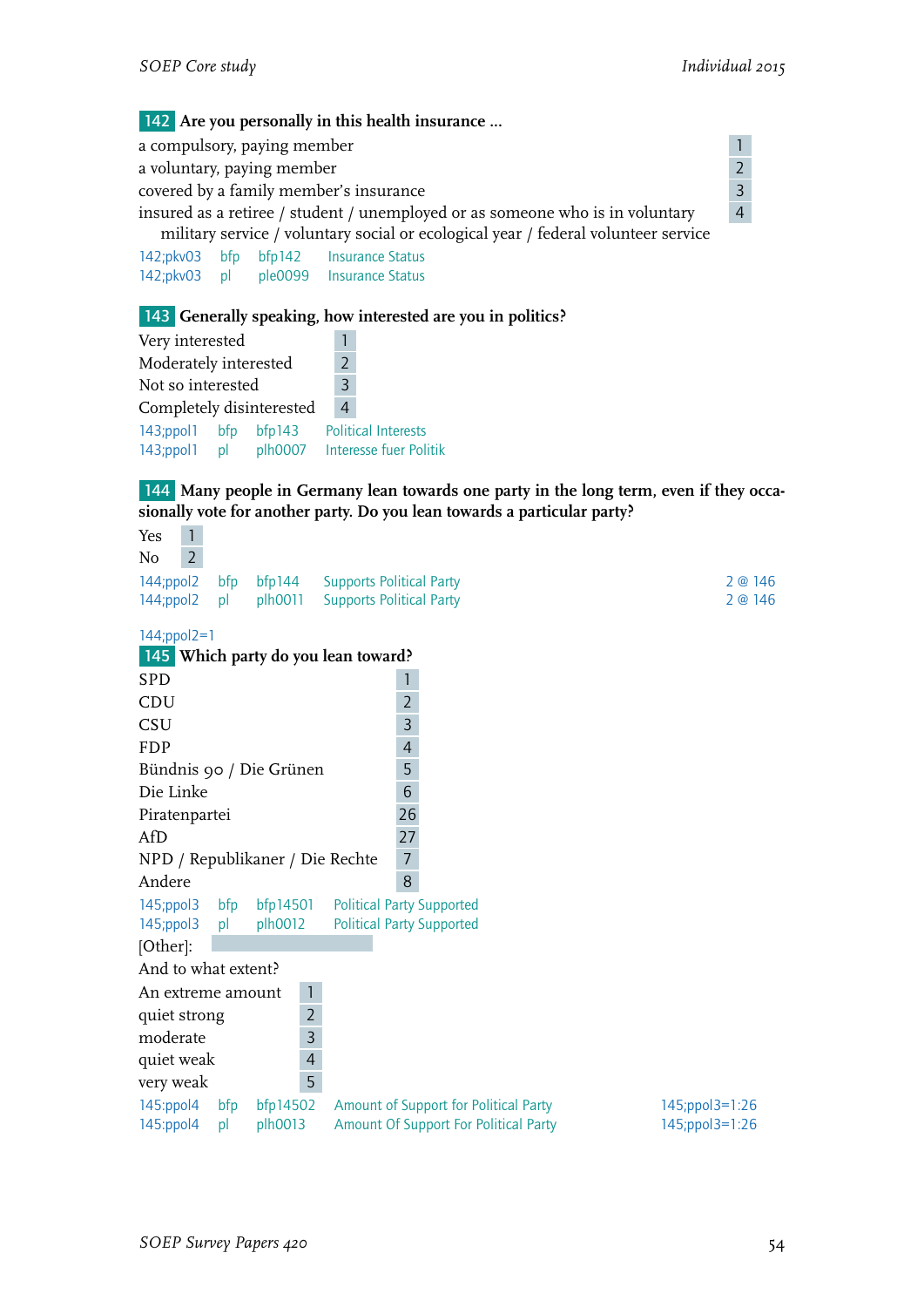| 146 How concerned are you about the following issues? |                                                      |                |                                           |                |  |  |
|-------------------------------------------------------|------------------------------------------------------|----------------|-------------------------------------------|----------------|--|--|
|                                                       |                                                      | Very concerned | Somewhat concerned Not concerned at all   |                |  |  |
| The economy in general                                |                                                      |                | $\overline{2}$                            | 3              |  |  |
| Your own economic                                     |                                                      | $\mathbf{1}$   | $\overline{2}$                            | $\overline{3}$ |  |  |
| situation                                             |                                                      |                |                                           |                |  |  |
| Your own provision for                                |                                                      | $\mathbf{1}$   | $2^{\circ}$                               | $\overline{3}$ |  |  |
| old age                                               |                                                      |                |                                           |                |  |  |
| Your health                                           |                                                      | 1              | $\overline{2}$                            | 3              |  |  |
| Environmental                                         |                                                      | $\overline{1}$ | $\overline{2}$                            | $\overline{3}$ |  |  |
| protection                                            |                                                      |                |                                           |                |  |  |
| The impacts of climate                                |                                                      | $\mathbf{1}$   | $2^{\circ}$                               | 3              |  |  |
| change                                                |                                                      |                |                                           |                |  |  |
| Maintaining peace                                     |                                                      | 1              | $\overline{2}$                            | 3              |  |  |
| Crime in Germany                                      |                                                      | $\mathbf{1}$   | $\overline{2}$                            | 3              |  |  |
| Social cohesion in                                    |                                                      | $\mathbf{1}$   | $\overline{2}$                            | 3              |  |  |
| society                                               |                                                      |                |                                           |                |  |  |
| Immigration to                                        |                                                      | $\mathbf{1}$   | $2^{\circ}$                               | $\mathsf{3}$   |  |  |
| Germany                                               |                                                      |                |                                           |                |  |  |
| Hostility towards                                     |                                                      | $\mathbf{1}$   | $2^{\circ}$                               | $\overline{3}$ |  |  |
| foreigners or                                         |                                                      |                |                                           |                |  |  |
| minorities in                                         |                                                      |                |                                           |                |  |  |
| Germany                                               |                                                      |                |                                           |                |  |  |
| If you are employed:                                  |                                                      | $\mathbf{1}$   | $2^{\circ}$                               | $\overline{3}$ |  |  |
| Your job security                                     |                                                      |                |                                           |                |  |  |
| 146:psor01<br>bfp                                     | bfp14601                                             |                | <b>Worried About Economic Development</b> |                |  |  |
| 146:psor01<br>p                                       | <b>Worried About Economic Development</b><br>plh0032 |                |                                           |                |  |  |

| Your job security |                                       |          |                                                |  |  |  |  |  |
|-------------------|---------------------------------------|----------|------------------------------------------------|--|--|--|--|--|
| 146:psor01        | bfp                                   | bfp14601 | <b>Worried About Economic Development</b>      |  |  |  |  |  |
| 146:psor01        | pl                                    | plh0032  | <b>Worried About Economic Development</b>      |  |  |  |  |  |
| 146:psor02        | bfp                                   | bfp14602 | <b>Worried About Finances</b>                  |  |  |  |  |  |
| 146:psor02        | pl                                    | plh0033  | <b>Worried About Finances</b>                  |  |  |  |  |  |
| 146:psor21        | bfp                                   | bfp14603 | Worried About Own Retirement Pension           |  |  |  |  |  |
| 146:psor21        | pl                                    | plh0335  | <b>Worried About Own Retirement Pension</b>    |  |  |  |  |  |
| 146:psor03        | bfp                                   | bfp14604 | <b>Worried About Own Health</b>                |  |  |  |  |  |
| 146:psor03        | pl                                    | plh0035  | <b>Worried About Own Health</b>                |  |  |  |  |  |
| 146:psor04        | bfp                                   | bfp14605 | <b>Worried About Environment</b>               |  |  |  |  |  |
| 146:psor04        | pl                                    | plh0036  | <b>Worried About Environment</b>               |  |  |  |  |  |
| 146:psor14        | bfp                                   | bfp14606 | worried about consequences from climate change |  |  |  |  |  |
| 146:psor14        | pl                                    | plh0037  | worried about consequences from climate change |  |  |  |  |  |
| 146:psor05        | bfp                                   | bfp14607 | <b>Worried About Peace</b>                     |  |  |  |  |  |
| 146:psor05        | pl                                    | plh0038  | <b>Worried About Peace</b>                     |  |  |  |  |  |
| 146:psor06        | bfp                                   | bfp14608 | worried about crime in germany                 |  |  |  |  |  |
| 146:psor06        | pl                                    | plh0040  | worried about crime in germany                 |  |  |  |  |  |
| 146:psor22        | bfp                                   | bfp14609 | Worried About Social Cohesion in Society       |  |  |  |  |  |
| 146:psor22        | pl                                    | plh0336  | Worried About Cohesion in Society              |  |  |  |  |  |
| 146:psor08        | bfp                                   | bfp14610 | <b>Worried About Immigration To Germany</b>    |  |  |  |  |  |
| 146:psor08        | pl                                    | plj0046  | <b>Worried About Immigration To Germany</b>    |  |  |  |  |  |
| 146:psor09        | bfp                                   | bfp14611 | <b>Worried About Hostility To Foreigners</b>   |  |  |  |  |  |
| 146:psor09        | pl                                    | plj0047  | <b>Worried About Hostility To Foreigners</b>   |  |  |  |  |  |
| 146:psor10        | bfp                                   | bfp14612 | <b>Worried About Job Security</b>              |  |  |  |  |  |
| 146:psor10        | pl                                    | plh0042  | <b>Worried About Job Security</b>              |  |  |  |  |  |
|                   | Or what else are you concerned about? |          |                                                |  |  |  |  |  |
| Please state:     |                                       |          |                                                |  |  |  |  |  |
|                   |                                       |          |                                                |  |  |  |  |  |

146:psorso bfp bfp14613 Other Worries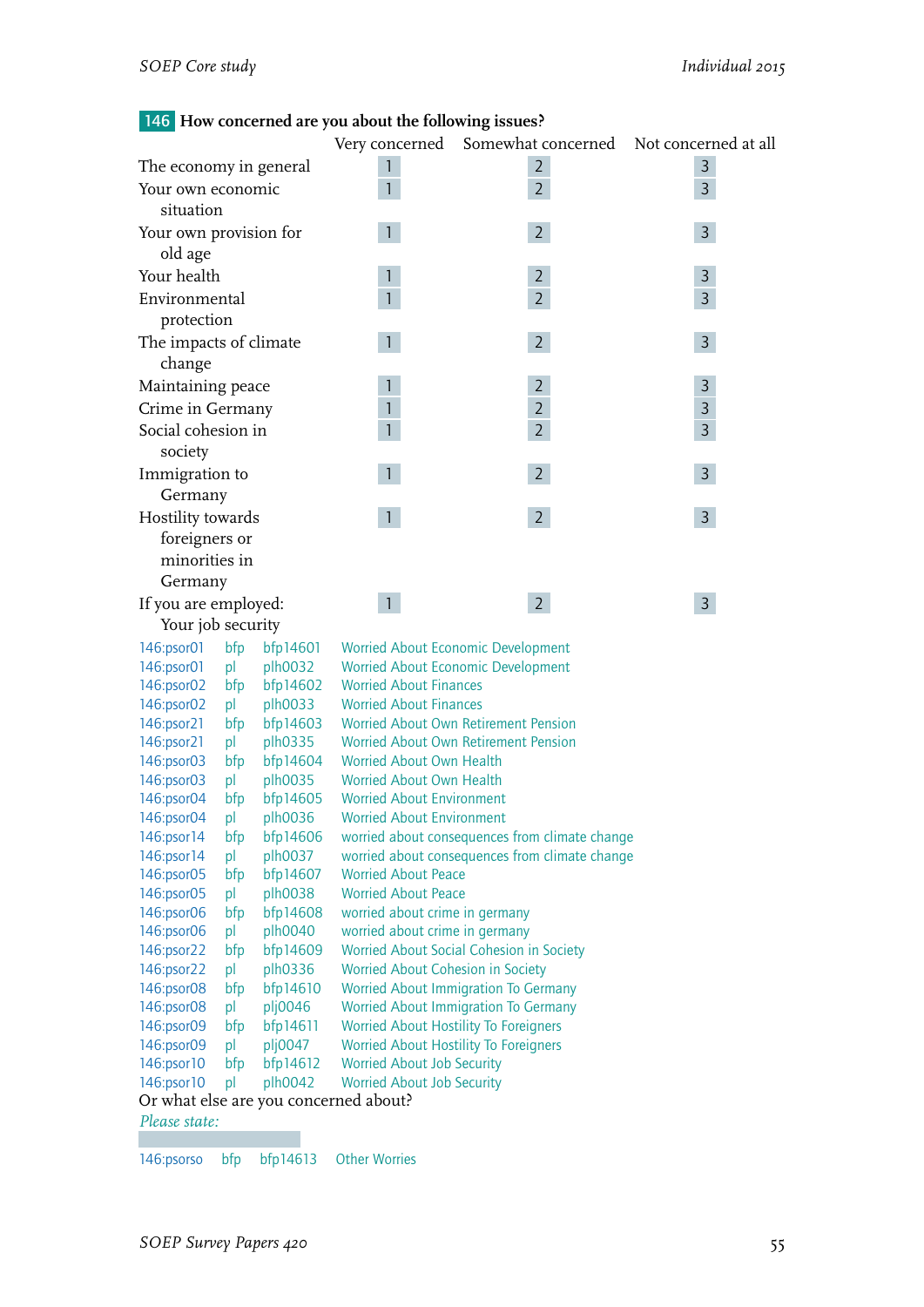#### 146:psorso pl plh0043 Other Worries

|                                                                                 |     |        | 147 What is your marital status?                                                                                                                |                |                  |  |  |
|---------------------------------------------------------------------------------|-----|--------|-------------------------------------------------------------------------------------------------------------------------------------------------|----------------|------------------|--|--|
| $\mathbf{1}$<br>Married, living together with my spouse                         |     |        |                                                                                                                                                 |                |                  |  |  |
| Married, living (permanently) separated from my spouse                          |     |        |                                                                                                                                                 |                |                  |  |  |
| Single                                                                          |     |        |                                                                                                                                                 | 3              |                  |  |  |
|                                                                                 |     |        | Divorced / registered same-sex partnership annulled                                                                                             | $\overline{4}$ |                  |  |  |
|                                                                                 |     |        | Widowed / life partner from registered same-sex partnership                                                                                     | 5              |                  |  |  |
|                                                                                 |     |        | Registered same-sex partnership living together                                                                                                 | 6              |                  |  |  |
|                                                                                 |     |        | Registered same-sex partnership living separately                                                                                               | $\overline{7}$ |                  |  |  |
| 147;pfamst                                                                      | bfp | bfp147 | <b>Marital Status</b>                                                                                                                           |                | 1 6@150          |  |  |
| 147;pfamst                                                                      | pl  |        | pld0131 Marital Status                                                                                                                          |                | 1   6 @ 150      |  |  |
| $\mathbf{1}$<br>Yes<br>$\overline{2}$<br>No<br>$148$ ;pp $1$<br>$148$ ;pp $1=1$ | pl  |        | 148 Are you in a serious / permanent relationship?<br>148;pp1 bfp bfp148 Currently Have Steady Partner<br>pld0132 Currently Have Steady Partner |                | 2 @ 153<br>2@153 |  |  |
|                                                                                 |     |        | <b>149</b> Does your partner live in the same household?                                                                                        |                |                  |  |  |
| $\mathbf{1}$<br>Yes                                                             |     |        |                                                                                                                                                 |                |                  |  |  |
| $\overline{2}$<br>No                                                            |     |        |                                                                                                                                                 |                |                  |  |  |
| 149;pp2                                                                         | bfp |        | bfp149 Partner Lives In Household                                                                                                               |                | 2@151            |  |  |
| 149;pp2                                                                         | pl  |        | pld0133 Partner Lives In Household                                                                                                              |                | 2@151            |  |  |
| $149$ ;pp2=1                                                                    |     |        | 150 What is the name of your (marital) partner?                                                                                                 |                |                  |  |  |

150;ppnam bfp bfp15002 Serial Number Of Partner (PNR) 150;ppnam pl plk0001 Never Changing Person ID

#### 151 **How do you and your partner (or spouse) decide what to do with the income that one or both of you receive?**

| Each keeps track of his/her own money                    |  |  |                                                                              |                |  |
|----------------------------------------------------------|--|--|------------------------------------------------------------------------------|----------------|--|
| I keep track of our money and give some to my partner    |  |  |                                                                              |                |  |
| My partner keeps track of our money and gives some to me |  |  |                                                                              |                |  |
| We pool the money and each take what we need             |  |  |                                                                              |                |  |
|                                                          |  |  | We each contribute to a common fund and keep part of our money for ourselves | 5 <sup>5</sup> |  |
|                                                          |  |  | 151; peink bfp bfp151 Decision What to Do with Income                        |                |  |
| 151; peink pl plc0010                                    |  |  | Agreements with spouse/partner for dealing with income                       |                |  |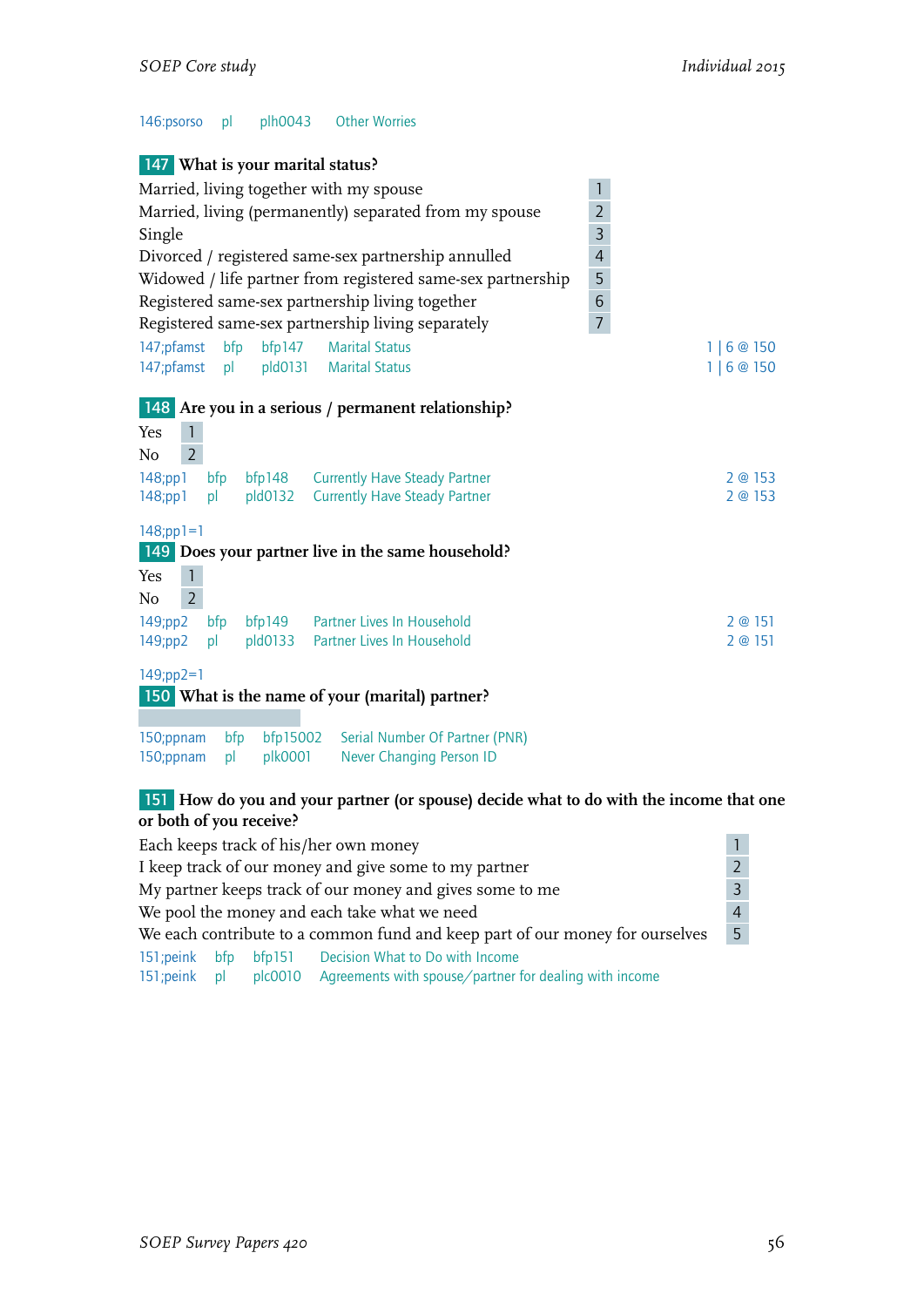152 **Who has the last word in your relationship / marriage when making important financial decisions?**

| $\mathbf{1}$<br>$\overline{2}$<br>My Partner<br>$\overline{3}$<br>Both equally<br>152;pwort<br><b>Last Word financial Decisions</b><br>bfp<br>bf152<br>plc0011<br>Last word on financial decisions<br>152;pwort<br>pl<br>153 Now some questions about your native language—the language spoken by the family<br>you grew up in.Is German the native language of you and both of your parents?<br>$\overline{2}$<br>$\overline{1}$<br>Yes<br>153;pmusp1<br>bf153<br>bfp<br><b>Both Parents German Native Language</b><br>1 @ 156<br>153;pmusp1<br>plj0009<br>Mother tongue German: both parents<br>1 @ 156<br>pl<br>$153$ ; pmusp $1=2$<br>154 What about you —<br>How well do you know German?<br>Very well<br>Well Good<br><b>Badly</b><br>Not at all<br>Okay<br>$\overline{3}$<br>5<br>1<br>$\overline{2}$<br>$\overline{4}$<br>Speaking<br>Writing<br>$\mathbf{1}$<br>$\overline{2}$<br>3<br>$\overline{4}$<br>5<br>$\overline{3}$<br>$\overline{4}$<br>$\overline{2}$<br>5<br>$\overline{1}$<br>Reading<br>154:pmusp2<br>bfp<br>bfp15401<br><b>Speaking German</b><br>Oral ability: German<br>154:pmusp2<br>plj0071<br>pl<br>154:pmusp3<br>bfp15402<br><b>Writing German</b><br>bfp<br>Schreibkompetenz: deutsch<br>154:pmusp3<br>plj0072<br>pl<br><b>Reading German</b><br>154:pmusp6<br>bfp15403<br>bfp<br>Lesekompetenz: deutsch<br>plj0073<br>154:pmusp6<br>pl<br>How well do you know the language of your native country/ your parents' language?<br>Well Good<br>Very well<br>Okay<br><b>Badly</b><br>Not at all<br>3<br>$\overline{4}$<br>1<br>$\overline{2}$<br>5<br>5<br>$\mathbf{1}$<br>$\overline{2}$<br>3<br>$\overline{4}$<br>$\overline{3}$<br>$\overline{1}$<br>$\overline{2}$<br>$\overline{4}$<br>5<br>Reading<br>154:pmusp4<br>bfp<br>bfp15404<br><b>Parents Speaking German</b><br>154:pmusp4<br>plj0074<br>Oral ability: Language Country of Origin<br>pl<br>154:pmusp5<br>bfp15405<br><b>Parents Writing German</b><br>bfp<br>plj0075<br>Written ability: Language Country of Origin<br>154:pmusp5<br>pl<br>154:pmusp7<br>bfp15406<br><b>Parents Reading German</b><br>bfp | cial decisions? |    |         |  |  |  |
|------------------------------------------------------------------------------------------------------------------------------------------------------------------------------------------------------------------------------------------------------------------------------------------------------------------------------------------------------------------------------------------------------------------------------------------------------------------------------------------------------------------------------------------------------------------------------------------------------------------------------------------------------------------------------------------------------------------------------------------------------------------------------------------------------------------------------------------------------------------------------------------------------------------------------------------------------------------------------------------------------------------------------------------------------------------------------------------------------------------------------------------------------------------------------------------------------------------------------------------------------------------------------------------------------------------------------------------------------------------------------------------------------------------------------------------------------------------------------------------------------------------------------------------------------------------------------------------------------------------------------------------------------------------------------------------------------------------------------------------------------------------------------------------------------------------------------------------------------------------------------------------------------------------------------------------------------------------------------------------------------------------------------------------------------------------------------------------------------|-----------------|----|---------|--|--|--|
|                                                                                                                                                                                                                                                                                                                                                                                                                                                                                                                                                                                                                                                                                                                                                                                                                                                                                                                                                                                                                                                                                                                                                                                                                                                                                                                                                                                                                                                                                                                                                                                                                                                                                                                                                                                                                                                                                                                                                                                                                                                                                                      | Me              |    |         |  |  |  |
|                                                                                                                                                                                                                                                                                                                                                                                                                                                                                                                                                                                                                                                                                                                                                                                                                                                                                                                                                                                                                                                                                                                                                                                                                                                                                                                                                                                                                                                                                                                                                                                                                                                                                                                                                                                                                                                                                                                                                                                                                                                                                                      |                 |    |         |  |  |  |
|                                                                                                                                                                                                                                                                                                                                                                                                                                                                                                                                                                                                                                                                                                                                                                                                                                                                                                                                                                                                                                                                                                                                                                                                                                                                                                                                                                                                                                                                                                                                                                                                                                                                                                                                                                                                                                                                                                                                                                                                                                                                                                      |                 |    |         |  |  |  |
|                                                                                                                                                                                                                                                                                                                                                                                                                                                                                                                                                                                                                                                                                                                                                                                                                                                                                                                                                                                                                                                                                                                                                                                                                                                                                                                                                                                                                                                                                                                                                                                                                                                                                                                                                                                                                                                                                                                                                                                                                                                                                                      |                 |    |         |  |  |  |
|                                                                                                                                                                                                                                                                                                                                                                                                                                                                                                                                                                                                                                                                                                                                                                                                                                                                                                                                                                                                                                                                                                                                                                                                                                                                                                                                                                                                                                                                                                                                                                                                                                                                                                                                                                                                                                                                                                                                                                                                                                                                                                      |                 |    |         |  |  |  |
|                                                                                                                                                                                                                                                                                                                                                                                                                                                                                                                                                                                                                                                                                                                                                                                                                                                                                                                                                                                                                                                                                                                                                                                                                                                                                                                                                                                                                                                                                                                                                                                                                                                                                                                                                                                                                                                                                                                                                                                                                                                                                                      |                 |    |         |  |  |  |
|                                                                                                                                                                                                                                                                                                                                                                                                                                                                                                                                                                                                                                                                                                                                                                                                                                                                                                                                                                                                                                                                                                                                                                                                                                                                                                                                                                                                                                                                                                                                                                                                                                                                                                                                                                                                                                                                                                                                                                                                                                                                                                      |                 |    |         |  |  |  |
|                                                                                                                                                                                                                                                                                                                                                                                                                                                                                                                                                                                                                                                                                                                                                                                                                                                                                                                                                                                                                                                                                                                                                                                                                                                                                                                                                                                                                                                                                                                                                                                                                                                                                                                                                                                                                                                                                                                                                                                                                                                                                                      |                 |    |         |  |  |  |
|                                                                                                                                                                                                                                                                                                                                                                                                                                                                                                                                                                                                                                                                                                                                                                                                                                                                                                                                                                                                                                                                                                                                                                                                                                                                                                                                                                                                                                                                                                                                                                                                                                                                                                                                                                                                                                                                                                                                                                                                                                                                                                      | N <sub>o</sub>  |    |         |  |  |  |
|                                                                                                                                                                                                                                                                                                                                                                                                                                                                                                                                                                                                                                                                                                                                                                                                                                                                                                                                                                                                                                                                                                                                                                                                                                                                                                                                                                                                                                                                                                                                                                                                                                                                                                                                                                                                                                                                                                                                                                                                                                                                                                      |                 |    |         |  |  |  |
|                                                                                                                                                                                                                                                                                                                                                                                                                                                                                                                                                                                                                                                                                                                                                                                                                                                                                                                                                                                                                                                                                                                                                                                                                                                                                                                                                                                                                                                                                                                                                                                                                                                                                                                                                                                                                                                                                                                                                                                                                                                                                                      |                 |    |         |  |  |  |
|                                                                                                                                                                                                                                                                                                                                                                                                                                                                                                                                                                                                                                                                                                                                                                                                                                                                                                                                                                                                                                                                                                                                                                                                                                                                                                                                                                                                                                                                                                                                                                                                                                                                                                                                                                                                                                                                                                                                                                                                                                                                                                      |                 |    |         |  |  |  |
|                                                                                                                                                                                                                                                                                                                                                                                                                                                                                                                                                                                                                                                                                                                                                                                                                                                                                                                                                                                                                                                                                                                                                                                                                                                                                                                                                                                                                                                                                                                                                                                                                                                                                                                                                                                                                                                                                                                                                                                                                                                                                                      |                 |    |         |  |  |  |
|                                                                                                                                                                                                                                                                                                                                                                                                                                                                                                                                                                                                                                                                                                                                                                                                                                                                                                                                                                                                                                                                                                                                                                                                                                                                                                                                                                                                                                                                                                                                                                                                                                                                                                                                                                                                                                                                                                                                                                                                                                                                                                      |                 |    |         |  |  |  |
|                                                                                                                                                                                                                                                                                                                                                                                                                                                                                                                                                                                                                                                                                                                                                                                                                                                                                                                                                                                                                                                                                                                                                                                                                                                                                                                                                                                                                                                                                                                                                                                                                                                                                                                                                                                                                                                                                                                                                                                                                                                                                                      |                 |    |         |  |  |  |
|                                                                                                                                                                                                                                                                                                                                                                                                                                                                                                                                                                                                                                                                                                                                                                                                                                                                                                                                                                                                                                                                                                                                                                                                                                                                                                                                                                                                                                                                                                                                                                                                                                                                                                                                                                                                                                                                                                                                                                                                                                                                                                      |                 |    |         |  |  |  |
|                                                                                                                                                                                                                                                                                                                                                                                                                                                                                                                                                                                                                                                                                                                                                                                                                                                                                                                                                                                                                                                                                                                                                                                                                                                                                                                                                                                                                                                                                                                                                                                                                                                                                                                                                                                                                                                                                                                                                                                                                                                                                                      |                 |    |         |  |  |  |
|                                                                                                                                                                                                                                                                                                                                                                                                                                                                                                                                                                                                                                                                                                                                                                                                                                                                                                                                                                                                                                                                                                                                                                                                                                                                                                                                                                                                                                                                                                                                                                                                                                                                                                                                                                                                                                                                                                                                                                                                                                                                                                      |                 |    |         |  |  |  |
|                                                                                                                                                                                                                                                                                                                                                                                                                                                                                                                                                                                                                                                                                                                                                                                                                                                                                                                                                                                                                                                                                                                                                                                                                                                                                                                                                                                                                                                                                                                                                                                                                                                                                                                                                                                                                                                                                                                                                                                                                                                                                                      |                 |    |         |  |  |  |
|                                                                                                                                                                                                                                                                                                                                                                                                                                                                                                                                                                                                                                                                                                                                                                                                                                                                                                                                                                                                                                                                                                                                                                                                                                                                                                                                                                                                                                                                                                                                                                                                                                                                                                                                                                                                                                                                                                                                                                                                                                                                                                      |                 |    |         |  |  |  |
|                                                                                                                                                                                                                                                                                                                                                                                                                                                                                                                                                                                                                                                                                                                                                                                                                                                                                                                                                                                                                                                                                                                                                                                                                                                                                                                                                                                                                                                                                                                                                                                                                                                                                                                                                                                                                                                                                                                                                                                                                                                                                                      |                 |    |         |  |  |  |
|                                                                                                                                                                                                                                                                                                                                                                                                                                                                                                                                                                                                                                                                                                                                                                                                                                                                                                                                                                                                                                                                                                                                                                                                                                                                                                                                                                                                                                                                                                                                                                                                                                                                                                                                                                                                                                                                                                                                                                                                                                                                                                      |                 |    |         |  |  |  |
|                                                                                                                                                                                                                                                                                                                                                                                                                                                                                                                                                                                                                                                                                                                                                                                                                                                                                                                                                                                                                                                                                                                                                                                                                                                                                                                                                                                                                                                                                                                                                                                                                                                                                                                                                                                                                                                                                                                                                                                                                                                                                                      |                 |    |         |  |  |  |
|                                                                                                                                                                                                                                                                                                                                                                                                                                                                                                                                                                                                                                                                                                                                                                                                                                                                                                                                                                                                                                                                                                                                                                                                                                                                                                                                                                                                                                                                                                                                                                                                                                                                                                                                                                                                                                                                                                                                                                                                                                                                                                      |                 |    |         |  |  |  |
|                                                                                                                                                                                                                                                                                                                                                                                                                                                                                                                                                                                                                                                                                                                                                                                                                                                                                                                                                                                                                                                                                                                                                                                                                                                                                                                                                                                                                                                                                                                                                                                                                                                                                                                                                                                                                                                                                                                                                                                                                                                                                                      |                 |    |         |  |  |  |
|                                                                                                                                                                                                                                                                                                                                                                                                                                                                                                                                                                                                                                                                                                                                                                                                                                                                                                                                                                                                                                                                                                                                                                                                                                                                                                                                                                                                                                                                                                                                                                                                                                                                                                                                                                                                                                                                                                                                                                                                                                                                                                      |                 |    |         |  |  |  |
|                                                                                                                                                                                                                                                                                                                                                                                                                                                                                                                                                                                                                                                                                                                                                                                                                                                                                                                                                                                                                                                                                                                                                                                                                                                                                                                                                                                                                                                                                                                                                                                                                                                                                                                                                                                                                                                                                                                                                                                                                                                                                                      |                 |    |         |  |  |  |
|                                                                                                                                                                                                                                                                                                                                                                                                                                                                                                                                                                                                                                                                                                                                                                                                                                                                                                                                                                                                                                                                                                                                                                                                                                                                                                                                                                                                                                                                                                                                                                                                                                                                                                                                                                                                                                                                                                                                                                                                                                                                                                      |                 |    |         |  |  |  |
|                                                                                                                                                                                                                                                                                                                                                                                                                                                                                                                                                                                                                                                                                                                                                                                                                                                                                                                                                                                                                                                                                                                                                                                                                                                                                                                                                                                                                                                                                                                                                                                                                                                                                                                                                                                                                                                                                                                                                                                                                                                                                                      |                 |    |         |  |  |  |
|                                                                                                                                                                                                                                                                                                                                                                                                                                                                                                                                                                                                                                                                                                                                                                                                                                                                                                                                                                                                                                                                                                                                                                                                                                                                                                                                                                                                                                                                                                                                                                                                                                                                                                                                                                                                                                                                                                                                                                                                                                                                                                      | Speaking        |    |         |  |  |  |
|                                                                                                                                                                                                                                                                                                                                                                                                                                                                                                                                                                                                                                                                                                                                                                                                                                                                                                                                                                                                                                                                                                                                                                                                                                                                                                                                                                                                                                                                                                                                                                                                                                                                                                                                                                                                                                                                                                                                                                                                                                                                                                      | Writing         |    |         |  |  |  |
|                                                                                                                                                                                                                                                                                                                                                                                                                                                                                                                                                                                                                                                                                                                                                                                                                                                                                                                                                                                                                                                                                                                                                                                                                                                                                                                                                                                                                                                                                                                                                                                                                                                                                                                                                                                                                                                                                                                                                                                                                                                                                                      |                 |    |         |  |  |  |
|                                                                                                                                                                                                                                                                                                                                                                                                                                                                                                                                                                                                                                                                                                                                                                                                                                                                                                                                                                                                                                                                                                                                                                                                                                                                                                                                                                                                                                                                                                                                                                                                                                                                                                                                                                                                                                                                                                                                                                                                                                                                                                      |                 |    |         |  |  |  |
|                                                                                                                                                                                                                                                                                                                                                                                                                                                                                                                                                                                                                                                                                                                                                                                                                                                                                                                                                                                                                                                                                                                                                                                                                                                                                                                                                                                                                                                                                                                                                                                                                                                                                                                                                                                                                                                                                                                                                                                                                                                                                                      |                 |    |         |  |  |  |
|                                                                                                                                                                                                                                                                                                                                                                                                                                                                                                                                                                                                                                                                                                                                                                                                                                                                                                                                                                                                                                                                                                                                                                                                                                                                                                                                                                                                                                                                                                                                                                                                                                                                                                                                                                                                                                                                                                                                                                                                                                                                                                      |                 |    |         |  |  |  |
|                                                                                                                                                                                                                                                                                                                                                                                                                                                                                                                                                                                                                                                                                                                                                                                                                                                                                                                                                                                                                                                                                                                                                                                                                                                                                                                                                                                                                                                                                                                                                                                                                                                                                                                                                                                                                                                                                                                                                                                                                                                                                                      |                 |    |         |  |  |  |
|                                                                                                                                                                                                                                                                                                                                                                                                                                                                                                                                                                                                                                                                                                                                                                                                                                                                                                                                                                                                                                                                                                                                                                                                                                                                                                                                                                                                                                                                                                                                                                                                                                                                                                                                                                                                                                                                                                                                                                                                                                                                                                      |                 |    |         |  |  |  |
| reading ability: Language Country of Origin                                                                                                                                                                                                                                                                                                                                                                                                                                                                                                                                                                                                                                                                                                                                                                                                                                                                                                                                                                                                                                                                                                                                                                                                                                                                                                                                                                                                                                                                                                                                                                                                                                                                                                                                                                                                                                                                                                                                                                                                                                                          | 154:pmusp7      | pl | plj0076 |  |  |  |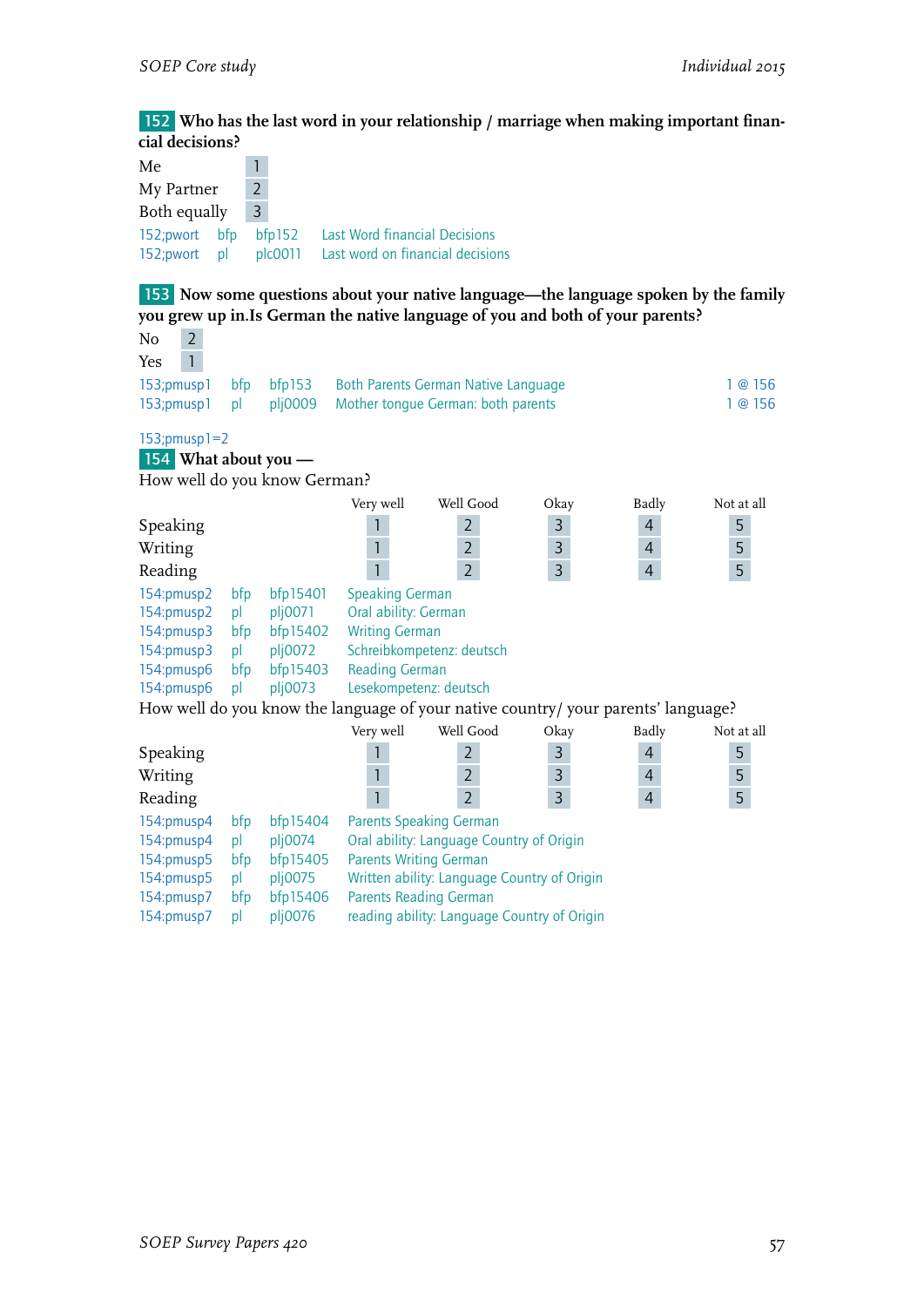## 155 **Here in Germany, what language do you speak with ...**

|                     |     |          | mainly<br>German | mainly the<br>language of<br>my country<br>of origin | mainly a<br>different<br>language | both<br>languages in<br>approximately<br>equal<br>proportions | does not apply |
|---------------------|-----|----------|------------------|------------------------------------------------------|-----------------------------------|---------------------------------------------------------------|----------------|
| your family members |     |          |                  | $\overline{2}$                                       | 3                                 | $\overline{4}$                                                | 5              |
| your friends        |     |          |                  | $\overline{2}$                                       | $\overline{3}$                    | $\overline{4}$                                                | 5              |
| at work             |     |          |                  | $\overline{2}$                                       | $\overline{3}$                    | $\overline{4}$                                                | 5              |
| 155:psprfam         | bfp | bfp15501 |                  |                                                      | Language Used With Family Members |                                                               |                |
| 155:psprfam         | p   | plj0324  |                  |                                                      | Language Used With Family Members |                                                               |                |
| 155:psprfr          | bfp | bfp15502 |                  | Language Used With Friends                           |                                   |                                                               |                |
| 155:psprfr          | pl  | plj0325  |                  | Language Used With Friends                           |                                   |                                                               |                |
| 155:psprarb         | bfp | bfp15503 |                  | Language Used at Workplace                           |                                   |                                                               |                |
| 155:psprarb         | pl  | pli0326  |                  | Language Used at Workplace                           |                                   |                                                               |                |

intro156 **The following questions deal with contact between people of different nationalities in Germany. So we'd like to ask you:**

156 **In the last 12 months,**

|                                                                                                                            |           |                            |                                                                                                    | have you visited people who<br>are not from Germany or peo-                                                            |  |  |  |
|----------------------------------------------------------------------------------------------------------------------------|-----------|----------------------------|----------------------------------------------------------------------------------------------------|------------------------------------------------------------------------------------------------------------------------|--|--|--|
|                                                                                                                            |           |                            | have you visited people of Ger-<br>man origin in their home?                                       | ple whose parents are not from<br>Germany in their homes?                                                              |  |  |  |
| have you visited people of                                                                                                 |           |                            |                                                                                                    | 2                                                                                                                      |  |  |  |
|                                                                                                                            |           | German origin in their     |                                                                                                    |                                                                                                                        |  |  |  |
| home?                                                                                                                      |           |                            |                                                                                                    |                                                                                                                        |  |  |  |
| have you visited people<br>who are not from                                                                                |           |                            | $\mathbf{1}$                                                                                       | $2^{\circ}$                                                                                                            |  |  |  |
| Germany or people                                                                                                          |           |                            |                                                                                                    |                                                                                                                        |  |  |  |
|                                                                                                                            |           | whose parents are not      |                                                                                                    |                                                                                                                        |  |  |  |
|                                                                                                                            |           | from Germany in their      |                                                                                                    |                                                                                                                        |  |  |  |
| homes?                                                                                                                     |           |                            |                                                                                                    |                                                                                                                        |  |  |  |
| 156:pher1<br>156:pher1                                                                                                     | bfp<br>pl | bfp15601<br>plj0060        | Visited People of German Origin in Their Home Last 12 Months<br><b>Visited Germans Previous Yr</b> |                                                                                                                        |  |  |  |
| 156:pher2                                                                                                                  | bfp       | bfp15602                   | Visited People Not From Germany / whose Parents Not From                                           |                                                                                                                        |  |  |  |
|                                                                                                                            |           |                            | Germany Last 12 Months                                                                             |                                                                                                                        |  |  |  |
| 156:pher2                                                                                                                  | pl        | plj0061                    | <b>Visited Foreigners Previous Yr</b>                                                              |                                                                                                                        |  |  |  |
|                                                                                                                            |           | 157 In the last 12 months, |                                                                                                    |                                                                                                                        |  |  |  |
|                                                                                                                            |           |                            | have people of German ori-<br>gin visited you in your home?                                        | have people who are not from<br>Germany or people whose par-<br>ents are not from Germany<br>visited you in your home? |  |  |  |
| have people of German<br>origin visited you in<br>your home?                                                               |           |                            | 1                                                                                                  | $\overline{2}$                                                                                                         |  |  |  |
| have people who are not<br>from Germany or<br>people whose parents<br>are not from Germany<br>visited you in your<br>home? |           |                            | $\mathbf{1}$                                                                                       | $\overline{2}$                                                                                                         |  |  |  |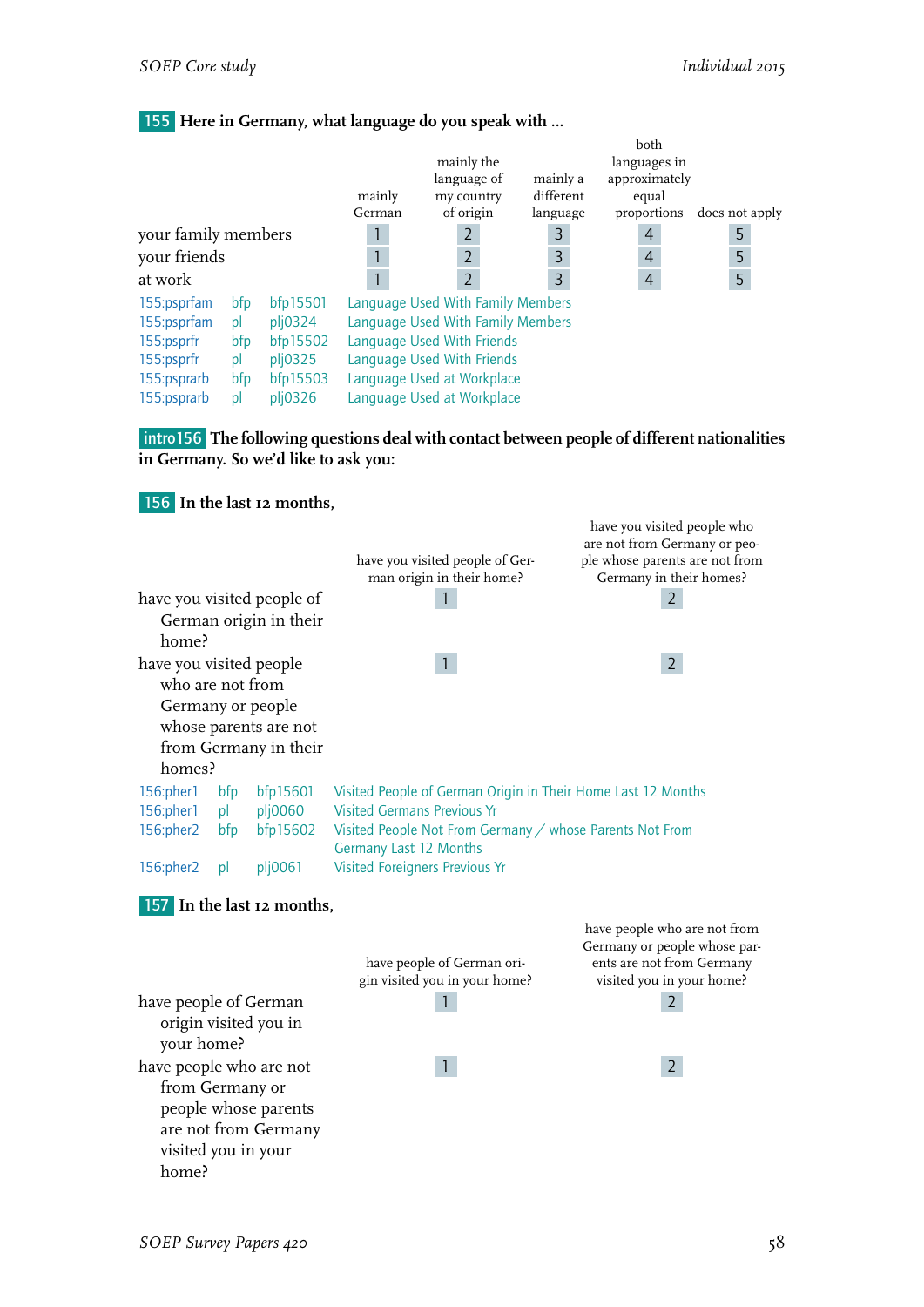157:pher3 bfp bfp15701 People of German Origin Visited Me in Last 12 Months<br>157:pher3 pl plj0062 Received Visits from Germans Previous Yr pl plj0062 Received Visits from Germans Previous Yr 157:pher4 bfp bfp15702 People Not From Germany Visited Me in Last 12 Months 157:pher4 pl plj0063 Received Visits from Foreigners Previous Yr 158 **Do you have German citizenship?**  $\begin{array}{c|cc}\n\text{Yes} & 1 \\
\hline\n\text{No} & 2\n\end{array}$  $No$ 158;psta1 bfp bfp158 German Nationality 2 @ 162 158;psta1 pl plj0014 German Nationality 2 @ 162 158;psta1=1 159 **Do you have second citizenship in addition to German citizenship?** Yes 1  $No$  2 159;psta2 bfp bfp15901 2. Nationality 159;psta2 pl plj0022 2. Nationality [Yes] Please state: 159:psta2x bfp bfp15903 Country of 2. Nationality 159;psta2=1 159:psta2x pl plj0023 Country of 2. Nationality 159;psta2=1 160 **Have you had German citizenship since birth or did you acquire it at a later date?** Since birth 1 At a later date 2 160;psta3 bfp bfp160 German Nationality Since When 2 @ 163 160;psta3 pl plj0024 German Nationality Since When 2 2 2 0 163 160;psta3=1 161 **Were both of your parents born in Germany?** Yes 1 No 2 161;pstaelt bfp bfp161 Both Parents Born In Germany (1 @ 167) | (2 @ 163) 161;pstaelt pl plj0175 Both Parents Born In Germany (1 @ 167) | (2 @ 163) 162 **What is your country of citizenship?** *Please state:* 162;ppnat bfp bfp16202 Nationality

| 162;ppnat | - pl | pl[0014] | <b>German Nationality</b> |
|-----------|------|----------|---------------------------|
| 162;ppnat | pl   | plj0025  | nationality               |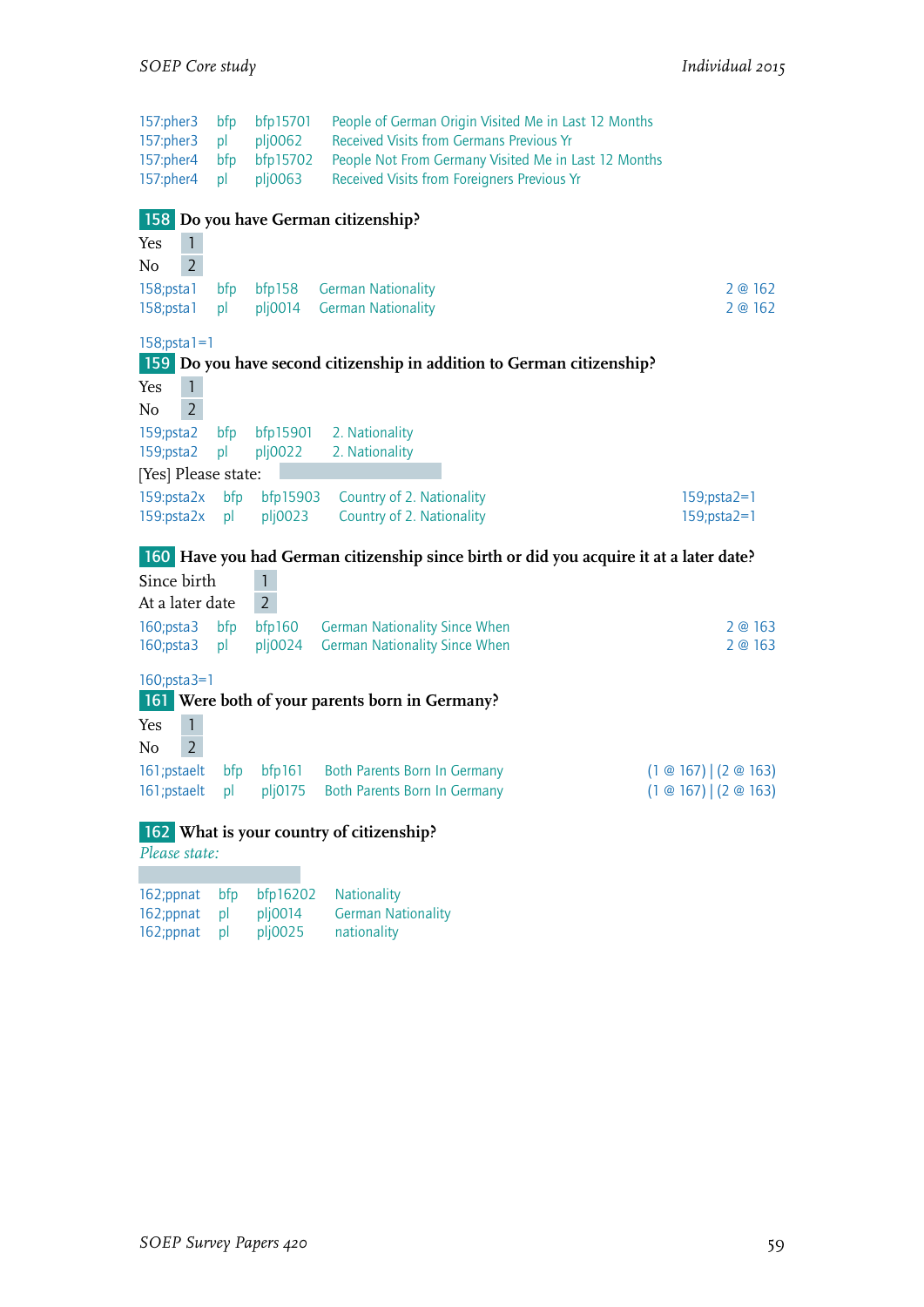|                     |                |     |                | 163 Do you want to stay in Germany forever?    |         |
|---------------------|----------------|-----|----------------|------------------------------------------------|---------|
| Yes                 | $\mathbf{1}$   |     |                |                                                |         |
| No                  | $\overline{2}$ |     |                |                                                |         |
| 163;pnat10          |                | bfp | bf163          | <b>Stay in Germany</b>                         | @ 165   |
| 163;pnat10          |                | pl  |                | plj0085 Wish To Remain Germany Permanently     | 1 @ 165 |
| $164$ ; pnat $10=2$ |                |     |                |                                                |         |
|                     |                |     |                | 164 How long do you want to stay in Germany?   |         |
| A year at the most  |                |     | 1              |                                                |         |
| A few more years    |                |     | $\overline{2}$ |                                                |         |
| $164$ ; pnat $11$   |                | bfp | bfp16401       | How Long Stay in Germany                       |         |
| 164;pnat11          |                | pl  | plj0086        | How Long Wish To Remain Germany                |         |
| How many?           |                |     |                |                                                |         |
| years               |                |     |                |                                                |         |
| $164$ :pnat $12$    |                | bfp | bfp $16402$    | Years                                          |         |
| 164:pnat12          |                | pl  | plj0087        | How Long Wish to Remain Germany                |         |
| Don't know          |                | 1   |                |                                                |         |
| 164:pnat13          |                | bfp | bfp16403       | Do Not Know                                    |         |
| 164:pnat13          |                | pl  | pi0088         | Plans To Return To Native Country, do not know |         |

165 **How often in the last two years have you felt discriminated against here in Germany because of your ethnic origins?**

| Frequently |                |                                                                      |         |
|------------|----------------|----------------------------------------------------------------------|---------|
| Seldom     |                |                                                                      |         |
| Never      | $\overline{3}$ |                                                                      |         |
| 165;pna09  | <b>bfp</b>     | <b>bfp165</b> Discriminated Because of Ethnic Origins Last 24 Months | 3 @ 167 |
| 165;pna09  | - pl           | pli0048 Disadvantages Due To Origin                                  | 3 @ 167 |

165;pna09=1 | 2

```
166 What about in the following areas in the last two years?
```
First a few questions:

|                                                           |     |               |                                                                              | No             | Yes          |
|-----------------------------------------------------------|-----|---------------|------------------------------------------------------------------------------|----------------|--------------|
| Did you look for an apartment or house during this time?  |     |               |                                                                              |                | $\mathbf{1}$ |
|                                                           |     |               | Did you look for work or a traineeship or apprenticeship during this period? | $\overline{2}$ | $\mathbf{1}$ |
|                                                           |     |               | Did you have contact with any government offices or agencies during this     | $\overline{2}$ | $\mathbf{1}$ |
| period?                                                   |     |               |                                                                              |                |              |
|                                                           |     |               | Did you have contact with the police during this period?                     | $\overline{2}$ | $\mathbf{1}$ |
| Did you attend school during this period?                 |     |               |                                                                              |                | $\mathbf{1}$ |
| $\overline{2}$<br>Did you have a job during this period?. |     |               |                                                                              |                |              |
| 166:plbj1                                                 | bfp | bfp16601      | Last 2 Years: Looking For Residence                                          |                |              |
| 166:plbj1                                                 | pl  | plj0327       | <b>Last 2 Years: Looking For Residence</b>                                   |                |              |
| 166:plbj2                                                 | bfp | bfp16603      | Last 2 Years: Looking for Training                                           |                |              |
| 166:plbj2                                                 | pl  | plj0329       | Last 2 Years: Looking for Training                                           |                |              |
| 166:plbj3                                                 | bfp | bfp16605      | Last 2 Year: Government Offices                                              |                |              |
| 166:plbj3                                                 | pl  | $pli$ 0331    | Last 2 Year: Government Offices                                              |                |              |
| 166:plbi4                                                 | bfp | bfp16607      | Last 2 Year: Contact With Police                                             |                |              |
| 166:plbj4                                                 | pl  | plj0333       | Last 2 Year: Contact With Police                                             |                |              |
| 166:plbj5                                                 | bfp | bfp16609      | Last 2 Years: Attend School                                                  |                |              |
| 166:plbj5                                                 | pl  | $pl$ $j$ 0335 | Last 2 Years: Attend School                                                  |                |              |
| 166:plbj6                                                 | bfp | bfp16611      | Last 2 Years: Job                                                            |                |              |
|                                                           |     |               |                                                                              |                |              |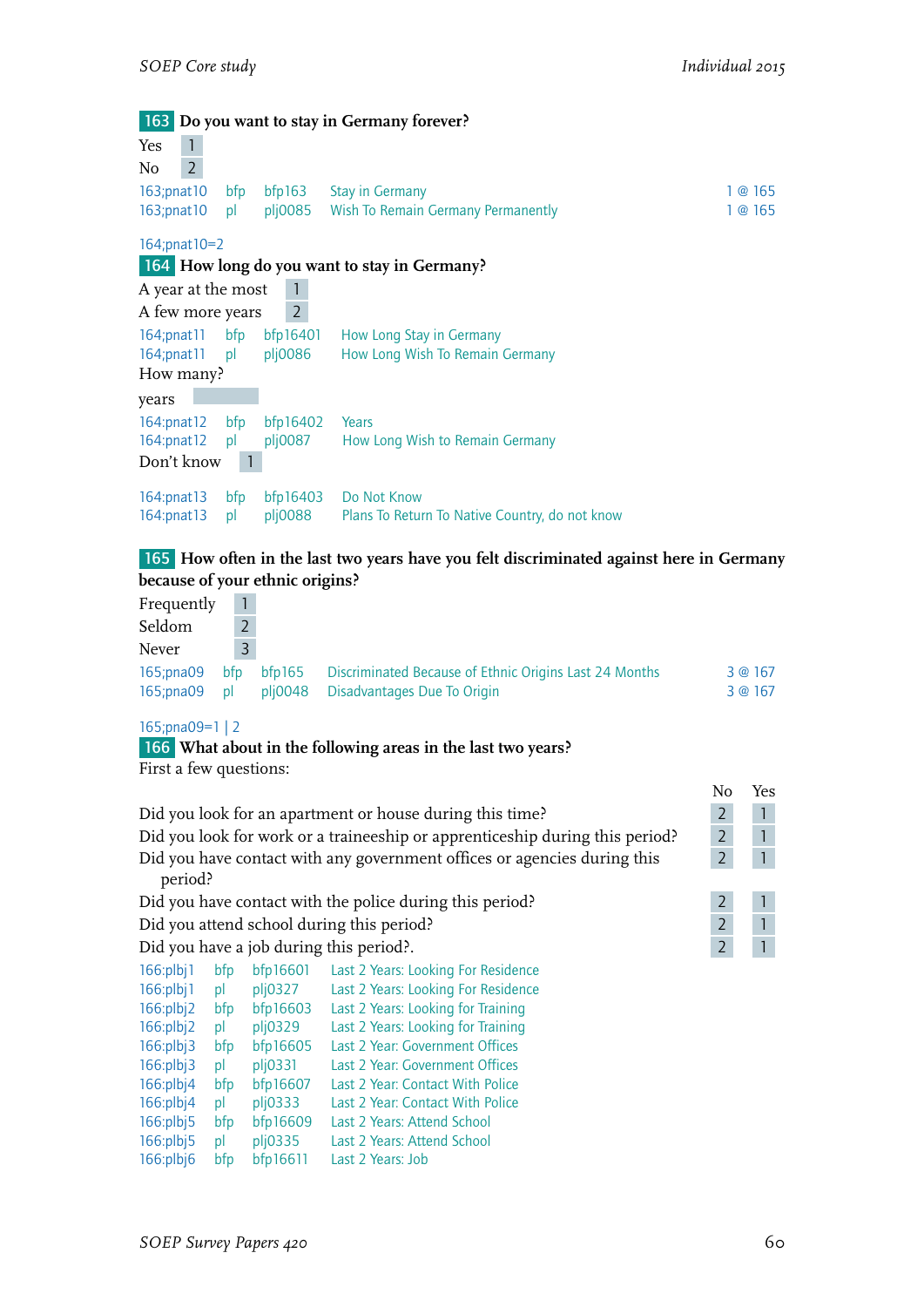#### 166:plbj6 pl plj0337 Last 2 Years: Job

If yes: How often did you feel discrim- inated against in these areas be- cause of your ethnic origins?

|                     |     |                                                     |                                                          | Frequently     | Seldom         | Never          |
|---------------------|-----|-----------------------------------------------------|----------------------------------------------------------|----------------|----------------|----------------|
|                     |     |                                                     | Did you look for an apartment or house during this time? |                | $\overline{2}$ | 3              |
|                     |     |                                                     | Did you look for work or a traineeship or apprenticeship | $\mathbf{1}$   | $\overline{2}$ | 3              |
| during this period? |     |                                                     |                                                          |                |                |                |
|                     |     | Did you have contact with any government offices or | $\mathbf{1}$                                             | 2 <sup>7</sup> | $\overline{3}$ |                |
|                     |     | agencies during this period?                        |                                                          |                |                |                |
|                     |     |                                                     | Did you have contact with the police during this period? | $\mathbf{1}$   | $\overline{2}$ | $\overline{3}$ |
|                     |     |                                                     | Did you attend school during this period?                | $\mathbf{1}$   | $\overline{2}$ | 3              |
|                     |     |                                                     | Did you have a job during this period?.                  | $\mathbf{1}$   | $\overline{2}$ | $\mathsf 3$    |
|                     |     |                                                     | And what about in everyday life during this period (for  |                | $\overline{2}$ | 3              |
|                     |     |                                                     | example, shopping, taking the bus, using public          |                |                |                |
| transport)?         |     |                                                     |                                                          |                |                |                |
| 166:plbj1a          | bfp | bfp16602                                            | Looking for Residence: Discrimination                    |                | $166:plbj1=1$  |                |
| 166:plbj1a          | pl  | pli0328                                             | Looking for Residence: Discrimination                    |                | $166:plbj1=1$  |                |
| 166:plbj2a          | bfp | bfp16604                                            | Looking for Training: Discrimination                     |                | $166:plbj2=1$  |                |
| 166:plbj2a          | pl  | plj0330                                             | Looking for Training: Discrimination                     |                | $166:plbi2=1$  |                |
| 166:plbj3a          | bfp | bfp16606                                            | <b>Government Offices: Discrimination</b>                |                | $166:plbj3=1$  |                |
| 166:plbj3a          | pl  | plj0332                                             | <b>Contact Government Offices: Discrimination</b>        |                | $166:plbj3=1$  |                |
| 166:plbj4a          | bfp | bfp16608                                            | <b>Contact Police: Discrimination</b>                    |                | $166:plbj4=1$  |                |
| 166:plbj4a          | pl  | plj0334                                             | <b>Contact Police: Discrimination</b>                    |                | $166:plbj4=1$  |                |
| 166:plbj5a          | bfp | bfp16610                                            | <b>School: Discrimination</b>                            |                | $166:plbj5=1$  |                |
| 166:plbj5a          | pl  | plj0336                                             | <b>School: Discrimination</b>                            |                | $166:plbj5=1$  |                |
| 166:plbj6a          | bfp | bfp16612                                            | <b>Job: Discrimination</b>                               |                | $166:plbj6=1$  |                |
| 166:plbj6a          | pl  | plj0338                                             | <b>Job: Discrimination</b>                               |                | $166:plbj6=1$  |                |
| 166:plbj7a          | bfp | bfp16613                                            | Last 2 Years: Everyday Life                              |                |                |                |
| 166:plbj7a          | pl  | plj0339                                             | Last 2 Years: Discrimination Everyday Life               |                |                |                |
|                     |     |                                                     |                                                          |                |                |                |

# 167 **Are you a member of a church or religious community? If so, are you …**

| catholic                                                                                  |  |  |  |  |  |
|-------------------------------------------------------------------------------------------|--|--|--|--|--|
| protestan                                                                                 |  |  |  |  |  |
| a member of a different Christian denomination or religious community<br>3                |  |  |  |  |  |
| a member of an Islamic religious community<br>$\overline{4}$                              |  |  |  |  |  |
| a member of another religious community                                                   |  |  |  |  |  |
| No, I am not a member of a religious community<br>6                                       |  |  |  |  |  |
| 167;prel bfp bfp167 Church or Religious Community<br>167;prel pl plh0258 Church, Religion |  |  |  |  |  |
| [Member of another religious community]                                                   |  |  |  |  |  |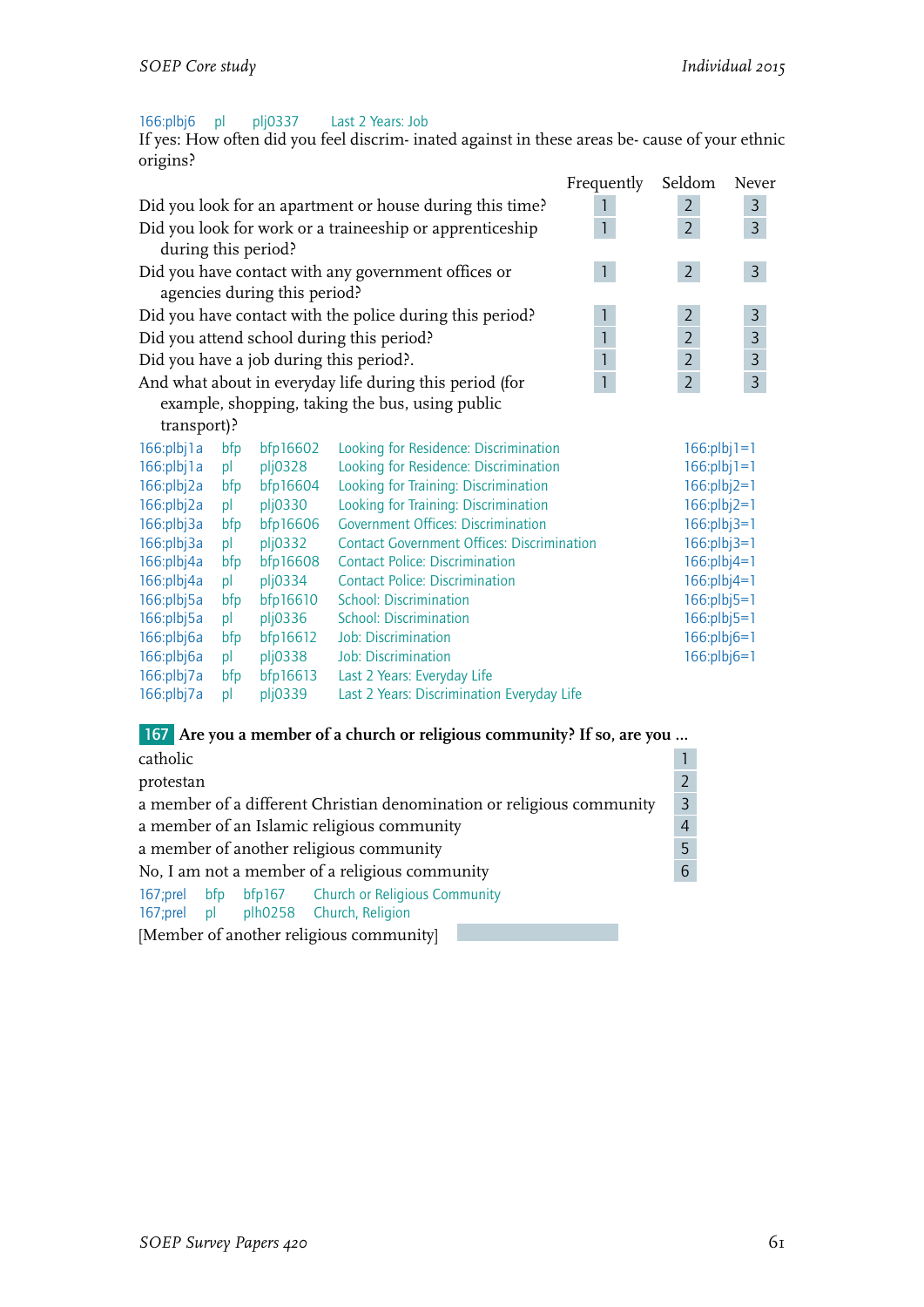#### 168 **Are you a member of one of the following organisations or unions?**

| trade union?                                  |     |                               |                                            |  |  | $\overline{2}$ |
|-----------------------------------------------|-----|-------------------------------|--------------------------------------------|--|--|----------------|
| professional body?                            |     |                               |                                            |  |  |                |
| works or staff council at your place of work? |     |                               |                                            |  |  |                |
|                                               |     | club or similar organisation? |                                            |  |  | $\overline{2}$ |
| $168$ : porq $1$                              | bfp | bfp16801                      | <b>Trade Union Member</b>                  |  |  |                |
| $168$ : porg $1$                              | pl  | plh0263                       | Member Trade Union                         |  |  |                |
| $168$ :porg $2$                               | bfp | bfp16802                      | <b>Member Professional Association</b>     |  |  |                |
| 168:porg2                                     | pl  | plh0264                       | <b>Member Professional Association</b>     |  |  |                |
| $168$ : porg $3$                              | bfp | bfp16803                      | Member Works, Staff Council                |  |  |                |
| $168$ : porg $3$                              | pl  | plh0265                       | <b>Member of Employees Council</b>         |  |  |                |
| $168$ : porq $4$                              | bfp | bfp16804                      | Member of Club or Similar Organisation     |  |  |                |
| 168:100 <sub>1</sub>                          | pl  | plh0266                       | <b>Member Environmental Interest Group</b> |  |  |                |

# Yes No

#### 169 **Do you have a Riester or Rürüp pension plan?**

| Yes, a Riester pension plan                                                |                                     |                                                                   |  |                                                                                                                                                                         |
|----------------------------------------------------------------------------|-------------------------------------|-------------------------------------------------------------------|--|-------------------------------------------------------------------------------------------------------------------------------------------------------------------------|
| Yes, a Rürup pension plan                                                  |                                     |                                                                   |  |                                                                                                                                                                         |
| No                                                                         |                                     |                                                                   |  |                                                                                                                                                                         |
| 169:priest<br>169:priest<br>169:prup<br>169:prup<br>169:prrno<br>169:prrno | bfp<br>bl<br>bfp<br>pl<br>bfp<br>bl | bfp16901<br>plc0313<br>bfp16902<br>plc0430<br>bfp16903<br>plc0431 |  | <b>Riester-Pension</b><br><b>Riester-Pension Since 2002</b><br><b>Ruerup-Pension</b><br><b>Ruerup-Pension</b><br>No Contract Concluded<br>No Riester- or Ruerup-Pesnion |

170 **And now a question about your donations. We understand donations here as giving money for social, church, cultural, community, and charitable aims, without receiving any direct compensation in return. These donations can be large sums of money but also smaller sums, for example, the change one puts into a collection box. We also count church offerings. Did you donate money last year, in 2014 – not counting membership fees?**

```
Yes 1
No 2
170;pspend1 bfp bfp17001 Donation 2014<br>170;pspend1 pl plh0129 subscribed mon
170;pspend1 pl plh0129 subscribed money
How high was the total sum of money that you donated last
   year?
170:pspend2 bfp bfp17002 Money Donated EUR 170:pspend1=1<br>170:pspend2 pl plh0130 amount of subscribed money 170;pspend1=1
              pl plh0130 amount of subscribed money 170;pspend1=1
```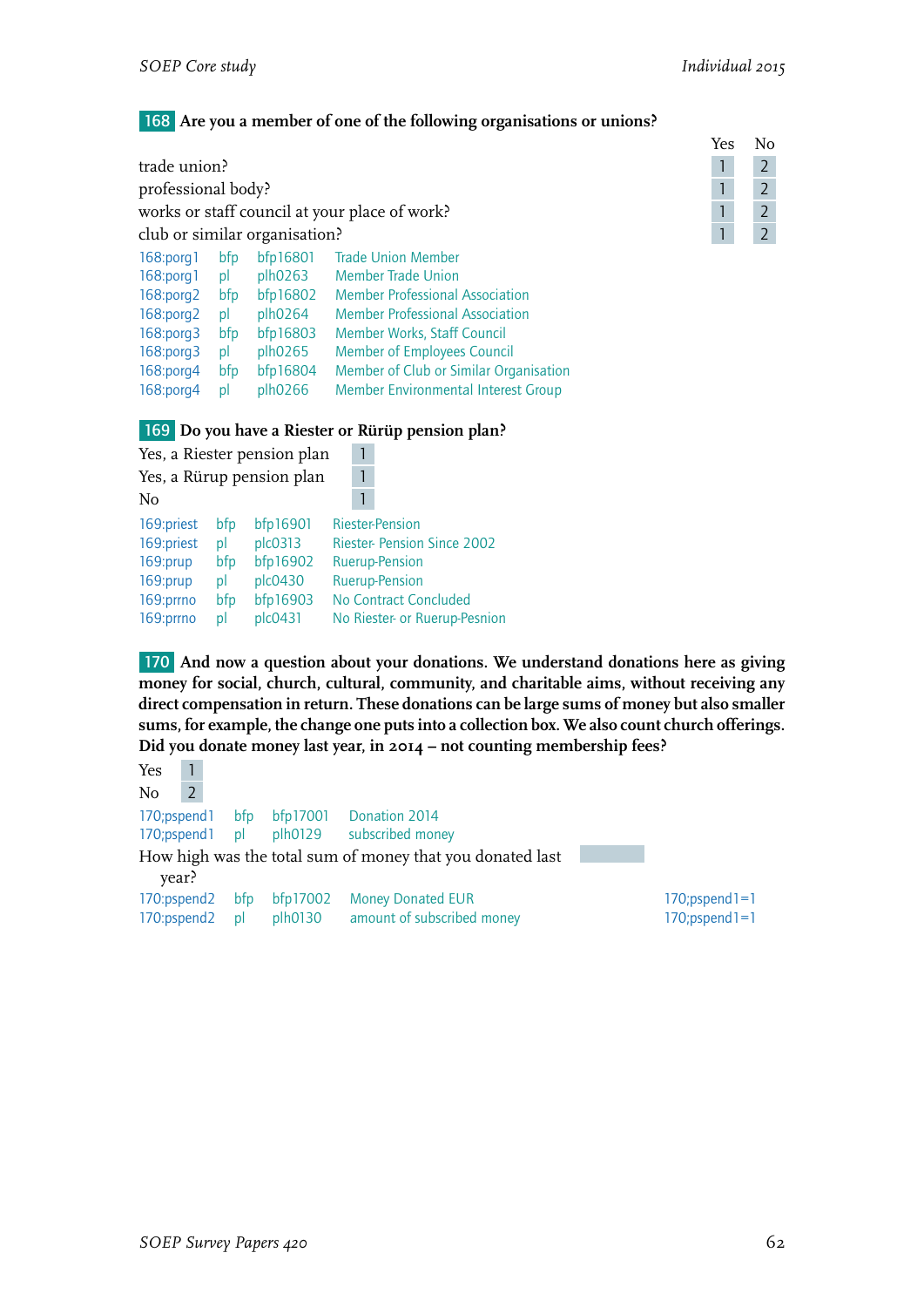#### 171 **There are also donations of a non-financial nature, for example, blood donations. Have you donated blood in the last 5 years?**

|                                                                                        |                                     |                                                                   |                                                                                                                                                                                                                    | Yes<br>No<br>$\mathbf{1}$<br>$\overline{2}$                             |
|----------------------------------------------------------------------------------------|-------------------------------------|-------------------------------------------------------------------|--------------------------------------------------------------------------------------------------------------------------------------------------------------------------------------------------------------------|-------------------------------------------------------------------------|
|                                                                                        |                                     |                                                                   | Did you donate blood at least once last year, that is, in 2014?<br>Are there medical reasons why you cannot donate blood?                                                                                          | $\mathbf{1}$<br>$\overline{2}$<br>$\mathbf{1}$<br>$\overline{2}$        |
| 171;pspend3<br>171;pspend3<br>171:pspend4<br>171:pspend4<br>171:pspend5<br>171:pspend5 | bfp<br>pl<br>bfp<br>pl<br>bfp<br>pl | bfp17101<br>plh0131<br>bfp17102<br>plh0132<br>bfp17103<br>plh0133 | <b>Blood Donation Last 5 Years</b><br>blood donation in last 10 years<br><b>Blood Donation 2014</b><br>blood donation in 2009<br><b>Medical Reasons No Blood Donation</b><br>medical reasons for no blood donation | $171$ ; pspend $3=1$<br>171;pspend3=1<br>171;pspend3=2<br>171;pspend3=2 |
| Please mark all appropriate answers!<br>To parents / parents-in-law                    |                                     |                                                                   | 172 In the last year, that is, in 2014, have you personally given money or financial support<br>to relatives or other people outside this household?                                                               |                                                                         |
| $\mathbf{1}$                                                                           |                                     |                                                                   |                                                                                                                                                                                                                    |                                                                         |
| 172:punt11<br>172:punt11                                                               | bfp<br>pl                           | bfp17201<br>plj0131                                               | Payments To Parents, Inlaw Previous Yr<br>Payments To Parents, Inlaw Previous Yr                                                                                                                                   |                                                                         |
|                                                                                        |                                     |                                                                   | How much in the year 2014 as a whole?  euros                                                                                                                                                                       |                                                                         |
| 172:punt12<br>172:punt12                                                               | bfp<br>pl                           | bfp17202<br>plj0132                                               | Amount Of Pay To Parents,-Inlaw Pr Yr<br>amount of payments To parents, Inlaw, Prev Yr.                                                                                                                            | $172$ ; punt $11 = 1$<br>$172$ ; punt $11 = 1$                          |
| [Where does the recipient live?] Abroad                                                |                                     |                                                                   | [Where does the recipient live?] Germany<br>1<br>$\mathbf{1}$                                                                                                                                                      |                                                                         |
| 172:punt13<br>172:punt13<br>172:punt14<br>172:punt14                                   | bfp<br>pl<br>bfp<br>pl              | bfp17203<br>plj0134<br>bfp17204<br>plj0133                        | <b>Parents Live In Germany</b><br>parents live in germany<br>Parents Live In Foreign Country<br>parents live abroad                                                                                                |                                                                         |
| $\mathbf{1}$                                                                           |                                     |                                                                   | To children (also son-in-law / daughter-in-law)                                                                                                                                                                    |                                                                         |
| 172:punt21<br>172:punt21                                                               | bfp<br>pl                           | bfp17205<br>plj0135                                               | Payments To Children Previous Yr<br>Payments To Children Previous Yr                                                                                                                                               |                                                                         |
|                                                                                        |                                     |                                                                   | How much in the year 2014 as a whole?  euros                                                                                                                                                                       |                                                                         |
| 172:punt22<br>172:punt22                                                               | bfp<br>pl                           | bfp17206<br>plj0136                                               | Amount Of Payments To Children Prev. Yr<br>amount of payments to children, prev. Yr.                                                                                                                               | $172$ ; punt $21 = 1$<br>$172$ ; punt $21 = 1$                          |
|                                                                                        |                                     |                                                                   | $\mathbf{1}$<br>[Where does the recipient live?] Germany                                                                                                                                                           |                                                                         |
| [Where does the recipient live?] Abroad<br>172:punt23                                  | bfp                                 | bfp17207                                                          | 1<br><b>Children Live In Germany</b>                                                                                                                                                                               |                                                                         |
| 172:punt23<br>172:punt24<br>172:punt24                                                 | pl<br>bfp<br>pl                     | plj0137<br>bfp17208<br>plj0138                                    | <b>Children Live InGermany</b><br>Children Live In Foreign Country<br>Children Live In Foreign Country                                                                                                             |                                                                         |
| To spouse or divorced spouse<br>$\mathbf{1}$                                           |                                     |                                                                   |                                                                                                                                                                                                                    |                                                                         |
| 172:punt31<br>172:punt31                                                               | bfp<br>pl                           | bfp17209<br>plj0139                                               | Payments To Spouse Previous Yr<br>Payments To Spouse Previous Yr                                                                                                                                                   |                                                                         |
|                                                                                        |                                     |                                                                   | How much in the year 2014 as a whole?  euros                                                                                                                                                                       |                                                                         |
| 172:punt32                                                                             | bfp                                 | bfp17210                                                          | Amount Of Payments To Spouse Prev. Yr                                                                                                                                                                              | $172$ ; punt $31 = 1$                                                   |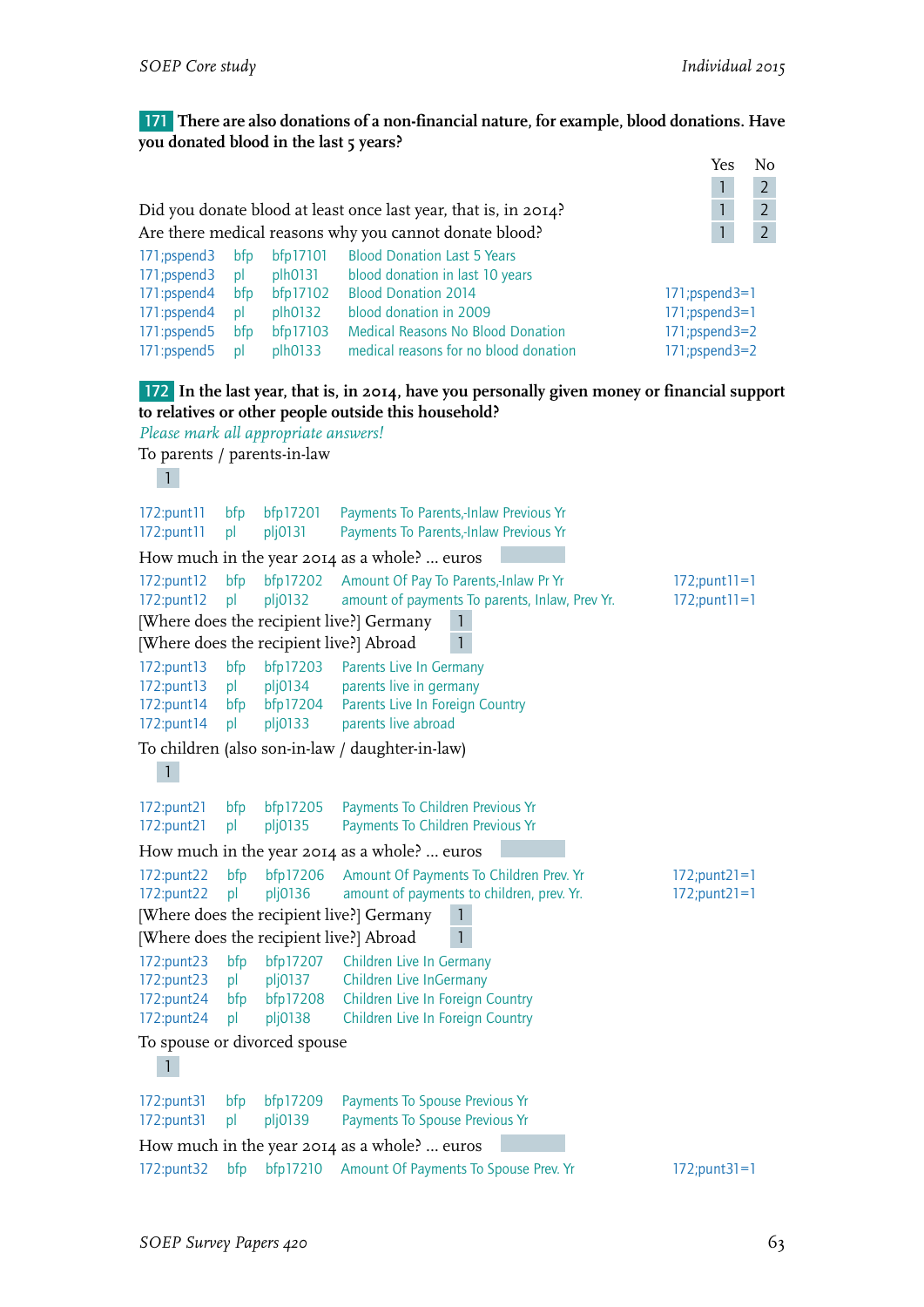```
172:punt32 pl plj0140 Amount Of Payments To Spouse Prev. Yr 172;punt31=1
[Where does the recipient live?] Germany 1
[Where does the recipient live?] Abroad 1172:punt33 bfp bfp17211 Spouse Lives In Germany
172:punt33 pl plj0142 Spouse Lives InGermany
172:punt34 bfp bfp17212 Spouse Lives In Foreign Country
172:punt34 pl plj0141 Spouse Lives In Foreign Country
To other relatives
  1
172:punt41 bfp bfp17213 Payments To Relatives Previous Yr<br>172:punt41 pl plj0143 Payments To Relatives Previous Yr
172:punt41 pl plj0143 Payments To Relatives Previous Yr
How much in the year 2014 as a whole? … euros
172:punt42 bfp bfp17214 Amt. Of Payments To Relatives Prev. Yr 172;punt41=1<br>172:punt42 pl plj0144 Amt. Of Payments To Relatives Prev. Yr 172;punt41=1
172:punt42 pl plj0144 Amt. Of Payments To Relatives Prev. Yr
[Where does the recipient live?] Germany 1
[Where does the recipient live?] Abroad 1172:punt43 bfp bfp17215 Relatives Live In Germany<br>172:punt43 pl plj0145 Relatives Live In Germany
172:punt43 pl plj0145 Relatives Live InGermany
172:punt44 bfp bfp17216 Relatives Live In Foreign Country
172:punt44 pl plj0146 Relatives Live In Foreign Country
To non-relatives
  1
172:punt51 bfp bfp17217 Payments To Others Previous Yr<br>172:punt51 pl pli0147 Payments To Others Previous Yr
             pl plj0147 Payments To Others Previous Yr
How much in the year 2014 as a whole? … euros
172:punt52 bfp bfp17218 Amount Of Payments To Others Prev. Yr 172;punt51=1
172:punt52 pl plj0148 Amount Of Payments To Others Prev. Yr 172;punt51=1
[Where does the recipient live?] Germany 1
[Where does the recipient live?] Abroad 1
No, I have not given any money or financial support of this kind 1
172:punt53 bfp bfp17219 Others Live In Germany
172:punt53 pl plj0149 Others Live InGermany
172:punt54 bfp bfp17220 Others Live In Foreign Country
172:punt54 pl plj0150 Others Live In Foreign Country
172:puntno bfp bfp17221 No Payments Previous Yr<br>172:puntno pl plj0151 No Payments Previous Yr
                   plj0151 No Payments Previous Yr
```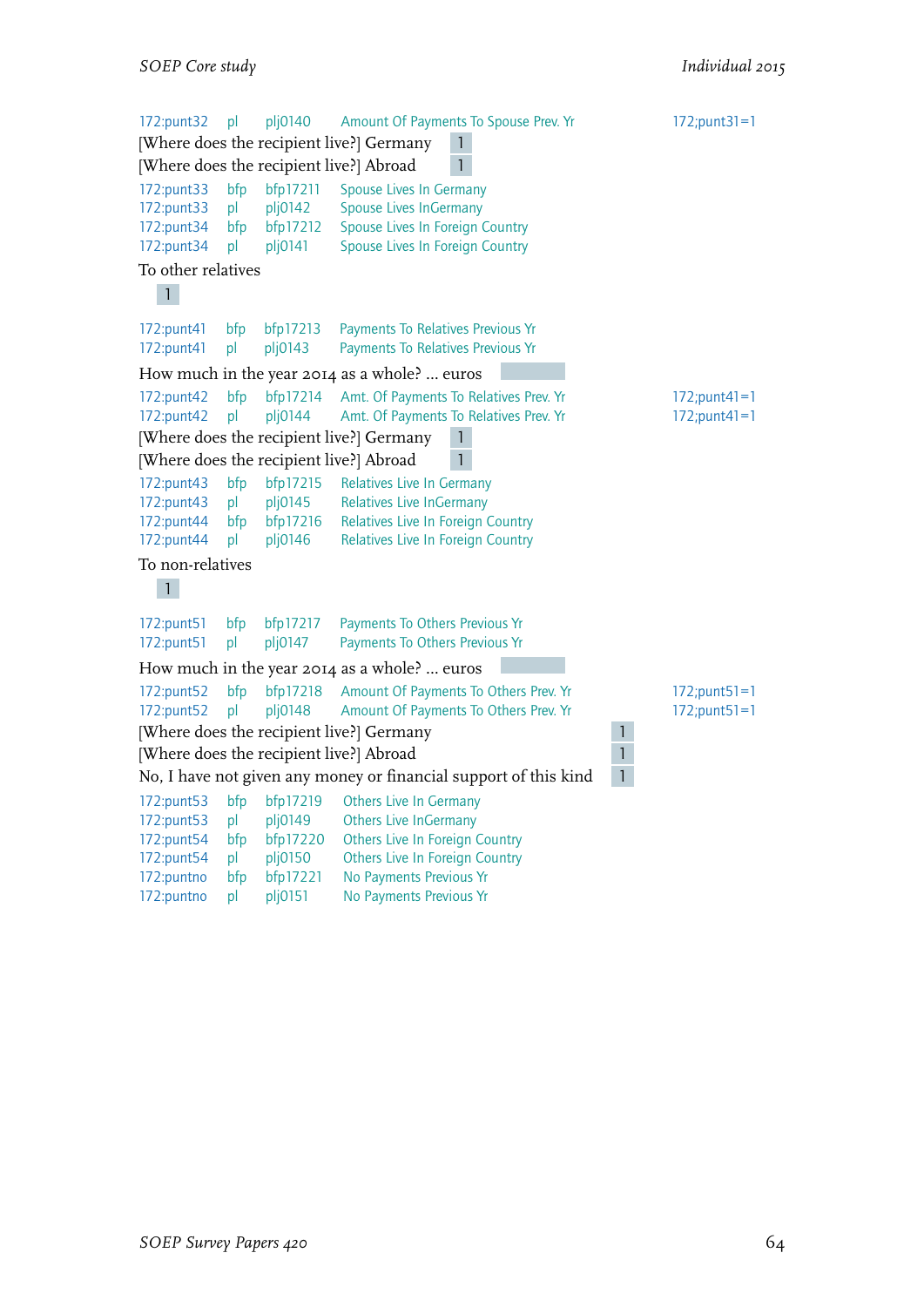173 **Has your family situation changed since December 31, 2013? Please indicate if any of the following apply to you and if so, when this change occurred.**

| Started a new relationship                     |  |
|------------------------------------------------|--|
| Moved in with my partner                       |  |
| Got married / also same-sex partnership        |  |
| Became a father / mother (again)               |  |
| A child entered the household                  |  |
| My son or daughter left the household          |  |
| I separated from my spouse / partner           |  |
| I got divorced / also same-sex partnership     |  |
| My spouse / partner died                       |  |
| Father died                                    |  |
| Mother died                                    |  |
| Child died                                     |  |
| Another person who lived in the household died |  |
| Other family changes                           |  |

| 173:pfs141 | bfp | bfp17301 | Got Together with a New Partner     |
|------------|-----|----------|-------------------------------------|
| 173:pfs141 | pl  | pld0038  | Got Together with a New Partner     |
| 173:pfs021 | bfp | bfp17304 | Moved In Together                   |
| 173:pfs021 | рI  | pld0137  | Moved InTogether                    |
| 173:pfs011 | bfp | bfp17307 | <b>Married</b>                      |
| 173:pfs011 | pl  | pld0134  | Quit Job For Marriage               |
| 173:pfs031 | bfp | bfp17310 | Child Born                          |
| 173:pfs031 | pl  | pld0152  | Child Born                          |
| 173:pfs111 | bfp | bfp17313 | Child Moved In                      |
| 173:pfs111 | pl  | pla0012  | Child came into HH                  |
| 173:pfs041 | bfp | bfp17316 | Child Moved Out                     |
| 173:pfs041 | pl  | pld0149  | <b>Child Moved Out</b>              |
| 173:pfs051 | bfp | bfp17319 | <b>Separated From Partner</b>       |
| 173:pfs051 | pl  | pld0143  | <b>Separated From Partner</b>       |
| 173:pfs061 | bfp | bfp17322 | <b>Divorced</b>                     |
| 173:pfs061 | pl  | pld0140  | <b>Divorced</b>                     |
| 173:pfs071 | bfp | bfp17325 | <b>Partner Died</b>                 |
| 173:pfs071 | pl  | pld0146  | <b>Partner Died</b>                 |
| 173:pfs081 | bfp | bfp17328 | <b>Father Died</b>                  |
| 173:pfs081 | pl  | pld0160  | <b>Father Died</b>                  |
| 173:pfs091 | bfp | bfp17331 | <b>Mother Died</b>                  |
| 173:pfs091 | pl  | pld0163  | <b>Mother Died</b>                  |
| 173:pfs121 | bfp | bfp17334 | <b>Child Died</b>                   |
| 173:pfs121 | pl  | pld0166  | <b>Child Died</b>                   |
| 173:pfs131 | bfp | bfp17337 | Person Living in HH Died            |
| 173:pfs131 | pl  | pld0169  | person living in hh died            |
| 173:pfs101 | bfp | bfp17340 | Other HH Comp Change                |
| 173:pfs101 | рI  | pld0155  | Description Of Other HH Comp Change |
|            |     |          |                                     |

a.

[Other family changes]: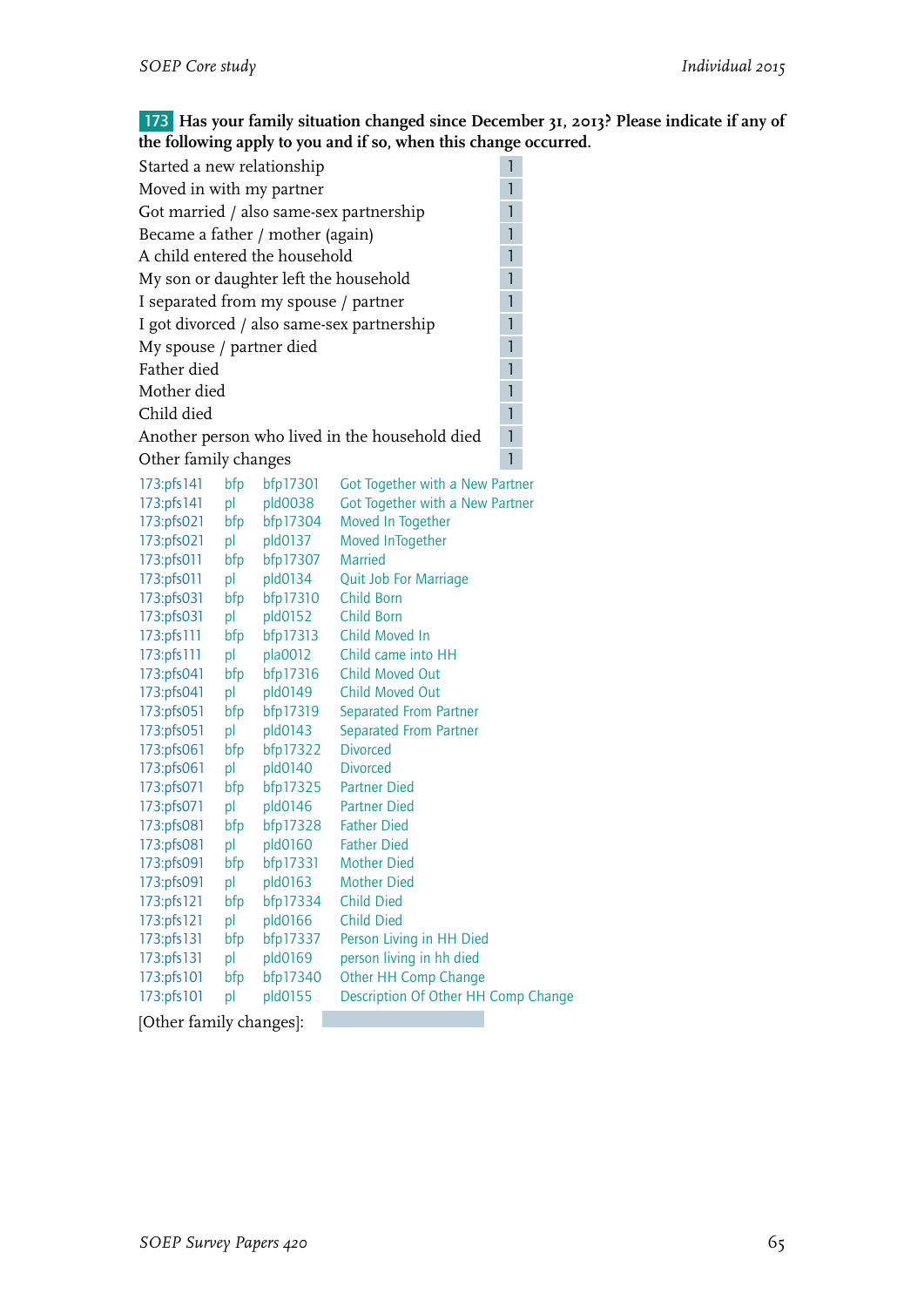| 2014 month [Started a new relationship]                     |  |
|-------------------------------------------------------------|--|
| 2014 month [Moved in with my partner]                       |  |
| 2014 month [Got married]                                    |  |
| 2014 month [Became a father / mother (again)]               |  |
| 2014 month [A child entered the household]                  |  |
| 2014 month [son or daughter left the household]             |  |
| 2014 [separated from spouse / partner]                      |  |
| 2014 month [got divorced]                                   |  |
| 2014 [spouse / partner died]                                |  |
| 2014 month [Father died]                                    |  |
| 2014 month [Mother died]                                    |  |
| 2014 month [Child died]                                     |  |
| 2014 month [Another person who lived in the household died] |  |
| 2014 month [Other family changes]                           |  |
| 2015 month [Started a new relationship]                     |  |
| 2015 month [Moved in with my partner]                       |  |
| 2015 month [Got married]                                    |  |
| 2015 month [Became a father / mother (again)]               |  |
| 2015 month [A child entered the household]                  |  |
| 2015 month [son or daughter left the household]             |  |
| 2015 [separated from spouse / partner]                      |  |
| 2015 month [got divorced]                                   |  |
| 2015 [spouse / partner died]                                |  |
| 2015 month [Father died]                                    |  |
| 2015 month [Mother died]                                    |  |
| 2015 month [Child died]                                     |  |
| 2015 month [Another person who lived in the household died] |  |
| 2015 month [Other family changes]                           |  |
|                                                             |  |

| 173:pfs142 | bfp | bfp17303 | Got Together With A New Partner: Month In Last Year |
|------------|-----|----------|-----------------------------------------------------|
| 173:pfs142 | pl  | pld0040  | Got Together With A New Partner: Month In Last Year |
| 173:pfs022 | bfp | bfp17306 | Month Moved In Together Present Year                |
| 173:pfs022 | pl  | pld0139  | Month Moved In Together Previous Year               |
| 173:pfs012 | bfp | bfp17309 | <b>Month Married Previous Year</b>                  |
| 173:pfs012 | pl  | pld0136  | <b>Month Married Previous Year</b>                  |
| 173:pfs032 | bfp | bfp17312 | Month Child Born Previous Year                      |
| 173:pfs032 | pl  | pld0154  | Month Child Born Previous Year                      |
| 173:pfs112 | bfp | bfp17315 | Month Child Moved In Previous Year                  |
| 173:pfs112 | pl  | pla0014  | Month Child Moved In Previous Year                  |
| 173:pfs042 | bfp | bfp17318 | Month Child Moved Out Previous Year                 |
| 173:pfs042 | pl  | pld0151  | Month Child Moved Out Previous Year                 |
| 173:pfs052 | bfp | bfp17321 | Month Separated Previous Year                       |
| 173:pfs052 | pl  | pld0145  | <b>Month Separated Previous Year</b>                |
| 173:pfs062 | bfp | bfp17324 | <b>Month Divorced Previous Year</b>                 |
| 173:pfs062 | pl  | pld0142  | Month Divorced Previous Year                        |
| 173:pfs072 | bfp | bfp17327 | Month Partner Died Previous Year                    |
| 173:pfs072 | pl  | pld0148  | Month Partner Died Previous Year                    |
| 173:pfs082 | bfp | bfp17330 | <b>Father Died Previous Year</b>                    |
| 173:pfs082 | pl  | pld0162  | <b>Father Died Previous Year</b>                    |
| 173:pfs092 | bfp | bfp17333 | <b>Mother Died Previous Year</b>                    |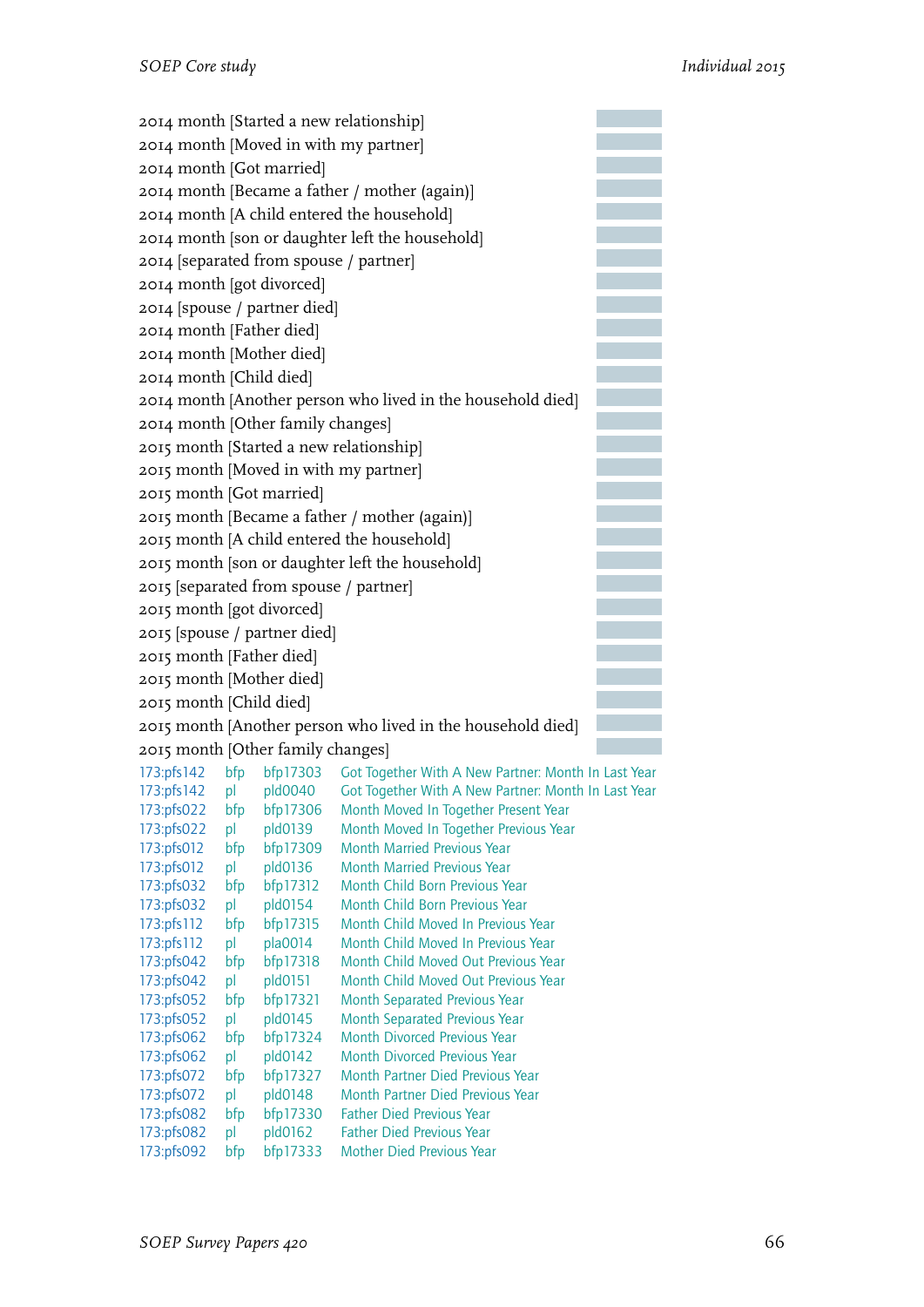| 173:pfs092                        | pl  | pld0165  | <b>Mother Died Previous Year</b>                       |  |
|-----------------------------------|-----|----------|--------------------------------------------------------|--|
| 173:pfs122                        | bfp | bfp17336 | <b>Month Child Died Previous Year</b>                  |  |
| 173:pfs122                        | pl  | pld0168  | <b>Child Died Previous Year</b>                        |  |
| 173:pfs132                        | bfp | bfp17339 | Month Person Living In HH Died Prev. Year              |  |
| 173:pfs132                        | pl  | pld0171  | Month Person Living In Hh Died Prev. Year              |  |
| 173:pfs102                        | bfp | bfp17342 | Month Other HH Comp Change Previous Yr                 |  |
| 173:pfs102                        | pl  | pld0158  | Month Other HH Comp Change Previous Yr                 |  |
| 173:pfs143                        | bfp | bfp17302 | Got Together With A New Partner: Month In Present Year |  |
| 173:pfs143                        | pl  | pld0039  | Got Together With A New Partner: Month In Present Year |  |
| 173:pfs023                        | bfp | bfp17305 | Month Moved In Together Present Year                   |  |
| 173:pfs023                        | pl  | pld0138  | Month Moved In Together Previous Year                  |  |
| 173:pfs013                        | bfp | bfp17308 | <b>Month Married Survey Year</b>                       |  |
| 173:pfs013                        | pl  | pld0135  | <b>Month Married Previous Year</b>                     |  |
| 173:pfs033                        | bfp | bfp17311 | Month Child Born Survey Year                           |  |
| 173:pfs033                        | pl  | pld0153  | Month Child Born Previous Year                         |  |
| 173:pfs113                        | bfp | bfp17314 | Child Moved In Previous Year                           |  |
| 173:pfs113                        | pl  | pla0013  | Month Child Moved In Previous Year                     |  |
| 173:pfs043                        | bfp | bfp17317 | Child Moved Out Survey Year                            |  |
| 173:pfs043                        | pl  | pld0150  | Month Child Moved Out Previous Year                    |  |
| 173:pfs053                        | bfp | bfp17320 | Month Separated Survey Year                            |  |
| 173:pfs053                        | pl  | pld0144  | <b>Month Separated Previous Year</b>                   |  |
| 173:pfs063                        | bfp | bfp17323 | <b>Month Divorced Survey Year</b>                      |  |
| 173:pfs063                        | pl  | pld0141  | <b>Month Divorced Previous Year</b>                    |  |
| 173:pfs073                        | bfp | bfp17326 | Month Partner Died Survey Year                         |  |
| 173:pfs073                        | pl  | pld0147  | <b>Month Partner Died Previous Year</b>                |  |
| 173:pfs083                        | bfp | bfp17329 | <b>Father Died Survey Year</b>                         |  |
| 173:pfs083                        | pl  | pld0161  | <b>Father Died Previous Year</b>                       |  |
| 173:pfs093                        | bfp | bfp17332 | Mother Died Survey Year                                |  |
| 173:pfs093                        | pl  | pld0164  | <b>Mother Died Previous Year</b>                       |  |
| 173:pfs123                        | bfp | bfp17335 | Month Child Died Survey Year                           |  |
| 173:pfs123                        | pl  | pld0167  | <b>Child Died Survey Year</b>                          |  |
| 173:pfs133                        | bfp | bfp17338 | Month Person Living in HH Died Survey Year             |  |
| 173:pfs133                        | pl  | pld0170  | month person living in hh died prev. Year              |  |
| 173:pfs103                        | bfp | bfp17341 | Other Change in HH Composition Month, Survey Year      |  |
| 173:pfs103                        | pl  | pld0156  | Month Other HH Comp Change Previous Yr                 |  |
| $\mathbf{1}$<br>No, none of these |     |          |                                                        |  |

|              |         | 173: pfsno bfp bfp17343 No Change In HH Composition |
|--------------|---------|-----------------------------------------------------|
| 173:pfsno pl | pld0159 | no change in Family composition                     |

#### 174 **In conclusion, we would like to ask you about your satisfaction with your life in general. How satisfied are you with your life, all things considered?**

*Please answer on a scale from 0 to 10, where 0 means completely dissatisfied and 10 means completely satisfied.*